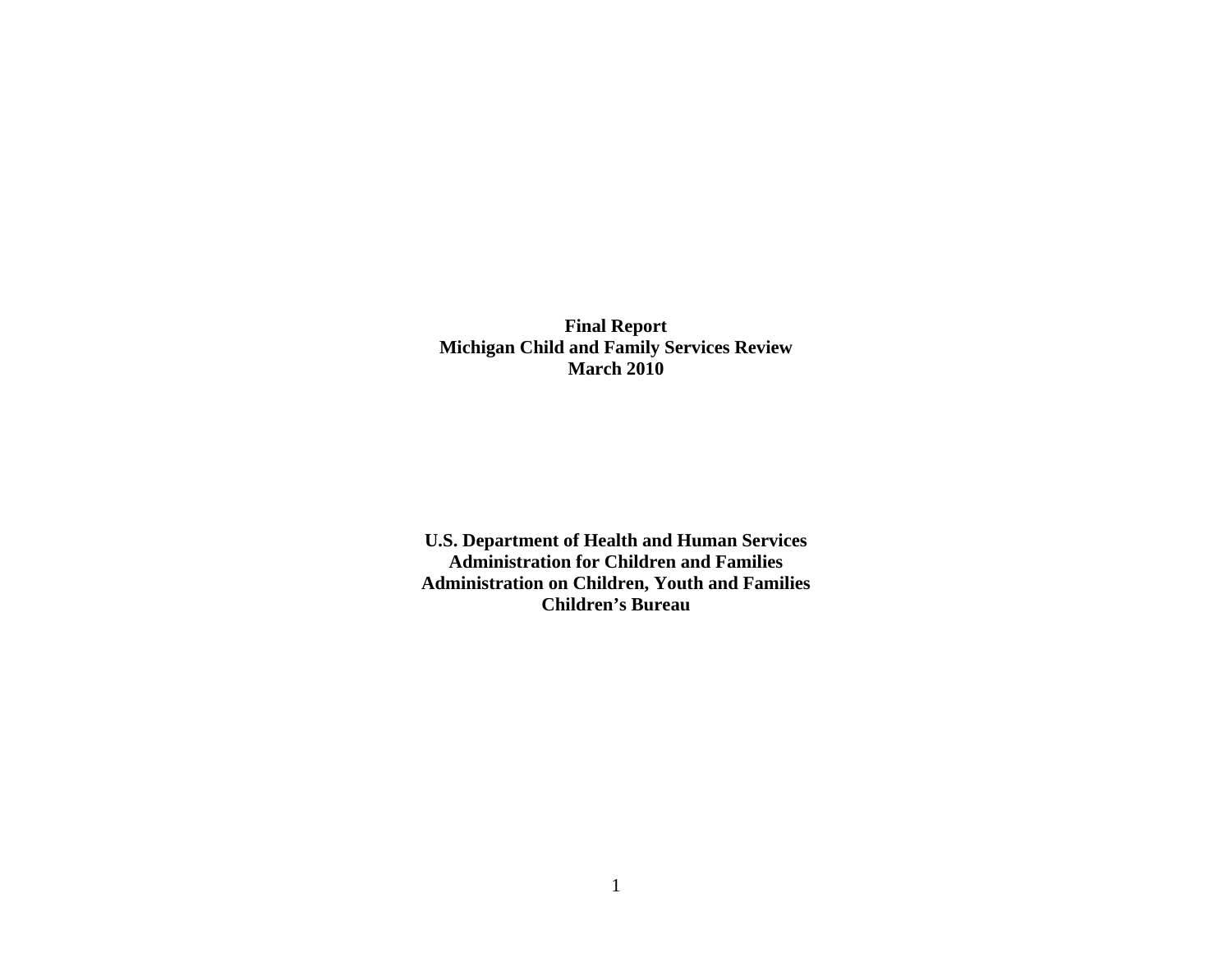## **INTRODUCTION**

This document presents the findings of the Child and Family Services Review (CFSR) for the State of Michigan. The CFSR is the Federal Government's program for assessing the performance of State child welfare agencies with regard to achieving positive outcomes for children and families. It is authorized by the Social Security Amendments of 1994 requiring the Department of Health and Human Services (HHS) to promulgate regulations for reviews of State child and family services programs under titles IV-B and IV-E of the Social Security Act. The CFSR is implemented by the Children's Bureau of the Administration for Children and Families within HHS.

The Michigan CFSR was conducted the week of September 21, 2009. The period under review for the onsite case review process was from April 1, 2008, through September 25, 2009. The findings were derived from the following documents and data collection procedures:

- The Statewide Assessment, prepared by the Department of Human Services (DHS) Children's Services Administration (CSA)
- The State Data Profile, prepared by the Children's Bureau, which provides the State's child welfare data for the 12-month CFSR target period ending September 30, 2008
- Reviews of 65 cases (40 foster care and 25 in-home services cases) at three sites: 17 cases in Berrien County, 17 cases in Kent County, and 31 cases in Wayne County
- Interviews and focus groups (conducted at all three sites and at the State level) with stakeholders including, but not limited to, children, youth, parents, foster and adoptive parents, all levels of child welfare agency personnel, collaborating agency personnel, service providers, court personnel, child advocates, Tribal representatives, and attorneys

All 40 cases were open child welfare agency cases at some time during the period under review. The key characteristics of the children in the cases reviewed are presented in the table at the end of this section. For this table, and for other tables in the report, figures displayed may not total 100 percent due to rounding.

The first section of the report (Section A: Outcomes) presents the CFSR findings relevant to the State's performance in achieving specified outcomes for children in the areas of safety, permanency, and well-being. The second section of the report (Section B: Systemic Factors) provides an assessment and discussion of the systemic factors relevant to the child welfare agency's ability to achieve positive outcomes for children.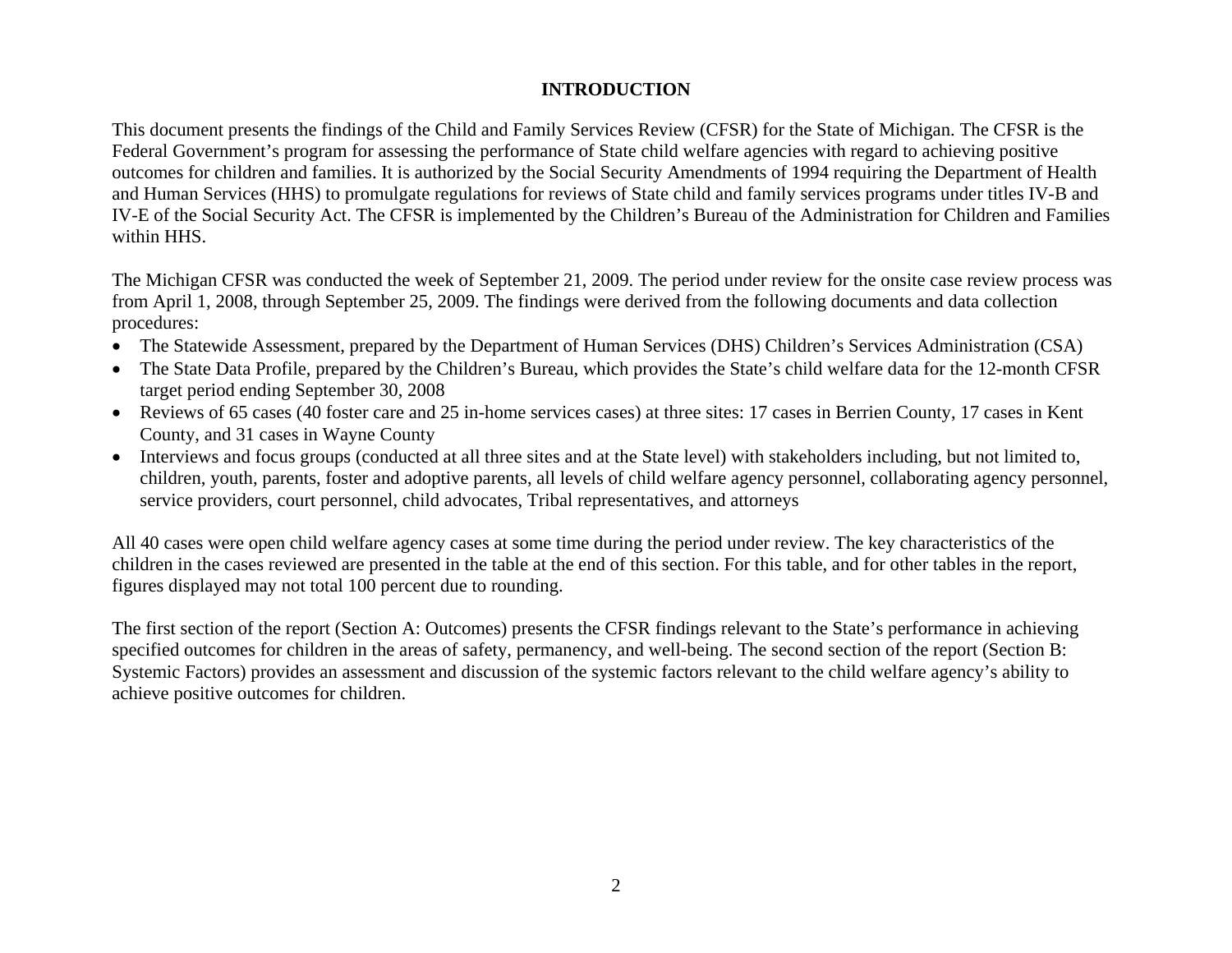| <b>Case Characteristics</b>                              | <b>Foster Care</b> | <b>In-Home Services</b> |
|----------------------------------------------------------|--------------------|-------------------------|
| <b>Total Number of Cases</b>                             | 40                 | 25                      |
| Date case was opened                                     |                    |                         |
| Opened prior to the period under review                  | 31 (77.5%)         | 17 (68%)                |
| Opened during the period under review                    | 9(22.5%)           | 8 (32%)                 |
| Child entered foster care during the period under review | 13 (32.5%)         | <b>NA</b>               |
| Child's age at start of period under review              |                    |                         |
| Younger than 10                                          | 19 (47.5%)         | $\ast$                  |
| At least 10 but younger than 13                          | 3(7.5%)            | $\ast$                  |
| At least 13 but younger than 16                          | 12 (30%)           | $\ast$                  |
| 16 and older                                             | 6(15%)             | $\ast$                  |
| <b>Race/Ethnicity</b>                                    |                    |                         |
| American Indian/Alaskan Native Non-Hispanic              | $\boldsymbol{0}$   | $\ast$                  |
| Asian Non-Hispanic                                       | $\theta$           | $\ast$                  |
| <b>Black Non-Hispanic</b>                                | 23 (57.5%)         | $\ast$                  |
| Hawaiian/Pacific Islander Non-Hispanic                   | $\overline{0}$     | $\ast$                  |
| Hispanic (of any race)                                   | 3(7.5%)            | $\ast$                  |
| White Non-Hispanic                                       | 11 (27.5%)         | $\ast$                  |
| Unknown/Unable to Determine                              | $\Omega$           | $\ast$                  |
| Two or More Races Non-Hispanic                           | 3(7.5%)            | $\ast$                  |
| Primary reason for opening case                          |                    |                         |
| Physical abuse                                           | 6(15%)             | 7(28%)                  |
| Sexual abuse                                             | $1(2.5\%)$         | 1(4%)                   |
| <b>Emotional maltreatment</b>                            | $\overline{0}$     | $\Omega$                |
| Neglect (not including medical neglect)                  | 12 (30%)           | 5(20%)                  |
| Medical neglect                                          | $1(2.5\%)$         | 2(8%)                   |
| Abandonment                                              | 2(5%)              | $\boldsymbol{0}$        |
| Mental/physical health of parent                         | $1(2.5\%)$         | $\overline{0}$          |
| Substance abuse by parent                                | 11 (27.5%)         | 4(16%)                  |
| Child's behavior                                         | $\Omega$           | 1(4%)                   |
| Substance abuse by child                                 | $1(2.5\%)$         | $\overline{0}$          |
| Domestic violence in child's home                        | $1(2.5\%)$         | 4(16%)                  |
| Child in juvenile justice system                         | $3(7.5\%)$         | $\overline{0}$          |
| Other                                                    | $1(2.5\%)$         | 1(4%)                   |

# **Key Characteristics of Cases Reviewed**

\*Information on in-home services cases is not available for these characteristics.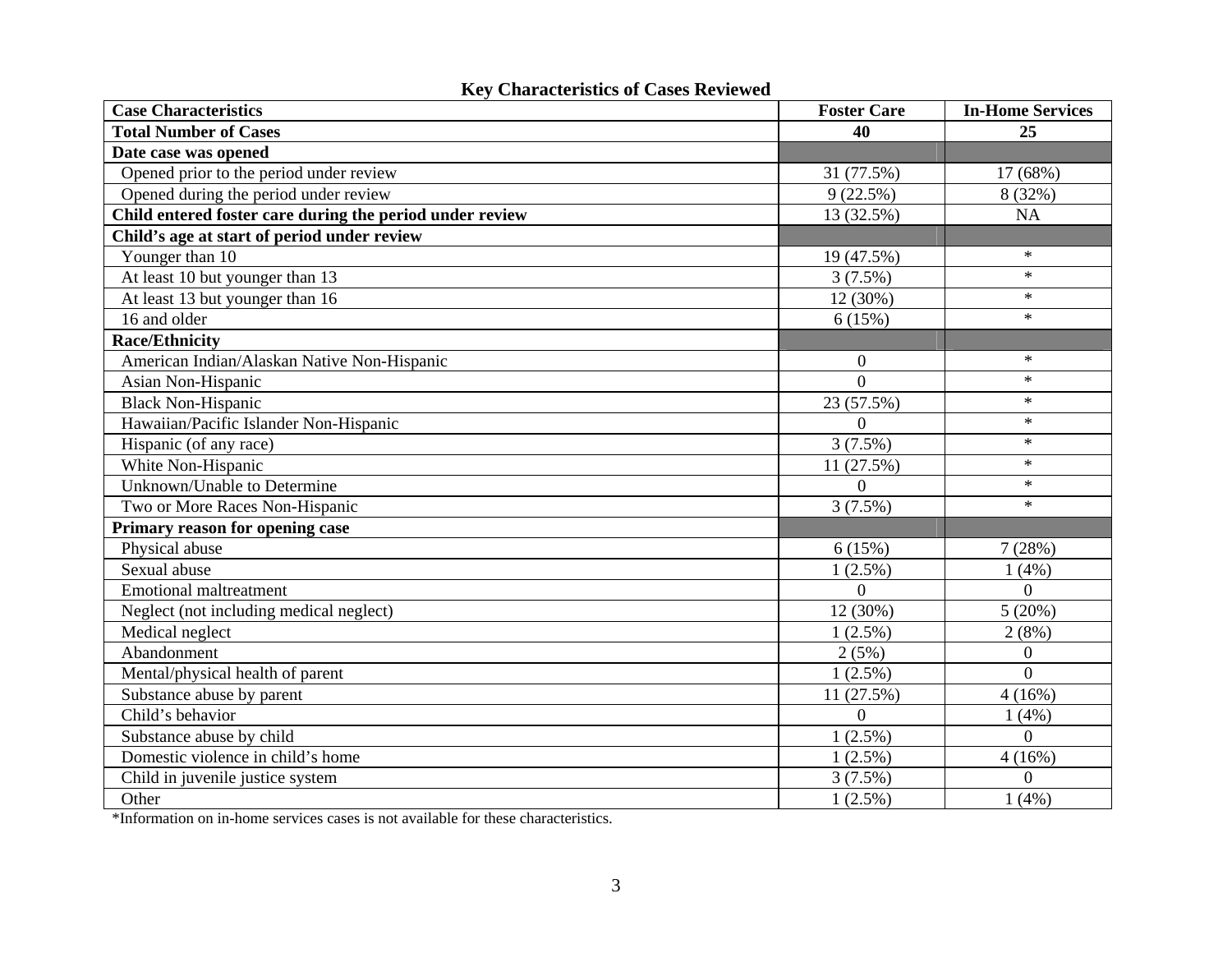### **SECTION A: OUTCOMES**

In the Outcomes Section of the CFSR Final Report, an overall rating of Strength or Area Needing Improvement is assigned to each of the 23 items reviewed. An item is assigned an overall rating of Strength if 90 percent or more of the applicable cases reviewed were rated as a Strength. The item ratings are used to determine the performance of a State on the seven outcomes, each of which incorporates one or more of the individual items. The evaluation options for these outcomes are "substantially achieved," "partially achieved," and "not achieved." For a State to be in substantial conformity with a particular outcome, 95 percent or more of the applicable cases reviewed must be rated as having substantially achieved the outcome. Two outcomes—Safety Outcome 1 and Permanency Outcome 1—also are evaluated based on State performance with regard to six national data indicators. For a State to be in substantial conformity with these outcomes, both the national standards for each data indicator and the case review requirements must be met. A State that is not in substantial conformity with a particular outcome must develop and implement a Program Improvement Plan to address the areas of concern identified for that outcome.

The Children's Bureau has established very high standards of performance for the CFSR. The standards are based on the belief that because child welfare agencies work with our nation's most vulnerable children and families, only the highest standards of performance should be considered acceptable. The standards are set high to ensure ongoing attention to achieving positive outcomes for children and families with regard to safety, permanency, and well-being. This is consistent with the goal of the CFSR to promote continuous improvement in performance on these outcomes.

It should be noted, however, that States are not required to attain the 95-percent standard established for the CFSR Onsite Review or the national standards for the six data indicators by the end of their Program Improvement Plan implementations. The Children's Bureau recognizes that the kinds of systemic and practice changes necessary to bring about improvement in particular outcome areas often take time to implement. Also, improvements are likely to be incremental rather than dramatic. Instead, States work with the Children's Bureau to establish a specified amount of improvement or to determine specified activities for their Program Improvement Plans. That is, for each outcome that is not in substantial conformity or item that is rated as an Area Needing Improvement, each State (working in conjunction with the Children's Bureau) specifies the following: (1) how much improvement the State will demonstrate and/or the activities that it will implement to address the Areas Needing Improvement and (2) the procedures for demonstrating the achievement of these goals. Both the improvements specified and the procedures for demonstrating improvement vary across States. Therefore, a State can meet the requirements of its Program Improvement Plan and still not perform at the 95-percent (for outcomes) or the 90-percent (for items) levels established for the CFSR.

The second round of the CFSR assesses a State's current level of performance by once more applying the high standards and a consistent, comprehensive, case review methodology. The results of this effort are intended to serve as the basis for continued Program Improvement Plans addressing areas in which a State still needs to improve, even though prior Program Improvement Plan goals may have been achieved. The purpose is to ensure that program improvement is an ongoing process and does not end with the completion of a Program Improvement Plan.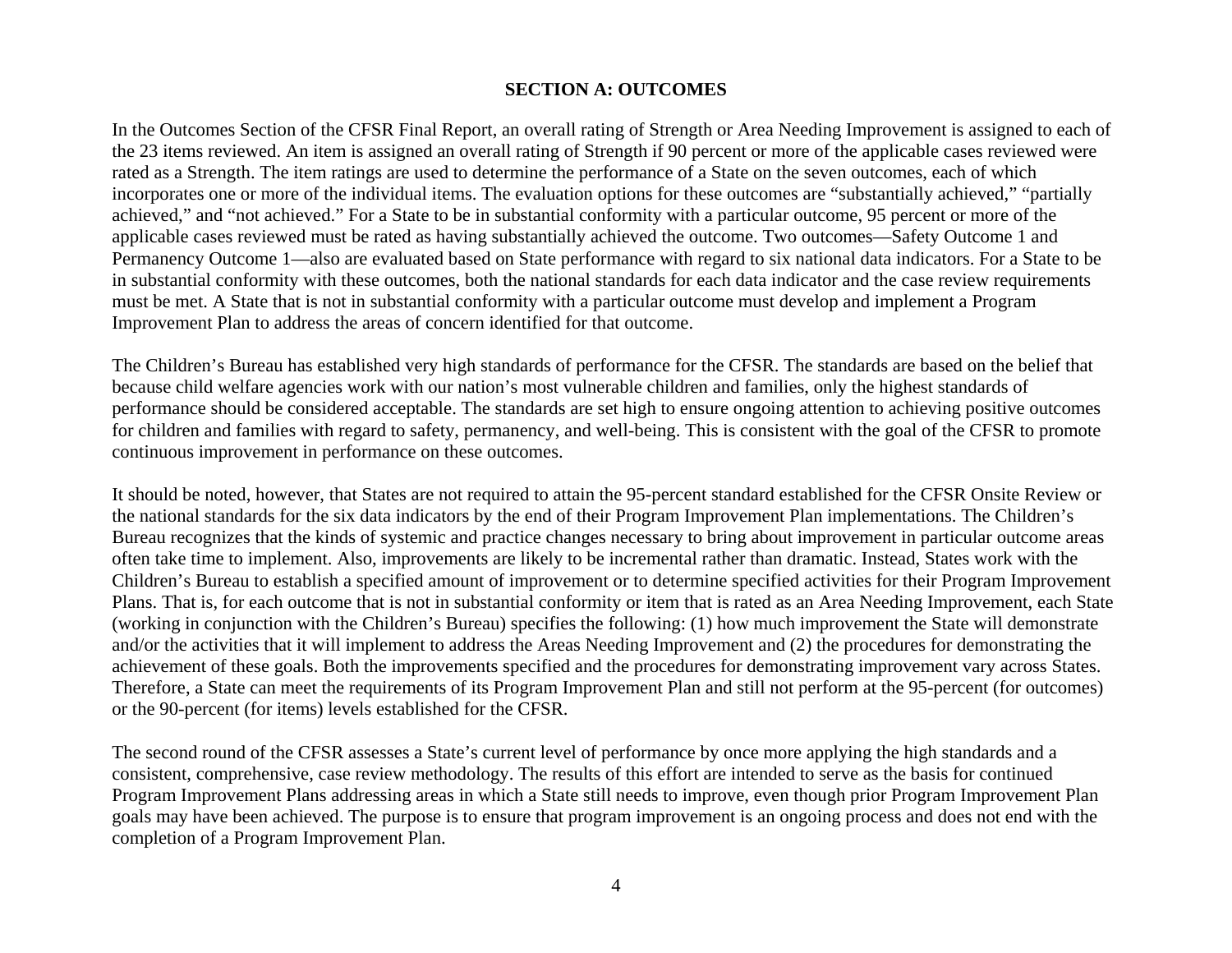The following sections provide information on how Michigan performed on each outcome in the first round of the CFSR as well as the current CFSR. If the outcome was not substantially achieved during the first round, the key concerns observed at that time and the strategies implemented in the Program Improvement Plan to address those concerns are discussed.

Because many changes were made in the CFSR process based on lessons learned during the first round and in response to feedback from the child welfare field, a State's performance in the second round of the CFSR is not directly comparable to its performance in the first round, particularly with regard to comparisons of data indicators or percentages regarding Strength and Area Needing Improvement ratings. Key changes in the CFSR case review process that make it difficult to compare performance across reviews include, but are not limited to, the following:

- An increase in the sample size from 50 to 65 cases
- Stratification of the sample to ensure a minimum number of cases in key program areas, resulting in variations in the number of cases relevant for specific outcomes and items
- Changes in criteria for specific items to enhance consistency and ensure an assessment of critical areas such as child welfare agency efforts to involve noncustodial parents in planning for their children

For each outcome, there is a table presenting the data for the case review findings and national indicators (when relevant). The table is followed by a discussion of Michigan's status with regard to substantial conformity with the outcome at the time of the State's first CFSR report, which was held in fiscal year (FY) 2002, the State's status relevant to the current review, and a presentation and discussion of each item (indicator) assessed under the outcome. Performance of individual sites included in the Onsite Review is presented in the tables. Variations in outcome and item ratings as a function of type of case (i.e., foster care or in-home services) also are identified when appropriate.

## **I. SAFETY**

### **Safety Outcome 1**

| Outcome S1: Children are, first and foremost, protected from abuse and neglect  |                |      |       |              |                |  |  |
|---------------------------------------------------------------------------------|----------------|------|-------|--------------|----------------|--|--|
| Number of Cases Reviewed by the Team According to Degree of Outcome Achievement |                |      |       |              |                |  |  |
| <b>Degree of Outcome Achievement</b>                                            | <b>Berrien</b> | Kent | Wayne | <b>Total</b> | <b>Percent</b> |  |  |
| <b>Substantially Achieved</b>                                                   |                |      |       | 16           | 61.5           |  |  |
| Partially Achieved                                                              |                |      |       |              | 19.2           |  |  |
| Not Achieved                                                                    |                |      |       |              | 19.2           |  |  |
| <b>Total Applicable Cases</b>                                                   |                |      |       | 26           |                |  |  |
| Not Applicable Cases                                                            |                | 12   | 19    | 39           |                |  |  |
| <b>Total Cases</b>                                                              | 17             | 17   | 31    | 65           |                |  |  |
| <b>Substantially Achieved by Site</b>                                           | 89%            | 60%  | 42%   |              |                |  |  |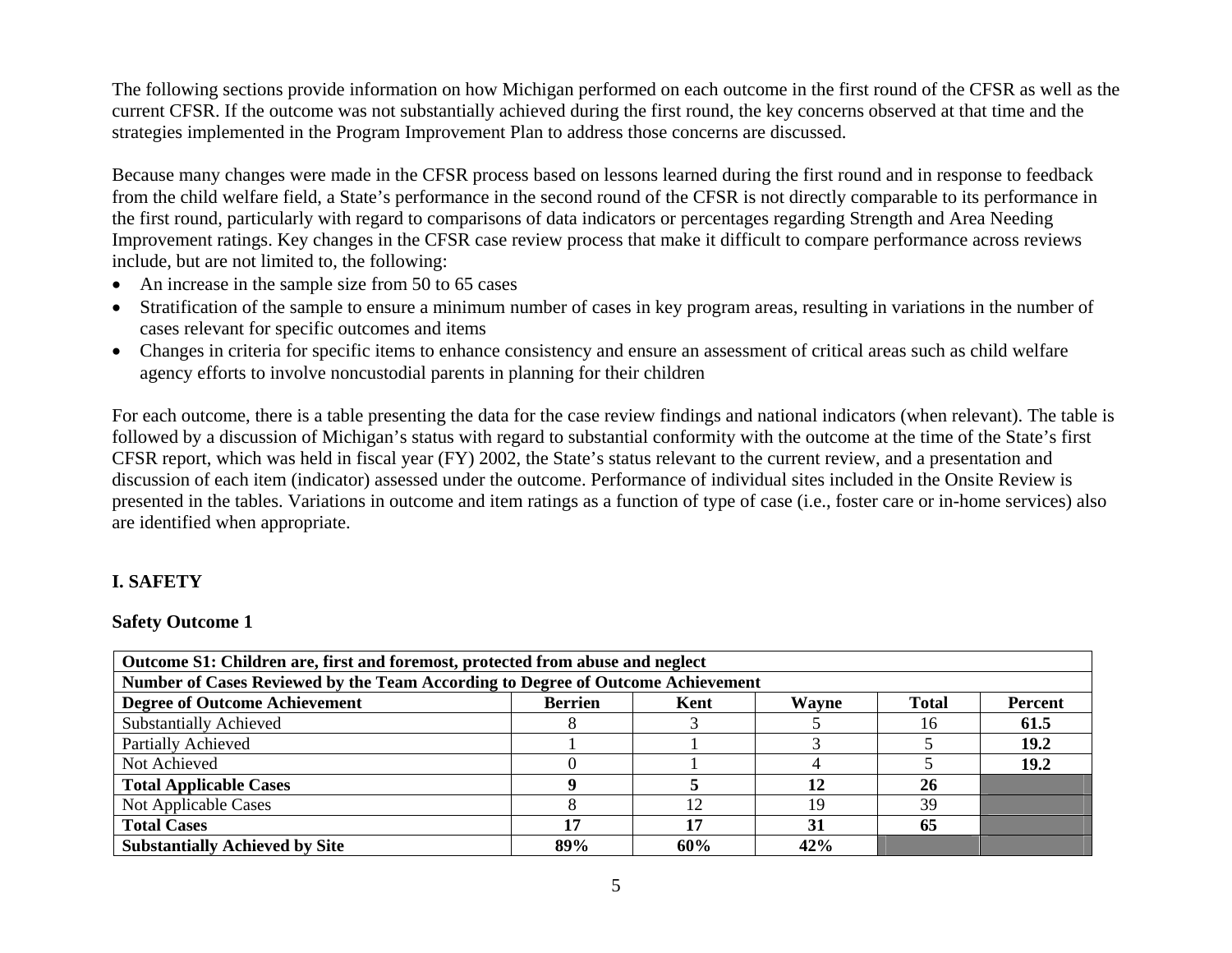| <b>Conformity of Statewide Data Indicators With National Standards</b>                 |                  |                |              |  |  |  |  |
|----------------------------------------------------------------------------------------|------------------|----------------|--------------|--|--|--|--|
|                                                                                        | <b>National</b>  | State's        | <b>Meets</b> |  |  |  |  |
| <b>National Data Indicators</b>                                                        | Standard $(\% )$ | <b>Percent</b> | Standards?   |  |  |  |  |
| Absence of maltreatment recurrence                                                     | $94.6+$          | 92.9           | No           |  |  |  |  |
| Absence of maltreatment of children in foster care by foster parents or facility staff | $99.68+$         | 99.51          | No           |  |  |  |  |

### **Status of Safety Outcome 1**

Michigan is not in substantial conformity with Safety Outcome 1. The outcome was substantially achieved in 61.5 percent of the cases reviewed. This percentage is less than the 95 percent required for a determination of substantial conformity. In addition to the case review findings, the State did not meet the national standard for the data indicators pertaining to the absence of maltreatment recurrence or the absence of maltreatment of children in foster care by foster parents or facility staff. The State also was not in substantial conformity with this outcome in its 2002 CFSR and was required to address the outcome in its Program Improvement Plan.

### **Key Concerns From the 2002 CFSR**

The primary concern identified in the 2002 review was that the State was not effective in responding to maltreatment reports in accordance with State established timeframes, particularly regarding face-to-face contact.

To address the identified concern, the State implemented the following strategies:

- Incorporated CFSR standards for face-to-face investigative contacts into the Child Protective Services (CPS) Peer Review Tool
- •Revised policy and associated forms addressing process to be followed for exceptions to face-to-face guidelines
- •Provided increased supervisory monitoring of face-to-face contacts through a case reading process

The State met its goals for this outcome by the end of its Program Improvement Plan implementation period.

### **Key Findings of the 2002 CFSR**

The findings pertaining to the specific items assessed under Safety Outcome 1 are presented and discussed below.

### **Item 1. Timeliness of initiating investigations of reports of child maltreatment**

**\_\_\_\_ Strength \_\_X\_\_ Area Needing Improvement**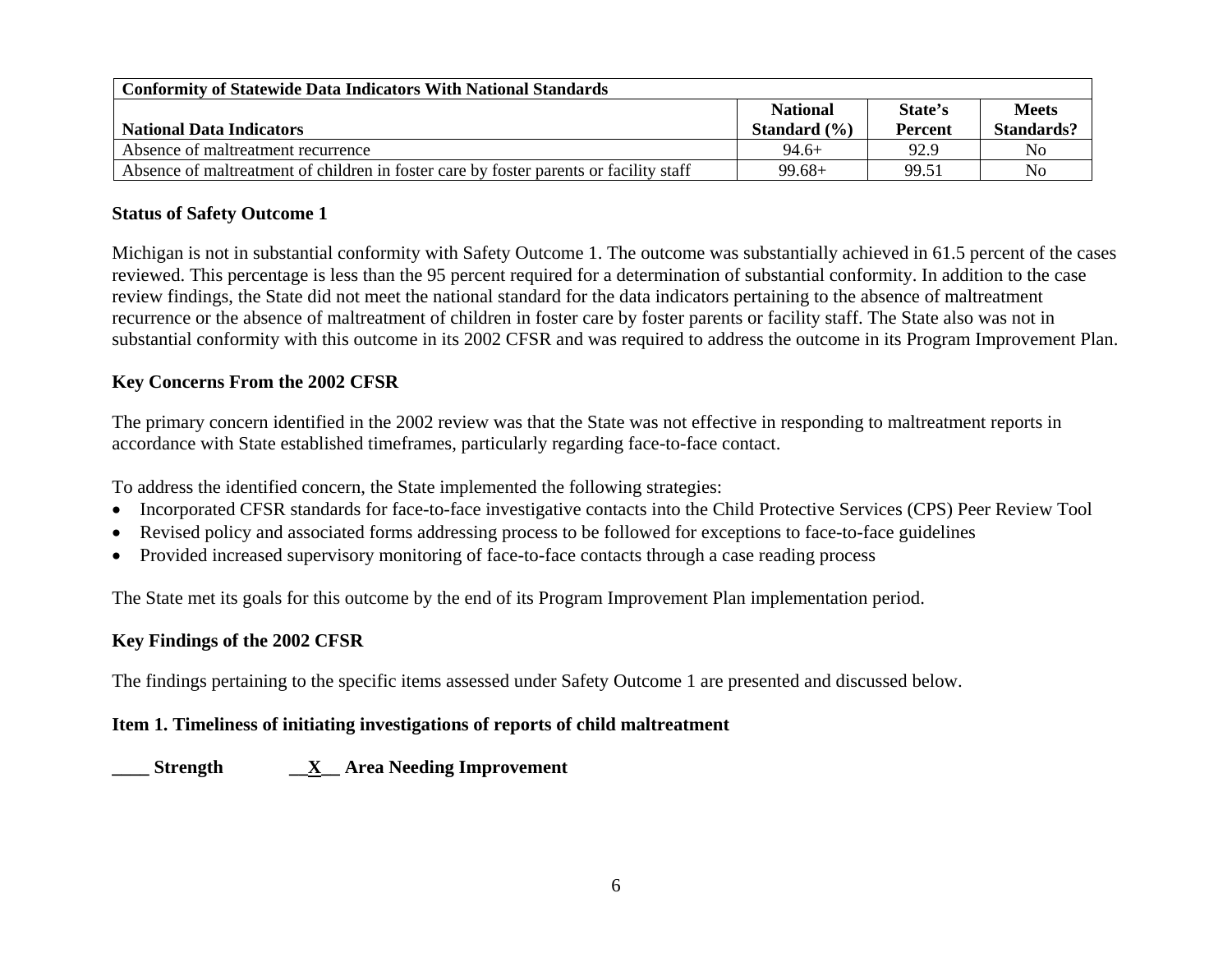## **Case Review Findings**

The assessment of item 1 was applicable for 26 (40 percent) of the 65 cases. Cases were not applicable when there were no child maltreatment reports during the period under review. In assessing item 1, reviewers were to determine whether the response to a maltreatment report occurring during the period under review had been initiated in accordance with the State child welfare agency policy requirements.

Michigan policy states that an investigation of child abuse or neglect must be initiated within 24 hours of receiving the referral. Initiation can occur via a telephone or face-to-face contact with someone other than the referral source. The following are the three priority response times:

- Priority 1, immediate response: Initiate investigation immediately and face-to-face contact with each alleged child victim within 24 hours.
- Priority 2, 24-hour response: Initiate investigation within 24 hours and face-to-face contact with each alleged child victim within 24 hours.
- Priority 3, 24-hour response and 72-hour face-to-face contact: Initiate investigation within 24 hours, and face-to-face contact with each alleged child victim must take place within 72 hours.

Although by policy only DHS caseworkers can initiate an investigation, in certain circumstances State policy allows face-to-face contact by law enforcement to be considered the initiation of the investigation.

| <b>Item 1 Ratings</b>    | <b>Berrien</b> | Kent | Wavne | <b>Total</b> | <b>Percent</b> |
|--------------------------|----------------|------|-------|--------------|----------------|
| Strength                 |                |      |       | 18           | 69             |
| Area Needing Improvement |                |      |       |              |                |
| Total Applicable Cases   |                |      |       | 26           |                |
| Not Applicable           |                | 12   |       | 39           |                |
| <b>Total Cases</b>       |                |      |       | 65           |                |
| <b>Strength by Site</b>  | 100%           | 80%  | 42%   |              |                |

The results of the assessment of item 1 are presented in the table below.

Item 1 was rated as a Strength in 18 cases when the investigation was initiated and face-to-face contact was made within the timeframes required by State policy. It was rated as an Area Needing Improvement in eight cases when the investigation was not initiated within the required timeframes. The eight cases rated as an Area Needing Improvement included nine reports that were not investigated in a timely manner. Of these nine reports, four reports were assigned as Priority 1, four reports were assigned as a Priority 2, and one report was assigned as a Priority 3. In all nine reports, face-to-face contact did not occur within the timeframes required by State policy although investigations were determined to be initiated according to State policy in four of the nine.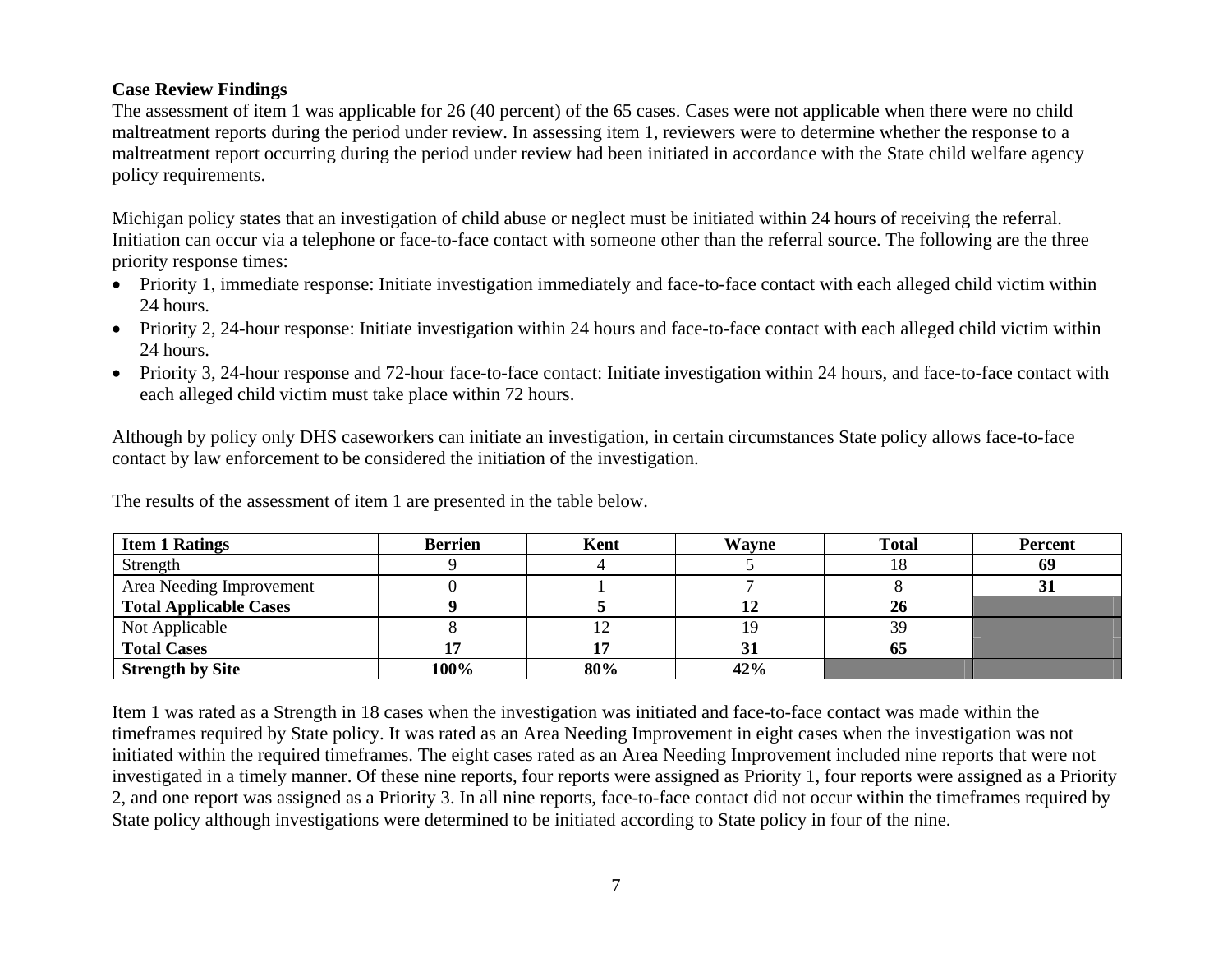### **Rating Determination**

Item 1 was assigned an overall rating of Area Needing Improvement. In 69 percent of the applicable cases, reviewers determined that the agency had initiated an investigation of a maltreatment report in accordance with required timeframes. This percentage is less than the 90 percent required for a rating of Strength. Item 1 also was rated as an Area Needing Improvement in Michigan's 2002 CFSR.

#### **Statewide Assessment Information**

According to the Statewide Assessment, DHS uses the CPS Minimal Priority Response Criteria to ensure that the appropriate response is determined at assignment. When the information received from the reporter is not sufficient to reach a decision regarding the appropriate response, DHS conducts a preliminary investigation typically by completing telephone calls. Within 24 hours of the receipt of the complaint, a decision must be made to accept, transfer, or screen out the complaint.

As indicated in the Statewide Assessment, data relevant to the outcomes and items reviewed by the CFSR are from the following sources:

- Case readings by supervisors and some private child placing agencies (CPAs) conducted from November 1, 2008, through February 28, 2009 (it is important to note that the data for the case readings include practice that occurred prior to the period under review)
- Michigan's State automated child welfare information system, the Service Worker Support System (SWSS)
- • Survey and focus groups with DHS staff, foster parents, adoptive parents, parents with children in out-of-home placement, and parents receiving in-home services conducted in preparation for the CFSR

The following data relevant to the timeliness of investigations were reported in the Statewide Assessment:

- Case readings indicate that in 89 percent of the 1,118 CPS cases reviewed, investigations began within 24 hours of receipt of report.
- SWSS data indicate that through June 30 of FY 2009, Priority 1 referrals were initiated timely in 51.3 percent of the cases assigned for investigations, Priority 2 referrals were initiated timely in 65.8 percent of the cases, and Priority 3 referrals were initiated timely in 73.6 percent of the cases.
- SWSS data also indicate that through June 30 of FY 2009, children in Priority 1 referrals were seen timely in 58.3 percent of the cases, children in Priority 2 referrals were seen timely in 48.1 percent of the cases, and children in Priority 3 referrals were seen timely in 66.9 percent of the cases.

According to the Statewide Assessment, focus group participants reported that it is difficult for caseworkers to make timely contacts with children during weekends and holidays. The Statewide Assessment indicated that staff turnover and caseload issues may influence performance in this area. Additionally, as reported in the Statewide Assessment, there is a lack of clarity in the type of contacts required for initiation of an investigation.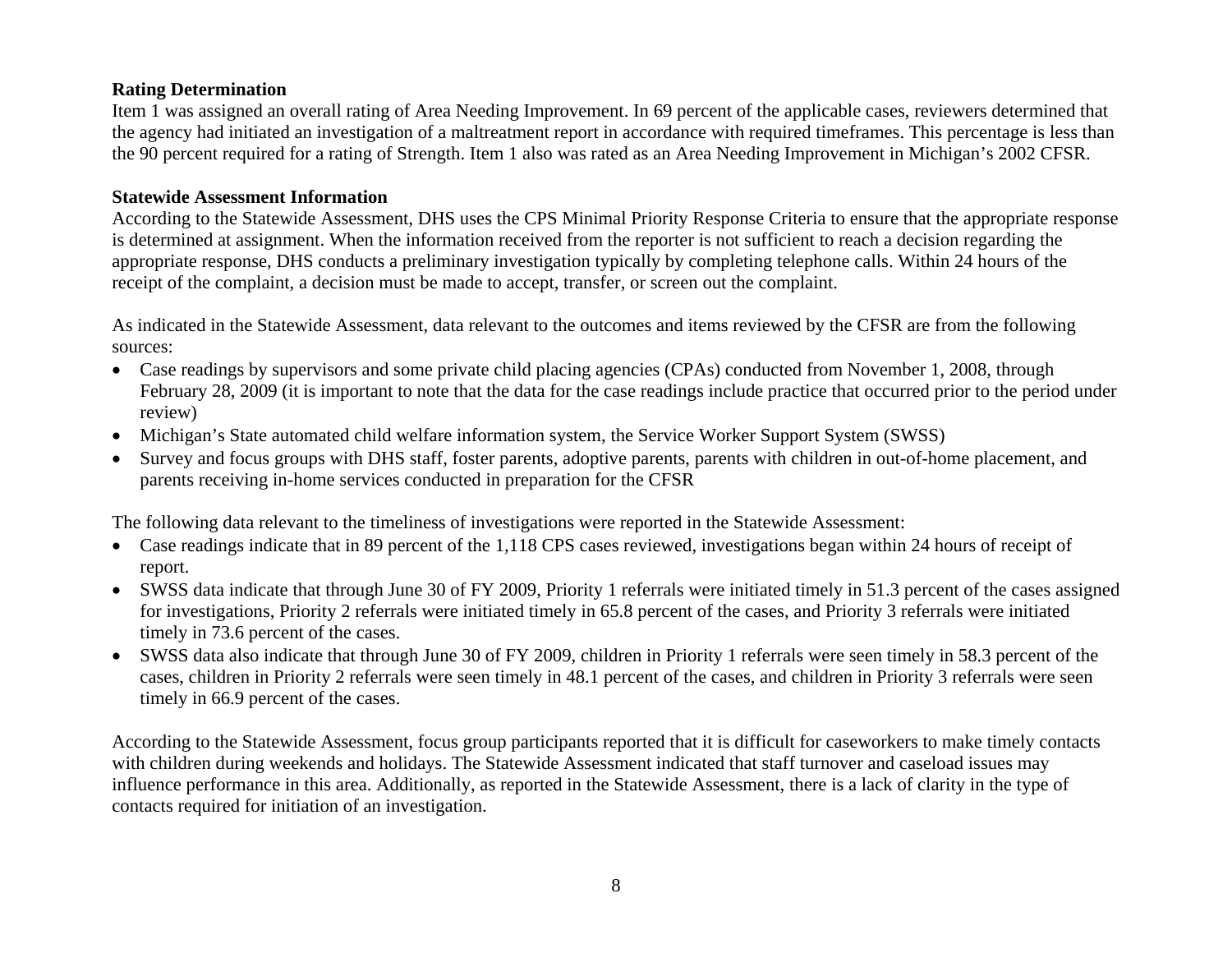### **Stakeholder Interview Information**

Stakeholders commenting on this item during the onsite CFSR expressed the opinion that the State generally responds to reports of abuse and neglect in a timely manner. However, a few stakeholders in Wayne County expressed the opinion that the initiation of investigations sometimes is delayed because the referral is not received from intake in a timely manner.

## **Item 2. Repeat maltreatment**

## **\_\_\_\_ Strength \_\_X\_\_ Area Needing Improvement**

### **Case Review Findings**

The assessment of item 2 was applicable for 20 (31 percent) of the 65 cases. Cases were not applicable for this item if there was no substantiated or indicated maltreatment report during the period under review. For all applicable cases, reviewers were to determine if there had been a substantiated or indicated maltreatment report on the family during the period under review, and, if so, whether another substantiated or indicated report involving similar circumstances had occurred within a 6-month period before or after that identified report. The results of the assessment of item 2 are presented in the table below.

| <b>Item 2 Ratings</b>         | <b>Berrien</b> | Kent | Wayne | <b>Total</b> | <b>Percent</b> |
|-------------------------------|----------------|------|-------|--------------|----------------|
| Strength                      |                |      |       |              | 85             |
| Area Needing Improvement      |                |      |       |              |                |
| <b>Total Applicable Cases</b> |                |      |       | 20           |                |
| Not Applicable                |                |      | ∠∠    | 45           |                |
| <b>Total Cases</b>            |                |      |       | 65           |                |
| <b>Strength by Site</b>       | 86%            | 75%  | 89%   |              |                |

Item 2 was rated as a Strength in 17 cases when there was only one substantiated or indicated maltreatment report on the family within a 6-month period. Item 2 was rated as an Area Needing Improvement in three cases when there were at least two substantiated maltreatment reports on the family within a 6-month period. In one case, referrals were 3 months apart; in another case the referrals were 2 months apart; and, in the final case rated as an Area Needing Improvement, referrals were 1 month apart. Two of the three cases involved recurrence of substantiated domestic violence.

In addition to the recurrence of substantiated maltreatment reports, reviewers reported the following findings with regard to the number of maltreatment reports on the family during the life of the case ("life of the case" refers to the time from the date of the first allegation of abuse or neglect to the time of the Onsite Review):

- In 23 cases, there were fewer than 3 reports.
- In 20 cases, there were at least 3 reports but fewer than 6 reports.
- •In 15 cases, there were between 6 and 11 reports.
- •In 7 cases, there were 15 or more maltreatment reports, including 1 case with 31 referrals.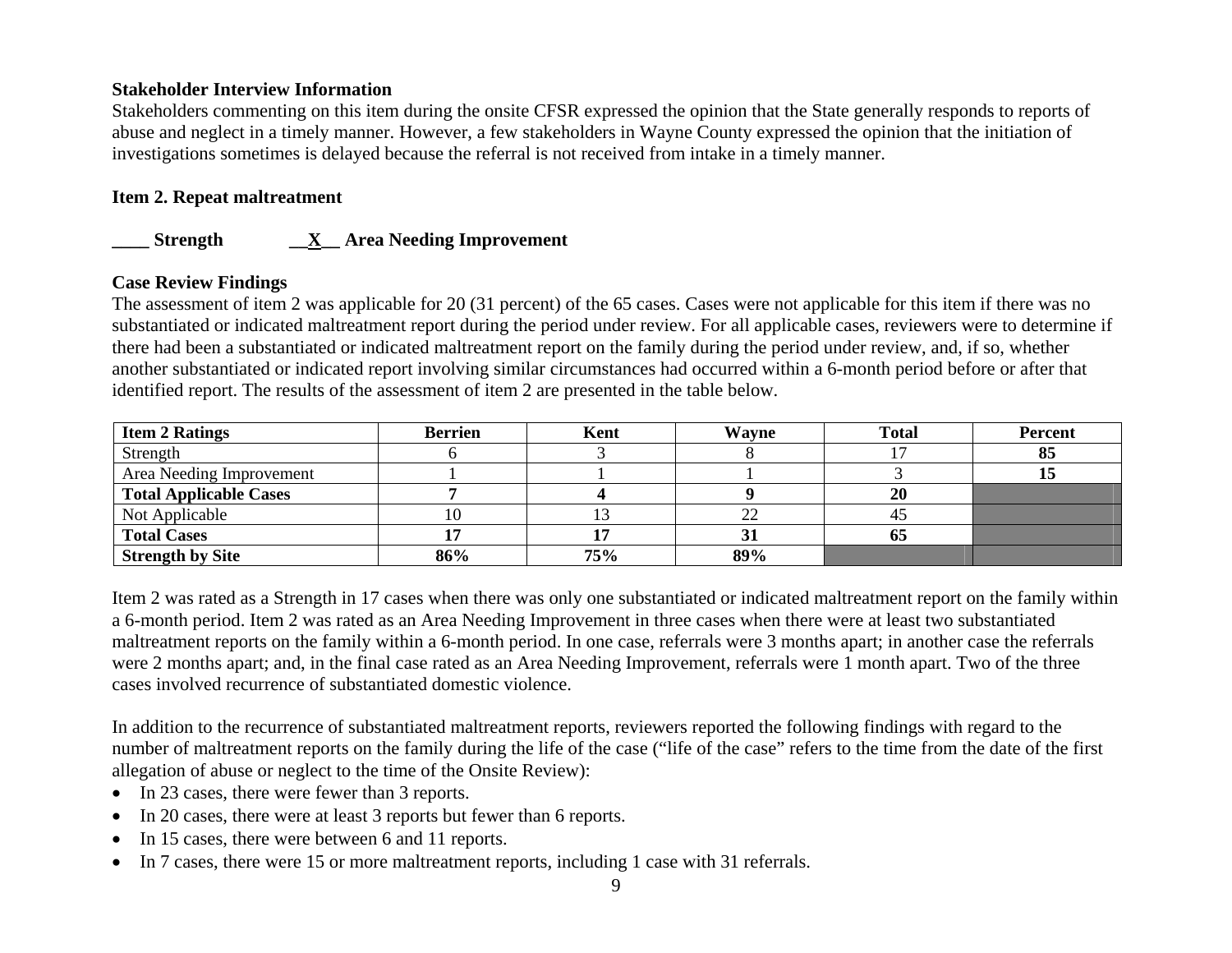#### **Rating Determination**

Item 2 was assigned an overall rating of Area Needing Improvement. In 85 percent of the applicable cases, there was no recurrence of substantiated or indicated maltreatment within a 6-month period. This percentage is less than the 90 percent required for a rating of Strength. Item 2 was rated as a Strength in Michigan's 2002 CFSR.

#### **Statewide Assessment Information**

According to the Statewide Assessment, State policy requires that when a new CPS referral is received on a family who has an open case or a pending investigation, the new referral will be evaluated and assigned using the same standards as any other referral. Additionally, policy requires that when a referral is received on a family with a history of child abuse and neglect, the caseworker must review the case history and determine trends related to child abuse and neglect to ensure proper service provision.

Participants in focus groups conducted as part of the Statewide Assessment reported ongoing struggles with large CPS caseloads and challenges with regard to the retention of CPS caseworkers and the recruitment of applicants. The Statewide Assessment also noted that in FY 2007, title IV-B (2) funds usage was restructured with a focus on the highest risk families, which included families with children in out-of-home placement with the permanency goal of reunification and DHS post-adoption families at risk of disruption. Until the change in FY 2007, eligibility for title IV-B (2) funds was broader and could include non-DHS families at risk of abuse and neglect.

#### **Stakeholder Interview Information**

Most stakeholders commenting on this item during the Onsite CFSR said that they have seen cases with maltreatment recurrence. A few stakeholders expressed the opinion that the lack of preventive services contributes to maltreatment recurrence.

### **Safety Outcome 2**

| Outcome S2: Children are safely maintained in their homes whenever possible and appropriate               |     |     |     |    |      |  |
|-----------------------------------------------------------------------------------------------------------|-----|-----|-----|----|------|--|
| Number of Cases Reviewed by the Team According to Degree of Outcome Achievement                           |     |     |     |    |      |  |
| <b>Degree of Outcome Achievement</b><br><b>Total</b><br>Wayne<br><b>Berrien</b><br><b>Percent</b><br>Kent |     |     |     |    |      |  |
| <b>Substantially Achieved</b>                                                                             |     |     |     | 42 | 64.6 |  |
| <b>Partially Achieved</b>                                                                                 |     |     |     |    | 10.8 |  |
| Not Achieved                                                                                              |     |     |     | 16 | 24.6 |  |
| <b>Total Cases</b>                                                                                        |     |     |     |    |      |  |
| <b>Substantially Achieved by Site</b>                                                                     | 65% | 59% | 68% |    |      |  |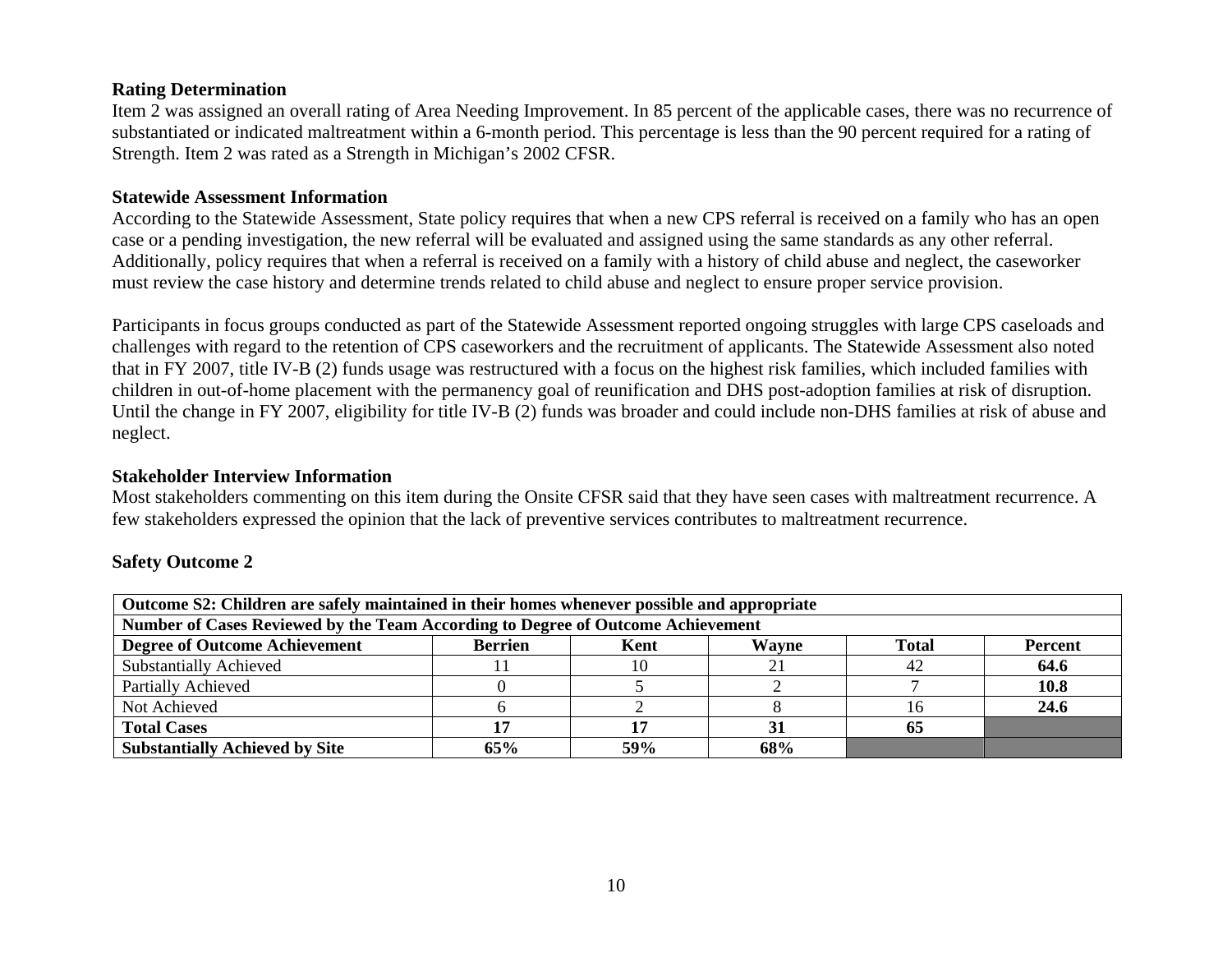### **Status of Safety Outcome 2**

Michigan is not in substantial conformity with Safety Outcome 2. The outcome was substantially achieved in 64.6 percent of the cases reviewed. This percentage is less than the 95 percent required for a determination of substantial conformity. The State also was not in substantial conformity with this outcome in its 2002 CFSR and was required to address the outcome in its Program Improvement Plan.

## **Key Concerns From the 2002 CFSR**

The primary concern identified in the 2002 review was that the State was not consistently effective in addressing the risk of harm to children, particularly in situations in which relative placements were occurring without home studies and background checks. Additionally, there were cases in which the family's history with child welfare was not taken into account in the assessment of risk, often because the information had not been collected or was not available to the caseworker.

To address the identified concern, the State implemented the following strategies:

- Revised policy and implemented changes to the Child Assessment of Needs and Strengths (CANS) to ensure that the top three needs and strengths identified are addressed in service plans
- Revalidated the Structured Decision Making (SDM) initial risk assessment and reassessment tools and conducted case reads to determine accuracy of tool completion
- Developed and provided training to supervisors on the accurate use and completion of the SDM Safety Assessment to enhance supervisory oversight
- Revised policy to require background checks of relative caregivers prior to or at the time of placement
- Piloted and evaluated the use of a tablet PC for after-hour background checks

The State met its goals for this outcome by the end of its Program Improvement Plan implementation period.

### **Key Findings of the 2009 CFSR**

The findings pertaining to the specific items assessed under Safety Outcome 2 are presented and discussed below.

### **Item 3. Services to family to protect child(ren) in the home and prevent removal or reentry into foster care**

## **\_\_\_\_ Strength \_\_X\_\_ Area Needing Improvement**

### **Case Review Findings**

An assessment of item 3 was applicable in 42 (65 percent) of the 65 cases. Cases were excluded if the children entered foster care prior to the period under review and there were no other children in the home, or if there was no substantiated or indicated maltreatment report or identified risk of harm to the children in the home during the period under review. For applicable cases,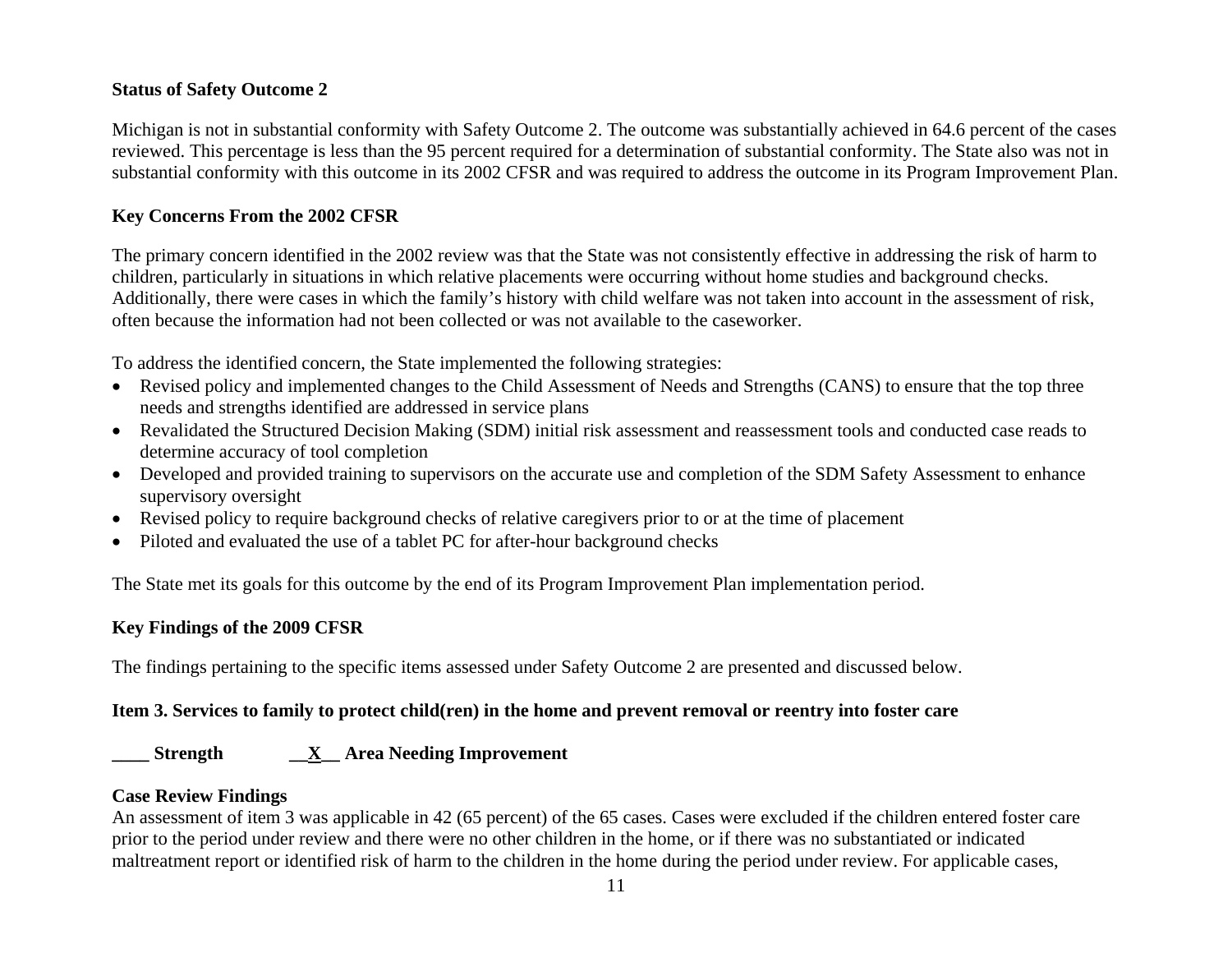reviewers assessed whether, in responding to a substantiated maltreatment report or risk of harm, the agency made diligent efforts to provide services to families that would prevent placement of children in foster care and at the same time ensure their safety. The results of the assessment of item 3 are presented in the table below.

| <b>Item 3 Ratings</b>         | <b>Berrien</b> | Kent | Wayne | <b>Total</b> | <b>Percent</b> |
|-------------------------------|----------------|------|-------|--------------|----------------|
| Strength                      |                | 10   |       | 29           | 69             |
| Area Needing Improvement      |                |      |       |              |                |
| <b>Total Applicable Cases</b> |                |      | 20    | 42           |                |
| Not Applicable                |                |      |       | 23           |                |
| <b>Total Cases</b>            |                |      |       | 65           |                |
| <b>Strength by Site</b>       | 55%            | 91%  | 65%   |              |                |

Item 3 was rated as a Strength when reviewers determined one or more of the following:

- Although no services were provided when the child was removed from the home, the removal was necessary to ensure the safety of the child (six cases).
- Services were provided to the family to ensure the safety of the child and prevent removal (14 cases).
- •Services were provided after reunification of the child (eight cases).
- •Efforts were made to provide services prior to removal and/or reentry (four cases).

Case review information indicates that a range of services was offered or provided to families. This included but was not limited to the following: Families First, domestic violence assessment, shelter, and intervention; substance abuse assessment and treatment; intensive in-home services; group, family, and individual counseling; psychological evaluations; family reunification services; aftercare services; emergency shelter; assistance with household expenses; child care services; speech therapy; early education intervention; employment support; and behavioral intervention.

Item 3 was rated as an Area Needing Improvement in 13 cases when reviewers determined the following:

- Services were not provided to the family and the children remained at risk in the home (seven cases).
- Services were provided, but they did not target the key safety concern in the family, leaving the children at risk in the home (five cases).
- Services were not provided to protect the children in the home, and the children were subsequently removed (one case).

### **Rating Determination**

Item 3 was assigned an overall rating of Area Needing Improvement. In 69 percent of the cases, reviewers determined that the agency had made concerted efforts to maintain children safely in their own homes. This percentage is less than the 90 percent required for a rating of Strength. Item 3 was rated as a Strength in Michigan's 2002 CFSR.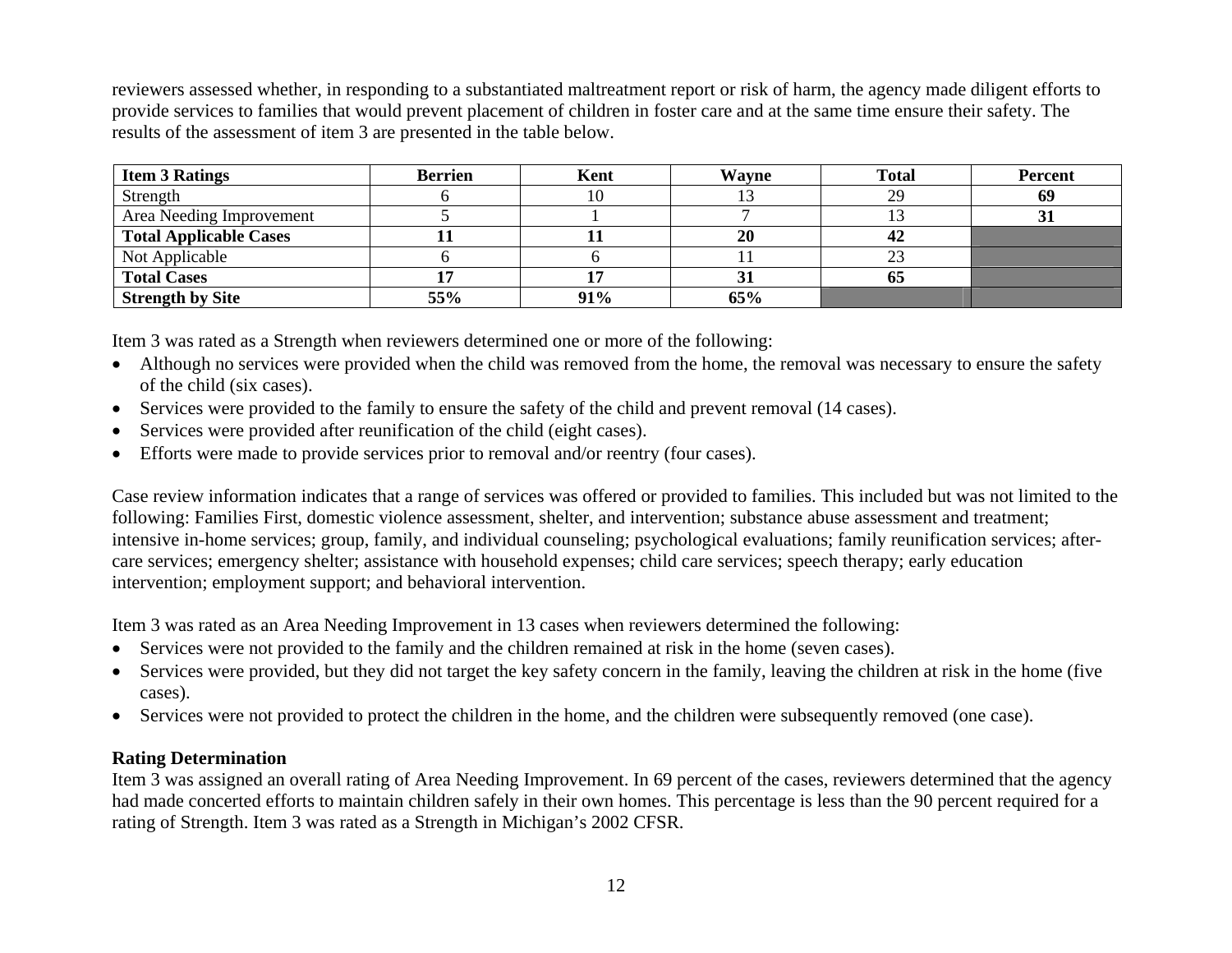### **Statewide Assessment Information**

According to the Statewide Assessment, caseworkers assess the risk and safety factors in the family and determine the services based on the needs of the child and family. Services to preserve families and protect children are provided either directly by DHS or are purchased from local community partners or through State contracts. The Statewide Assessment reports that the State's Families First program, which is an intensive, home-based, and evidence-based model program, is effective in preserving families prior to removal and after reunification. Additionally, the Family Reunification Program provides effective post-reunification services to families.

As reported in the Statewide Assessment, the State uses the DHS Birth Match process to match information regarding a parent of a newborn child to information about that parent whose parental rights have been terminated because of neglect or abuse or who has a history of severe physical abuse with another child. This match occurs based on childbirth records of the hospital through the Department of Community Health (DCH) that is cross-referenced with the DHS listing of parents whose parental rights have been terminated or who severely abused another child. This process is designed to allow DHS to identify cases as soon as possible after a child is born and take action to ensure child safety and according to the Statewide Assessment, has been cited as a national best practice for assuring child safety.

### **Stakeholder Interview Information**

Stakeholders commenting on this item during the onsite CFSR expressed different opinions regarding the State's effectiveness in protecting children in their homes and preventing removal or reentry into foster care. Some stakeholders indicated that DHS is effective in providing services to prevent removal and reentry, particularly through Families First and the Family Reunification programs. However, other stakeholders reported that there is a waiting list for Families First and Family Reunification services. Stakeholders also reported that, in general, families need more services than are available, particularly prevention services.

### **Item 4. Risk assessment and safety management**

### **\_\_\_\_ Strength \_\_X\_\_ Area Needing Improvement**

### **Case Review Findings**

An assessment of item 4 was applicable for all 65 cases. In assessing item 4, reviewers were to determine whether the agency had made, or was making, diligent efforts to address the risk of harm to the children involved in each case. The results of the assessment of item 4 are presented in the table below.

| <b>Item 4 Ratings</b>    | <b>Berrien</b> | Kent | Wavne | <b>Total</b> | <b>Percent</b> |
|--------------------------|----------------|------|-------|--------------|----------------|
| Strength                 |                |      |       |              |                |
| Area Needing Improvement |                |      |       |              |                |
| <b>Total Cases</b>       |                |      | ັ     | 65           |                |
| <b>Strength by Site</b>  | 65%            | 59%  | 68%   |              |                |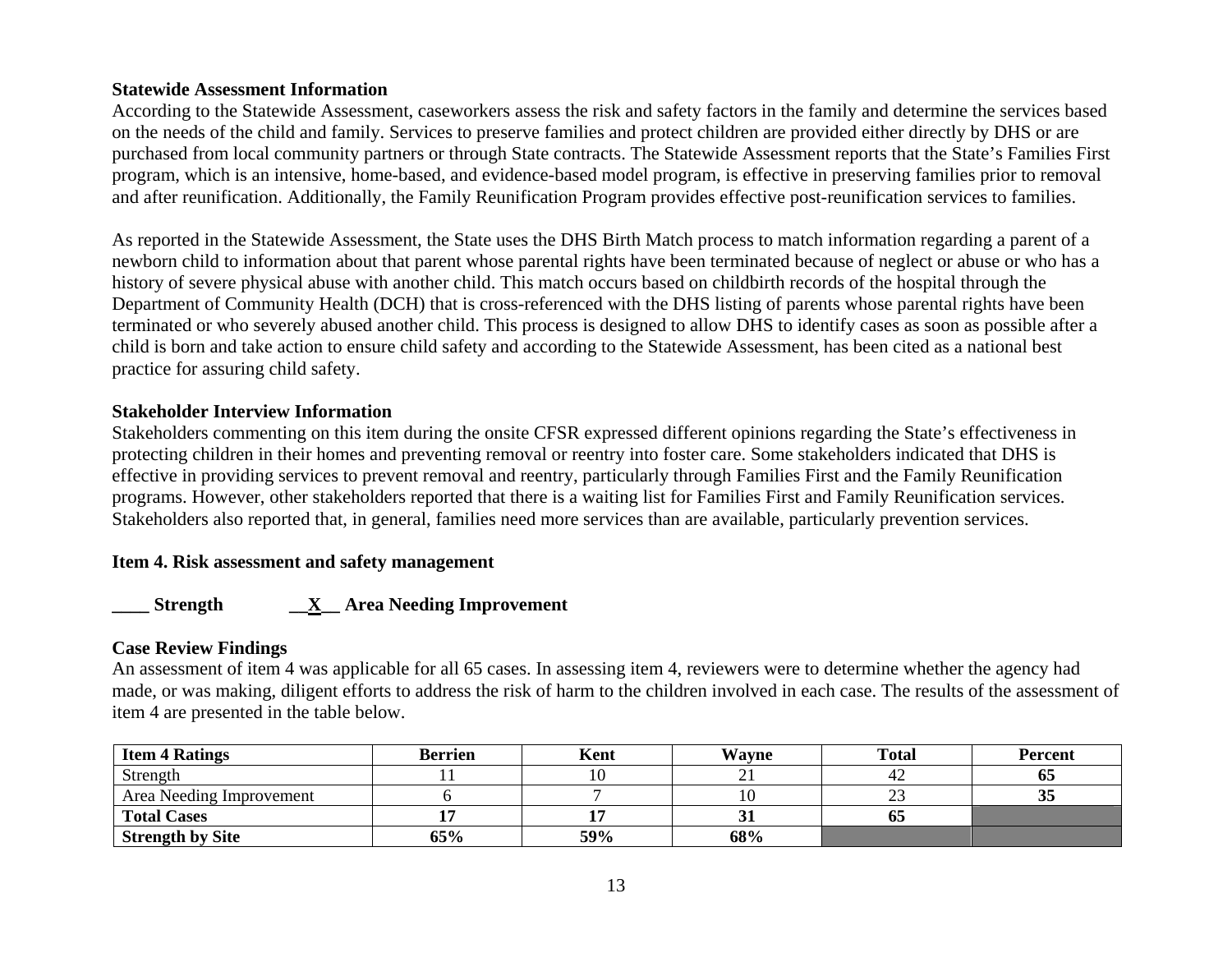Item 4 was rated as a Strength in 42 cases when reviewers determined that the risk of harm to children was appropriately addressed by the agency through the following: conducting initial and ongoing assessments of risk and safety either in the children's home or in the children's foster home and addressing all safety-related concerns identified through the assessment.

Item 4 was rated as an Area Needing Improvement in 23 cases when reviewers determined one or more of the following:

- There was no initial safety or risk assessment (one case).
- •There was no ongoing safety and risk assessment in the child's home during the period under review (14 cases).
- The ongoing safety and risk assessments conducted in the foster home during the period under review were not adequate and issues were not addressed (three cases).
- There were continued risk concerns in the home that were not addressed and/or monitored by the agency, and the children were at risk in the home (10 cases).
- The case was closed without any safety and risk assessment (four cases).
- There was no ongoing safety plan (two cases).
- There was risk of harm or safety issues during visitation with parents and other relatives, and the agency did not appropriately address those issues (one case).
- •There was no safety and risk assessment of the parent's/relative's home prior to reunification (one case).
- •Assessments were completed on the family without the State agency having face-to-face contact with the family (three cases).

## **Rating Determination**

Item 4 was assigned an overall rating of Area Needing Improvement. In 65 percent of the applicable cases, reviewers determined that the agency had made diligent efforts to assess and address the risk of harm to the child. This percentage is less than the 90 percent required for a rating of Strength. Item 4 also was rated as an Area Needing Improvement in Michigan's 2002 CFSR.

### **Statewide Assessment Information**

According to the Statewide Assessment, SDM safety and risk assessments are completed on families receiving in-home CPS services and on families who have children in out-of-home placement. Caseworkers use the assessments to assist in completing court reports, at important case decision points, and to determine the child's risk and safety at placement changes. The risk assessment may be completed at any time during the investigation but must be completed within 30 days of receipt of the child abuse and neglect referral and prior to case disposition. The factors on the risk assessment tool serve as the initial baseline level of risk and determine the service level that guides the caseworker contact standards for the case. The safety assessment ensures that major aspects of danger are considered to ensure child safety as well as addresses reasonable efforts issues with families and the court.

Additionally, foster care caseworkers complete the safety assessment on cases currently open for services with a permanency plan goal of reunification, on cases in which termination of parental rights (TPR) has not occurred, and on cases in which the agency is recommending that children be returned to their parents. As indicated in the Statewide Assessment, a reunification assessment is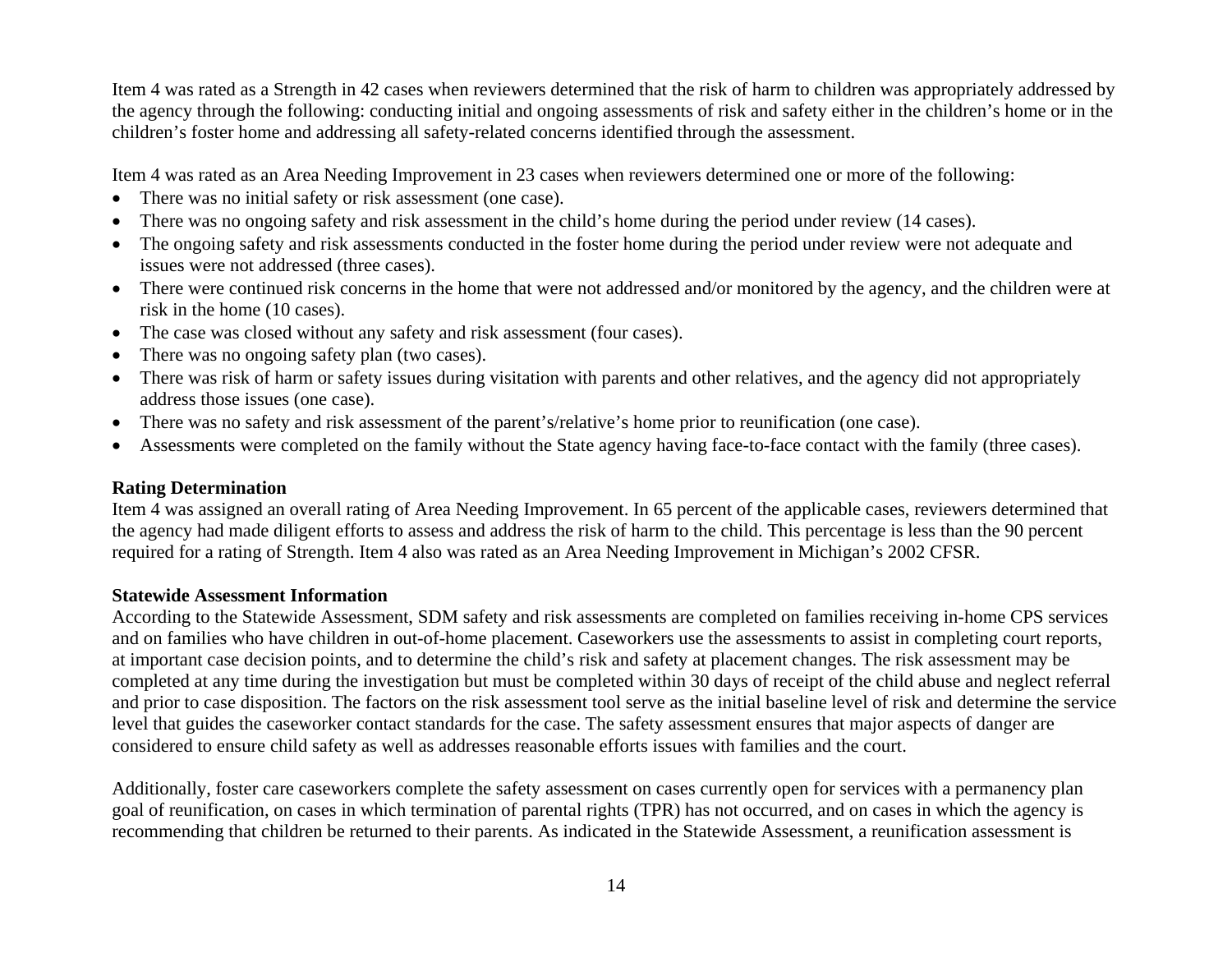completed in foster care cases to guide the decision to reunify the child with his or her family or to change the child's permanency planning goal.

The Statewide Assessment also reports that an Updated Service Plan (USP) is completed on a family when the case is opened for ongoing in-home services. The USP consists of the risk reassessment, the Family Assessment of Needs and Strengths (FANS), the CANS, the safety reassessment, and the service agreement. The first USP must be completed within 90 days of the CPS complaint and every 90 days thereafter or more frequently if necessary. Additionally, a risk and safety reassessment and reassessments of the FANS and CANS must be completed if there is a new substantiated investigation or if there are other significant changes in case status.

The following data from case readings were reported in the Statewide Assessment as relevant to item 4:

- 96.6 percent of the investigations reviewed had assessments of the safety and well-being of all children in the family, including children who resided in another location.
- 89.1 percent of the cases reviewed had a safety assessment completed as required by policy.
- •82.9 percent of the decisions on the safety assessments reviewed were supported and documented by evidence in the case file.
- •50.8 percent of the safety plans reviewed addressed all of the relevant safety factors.
- 94.9 percent of the cases reviewed had a completed risk assessment that was supported by the facts of the case.

### **Stakeholder Interview Information**

Some stakeholders commenting on this item during the onsite CFSR expressed the opinion that the agency generally is effective in conducting safety and risk assessments. Stakeholders reported that the agency provides caseworkers with standardized formal tools to conduct the assessments, and that these are completed at required intervals throughout the life of the cases. However, stakeholders expressed different opinions about the effectiveness of the assessment tools. Some stakeholders indicated that the assessment tools are beneficial in that they consistently determine the needs and services of the families. In contrast, other stakeholders expressed concern that the assessment tools are not of good quality and do not adequately assess the issues in the family.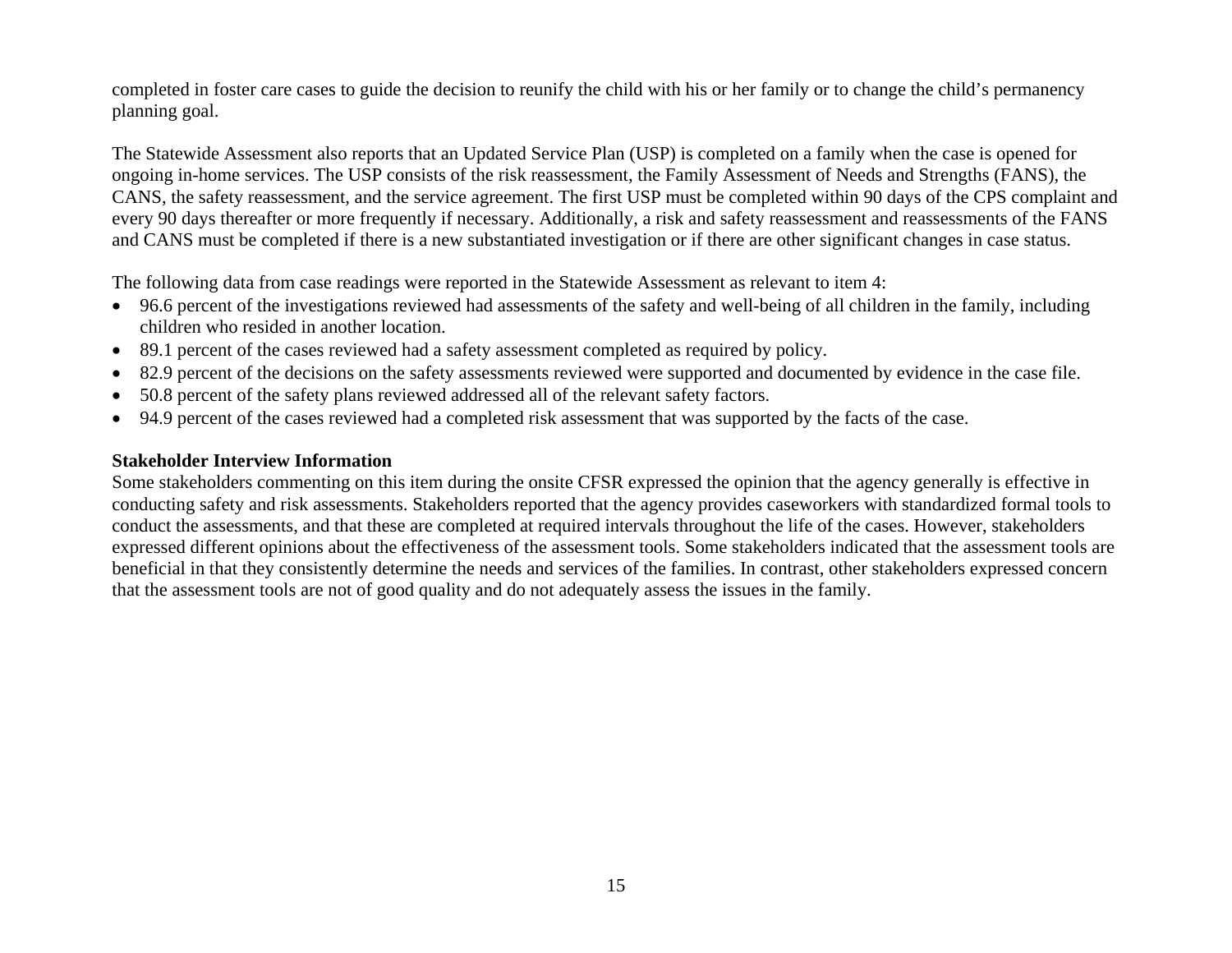## **II. PERMANENCY**

#### **Permanency Outcome 1**

| Outcome P1: Children have permanency and stability in their living situations                             |     |     |           |    |      |  |
|-----------------------------------------------------------------------------------------------------------|-----|-----|-----------|----|------|--|
| Number of Cases Reviewed by the Team According to Degree of Outcome Achievement                           |     |     |           |    |      |  |
| <b>Degree of Outcome Achievement</b><br><b>Berrien</b><br><b>Total</b><br>Wavne<br>Kent<br><b>Percent</b> |     |     |           |    |      |  |
| <b>Substantially Achieved</b>                                                                             |     |     |           | 19 | 47.5 |  |
| Partially Achieved                                                                                        |     |     |           |    | 47.5 |  |
| Not Achieved                                                                                              |     |     |           |    | 5.0  |  |
| <b>Total Foster Care Cases</b>                                                                            |     |     | <b>20</b> | 40 |      |  |
| <b>Substantially Achieved by Site</b>                                                                     | 60% | 50% | 40%       |    |      |  |

| <b>Conformity of Statewide Data Indicators With National Standards</b>        |                          |                    |                   |
|-------------------------------------------------------------------------------|--------------------------|--------------------|-------------------|
|                                                                               | <b>National Standard</b> | <b>State Score</b> | <b>Meets</b>      |
| <b>National Data Indicators</b>                                               | (Scaled Score)           | (Scaled Score)     | <b>Standards?</b> |
| Composite 1: Timeliness and permanency of reunification                       | $122.6+$                 | 106.8              | No.               |
| Composite 2: Timeliness of adoptions                                          | $106.4+$                 | 95.5               | N <sub>o</sub>    |
| Composite 3: Permanency for children in foster care for extended time periods | $121.7+$                 | 118.5              | No                |
| Composite 4: Placement stability                                              | $101.5+$                 | 105.4              | Yes               |

#### **Status of Permanency Outcome 1**

Michigan is not in substantial conformity with Permanency Outcome 1. The outcome was substantially achieved in 47.5 percent of the cases reviewed. This percentage is less than the 95 percent required for a determination of substantial conformity. In addition to case review findings, Michigan did not meet the national standard for the data indicators pertaining to timeliness and permanency of reunification, timeliness of adoptions, and permanency for children in foster care for extended time periods. However, the State met the national standard for the data indicator pertaining to placement stability. The State also was not in substantial conformity with this outcome in its 2002 CFSR and was required to address the outcome in its Program Improvement Plan.

### **Key Concerns From the 2002 CFSR**

The following concerns were identified in the 2002 review:

- The State was not consistent with regard to ensuring placement stability for children in foster care.
- The State did not consistently make concerted efforts to achieve reunification or permanent placement with a relative in a timely manner.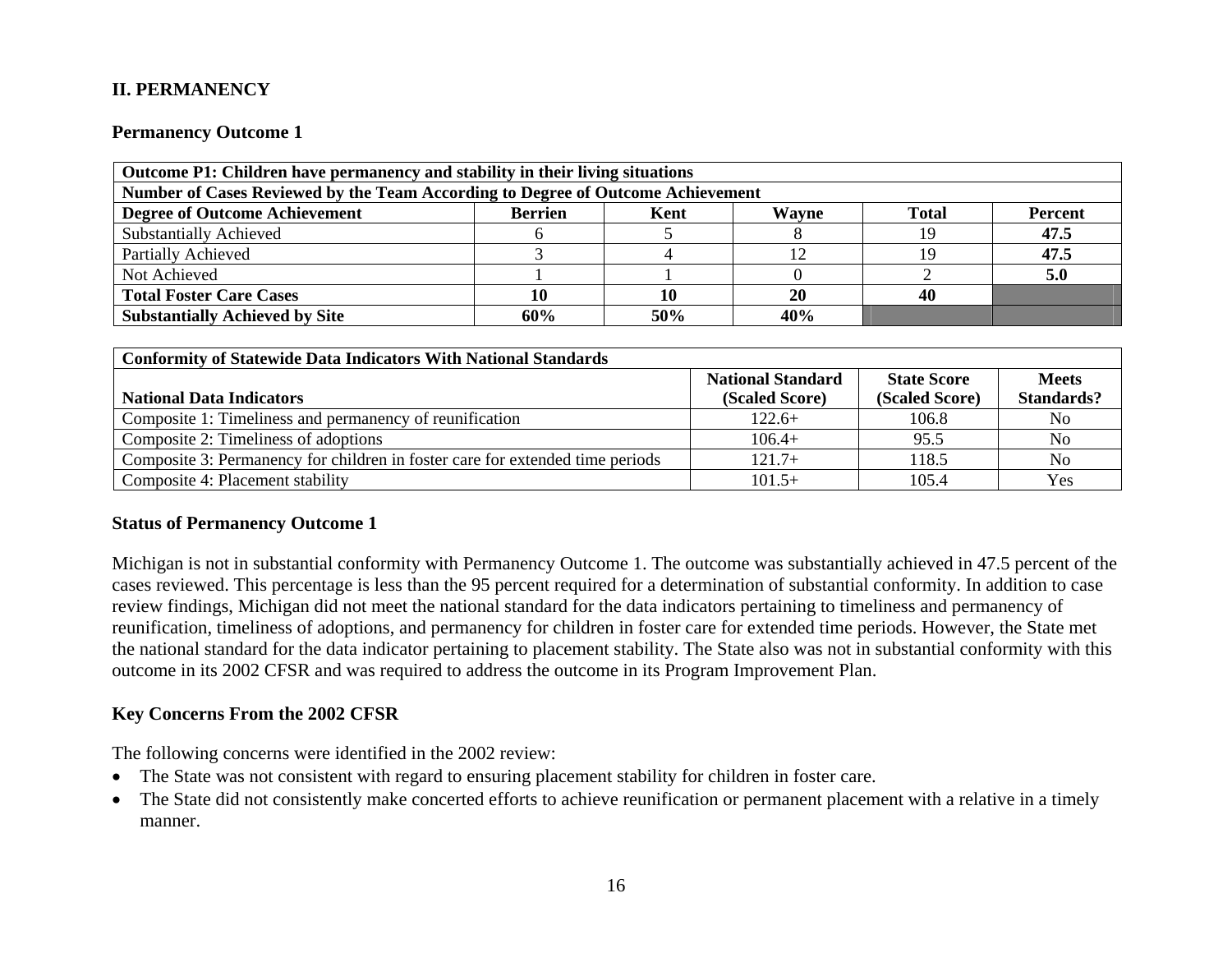To address the identified concerns, the State implemented the following strategies:

- Incorporated improvement goals for foster care placement stability into the management annual performance objectives
- •Developed and implemented strategies to increase the number of foster homes in order to improve placement stability
- •Expanded the Family to Family program, as resources allowed, to a minimum of 30 sites
- Implemented policy to require Team Decision Making (TDM) in Family to Family sites when placement changes were being considered
- Reviewed and revised court rules regarding child protection dispositional, permanency planning, and termination hearings
- Developed and distributed a management report identifying relative placements that extend beyond 12 months to address the length of time in foster care

The State met its goals for this outcome by the end of its Program Improvement Plan implementation period.

## **Key Findings of the 2009 CFSR**

The findings pertaining to the items assessed under Permanency Outcome 1 are presented and discussed below.

## **Item 5. Foster care reentries**

## **\_\_X\_\_ Strength \_\_\_\_ Area Needing Improvement**

### **Case Review Findings**

An assessment of item 5 was applicable for 13 (32.5 percent) of the 40 foster care cases. Cases were not applicable if the child did not enter foster care during the period under review. In assessing this item, reviewers determined whether the entry into foster care during the period under review occurred within 12 months of discharge from a prior foster care episode. The results of the assessment of item 5 are presented in the table below.

| <b>Item 5 Ratings</b>                     | Berrien | Kent | Wayne | <b>Total</b> | <b>Percent</b> |
|-------------------------------------------|---------|------|-------|--------------|----------------|
| Strength                                  |         |      |       |              | 100            |
| Area Needing Improvement                  |         |      |       |              |                |
| <b>Total Applicable Foster Care Cases</b> |         |      |       |              |                |
| Not Applicable Foster Care Cases          |         |      |       |              |                |
| <b>Total Foster Care Cases</b>            |         | 10   | 20    | 40           |                |
| <b>Strength by Site</b>                   | 100%    | 100% | 100%  |              |                |

Item 5 was rated as a Strength in 12 cases when the child's entry into foster care during the period under review did not take place within 12 months of discharge from a prior episode. In one case, a child reentered foster care within a 12-month period, but the State made concerted efforts to prevent the reentry.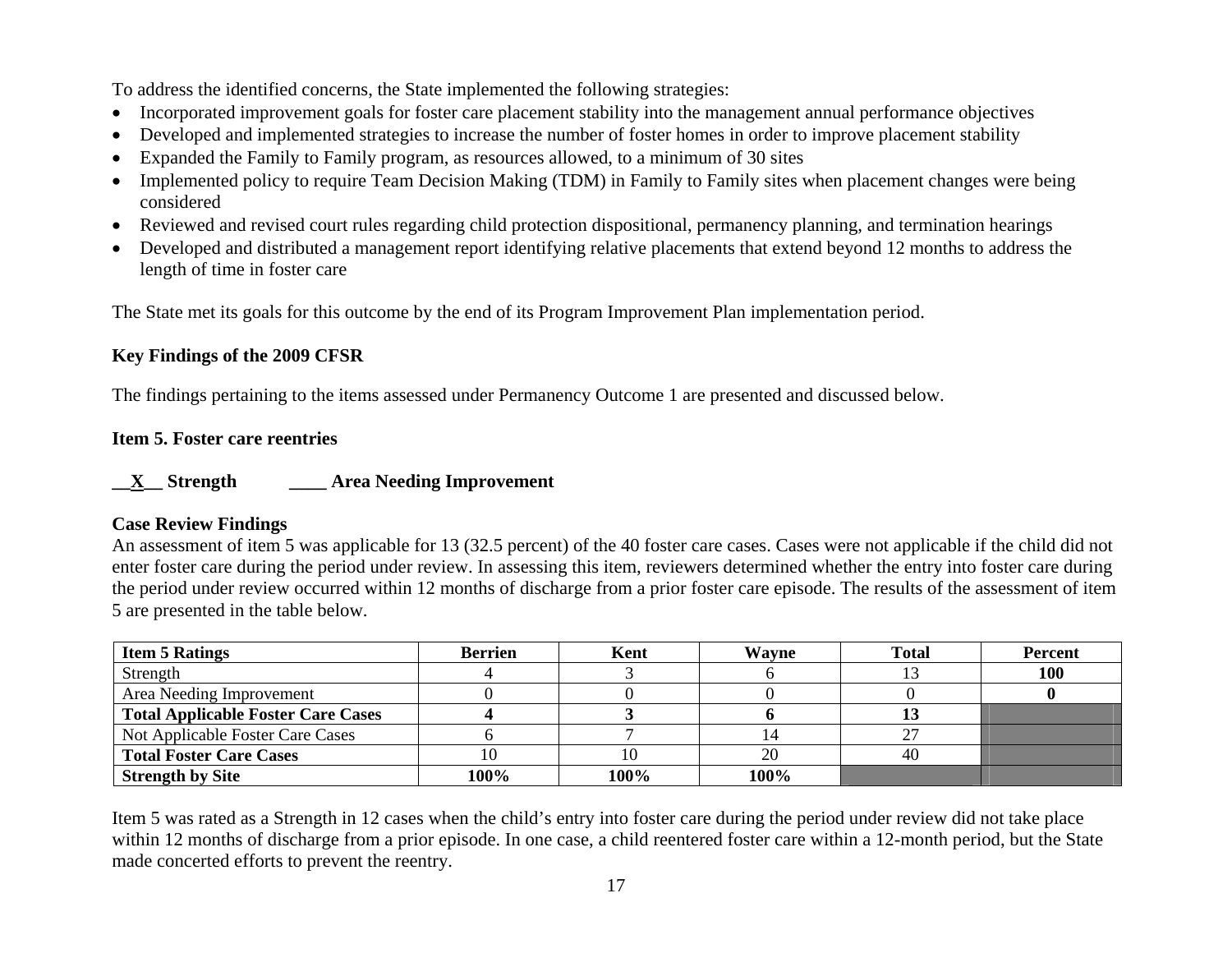### **Rating Determination**

Item 5 was assigned an overall rating of Strength. The item was rated as a Strength in 100 percent of the cases reviewed. Item 5 also was rated as a Strength in Michigan's 2002 CFSR.

### **Performance on the Composite 1 Measure Relevant to the Permanency of Reunification**

The data below are presented to provide additional information about foster care reentry. There is no national standard for the measure of foster care reentry. National standards with regard to permanency have been established only for the scaled composite scores. The measure of foster care reentry is part of Composite 1: Timeliness and permanency of reunification. The State's performance on Composite 1 is shown in the table for Permanency Outcome 1.

Michigan's performance on the individual measure of foster care reentry (measure C1.4) included in Composite 1: Timeliness and permanency of reunification was the following: In the 12 months prior to the CFSR 12-month target period for the data indicators, 3.2 percent of children exiting foster care to reunification reentered foster care in less than 12 months from the time of discharge. This percentage is lower than the 25th percentile of 9.9 percent. (For this measure, a lower percentage reflects a higher level of performance.)

### **Statewide Assessment Information**

According to the Statewide Assessment, a reunification assessment is completed on children in out-of-home placement to guide the casework decision to reunify a child with his or her family or to modify the permanency planning goal based on the family information. If the decision is made to reunify the child with the parents, policy mandates that the caseworker continue to monitor the risk and safety of the child in the home and to have weekly face-to-face in-person contacts with the parent and child in the family's home for the first month. Caseworkers may extend this period of contact to 90 days, if necessary. Additionally, the SDM tools, including CANS and FANS, are used to identify the needs of the child and family so that the appropriate time-limited reunification services and family support services are provided to the family.

### **Stakeholder Interview Information**

The few stakeholders commenting on this item during the Onsite Review expressed the opinion that the State does not have a high percentage of reentries into foster care.

### **Item 6. Stability of foster care placement**

## **\_\_\_\_ Strength \_\_X\_\_ Area Needing Improvement**

### **Case Review Findings**

All 40 foster care cases were applicable for an assessment of item 6. In assessing this item, reviewers were to determine whether the child experienced multiple placement settings during the period under review and, if so, whether the changes in placement settings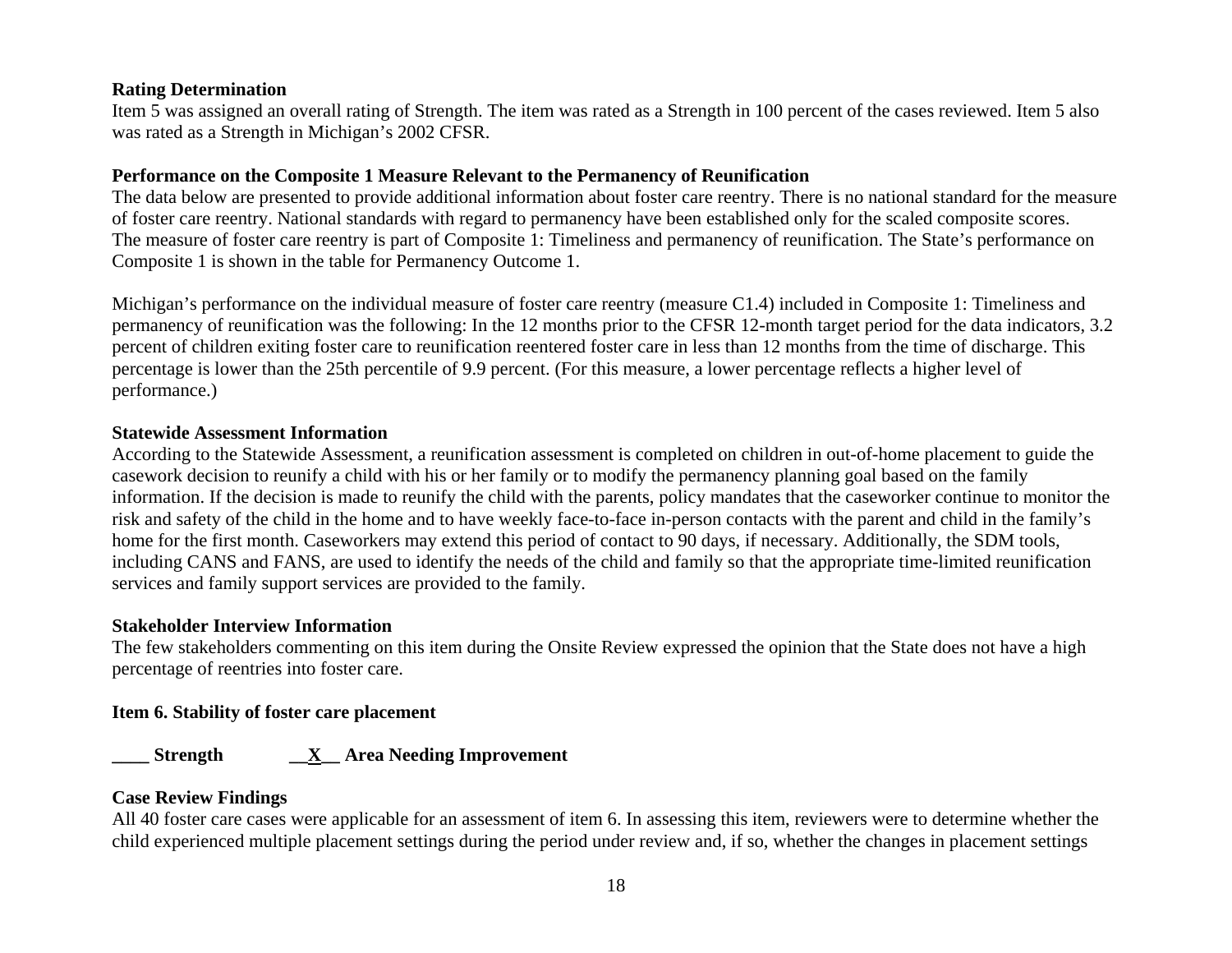were necessary to achieve the child's permanency goal or meet the child's service needs. Reviewers also assessed the stability of the child's most recent placement setting. The results of the assessment of item 6 are presented in the table below.

| <b>Item 6 Ratings</b>          | <b>Berrien</b> | Kent | <b>Wayne</b> | <b>Total</b> | <b>Percent</b> |
|--------------------------------|----------------|------|--------------|--------------|----------------|
| Strength                       |                |      |              | 30           |                |
| Area Needing Improvement       |                |      |              |              | 25             |
| <b>Total Foster Care Cases</b> | πv             | 10   | 20           | 40           |                |
| <b>Strength by Site</b>        | 90%            | 40%  | 85%          |              |                |

Item 6 was rated as a Strength when reviewers determined that the child's current placement was stable and that the child either did not experience a placement change during the period under review (24 cases) or that the placement changes experienced were in the child's best interests (i.e., they were intended to further achievement of the child's permanency goal or to provide specialized services for the child) (six cases).

Item 6 was rated as an Area Needing Improvement in 10 cases when reviewers determined one or both of the following:

- The child was in multiple placement settings during the period under review, and at least one placement change was not planned by the agency to attain the child's permanency goal (seven cases).
- The child's placement setting at the time of the onsite CFSR was not stable (five cases).

Additional findings of the case review were the following:

- Children in 25 cases experienced only one placement during the period under review.
- Children in 10 cases experienced two placements during the period under review.
- Children in five cases experienced three or four placements during the period under review.

### **Rating Determination**

Item 6 was assigned an overall rating of Area Needing Improvement. In 75 percent of the cases, reviewers determined that children experienced placement stability. This percentage is less than the 90 percent required for a rating of Strength. Item 6 also was rated as an Area Needing Improvement in the State's 2002 CFSR.

### **Performance on the Individual Measures Included in Composite 4: Placement stability**

The data below are presented to provide additional information about placement stability. There are no national standards for performance on these measures individually. National standards have been established only for the scaled composite score. The State's performance on Composite 4 is shown in the table for Permanency Outcome 1.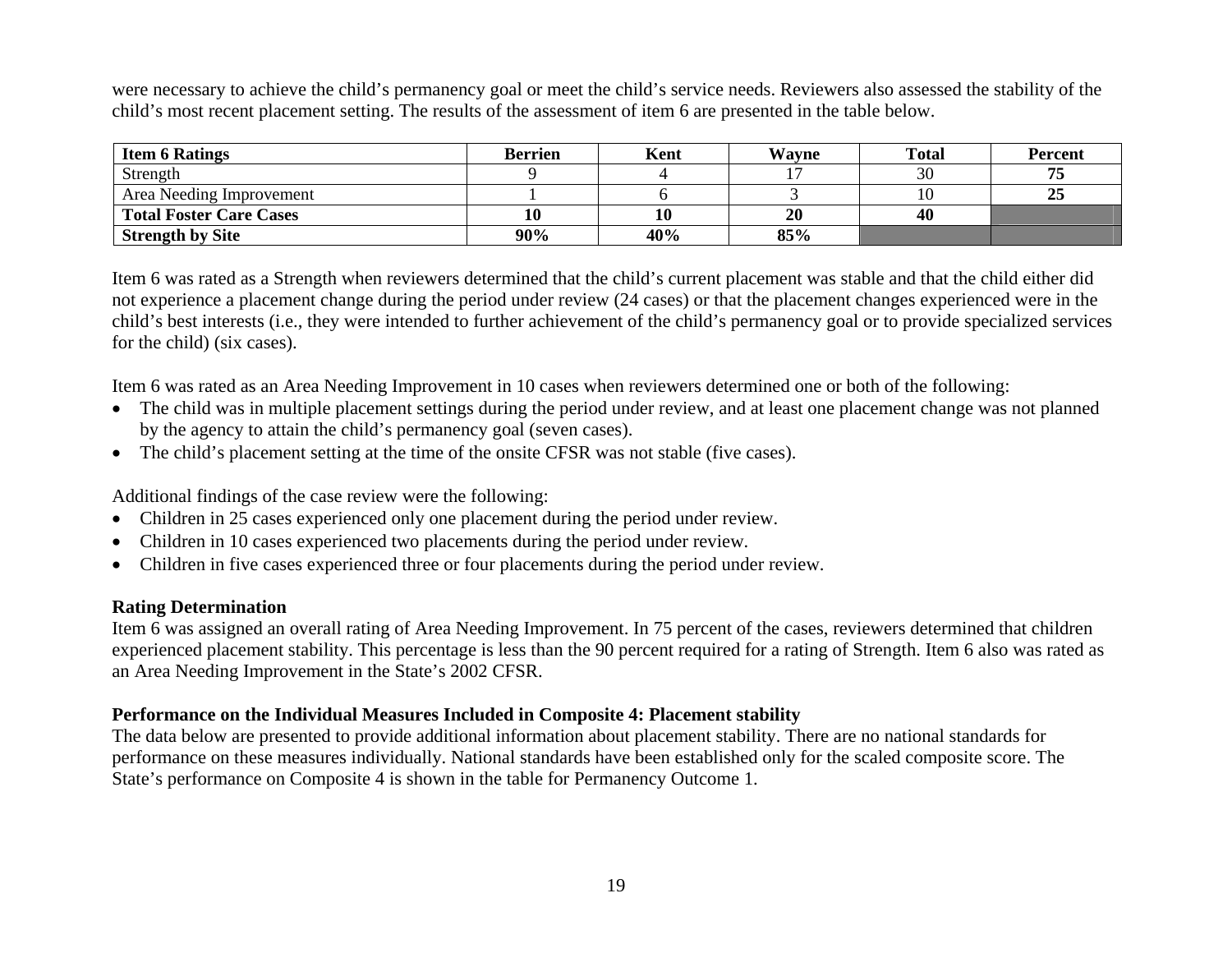For the target 12-month CFSR period established for the data indicators, Michigan's performance on the individual measures included in Composite 4: Placement stability was the following:

- C4.1: 85.8 percent of the children in foster care for at least 8 days but less than 12 months experienced two or fewer placement settings. This percentage is greater than the national median of 83.3 percent but less than the 75th percentile of 86.0 percent.
- C4.2: 72.6 percent of the children in foster care for at least 12 months but less than 24 months experienced two or fewer placement settings. This percentage is greater than the 75th percentile of 65.4 percent.
- C4.3: 45.4 percent of the children in foster care for at least 24 months experienced two or fewer placement settings. This percentage is greater than the 75th percentile of 41.8 percent.

### **Statewide Assessment Information**

According to the Statewide Assessment, the child's placement is based on the individual assessment of the child's needs and the first consideration for placement must be relatives. The Statewide Assessment also reports that the State uses TDM meetings (or permanency planning conferences) to discuss placement issues for children and to identify potential relative placements. As indicated in the Statewide Assessment, the State has implemented the following policies to prevent unnecessary placement changes for children in foster care:

- Each CPA must develop and implement a written plan that addresses unplanned moves of children in foster care and contains measures that the CPA will take to correct the causes of disruptions and unplanned moves.
- Within 90 days of the child's initial placement into foster care, the caseworker must make a placement decision and document the reason for the decision.
- CPA Licensing Rules require that foster care providers be notified of the intent to move a child from a home at least 14 days prior to the move, and allow foster parents to appeal that decision within 3 days of notification of the intended move.
- Placement of children younger than 10 years old in residential or other institutional settings requires written approval from the State program office.

The Statewide Assessment notes that focus group participants, including DHS and private CPA staff, court appointed special advocates (CASAs), court representatives, foster parents, and foster youth, reported that although caseworkers often are able to find a temporary home willing to take a child for the night, finding an appropriate, long-term initial placement is difficult.

According to the Statewide Assessment, case readings from 1,221 foster care cases indicate the following:

- In 94 percent of the cases reviewed, the placement was considered to be in the child's best interests.
- In 96 percent of the cases reviewed, documentation indicated that the child was in the least restrictive setting.
- •In 67 percent of the cases reviewed, children did not have a placement change.
- •In 52 percent of the cases reviewed, services were provided to the foster care provider to prevent placement disruption.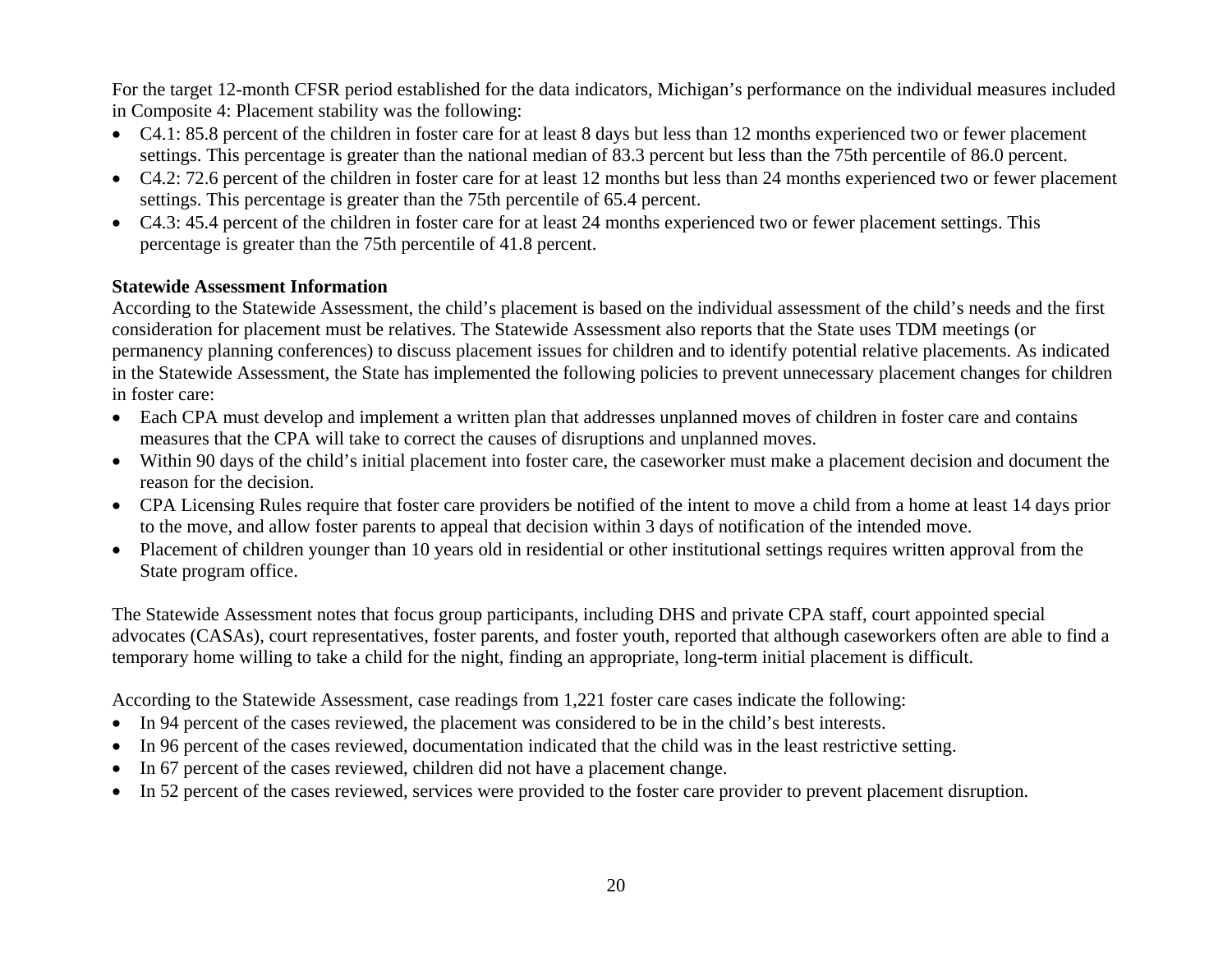### **Stakeholder Interview Information**

Stakeholders in Berrien and Kent counties commenting on this item during the Onsite Review expressed differing opinions on placement stability. Stakeholders in Berrien County expressed the opinion that the county is effective in providing stable foster care placements for children. They noted that agency efforts to ensure appropriate matching prior to placement and the availability of dedicated foster parents contributed to placement stability in that county. Some Berrien County stakeholders also noted that DHS provides the necessary support services to foster families when there is a potential for placement disruption, including in-home counseling. However, while some Berrien County stakeholders indicated that respite care was available to foster parents, others indicated that this service was not always available.

Kent County stakeholders reported that in that county, the first placement for many children, particularly older children, is Kids First, which is a local shelter. The shelter also tends to be used when a child's placement disrupts. Although some stakeholders expressed the opinion that Kids First is an invaluable resource for the agency and the children in the community, other stakeholders reported that Kids First sometimes is overcrowded and children have had to sleep on mattresses on the floor and that the length of stay of a child in Kids First ranges from 1 night to 1 year.

A key Wayne County stakeholder reported that Wayne County has implemented the Children Placement Network, which is a childcentered, neighborhood-based automated system that has the capability to scan 1,500 potential placement resources at one time. The system provides a detail screen in order to identify additional information on families that enables caseworkers to find the best match possible for a child.

### **Item 7. Permanency goal for child**

### **\_\_\_\_ Strength \_\_X\_\_ Area Needing Improvement**

### **Case Review Findings**

All 40 foster care cases were applicable for an assessment of item 7. In assessing this item, reviewers were to determine whether the agency had established a permanency goal for the child in a timely manner and whether the most current permanency goal was appropriate. Reviewers also were to determine whether the agency had sought TPR in accordance with the requirements of the Adoption and Safe Families Act (ASFA). The results of the assessment of item 7 are presented in the table below.

| <b>Item 7 Ratings</b>          | <b>Berrien</b> | Kent | Wayne | <b>Total</b> | <b>Percent</b> |
|--------------------------------|----------------|------|-------|--------------|----------------|
| Strength                       |                |      |       | 30           | 75             |
| Area Needing Improvement       |                |      |       |              | 25             |
| <b>Total Foster Care Cases</b> |                |      | 20    | 40           |                |
| <b>Strength by Site</b>        | 70%            | 80%  | 75%   |              |                |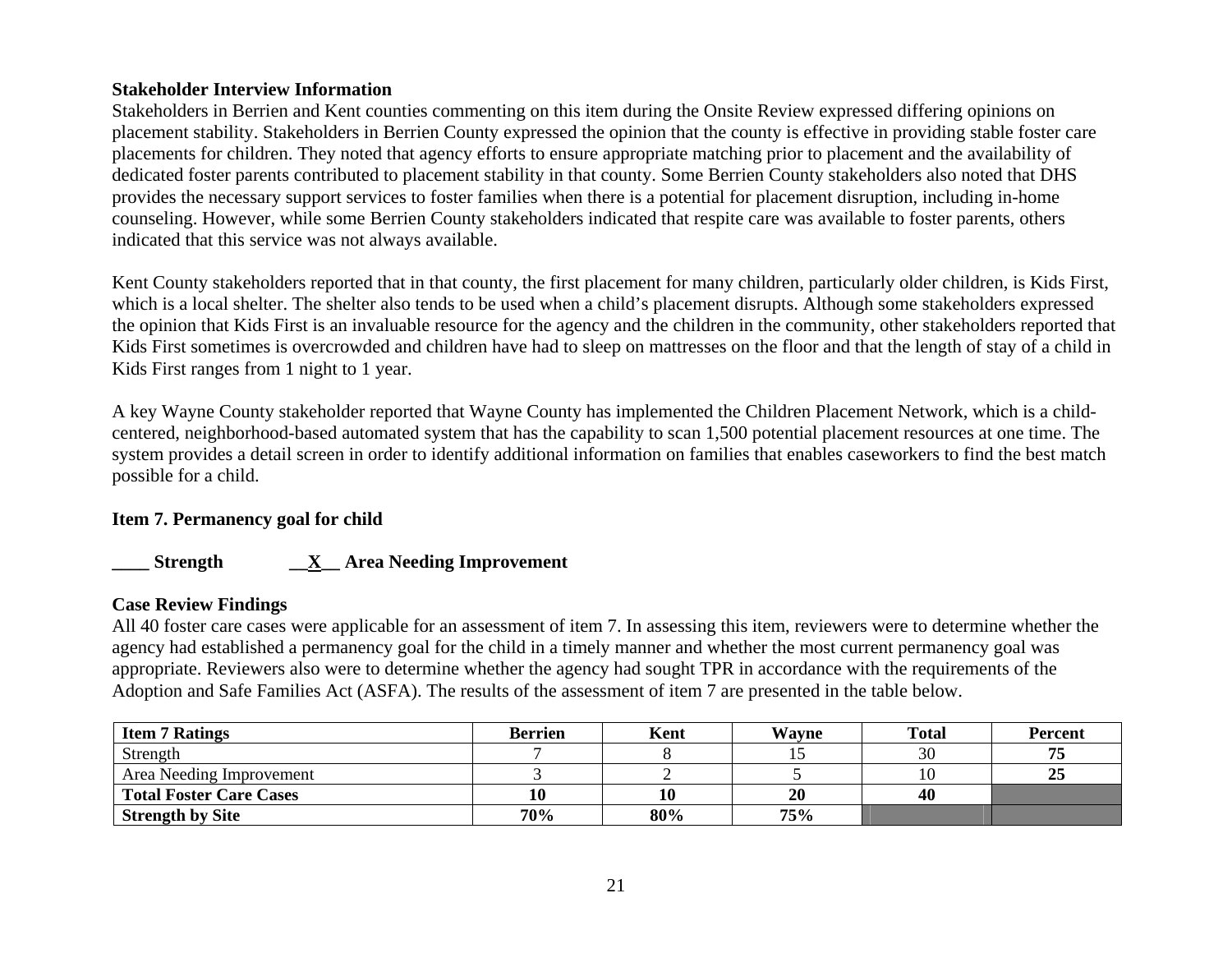Item 7 was rated as a Strength in 30 cases when reviewers determined that the child's permanency goal was appropriate, had been established in a timely manner, and, if relevant, that the agency had filed for TPR in accordance with the requirements of ASFA.

Item 7 was rated as an Area Needing Improvement in 10 cases when reviewers determined one or more of the following:

- The child's permanency goal at the time of the onsite CFSR was not appropriate given the case situation and the needs of the child (four cases).
- The child's permanency goal was not established in a timely manner (six cases).
- • The agency had not sought TPR in accordance with the requirements of ASFA, particularly with regard to documenting compelling reasons in the case file for not seeking TPR (four cases).

ASFA requirements with regard to filing for TPR were met in 78 percent of 23 applicable cases.

The following case goals were identified for the 40 foster care cases:

- Adoption only (16 cases)
- Reunification only (including reunification with relatives) (17 cases)
- •Guardianship only (two cases)
- Other planned permanent living arrangement (OPPLA) only (five cases)

### **Rating Determination**

Item 7 was assigned an overall rating of Area Needing Improvement. In 75 percent of the applicable cases, reviewers determined that the agency had established an appropriate permanency goal for the child in a timely manner and had met ASFA requirements when relevant. This percentage is less than the 90 percent required for a rating of Strength. Item 7 was rated as a Strength in Michigan's 2002 CFSR.

### **Performance on the Individual Measures Included in Composite 3: Permanency for children in foster care for extended time periods**

The data below are presented to provide additional information about permanency for children in foster care for extended time periods. There are no national standards for performance on these measures individually. National standards were established only for the scaled composite score. The State's performance on Composite 3 is shown in the table for Permanency Outcome 1.

For the target 12-month CFSR period established for the data indicators, Michigan's performance on the individual measures included in Composite 3: Permanency for children in foster care for extended time periods was the following:

• C3.1: 27.6 percent of the children in foster care for 24 months or longer at the start of the 12-month CFSR target period were discharged from foster care to a permanent home (adoption, reunification with parents or other relatives, or guardianship) by the end of the target period. This percentage is greater than the national median of 25.0 percent but less than the 75th percentile of 29.1 percent.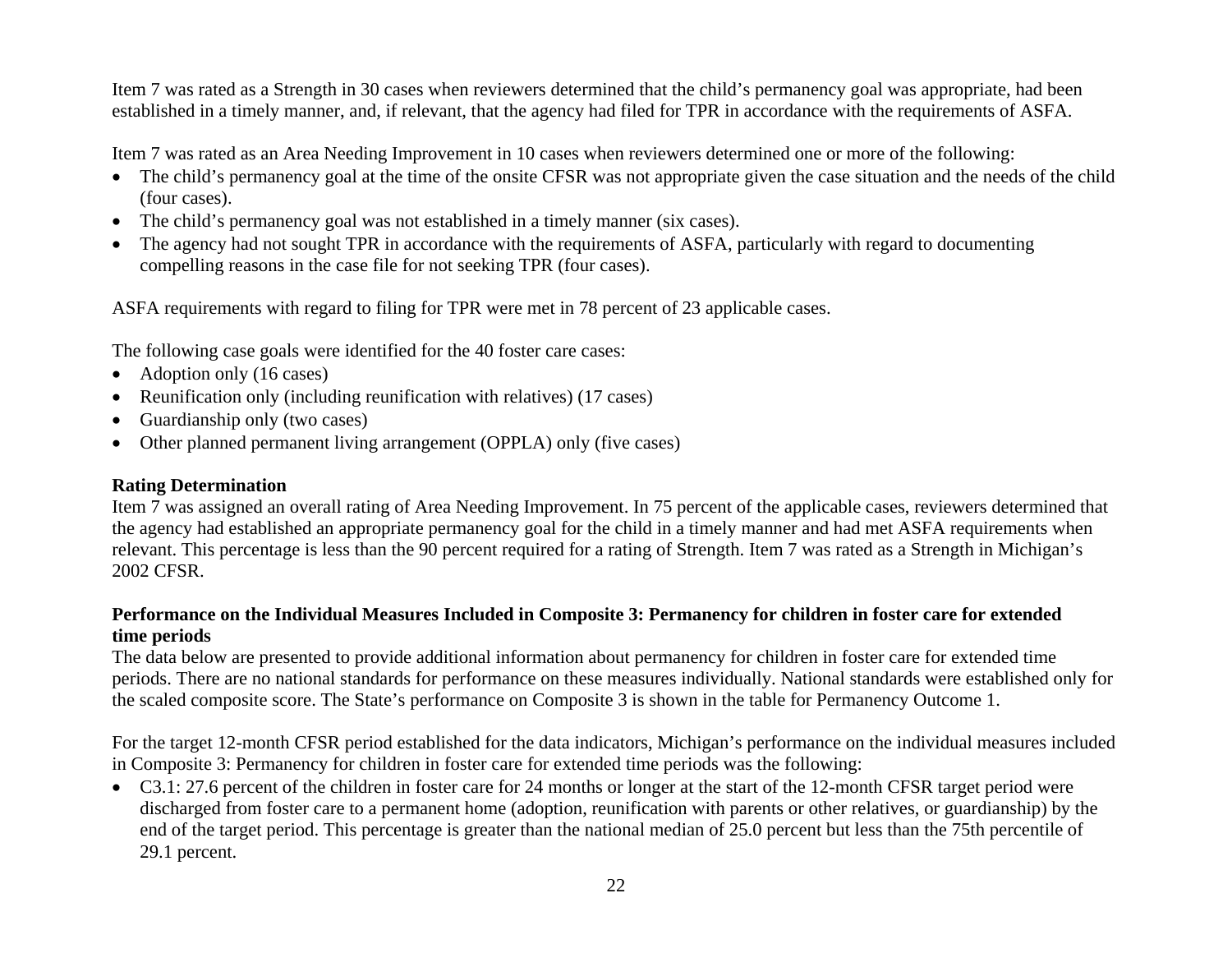- C3.2: 96.4 percent of the children exiting foster care during the target period who were legally free for adoption at the time of exit were discharged to a permanent home. This percentage is less than the national median of 96.8 percent.
- C3.3: 48.7 percent of the children who were discharged from foster care during the 12-month target period with a discharge reason of emancipation had been in foster care for 3 years or longer at the time of discharge. This percentage is greater than the national median of 47.8 percent. (For this measure, a lower percentage reflects a higher level of performance.)

#### **Statewide Assessment Information**

According to the Statewide Assessment, children in foster care and children served by the Bureau of Juvenile Justice must have a Federally-approved permanency planning goal documented in their service plan. The Statewide Assessment reports that an Initial Service Plan (ISP), which identifies the child's initial permanency planning goal, must be submitted to the court within 30 days of placement. As reported in the Statewide Assessment, case reading findings indicate that 81 percent of the children reviewed had a permanency goal with achievable timeframes consistent with the child's developmental needs. The Statewide Assessment related that legislation has passed allowing the State to implement concurrent planning and that it will begin implementation in September 2009.

### **Stakeholder Interview Information**

The key issues addressed by stakeholders commenting on this item during the onsite CFSR were whether a goal was established in a timely manner and was appropriate to the needs of the child, whether concurrent planning was being used in the State, and whether a petition for TPR was filed in a timely manner.

The few stakeholders commenting on the appropriateness and timeliness of goals expressed the opinion that the State generally is effective in establishing an appropriate permanency goal in a timely manner. A few stakeholders also noted that caseworkers are not sure if a permanency goal can be changed without the approval of the court.

With regard to concurrent planning, many stakeholders reported that the State is in the process of piloting the use of concurrent planning, although some counties have been using concurrent planning on an informal basis for some time. However, a few stakeholders expressed the opinion that when concurrent goals are established, they tend to be pursued sequentially rather than simultaneously.

Most stakeholders expressed the opinion that the State is effective in filing for TPR in accordance with the provisions of ASFA. Some stakeholders reported that the agency will file for TPR even if there is not an identified adoptive resource for the child. A few stakeholders, however, reported that in some cases the court will not allow for a TPR petition to be filed or will delay the TPR petition.

Additional stakeholder information pertaining to TPR is provided under item 9 below and item 28 in the Systemic Factors section of this report.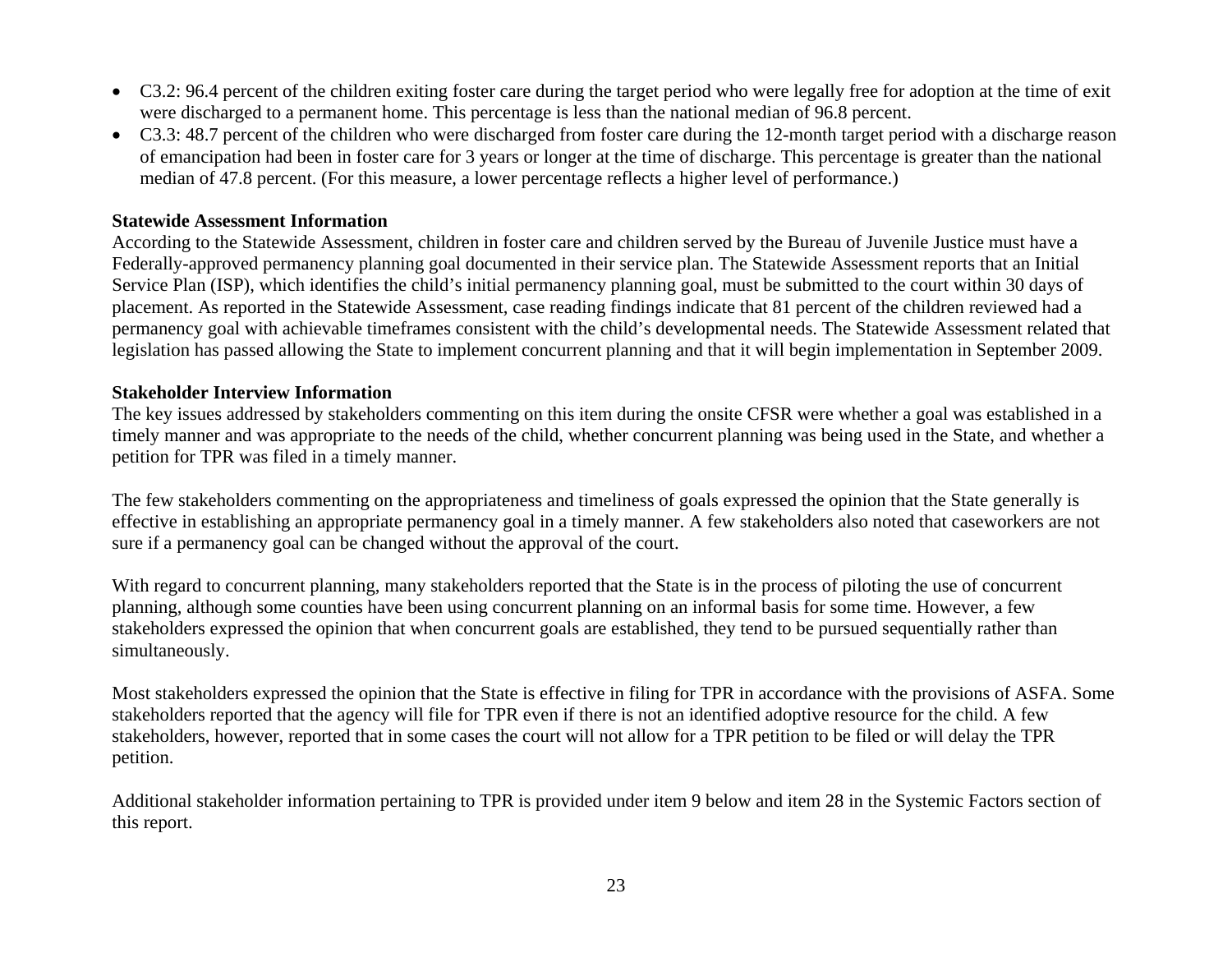### **Item 8. Reunification, guardianship, or permanent placement with relatives**

### **\_\_\_\_ Strength \_\_X\_\_ Area Needing Improvement**

### **Case Review Findings**

Item 8 was applicable for 19 (47.5 percent) of the 40 foster care cases. In assessing these cases, reviewers were to determine whether the agency had achieved the permanency goals of reunification, guardianship, or permanent placement with relatives in a timely manner or, if the goals had not been achieved, whether the agency had made, or was in the process of making, diligent efforts to achieve the goals. The results of the assessment of item 8 are presented in the table below.

| <b>Item 8 Ratings</b>                     | <b>Berrien</b> | Kent | Wavne | <b>Total</b> | <b>Percent</b> |
|-------------------------------------------|----------------|------|-------|--------------|----------------|
| Strength                                  |                |      |       |              | 68             |
| Area Needing Improvement                  |                |      |       |              | 32             |
| <b>Total Applicable Foster Care Cases</b> |                |      |       | 19           |                |
| Not Applicable Foster Care Cases          |                |      |       | $\angle$     |                |
| <b>Total Foster Care Cases</b>            | 10             | 10   | 20    | 40           |                |
| <b>Strength by Site</b>                   | 100%           | 67%  | 62%   |              |                |

Item 8 was rated as a Strength in 13 cases when reviewers determined that the goal had been achieved in a timely manner or that the agency had made concerted efforts to achieve the goal in a timely manner. Item 8 was rated as an Area Needing Improvement in six cases when reviewers determined that the agency had not made concerted efforts to achieve reunification or guardianship in a timely manner. Concerns identified included a lack of effort to engage the parent in services, late filing of guardianship petitions, delays in requesting a home study through the Interstate Compact on the Placement of Children (ICPC), and the court providing parents with ongoing opportunities (extensions) to continue to work toward reunification.

### **Rating Determination**

Item 8 was assigned an overall rating of Area Needing Improvement. In 68 percent of the applicable cases, reviewers determined that the agency had made diligent efforts to attain the goals of reunification, permanent placement with relatives, or guardianship in a timely manner. This percentage is less than the 90 percent required for a rating of Strength. Item 8 also was rated as an Area Needing Improvement in Michigan's 2002 CFSR.

### **Performance on the Individual Measures Pertaining to Timeliness Included in Composite 1: Timeliness and permanency of reunification**

The data below are presented to provide additional information about the timeliness of reunification. There are no national standards for performance on these measures individually. National standards have been established only for the scaled composite score. The State's performance on Composite 1 is shown in the table for Permanency Outcome 1.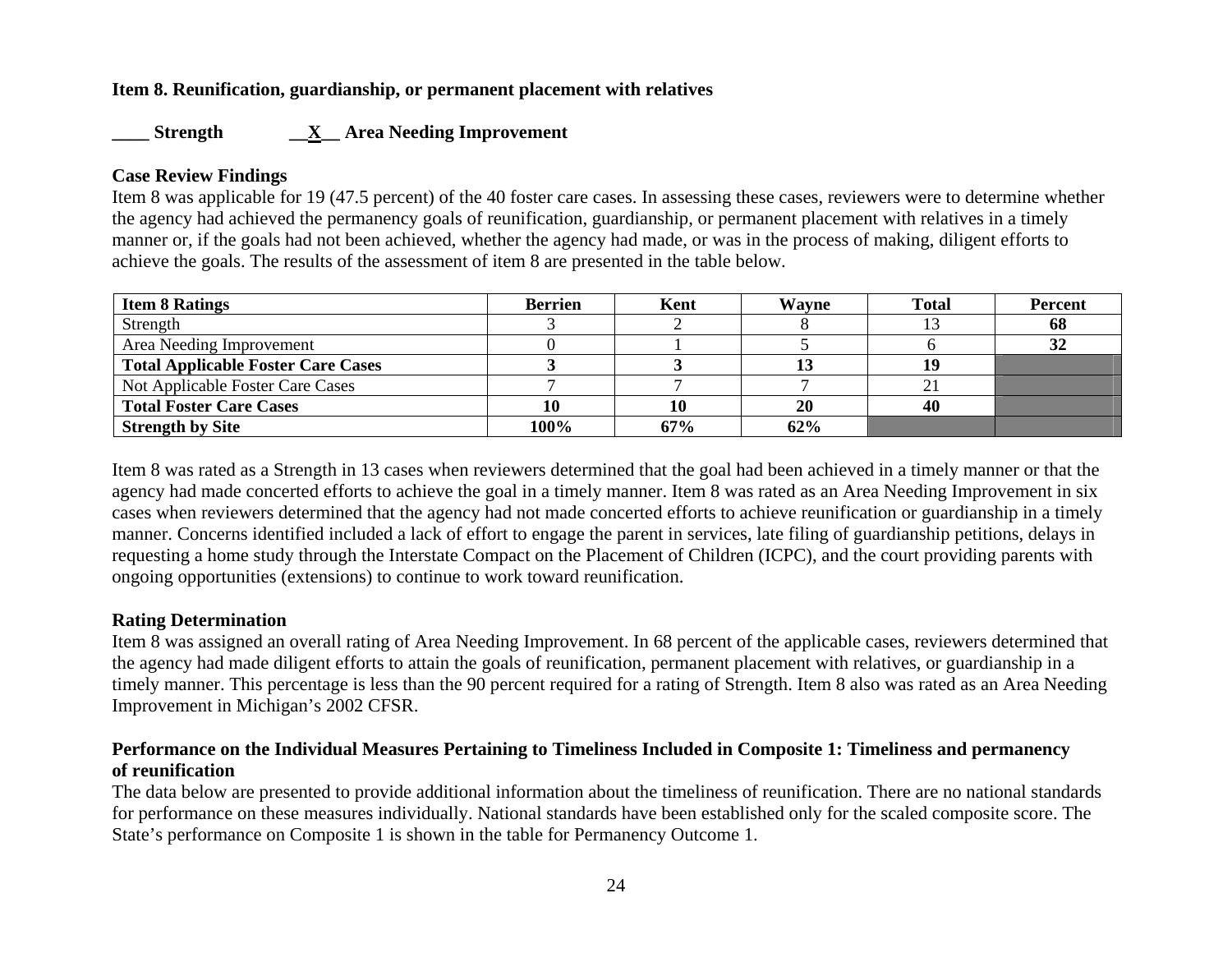For the target 12-month CFSR period established for the data indicators, Michigan's performance on the individual timeliness measures included in Composite 1: Timeliness and permanency of reunification was the following:

- C1.1: 47.7 percent of the reunifications occurred in at least 8 days but less than 12 months of the child's entry into foster care. This percentage is less than the national median of 69.9 percent.
- C1.2: The median length of stay in foster care for children discharged to reunification was 12.5 months. This length of stay is greater than the national median of 6.5 months. (For this measure, a lower number of months reflects a higher level of performance.)
- C1.3: 24.4 percent of children entering foster care in the 6 months prior to the 12-month target period were discharged from foster care to reunification in more than 7 days but less than 12 months of entry into foster care. This percentage is less than the national median of 39.4 percent.

### **Statewide Assessment Information**

According to the Statewide Assessment, when the goal is reunification, the caseworker must indicate the recommendation for placement and the permanency-planning goal based on the Reunification Assessment Planning Decision Guidelines. The supervising agency for children in foster care must attempt to achieve this goal for the child within 12 months after removal. However, if the parent has been working toward reunification and the supervising agency expects that reunification can occur within a particular defined period, reunification efforts may be extended beyond the 12 months. As reported in the Statewide Assessment, case reading findings indicate that 78 percent of the cases reviewed contained documented concerted efforts to finalize the permanency plan**.**

Focus group participants, including the court, DHS and private CPA staff and service providers, indicated that the appropriateness of a reunification goal becomes questionable when caseworkers have made efforts to engage the family without success or the family has not remained consistent in its involvement with the agency. Additionally, these focus group participants identified the following barriers to reunification:

- There is a belief that the foster care caseworker must give the parents 12 months to work toward reunification or the parents could appeal termination and win on the basis that a year was not afforded to them.
- Caseworkers do not increase visits as the parent successfully complies with the treatment plan.
- •There is a lack of transportation and day care for parents participating in services.
- •There is a lack of appropriate and timely services.
- •Judges will not return the children home until there is an opening for Family Reunification or Families First services.

The Statewide Assessment also reports that the Guardianship Assistance Program is a newly developed permanency option for Michigan that was designed specifically for children who would otherwise remain in foster care and who will remain with the guardian until adulthood. The State funded subsidized guardianship program was signed into law in July 2008 and became operational in July 2009. As noted in the Statewide Assessment, permanent guardianship with financial assistance provides permanence for foster children when reunification and adoption are not viable options.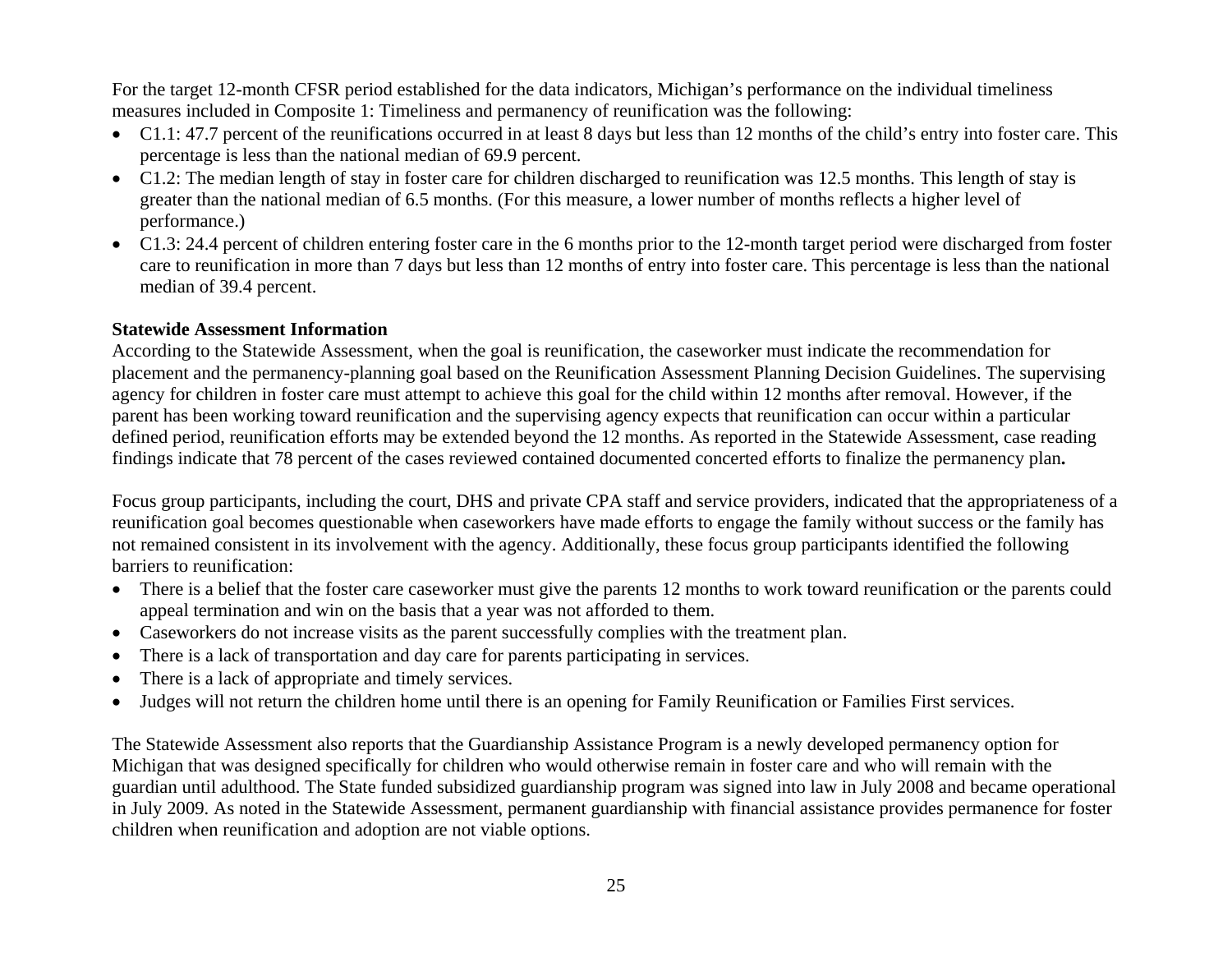The Statewide Assessment notes that in an effort to increase timely reunification, counties receive a bi-monthly report identifying all the children who have been in foster care for 200 to 300 days with reunification as the permanency goal. Additionally, status updates are monitored and shared with the court in order to focus attention on timely permanency. The Statewide Assessment indicates that as part of the child welfare reform effort, the State currently is engaged in a major effort to reduce the number of children who have been waiting for reunification for over 1 year. As reported in the Statewide Assessment, as of July 7, 2009, the State has closed 2,301 cases (45.5 percent) of children who were temporary court wards since September 30, 2008, by establishing permanency for these children.

#### **Stakeholder Interview Information**

Some stakeholders commenting on this item during the onsite CFSR expressed the opinion that the State generally is effective in providing reunification services to families primarily through the Family Reunification program. However, some stakeholders noted that Family Reunification Services sometimes are not available, are delayed, or have a waiting list which may delay reunification as some courts are hesitant to reunify if Family Reunification Services or similar services have not been implemented. Additionally, a few stakeholders expressed the opinion that the State usually achieves reunifications in a timely manner and that the State conducts formal reviews of the permanency goals of children in foster care in order to address the barriers to achieving permanency through reunification.

#### **Item 9. Adoption**

**\_\_\_\_ Strength \_\_X\_\_ Area Needing Improvement** 

### **Case Review Findings**

Item 9 was applicable for 16 (40 percent) of the 40 foster care cases. In assessing this item, reviewers were to determine whether diligent efforts had been, or were being, made to achieve a finalized adoption in a timely manner. The results of the assessment of item 9 are presented in the table below.

| <b>Item 9 Ratings</b>                     | <b>Berrien</b> | Kent | Wavne | <b>Total</b> | <b>Percent</b> |
|-------------------------------------------|----------------|------|-------|--------------|----------------|
| Strength                                  |                |      |       |              | 50             |
| Area Needing Improvement                  |                |      |       |              | 50             |
| <b>Total Applicable Foster Care Cases</b> |                |      |       |              |                |
| Not Applicable Foster Care Cases          |                |      |       |              |                |
| <b>Total Foster Care Cases</b>            |                | 10   | 20    | 40           |                |
| <b>Strength by Site</b>                   | 40%            | 83%  | 20%   |              |                |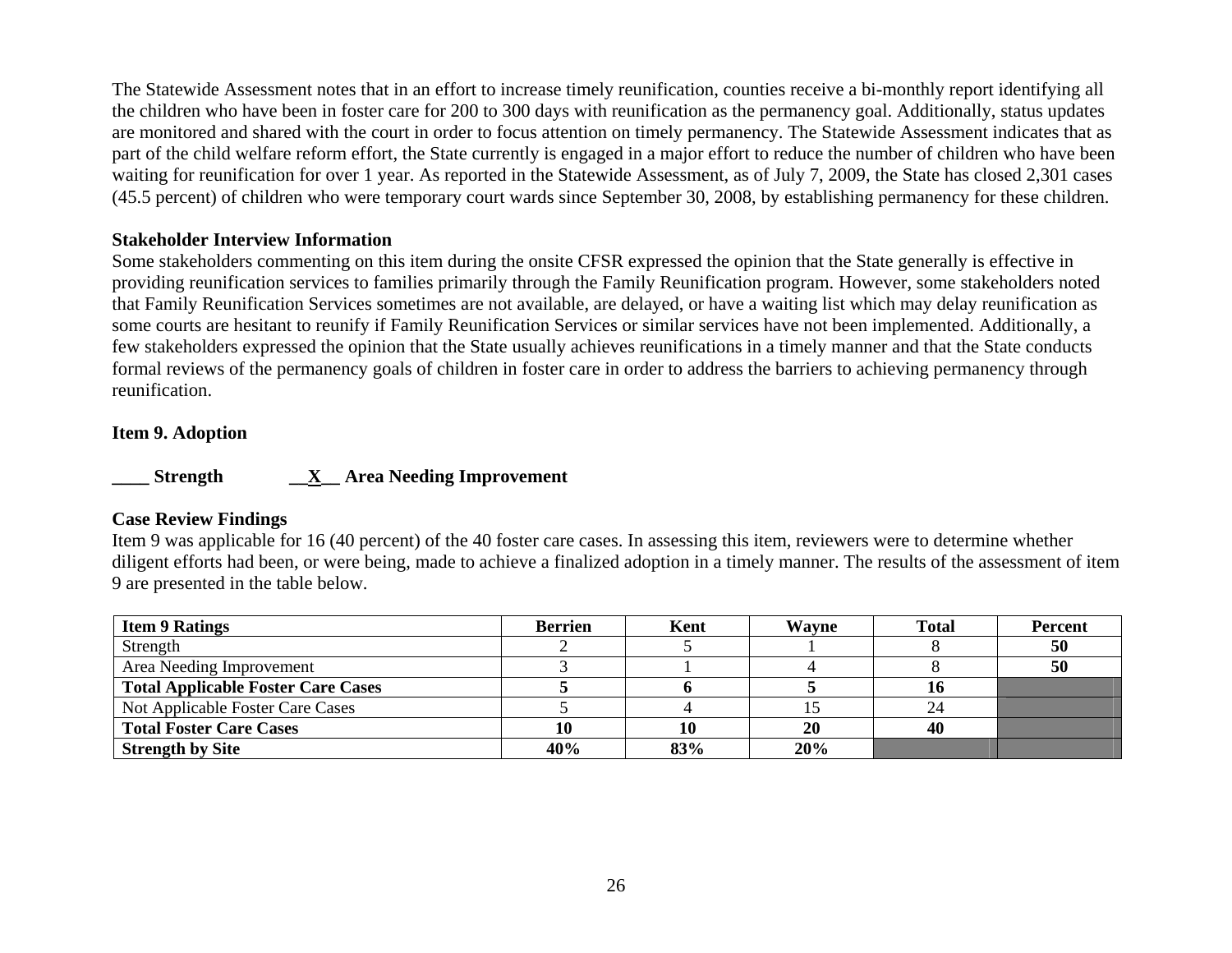Item 9 was rated as a Strength in eight cases when reviewers determined that the State had made diligent efforts to achieve finalized adoptions in a timely manner. Item 9 was rated as an Area Needing Improvement in eight cases when reviewers identified one or more of the following:

- Delays in filing for TPR (one case)
- Delays in completing the home study (one case)
- •Delays in requesting adoption services (one case)
- •Delays in finalizing adoptive placement (three cases)
- •Delays in the identification of an adoptive home (three cases)

Additional findings relevant to this item were the following:

- Of the 16 children with a goal of adoption, 6 achieved the goal during the period under review.
- Of the six children who had a finalized adoption during the period under review, four had been in foster care for less than 24 months.
- Of the 10 children with a goal of adoption who were not adopted during the period under review, 4 had been in foster care for less than 24 months, with one child being in foster care for 96 months.

## **Rating Determination**

Item 9 was assigned an overall rating of Area Needing Improvement. In 50 percent of the cases, reviewers determined that the agency had made concerted efforts to achieve a finalized adoption in a timely manner. This percentage is less than the 90 percent required for a rating of Strength. Item 9 was rated as a Strength in Michigan's 2002 CFSR.

## **Performance on the Individual Measures Included in Composite 2: Timeliness of adoptions**

The data below are presented to provide additional information about the timeliness of adoptions. There are no national standards for performance on these measures individually. National standards have been established only for the scaled composite score. The State's performance on Composite 2 is shown in the table for Permanency Outcome 1.

For the target 12-month CFSR period established for the data indicators, Michigan's performance on the individual measures included in Composite 2: Timeliness of adoptions was the following:

- C2.1: 30.6 percent of the children exiting to adoption were discharged in less than 24 months from the time of entry into foster care. This percentage is greater than the national median of 26.8 percent but less than the 75th percentile of 36.6 percent.
- C2.2: The median length of stay in foster care for children adopted was 29.5 months. This median length of stay is less than the national median of 32.4 months but greater than the 25th percentile of 27.3 months. (For this measure, a lower number of months reflects a higher level of performance.)
- C2.3: 23.7 percent of children who were in foster care for 17 months or longer on the first day of the year were discharged to a final adoption by the last day of the year. This percentage is greater than the 75th percentile of 22.7 percent.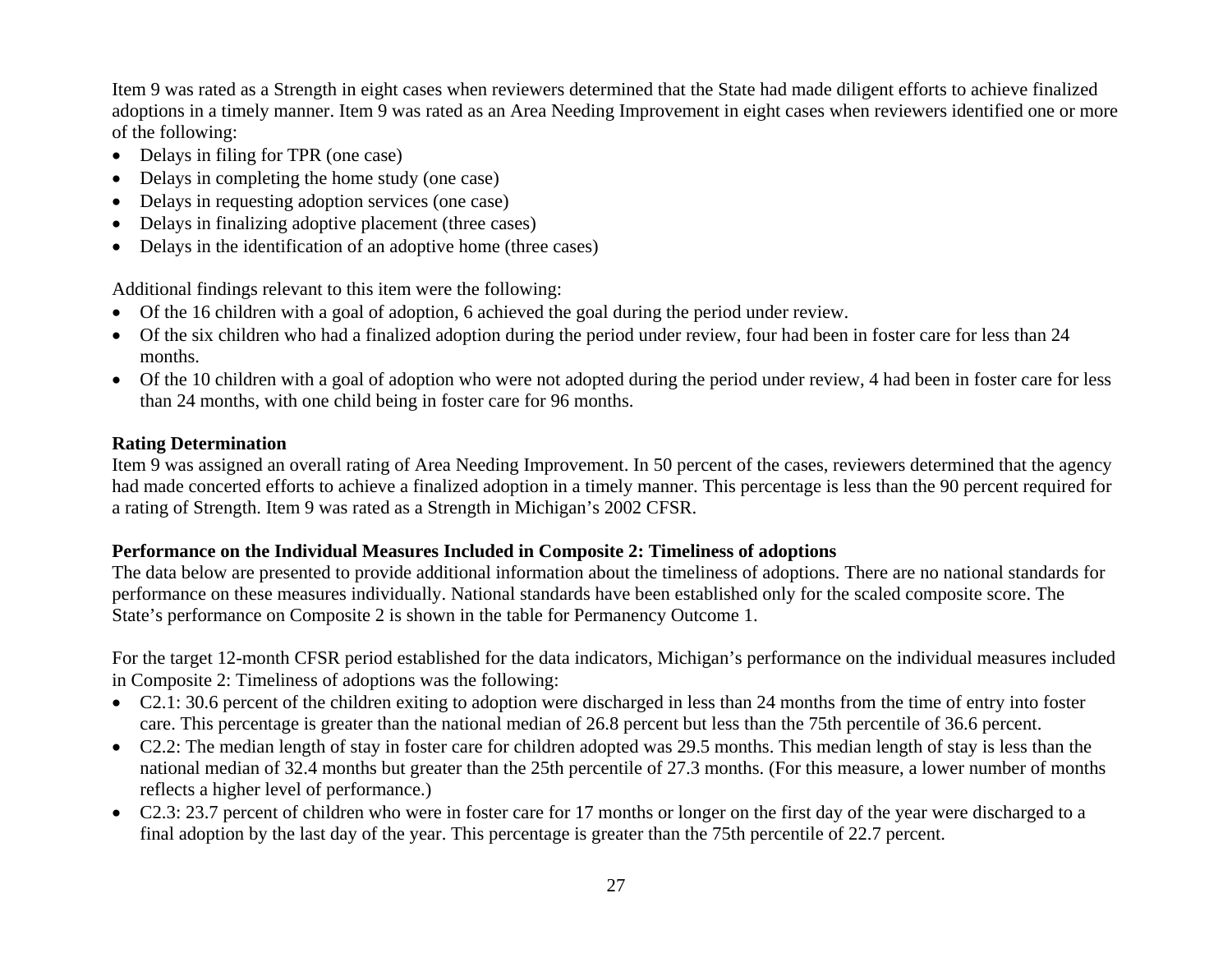- C2.4: 11.8 percent of children who were in foster care for 17 months or longer on the first day of the year became legally free for adoption (i.e., there was a TPR for both mother and father) within the first 6 months of the year. This percentage is greater than the 75th percentile of 10.9 percent.
- C2.5: 33.5 percent of children who were legally free for adoption were adopted within 12 months of becoming legally free. This percentage is less than the national median of 45.8 percent.

#### **Statewide Assessment Information**

According to the Statewide Assessment, foster care caseworkers refer children for adoption services following the court's approval to change the permanency goal from reunification to adoption. DHS has developed a specialized delivery system with adoption staff in local DHS county offices and private adoption agencies through purchase of service (POS). DHS contracts with 56 private adoption agencies that currently supervise 75 percent of the adoption cases from foster care. The contracts with private agencies are performance based, with the focus on the timely placement of children in adoptive homes. The adoption caseworker serves as a secondary caseworker, with the foster care caseworker maintaining primary services and oversight. This allows the adoption staff to focus on a timely adoptive placement that meets the individual needs of the child. However, according to the Statewide Assessment, the supervising agency does not assign an adoption specialist to a case until after TPR. This creates delays in the completion of required processes to finalize an adoption for adoptive families who already have the child placed in their homes. Additionally, there also are critical time delays in beginning child-specific recruitment if there is not an identified adoptive family.

The Statewide Assessment reports that 45.9 percent of the adoption cases reviewed had an adoption finalized within 24 months of the latest removal. The Statewide Assessment also notes that as part of the child welfare reform effort, the State currently is engaged in a major effort to reduce the number of children who have been waiting for or adoption for over 1 year. As reported in the Statewide Assessment, as of July 7, 2009, 1,278 cases (30 percent) of the permanent State wards cases were closed statewide since September 30, 2008, by establishing permanency for these children.

In order to increase the number of children adopted in the State, the Michigan Supreme Court and the DHS initiated three adoption forums, held in March 2008, October 2008, and March 2009. The first two forums included the 13 counties with the highest number of children with the goal of adoption and an identified adoptive resource but who had been waiting over a year for the adoption to be finalized. The forums brought together county-level teams of public and private service providers, the courts, parents and youth to discuss issues and plan improvements. The third forum included the next 10 counties with the highest number of children with the goal of adoption who had been waiting over a year for the adoption to be finalized. The State Court Administrative Office (SCAO) released a report on the results of the first forum showing that in the 13 original counties, there was an increase in adoptions.

#### **Stakeholder Interview Information**

Some stakeholders commenting on this item during the onsite CFSR reported that the State is in the process of reviewing cases to determine the barriers to achieving timely adoptions. Some stakeholders said that they were involved in the Adoption Forums and that, as a result of the Forums, finalized adoptions in Berrien and Wayne counties have increased. However, stakeholders in general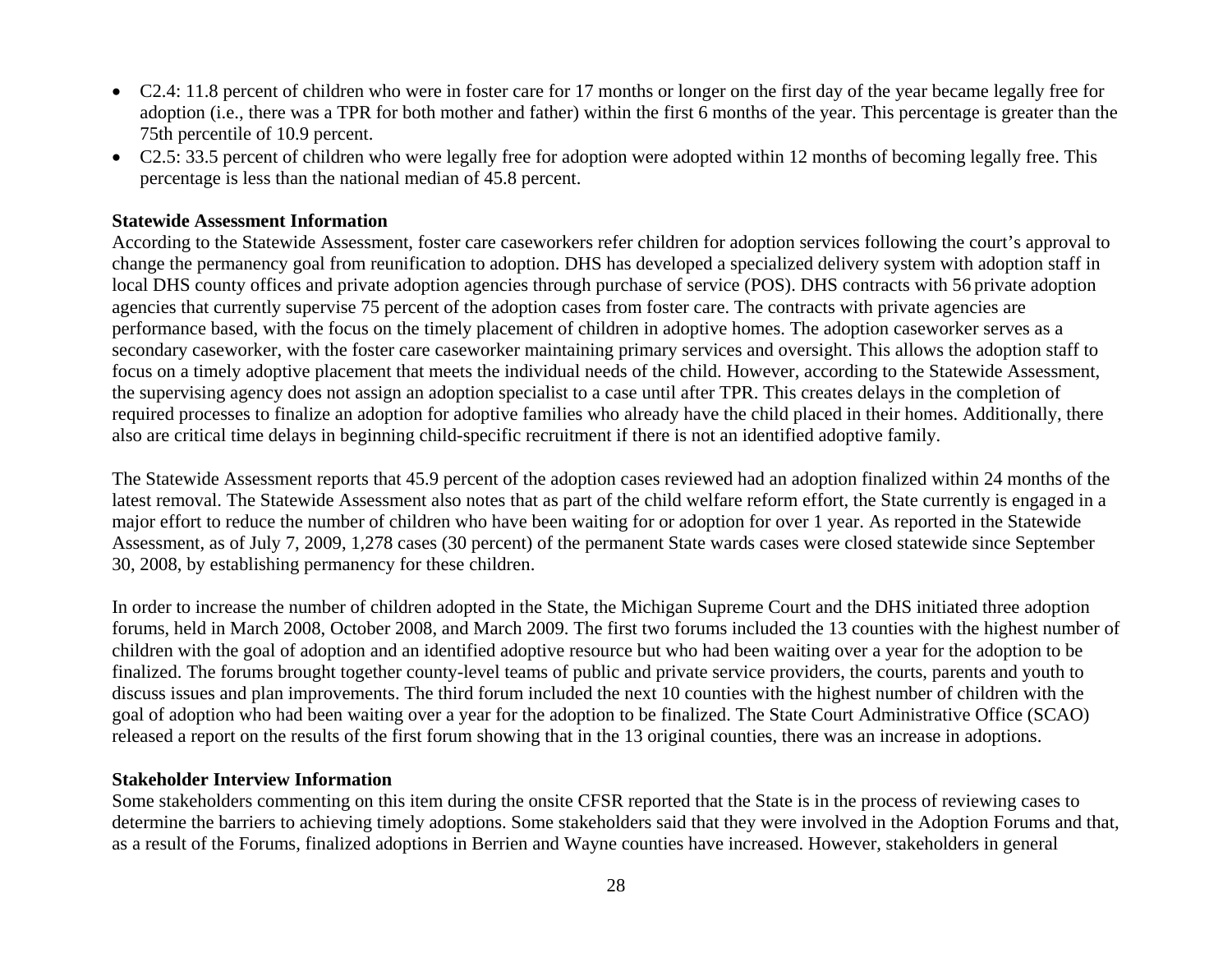expressed different opinions regarding the State's effectiveness in achieving timely adoptions. A few stakeholders said that the State has made improvements in achieving timely adoptions. Other stakeholders, however, identified the following barriers to the agency's timeliness with regard to finalizing adoptions:

- The courts provide parents with opportunities to continue to work toward reunification instead of changing the child's goal to adoption after the child has been in foster care for 15 of the most recent 22 months.
- Some judges will not grant TPR if there is not an adoptive resource for the child.
- •Some judges take several months to decide on the TPR disposition.
- •There are frequent appeals to TPR decisions by the biological parents (Wayne County only).
- •There is a lack of adoptive resources for older children with multiple needs.
- •There are delays in completing the required adoption paperwork and adoption subsidy paperwork.
- •It can take several months to obtain the approval for the adoption from the Michigan Children's Institute (MCI) superintendent.

Some stakeholders noted when a child refuses to be adopted, the caseworker and/or counselor generally continue to discuss adoption with the child in an attempt to resolve the issues with the child and establish permanency.

## **Item 10. Other planned permanent living arrangement**

**\_\_\_\_ Strength \_\_X\_\_ Area Needing Improvement** 

## **Case Review Findings**

Item 10 was applicable for 5 (12.5 percent) of the 40 foster care cases. In assessing these cases, reviewers were to determine if the agency had made, or was making, diligent efforts to assist children in attaining their goals related to OPPLA. The results of the assessment of item 10 are presented in the table below.

| <b>Item 10 Ratings</b>                    | <b>Berrien</b> | Kent | Wavne | <b>Total</b> | <b>Percent</b> |
|-------------------------------------------|----------------|------|-------|--------------|----------------|
| Strength                                  |                |      |       |              | 40             |
| Area Needing Improvement                  |                |      |       |              | 60             |
| <b>Total Applicable Foster Care Cases</b> |                |      |       |              |                |
| Not Applicable Foster Care Case           |                |      | 18    |              |                |
| <b>Total Foster Care Cases</b>            | 10             |      | 20    | 40           |                |
| <b>Strength by Site</b>                   | 100%           |      |       |              |                |

Item 10 was rated as a Strength in two cases when reviewers determined that the agency had made concerted efforts to ensure a longterm placement for the child and/or to provide the necessary service to prepare the child for independent living. Item 10 was rated as an Area Needing Improvement in three cases when reviewers determined one or both of the following:

• The agency had not established a permanent placement for a 16-year-old youth (one case).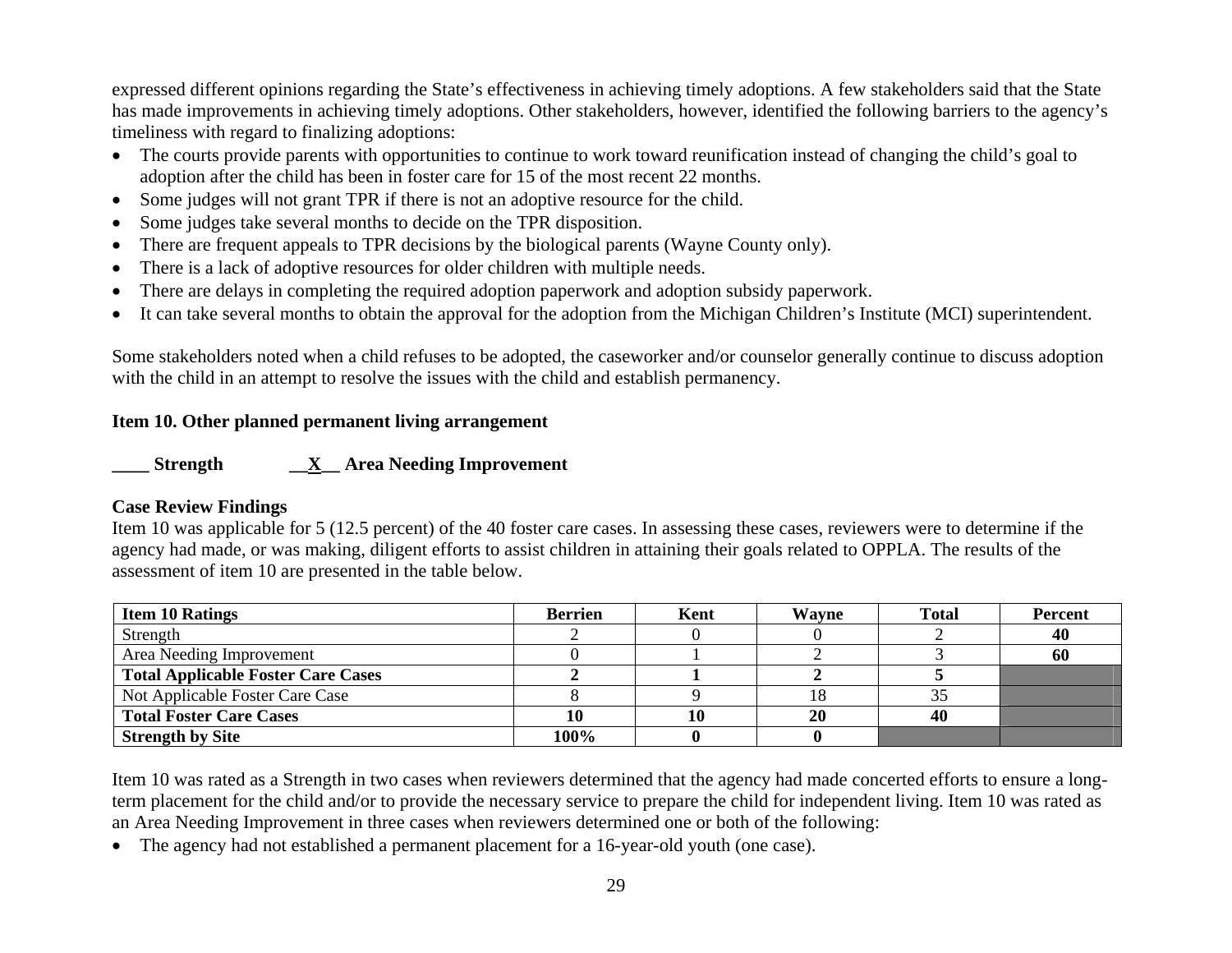• The agency had not provided adequate services to the youth to prepare for independent living (three cases). In two cases the youth were 15 years old and in the third case the youth was 16 years old.

The table below provides the ages of the children when the goal of OPPLA was established.

| Age of Child When OPPLA Was Established | <b>Number of Children</b> |
|-----------------------------------------|---------------------------|
| Older than 13 but younger than 16       |                           |
| 16 or older                             |                           |
| <b>Total</b>                            |                           |

### **Rating Determination**

Item 10 was assigned an overall rating of Area Needing Improvement. In 40 percent of the applicable cases, reviewers determined that the goal of OPPLA was being addressed in an appropriate way. This percentage is less than the 90 percent required for a rating of Strength. Item 10 was rated as a Strength in Michigan's 2002 CFSR.

### **Statewide Assessment Information**

According to the Statewide Assessment, OPPLA is appropriate for youth who are at least 14 years old and requires documented compelling reasons why the other permanency goals are not in the child's best interests. Additionally, the court must concur that this is the optimum permanent placement for the child and continue to review the case as long as the child remains in the foster home. According to the Statewide Assessment, the State goal of another planned permanent living arrangement (APPLA) (E) (formerly emancipation) is appropriate for youth age 16 or older whose plans do not include a goal of leaving foster care and transitioning into the home of a permanent family. The goal incorporates two components. One component involves establishing a significant connection between a youth and an adult willing to be a permanency resource for the child that may or may not involve the youth residing with the adult. A signed formal agreement between the youth and the supportive adult must be included in the file. The role of the supportive adult is to assist the youth in transitioning from foster care to self-sufficiency.

The other component involves the provision of services to youth that ensure adequate preparation for self-sufficiency. As noted in the Statewide Assessment, in State FY 2008, DHS developed a Youth Services Unit to focus on ensuring that resources and services are available to support the development of self-sufficiency skills in older youth. In addition, beginning at 14 years of age, the youth's Treatment Plan and Service Agreement must describe the services provided and goals for future services that will help prepare the youth for independence. The following programs and services were identified in the Statewide Assessment as available for youth in foster care and youth aging out of foster care:

- Alternative independent living (IL) arrangements for youth age 16 and older who have been assessed as adequately prepared for independent living.
- Michigan Works! Programs, which provide employment-related services, mentoring, and internship opportunities for youth age 14 and older, including those who have already aged out of foster care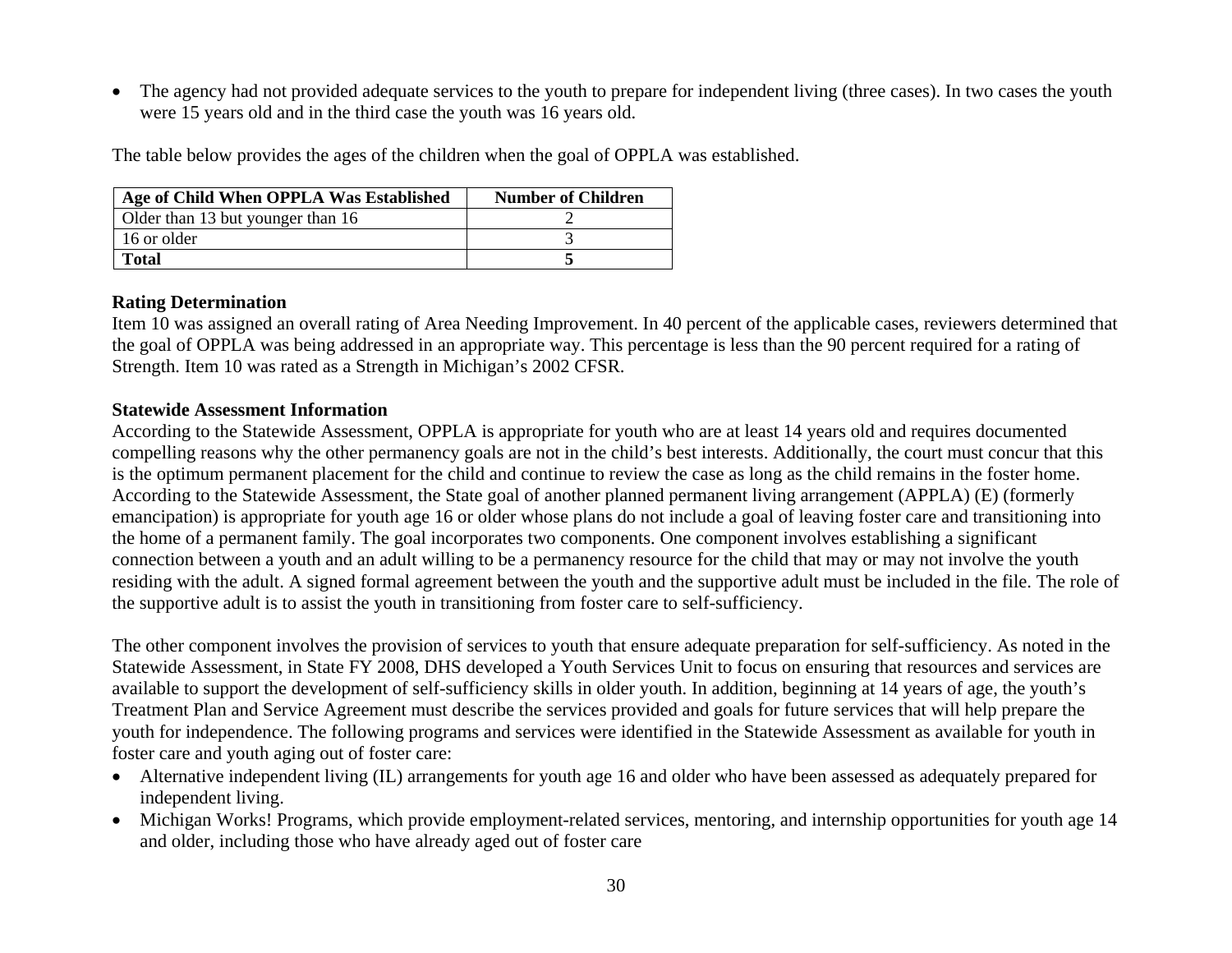- Mentor Michigan and AmeriCorps programs, which provide mentoring services for youth in foster care and youth who have aged out of foster care
- The Education and Training Voucher Program, which provides funding for post-secondary education, including vocational education, for eligible youth
- •The Foster Care Transitional Medicaid program, which provides up to 20 hours of mental health services to former foster youth
- • The Michigan Youth Opportunities Initiative (MYOI), which assists youth with educational and training supplies, completing applications for grants and scholarships, travel and transportation for youths, youth board meetings and stipends, and Opportunity Passports, a package of resources to help youth achieve self-sufficiency
- The Youth in Transition program, Michigan's Chafee-funded program, which provides funding and services related to employment and training throughout the State

As reported in the Statewide Assessment, in focus groups that included foster parents, providers and DHS and private agency staff, concerns were expressed that child welfare staff might be deferring to the goal of OPPLA when children are older due to the perception that older children do not want to be adopted or are not adoptable. In addition, once the goal of OPPLA is identified, no continued follow up or efforts are made to reconsider alternative permanency goals. There was some indication, according to the Statewide Assessment, that OPPLA may be used for younger children who are part of a sibling group in which sibling connections are strong, rather than considering permanency through adoption for the younger children.

#### **Stakeholder Interview Information**

Stakeholders commenting on this item during the Onsite Review expressed different opinions regarding the State's effectiveness in providing IL services to youth. Some stakeholders indicated that the State makes concerted efforts to provide services to youth to assist them in making a successful transition from foster care to independence. Stakeholders identified the youth transition classes and the MYOI services as examples of effective self-sufficiency-related services. Other stakeholders, however, reported that services are not consistently provided and that the State lacks adequate services for youth and young adults transitioning out of foster care. Additionally, a few stakeholders reported there are waiting lists for particular IL classes.

### **Permanency Outcome 2**

| Outcome P2: The continuity of family relationships and connections is preserved for children       |     |     |     |    |      |  |  |  |
|----------------------------------------------------------------------------------------------------|-----|-----|-----|----|------|--|--|--|
| Number of Cases Reviewed by the Team According to Degree of Outcome Achievement                    |     |     |     |    |      |  |  |  |
| <b>Degree of Outcome Achievement</b><br>Wayne<br>Total<br><b>Percent</b><br><b>Berrien</b><br>Kent |     |     |     |    |      |  |  |  |
| <b>Substantially Achieved</b>                                                                      |     |     |     | 29 | 72.5 |  |  |  |
| Partially Achieved                                                                                 |     |     |     |    | 27.5 |  |  |  |
| Not Achieved                                                                                       |     |     |     |    |      |  |  |  |
| <b>Total Foster Care Cases</b><br>20<br>40                                                         |     |     |     |    |      |  |  |  |
| <b>Substantially Achieved by Site</b>                                                              | 70% | 60% | 80% |    |      |  |  |  |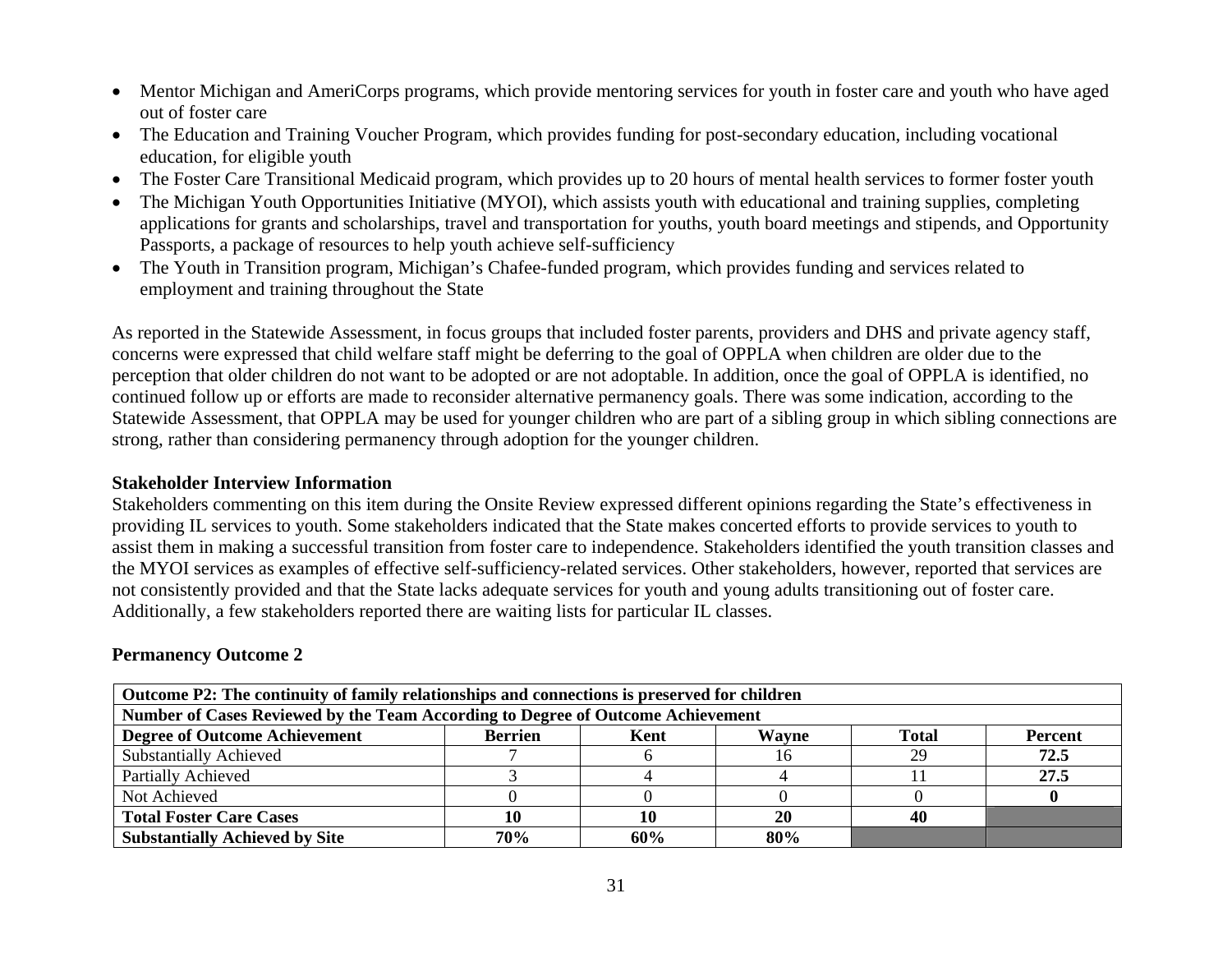### **Status of Permanency Outcome 2**

Michigan is not in substantial conformity with Permanency Outcome 2. The outcome was substantially achieved in 72.5 percent of the cases reviewed. This percentage is less than the 95 percent required for a determination of substantial conformity. The State also was not in substantial conformity with this outcome in its 2002 CFSR and was required to address the outcome in its Program Improvement Plan.

## **Key Concerns From the 2002 CFSR**

The following concerns were identified in the 2002 review:

- The State did not consistently place siblings together in foster care.
- •The State did not consistently promote sufficient visitation between children and their parents and siblings in foster care.
- The State did not consistently seek and assess relatives as placement resources, particularly in instances when one relative was deemed unsuitable for placement.
- The State did not consistently make concerted efforts to support or strengthen the parent-child relationship.

To address the identified concerns, the State implemented the following strategies

- Developed and implemented strategies to increase the number of foster/relative placement resources
- Provided guidance to staff on licensing variances to facilitate placement of large sibling groups together
- Provided increased supervisory monitoring of sibling placements and parent and sibling visitation to facilitate a decrease in the number of siblings placed apart and increase parent and sibling visitation
- Collaborated with the SCAO in the development and implementation of the Absent Parent Protocol to search for and engage parents early in the case as well as identify relative resources
- Developed and disseminated relative resource guide and corresponding instructions to staff geared to increase identification of and placement with relatives
- Developed and implemented training to address parent/child visitation and how to strengthen the parent/child relationship

The State met its goals for this outcome by the end of its Program Improvement Plan implementation period.

## **Key Findings of the 2009 CFSR**

The findings pertaining to the items assessed under Permanency Outcome 2 are presented and discussed below.

## **Item 11. Proximity of foster care placement**

## **\_\_X\_\_ Strength \_\_\_\_ Area Needing Improvement**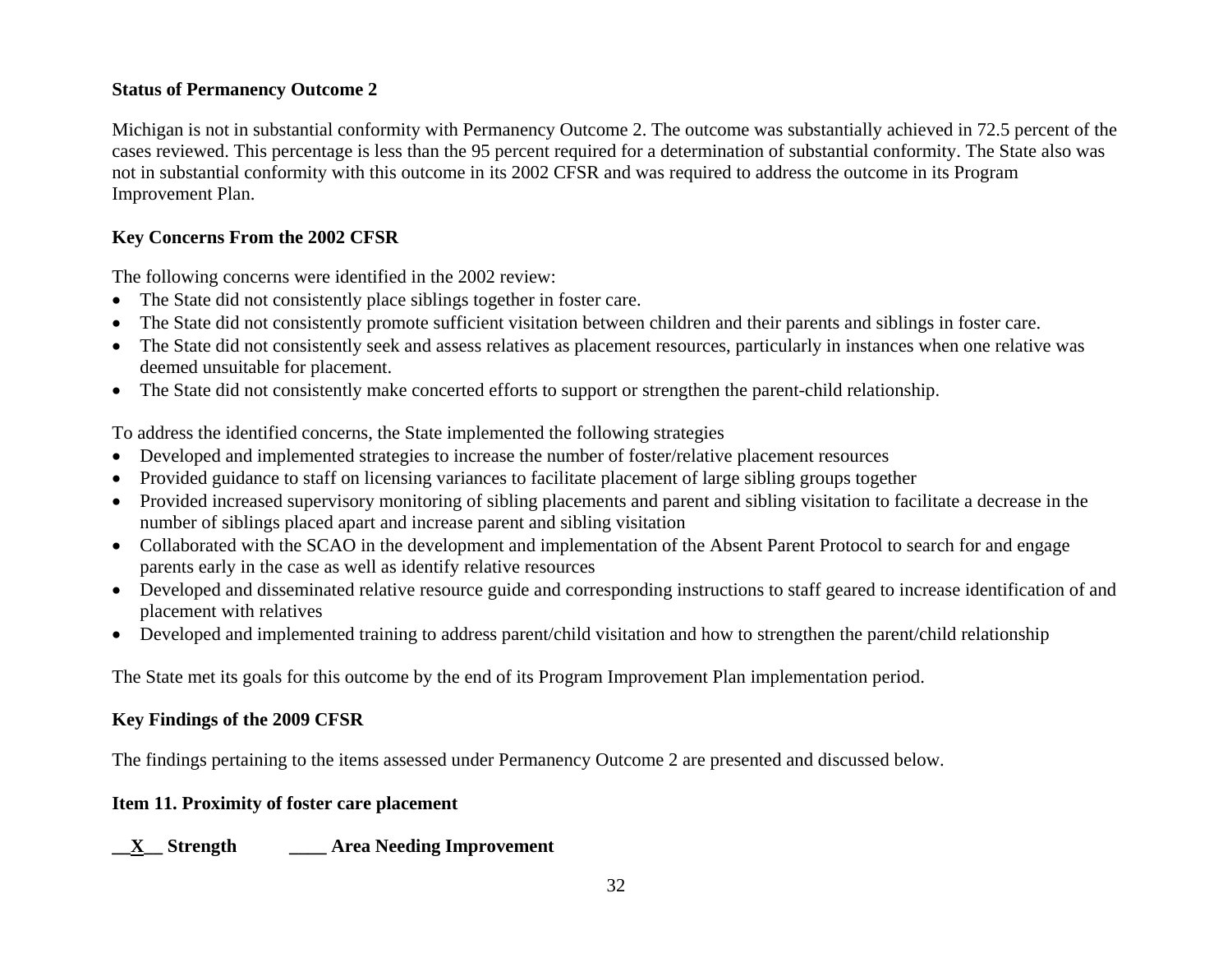## **Case Review Findings**

Item 11 was applicable for 26 (65 percent) of the 40 foster care cases. Cases were not applicable if TPR was attained prior to the period under review, contact with parents was not considered to be in the child's best interests, and/or parents were deceased or their whereabouts were unknown. In assessing item 11, reviewers were to determine whether the child's most current foster care setting was near the child's parents or close relatives. The results of the assessment of item 11 are presented in the table below.

| <b>Item 11 Ratings</b>                    | Berrien | Kent | Wavne | <b>Total</b> | <b>Percent</b> |
|-------------------------------------------|---------|------|-------|--------------|----------------|
| Strength                                  |         |      |       |              | 96             |
| Area Needing Improvement                  |         |      |       |              |                |
| <b>Total Applicable Foster Care Cases</b> |         |      |       | 26           |                |
| Not Applicable Foster Care Cases          |         |      |       |              |                |
| <b>Total Foster Care Cases</b>            | 10      |      | 20    | 40           |                |
| <b>Strength by Site</b>                   | 100%    | 86%  | 100%  |              |                |

Item 11 was rated as a Strength in 25 applicable cases when reviewers determined the following:

- The child was placed in the same community or county as the parents or in close proximity (17 cases). Of these 17 cases, 13 of the children were placed in the same community and 4 of the children were placed in the same county.
- Even though the child was placed out of his or her community, the placement was necessary to meet the needs of the child and/or support attainment of the permanency goal (eight cases).

Item 11 was rated as an Area Needing Improvement in one case when reviewers determined that the child's placement was not sufficiently close to the parents' location and that potential resources closer to the parent were not thoroughly explored.

### **Rating Determination**

Item 11 was assigned an overall rating of Strength. In 96 percent of the cases, reviewers determined that the agency placed children in locations close to their parents or relatives when appropriate. This percentage is greater than the 90 percent required for a rating of Strength. Item 11 also was rated as a Strength in Michigan's 2002 CFSR.

### **Statewide Assessment Information**

According to the Statewide Assessment, supervising agencies must place children in their counties or within a 75-mile radius of their homes. If the child is placed outside of this radius, the county director and the director of Child Welfare Field Operations or Urban Field Operations must approve the placement. Additionally, the ISP and the USP must contain documentation on why being placed away from his/her community is in the child's best interests. As reported in the Statewide Assessment, targeted foster care case readings indicate that 82.7 percent of children reside in close proximity to their home. During the stakeholder focus group process, caseworkers reported that children with special needs who require more intensive treatment often require placement in residential facilities that are not in close proximity to their communities.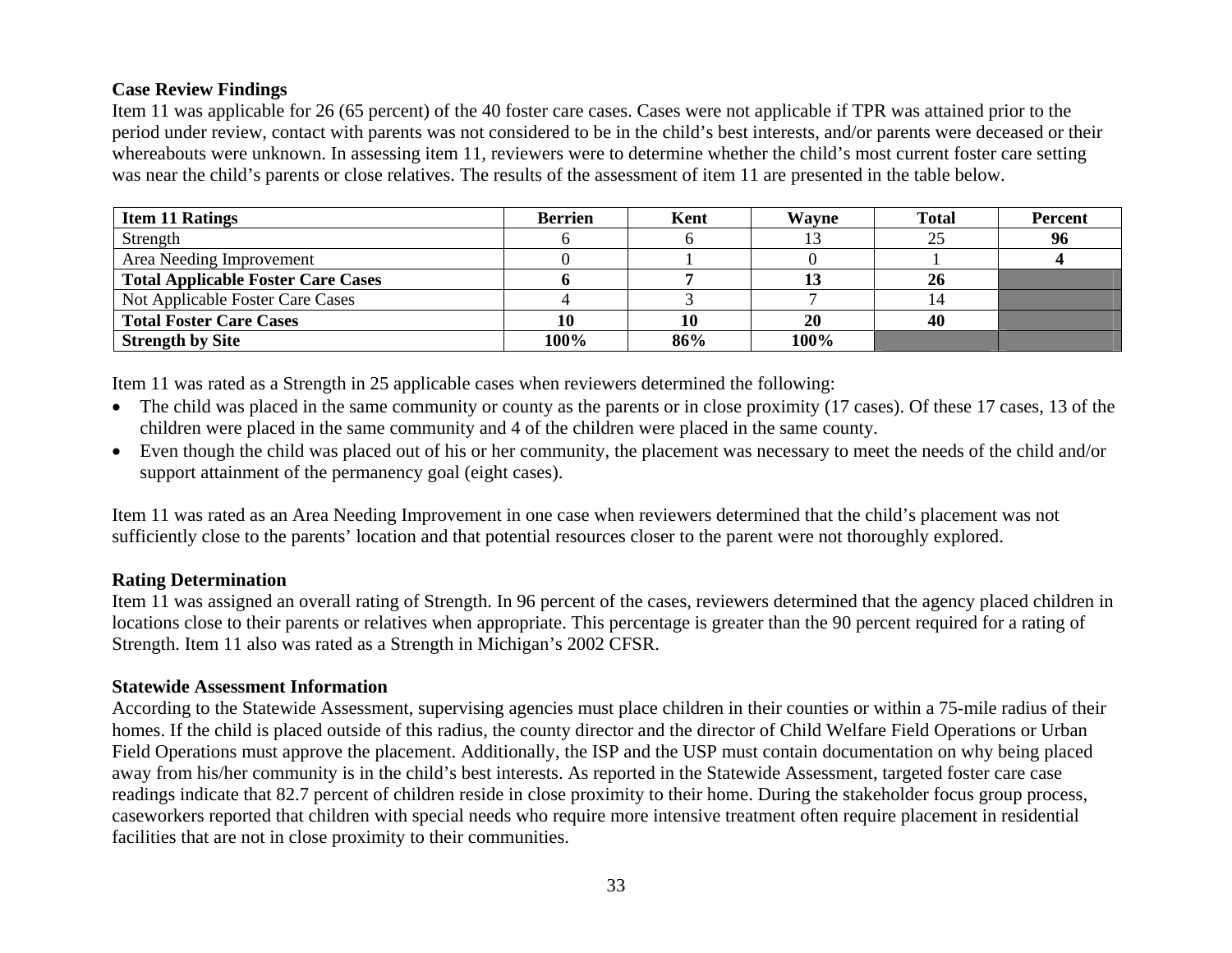For juvenile justice youth, the security level recommendation matrix in the ISP and USP determine the youth's placement security level and placements with the appropriate level of security may not be available in close proximity to the child's home.

#### **Stakeholder Interview Information**

Most stakeholders commenting on this item during the onsite CFSR expressed the opinion that the State generally is effective in placing children in close proximity to their families.

#### **Item 12. Placement with siblings**

## **\_\_X\_\_ Strength \_\_\_\_ Area Needing Improvement**

#### **Case Review Findings**

Item 12 was applicable for 25 (62.5 percent) of the 40 foster care cases. Cases were not applicable if the child did not have a sibling in foster care at any time during the period under review. In assessing item 12, reviewers were to determine whether siblings were currently, or had been, placed together, and if separated, whether the separation was necessary to meet the service or safety needs of one or more of the children. The results of the assessment of item 12 are presented in the table below.

| <b>Item 12 Ratings</b>                    | <b>Berrien</b> | Kent | Wayne | <b>Total</b> | <b>Percent</b> |
|-------------------------------------------|----------------|------|-------|--------------|----------------|
| Strength                                  |                |      |       |              | 92             |
| Area Needing Improvement                  |                |      |       |              |                |
| <b>Total Applicable Foster Care Cases</b> | 10             |      | 10    | 25           |                |
| Not Applicable Foster Care Cases          |                |      |       |              |                |
| <b>Total Foster Care Cases</b>            |                | 10   | 20    | 40           |                |
| <b>Strength by Site</b>                   | 90%            | 80%  | 100%  |              |                |

Item 12 was rated as a Strength when reviewers determined that the child was placed with siblings (nine cases), or that the separation of siblings was necessary because one of the siblings had special placement needs or because placement with siblings was not in the child's best interests (14 cases). Item 12 was rated as an Area Needing Improvement in two cases when reviewers determined that the agency had not made concerted efforts to place siblings together. In one of the cases rated as an Area Needing Improvement, there were three siblings in two separate foster homes and in the other case there were five siblings placed in three separate foster homes.

### **Rating Determination**

Item 12 was assigned an overall rating of Strength. In 92 percent of the applicable cases, reviewers determined that the agency placed siblings together in foster care whenever appropriate. This percentage is greater than the 90 percent required for a rating of Strength. Item 12 was rated as an Area Needing Improvement in Michigan's 2002 CFSR.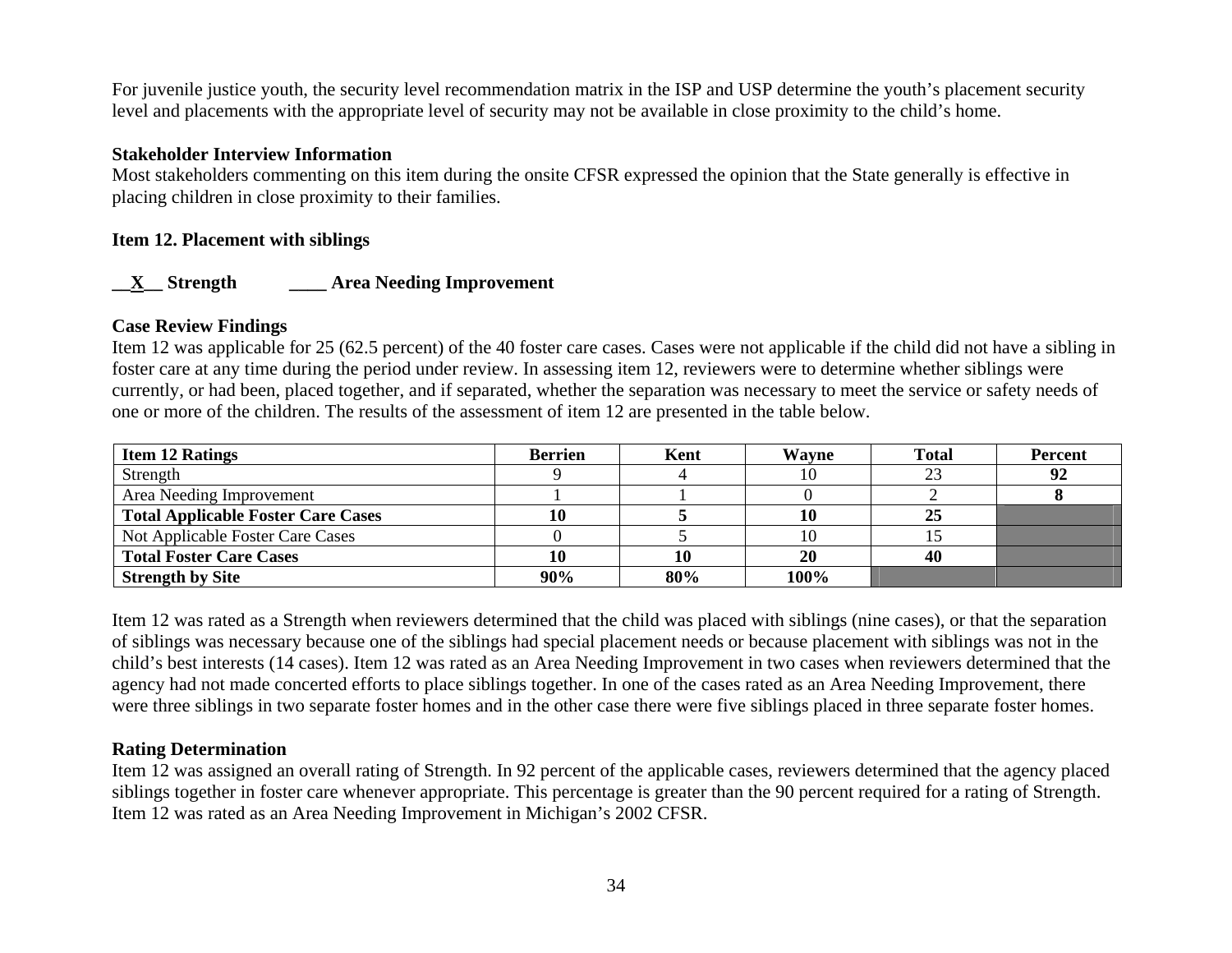#### **Statewide Assessment Information**

According to the Statewide Assessment, policy requires that siblings be placed together in the same foster home and adoptive placement unless one of the siblings has needs that can be met only in a specialized program or facility, such placement is harmful to one or more of the siblings, or the size of the sibling group makes one placement impractical despite diligent efforts to place the siblings within the same home. The Statewide Assessment reports that all sibling separations require second-line supervisory approval and that a quarterly reassessment of the sibling separation and of efforts to place siblings together is required in the case plan.

As noted in the Statewide assessment, the foster care case readings data indicate the following:

- •40 percent of siblings in out-of-home care reside together.
- •88 percent of cases in which siblings are separated contain documented reasons for sibling separations.
- 78 percent of the cases in which siblings are separated contain documentation of the services that were provided to keep the siblings together.
- 49 percent of the cases involving siblings who are not placed together have the service plan signed by the second-line supervisor.

According to the Statewide Assessment, juvenile justice youths are placed with siblings if possible; however, their placement is normally determined by the assessed risk and safety level.

### **Stakeholder Interview Information**

Most stakeholders commenting on this item during the onsite CFSR expressed the opinion that the State generally makes concerted efforts to keep siblings together in foster care unless one of the children has specialized needs or it is not in the best interests of one of the siblings. Some stakeholders expressed the opinion that placing siblings together is sometimes difficult due to the lack of placement resources for sibling groups. Additionally, a few stakeholders indicated that if siblings in a large group cannot be placed together, concerted efforts are made to place some of the siblings together.

### **Item 13. Visiting with parents and siblings in foster care**

**\_\_\_\_ Strength \_\_X\_\_ Area Needing Improvement** 

### **Case Review Findings**

Item 13 was applicable for 32 (80 percent) of the 40 foster care cases. Cases were not applicable for an assessment of this item if the child had no siblings in foster care and if one of the following conditions was met with regard to the parents: TPR was established prior to the period under review and parents were no longer involved in the child's life or were deceased; or visitation with a parent was not considered in the best interests of the child. In assessing this item, reviewers were to determine whether the agency had made, or was making, diligent efforts to facilitate sufficient visitation between children in foster care and their parents and between children in foster care and their siblings also in foster care, and whether the visits occurred with sufficient frequency to meet the needs of children and families. The results of the assessment of item 13 are presented in the table below.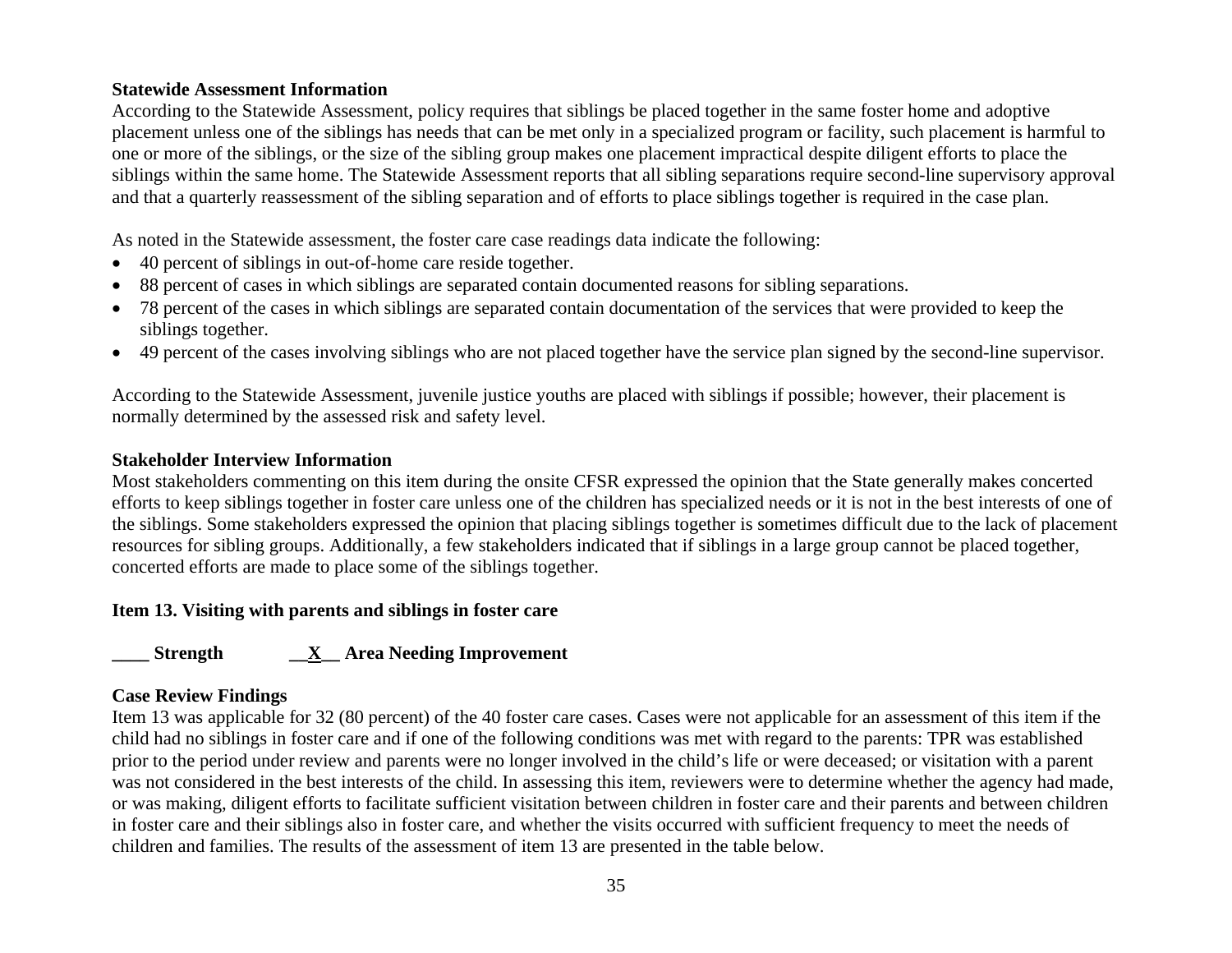| <b>Item 13 Ratings</b>                    | <b>Berrien</b> | Kent | <b>Wayne</b> | <b>Total</b>             | <b>Percent</b> |
|-------------------------------------------|----------------|------|--------------|--------------------------|----------------|
| Strength                                  |                |      |              | $\overline{\phantom{a}}$ | 66             |
| Area Needing Improvement                  |                |      |              |                          | 34             |
| <b>Total Applicable Foster Care Cases</b> |                |      |              | 32                       |                |
| Not Applicable Foster Care Cases          |                |      |              |                          |                |
| <b>Total Foster Care Cases</b>            |                | 10   | <b>20</b>    | 40                       |                |
| <b>Strength by Site</b>                   | 62.5%          | 75%  | 62.5%        |                          |                |

Item 13 was rated as a Strength in 21 cases when reviewers determined that the frequency and quality of visitation with parents and siblings met the needs of the children. Item 13 was rated as an Area Needing Improvement in 11 cases when reviewers determined one or more of the following:

- The agency did not make concerted efforts to promote visitation with the mother (six cases).
- •The agency did not make concerted efforts to promote visitation with the father (six cases).
- $\bullet$ The agency did not make concerted efforts to promote visitation with siblings in foster care (four cases).

Additional information about visitation frequency is provided in the table below.

| <b>Typical Frequency of Child's Visits</b>          |                    |                    | <b>With Siblings</b> |
|-----------------------------------------------------|--------------------|--------------------|----------------------|
| <b>During the Period Under Review</b>               | <b>With Mother</b> | <b>With Father</b> | in Foster Care       |
| Visits occurred at least once a week                | 14 (56%)           | 6(37.5%)           | 6(37.5%)             |
| Visits occurred less frequently than once a week    |                    |                    |                      |
| but at least twice a month                          | 4(16%)             | 1(6.25%)           | 0(% )                |
| Visits occurred less frequently than twice a month  |                    |                    |                      |
| but at least once a month                           | 1(4%)              | $2(12.5\%)$        | 4(25%)               |
| Visits occurred less frequently than once a month   | 5(20%)             | 1(6.25%)           | 5(31.25%)            |
| There were no visits during the period under review | 1(4%)              | 6(37.5%)           | 1(6.25%)             |
| <b>Total Applicable Cases</b>                       | 25                 | 16                 | 16                   |

The data indicate that at least 76 percent of children in foster care had at least monthly visits with their mothers compared to 56 percent having monthly visits with their fathers and 62.5 percent having monthly visits with their siblings.

### **Rating Determination**

Item 13 was assigned an overall rating of Area Needing Improvement. In 66 percent of the applicable cases, reviewers determined that the agency had made concerted efforts to ensure that visitation was of sufficient frequency to meet the needs of the family. This percentage is less than the 90 percent required for a rating of Strength. Item 13 also was rated as an Area Needing Improvement in Michigan's 2002 CFSR.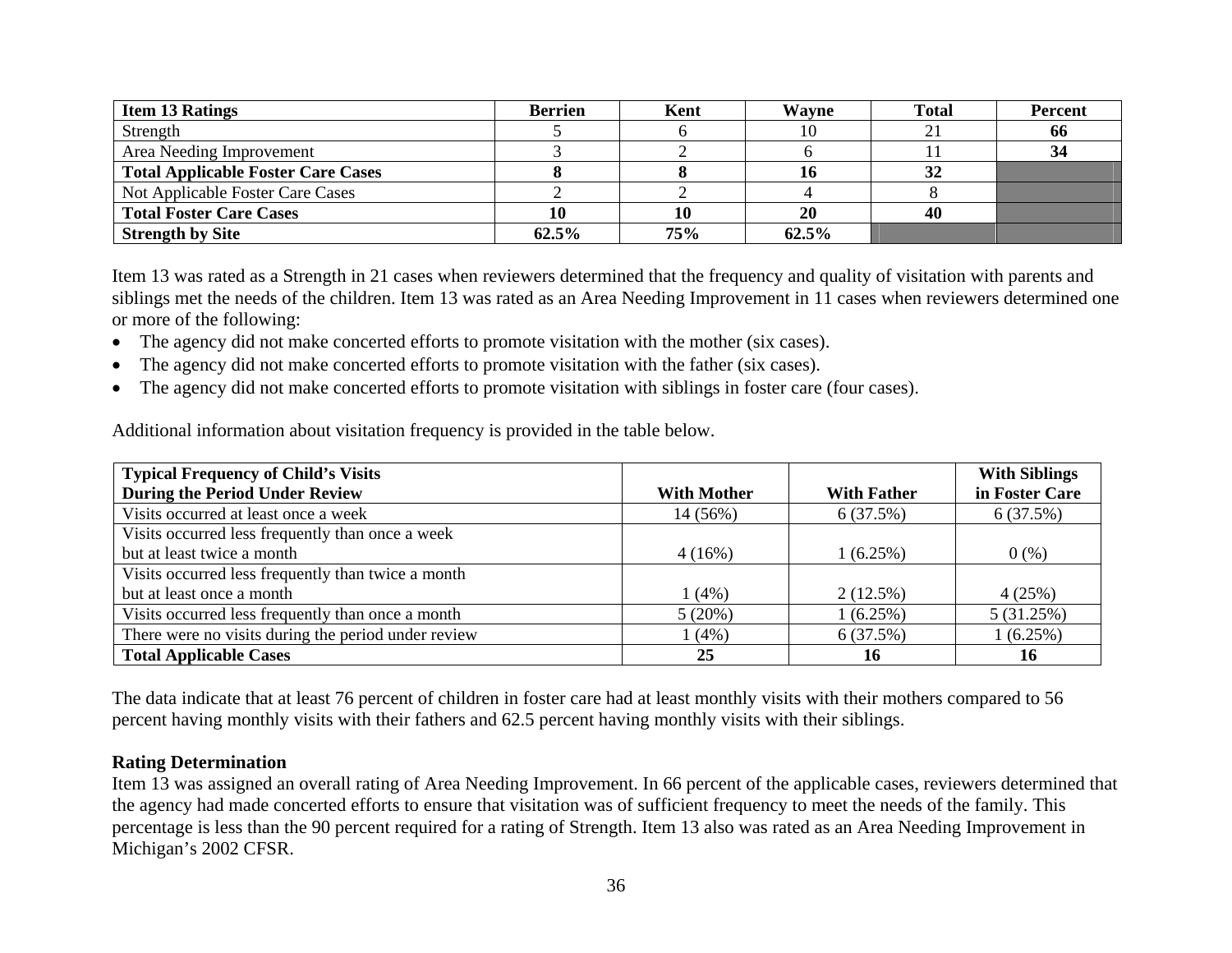#### **Statewide Assessment Information**

According to the Statewide Assessment, policy requires that families and children have reasonable opportunities for parenting time (visitation) and communication by telephone. Unless the court has ordered otherwise, Michigan provides parenting time for every parent with a legal right to the child, including incarcerated parents. Parenting time for parents and children occurs frequently prior to initial disposition and at least weekly thereafter. A visitation plan is developed with the parents and documented in the service plan. If visitations are not occurring or are considered harmful for the child, the reasons are documented in the service plan.

As noted in the Statewide Assessment, caseworkers arrange for or provide transportation to visits. The Statewide Assessment notes that as the parent progresses successfully through the case plan, the frequency of visitation increases. However, as reported in the Statewide Assessment, visitation with an incarcerated parent may be delayed until the parent's release because visits with incarcerated parents present a resource issue due to the time required for scheduling the visits, transportation distances, inconsistencies with facility visitation rules, and wait-time at the facility. The Statewide Assessment also reports that policy requires that reasonable efforts must be made to provide frequent visitation or other ongoing interaction between siblings and that sibling visits must occur at least monthly.

As reported in the Statewide Assessment, targeted foster care case readings indicate the following:

- In 81 percent of the cases reviewed, parenting time was consistent with the permanency goal.
- In 70 percent of cases reviewed, parenting time was either occurring weekly or the reason for less frequent contact was documented in the case file.
- In 73 percent of the cases reviewed, there was a documented sibling visitation plan.
- •In 60 percent of the cases reviewed, documentation supported that the sibling visitation was consistent with the plan.

The Statewide Assessment acknowledges that youth participating in focus groups said that they are not satisfied with the frequency of contact they have with their parents and siblings. It was noted that some youth expressed the opinion that caseworkers and foster parents support parental and sibling visitation and contact while other youth said that caseworkers and foster parents do not support visitation. Some youth expressed the desire to have more input into visitation with siblings and parents.

As reported in the Statewide Assessment, family visits with juvenile justice wards residing in the State must occur at least monthly or more frequently as needed and as described in the service plan. If a juvenile justice ward resides in an out-of-State residential placement facility, policy requires quarterly parental visits with the child at the campus or other face-to-face visits between youth and parents/guardians. In addition, the caseworker must assist in arranging transportation, meals, and lodging for parents/guardians during quarterly onsite visits. When onsite visitation is not in the youth's best interests, the caseworker must document the rationale for this decision in the treatment plan.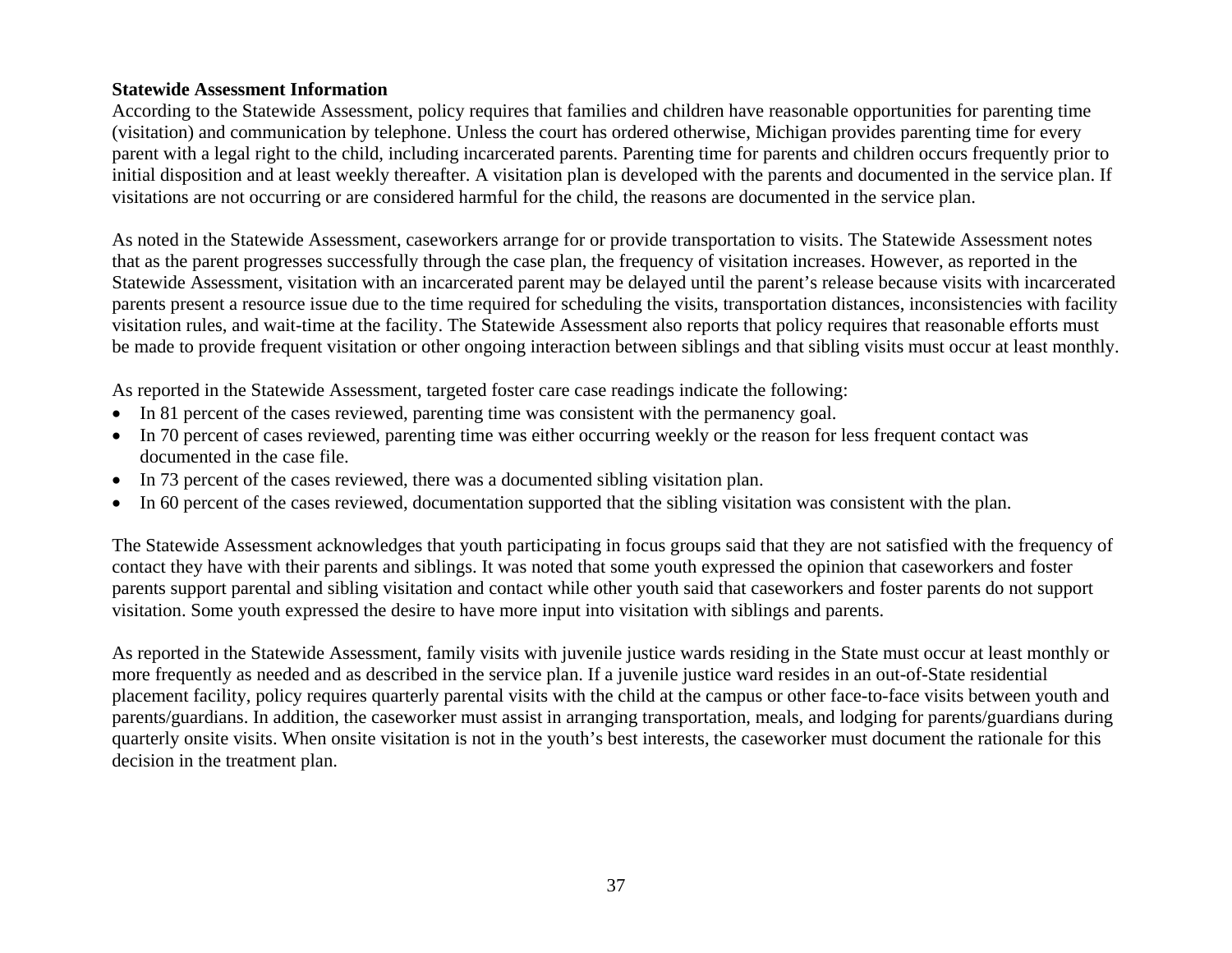#### **Stakeholder Interview Information**

Most stakeholders commenting on this item during the Onsite Review expressed the opinion that the State is effective in promoting visitation with parents and siblings in foster care. Some stakeholders reported that visitation with parents generally occurs weekly and visitation increases as the family progresses toward reunification. A few stakeholders, however, suggested that the frequency is not sufficient to meet the needs of the children and families and that the lack of transportation creates a challenge to visitation.

### **Item 14. Preserving connections**

## **\_\_\_\_ Strength \_\_X\_\_ Area Needing Improvement**

### **Case Review Findings**

Item 14 was applicable for 39 (97.5 percent) of the 40 foster care cases. Item 14 was not applicable for one foster care case due to the transient lifestyle of the mother prior to child's placement. In assessing item 14, reviewers were to determine whether the agency had made, or was making, diligent efforts to preserve the child's connections to neighborhood, community, heritage, extended family, faith, and friends while the child was in foster care. This item is not rated on the basis of visits or contacts with parents or siblings in foster care. The results of the assessment of item 14 are presented in the table below.

| <b>Item 14 Ratings</b>                    | <b>Berrien</b> | Kent | Wavne     | <b>Total</b> | <b>Percent</b> |
|-------------------------------------------|----------------|------|-----------|--------------|----------------|
| Strength                                  |                |      |           | 32           | 82             |
| Area Needing Improvement                  |                |      |           |              | 18             |
| <b>Total Applicable Foster Care Cases</b> |                | 10   | 20        | 39           |                |
| Not Applicable Foster Care Cases          |                |      |           |              |                |
| <b>Total Foster Care Cases</b>            |                | 10   | <b>20</b> | 40           |                |
| <b>Strength by Site</b>                   | 78%            | 80%  | 85%       |              |                |

Item 14 was rated as a Strength in 32 cases when reviewers determined that the agency made concerted efforts to preserve the child's connections with extended family members, religious or cultural heritage, schools, community, and friends. Item 14 was rated as an Area Needing Improvement in seven cases when reviewers determined one or more of the following:

- The agency did not make concerted efforts to maintain any connections for the child (four cases).
- •The agency did not make concerted efforts to maintain the child's connections to extended family (two cases).
- •The agency did not make concerted efforts to maintain the child's connections to community/neighborhood (one case).
- •The agency did not make concerted efforts to maintain the child's connections to school or friends (one case).

Reviewers determined that in three of the 39 applicable cases, sufficient inquiry with the parent, child, custodian, or other interested party to determine whether the child may be a member of, or eligible for membership in, an Indian Tribe did not occur.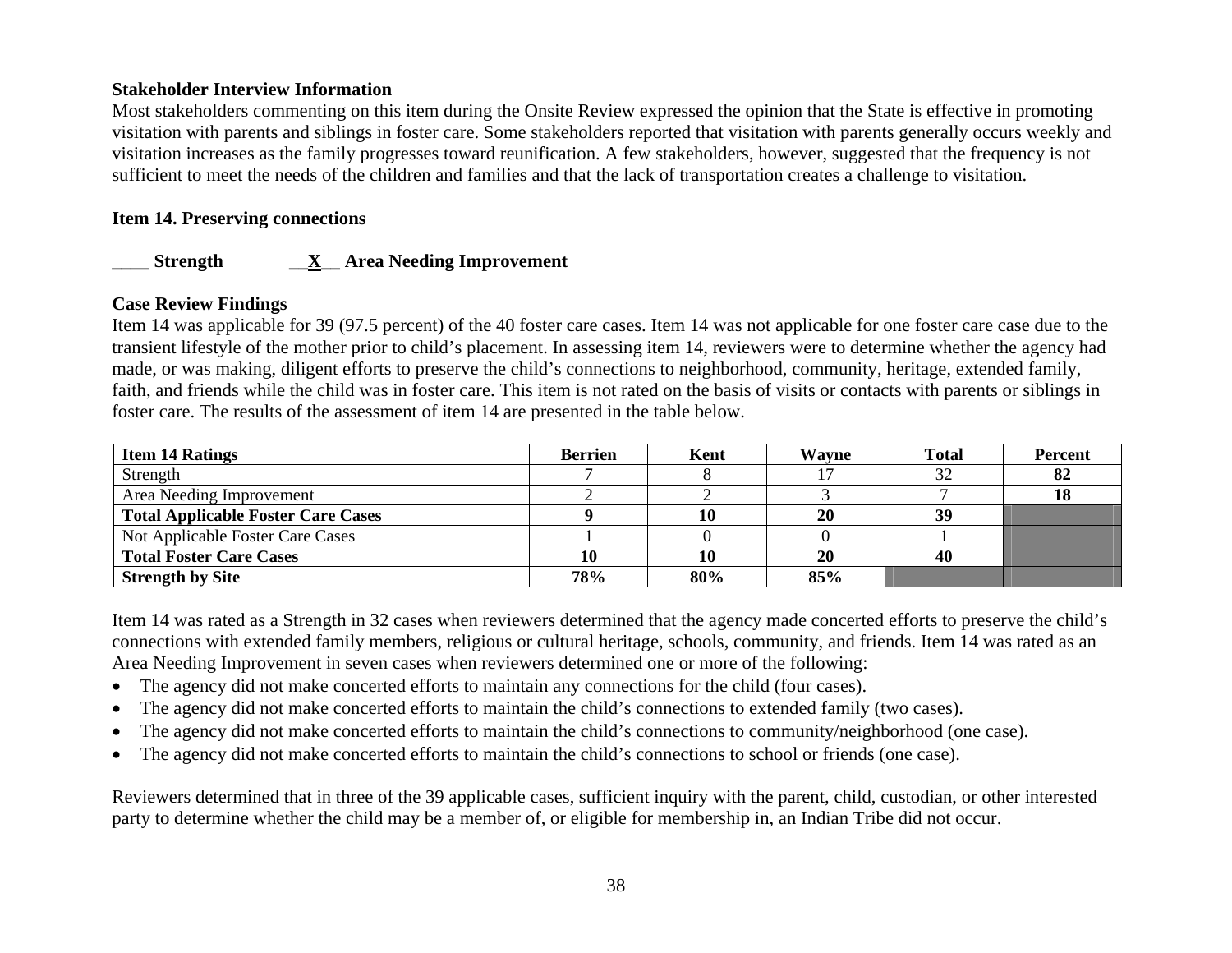### **Rating Determination**

Item 14 was assigned an overall rating of Area Needing Improvement. In 82 percent of the cases, reviewers determined that the agency had made concerted efforts to maintain the child's connections with extended family, culture, religion, community, and school. This percentage is less than the 90 percent required for a rating of Strength. Item 14 was rated as a Strength in Michigan's 2002 CFSR.

#### **Statewide Assessment Information**

According to the Statewide Assessment, the supervising agency is responsible for preserving connections for children in out-of-home placements. In addition, foster parents are responsible for providing opportunities for religious education and attendance at religious services in accordance with the religious preference of the child and/or parents. The Statewide Assessment also reports that the TDM process focuses on maintaining connections with relatives, the child's community, and the child's cultural heritage.

As reported in the Statewide Assessment, DHS contracts with the Michigan Indian Child Welfare Agency (MICWA) and the Sault Sainte Marie Tribe of Chippewa Indians' Binogii Placement Agency for foster care and adoption services for Native American children. The Statewide Assessment provided the following data from foster care and adoption case readings on cases involving Native American children:

- In 63.3 percent of the 20 foster care cases, the child was accurately coded as Native American and the Tribal affiliation was identified.
- In 40 percent of the cases, the caseworker maintained the child's Tribal traditions.
- •In 51.7 percent of the 20 foster care cases, the caregiver supported the child's Tribal traditions.
- •In 99 percent of the applicable adoption cases, the Native American search form was completed and sent to MICWA.

### **Stakeholder Interview Information**

Some stakeholders commenting on this item during the onsite CFSR expressed the opinion that the State generally is effective in preserving connections for children in foster care. Stakeholders indicated that Indian Child Welfare Act (ICWA) inquiries and Tribal notification have improved and that counties with Native American reservations generally are more consistent at making and documenting inquiries regarding Native American heritage and notifications to the Tribes than other counties. Some stakeholders expressed the opinion that DHS caseworkers are better trained in ICWA compliance than private agency caseworkers. Some stakeholders identified concerns with a private agency due to the agency not understanding or implementing ICWA properly. In some instances, the State agency will be requested to provide casework services rather than referring the case to the private agency for services.

Stakeholders in Berrien County reported that the court inquires about ICWA during the initial hearing and that the county prosecutor makes the notification to the Tribe.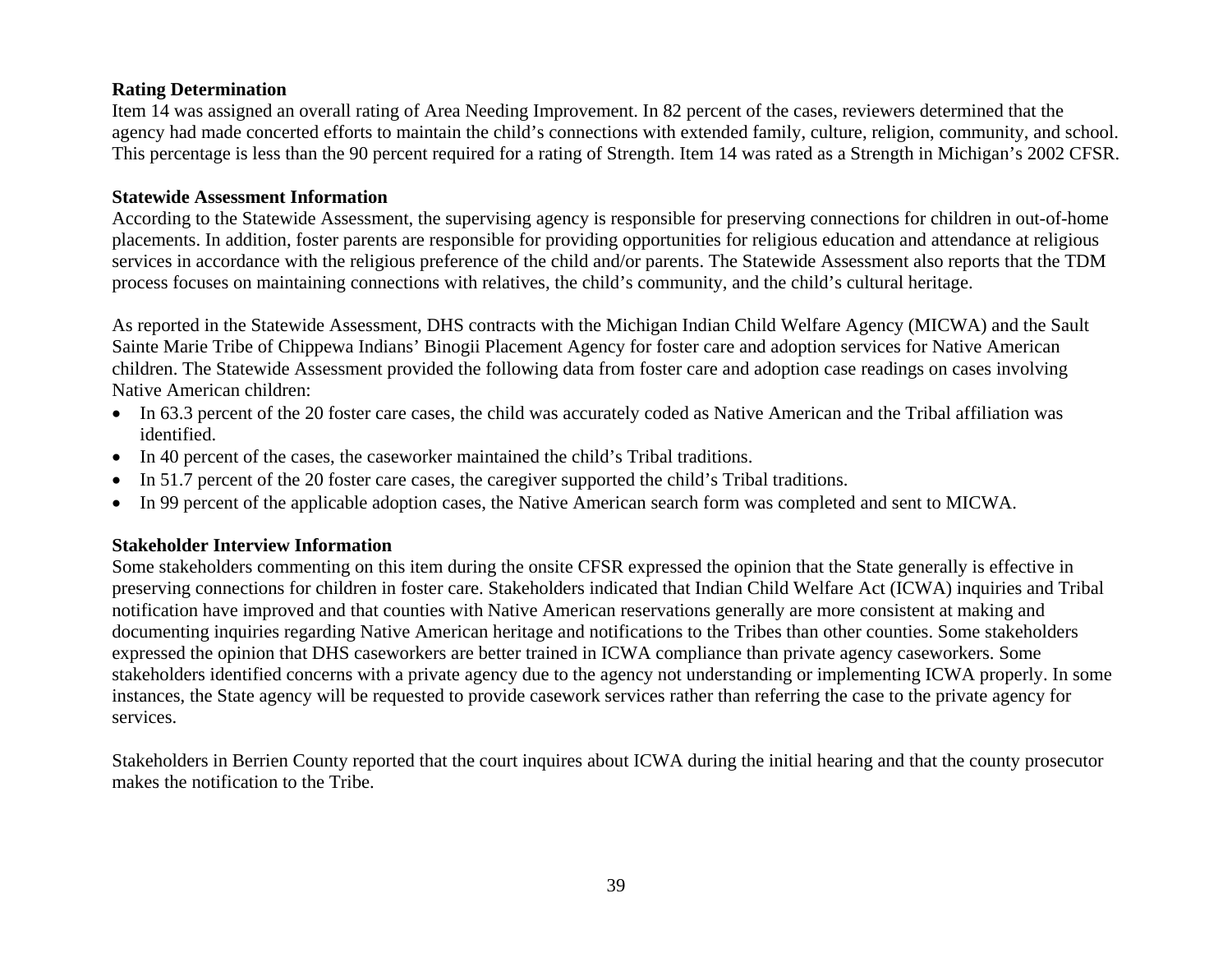### **Item 15. Relative placement**

### **\_\_\_\_ Strength \_\_X\_\_ Area Needing Improvement**

### **Case Review Findings**

Item 15 was applicable for 33 (82.5 percent) of the 40 foster care cases. Cases were not applicable if relative placement was not an option during the period under review because the child was in an adoptive placement at the start of the time period, or the child entered foster care needing specialized services that could not be provided in a relative placement. In assessing this item, reviewers were to determine whether the agency made diligent efforts to locate and assess both maternal and paternal relatives as potential placement resources for children in foster care. The results of the assessment of item 15 are presented in the table below.

| <b>Item 15 Ratings</b>                    | <b>Berrien</b> | Kent | Wayne | <b>Total</b> | <b>Percent</b> |
|-------------------------------------------|----------------|------|-------|--------------|----------------|
| Strength                                  |                |      |       | 29           | 88             |
| Area Needing Improvement                  |                |      |       |              |                |
| <b>Total Applicable Foster Care Cases</b> |                |      |       | IJ           |                |
| Not Applicable Foster Care Case           |                |      |       |              |                |
| <b>Total Foster Care Cases</b>            |                | 10   | 20    | 40           |                |
| <b>Strength by Site</b>                   | 89%            | 86%  | 88%   |              |                |

Item 15 was rated as a Strength when reviewers determined the following:

- The child was placed with relatives (19 cases).
- The child was not placed with relatives, but the agency made diligent efforts to search for both maternal and paternal relatives when applicable (10 cases).

Item 15 was rated as an Area Needing Improvement in four cases when reviewers determined one or more of the following:

- The agency had not made efforts to search for maternal relatives (two cases).
- •The agency had not made efforts to search for paternal relatives (three cases).
- •Although the child was placed with a relative, the placement was not stable (one case).

### **Rating Determination**

Item 15 was assigned an overall rating of Area Needing Improvement. In 88 percent of cases, reviewers determined that the agency had made diligent efforts to locate and assess relatives as potential placement resources. This percentage is less than the 90 percent required for a rating of Strength. Item 15 also was rated as an Area Needing Improvement in Michigan's 2002 CFSR.

### **Statewide Assessment Information**

According to the Statewide Assessment, foster care policy as of May 2009 requires that within 30 days of removal from a child's own home, the caseworker must exercise due diligence to identify all adult relatives and provide notice to them that the child is in foster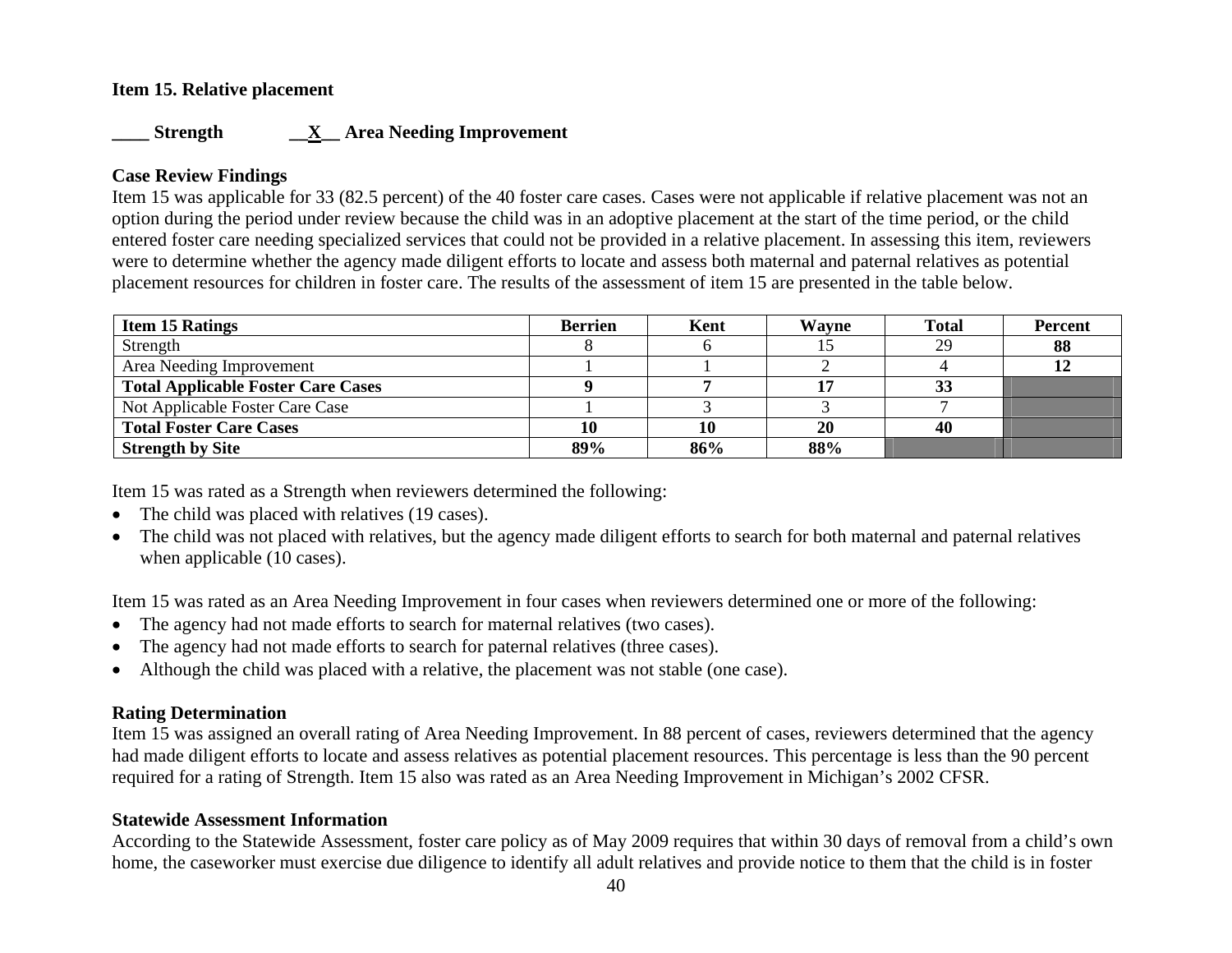care. The Statewide Assessment notes that the use of TDM meetings, Family Group Decision Making (FGDM), and other family engagement strategies assist caseworkers in identifying relatives.

The Statewide Assessment also reports that within 90 days of the child's removal, the caseworker must make a placement decision, document the reason for the decision, and notify the relatives who expressed interest in the child of the placement decision. If a child needs a change of placement, the previously identified relatives must be considered as placement resources provided that they meet the guidelines within the basic assessment process. For juvenile justice youths, relative placement can be considered at initial placement if the risk level is low and when a youth is returning from a residential treatment setting.

The following data from the case readings were provided in the Statewide Assessment:

- Relative care options were explored with the parents and child in 96 percent of the foster care targeted case readings.
- Adoptive placement with a relative was considered in 68 percent of adoption targeted case readings.

### **Stakeholder Interview Information**

Some stakeholders commenting on this item during the onsite CFSR expressed the opinion that the State generally makes concerted efforts to search for relatives when children enter foster care and to place children with relatives whenever possible.

### **Item 16. Relationship of child in care with parents**

**\_\_\_\_ Strength \_\_X\_\_ Area Needing Improvement** 

### **Case Review Findings**

Item 16 was applicable for 26 (65 percent) of the 40 foster care cases. Cases were not applicable if parental rights had been terminated before the period under review and parents were no longer involved with the child; a relationship with the parents was not considered in the child's best interests throughout the period under review; or both parents were deceased. In assessing this item, reviewers were to determine whether the agency had made diligent efforts to support or maintain the bond between children in foster care and their mothers and fathers through efforts other than arranging visitation. The results of the assessment of item 16 are presented in the table below.

| <b>Item 16 Ratings</b>                    | Berrien | Kent | Wayne | <b>Total</b> | <b>Percent</b> |
|-------------------------------------------|---------|------|-------|--------------|----------------|
| Strength                                  |         |      |       |              | -54            |
| Area Needing Improvement                  |         |      |       |              | 46             |
| <b>Total Applicable Foster Care Cases</b> |         |      |       | 26           |                |
| Not Applicable Foster Care Cases          |         |      |       |              |                |
| <b>Total Foster Care Cases</b>            | 10      | 10   | 20    | 40           |                |
| <b>Strength by Site</b>                   | 50%     | 29%  | 69%   |              |                |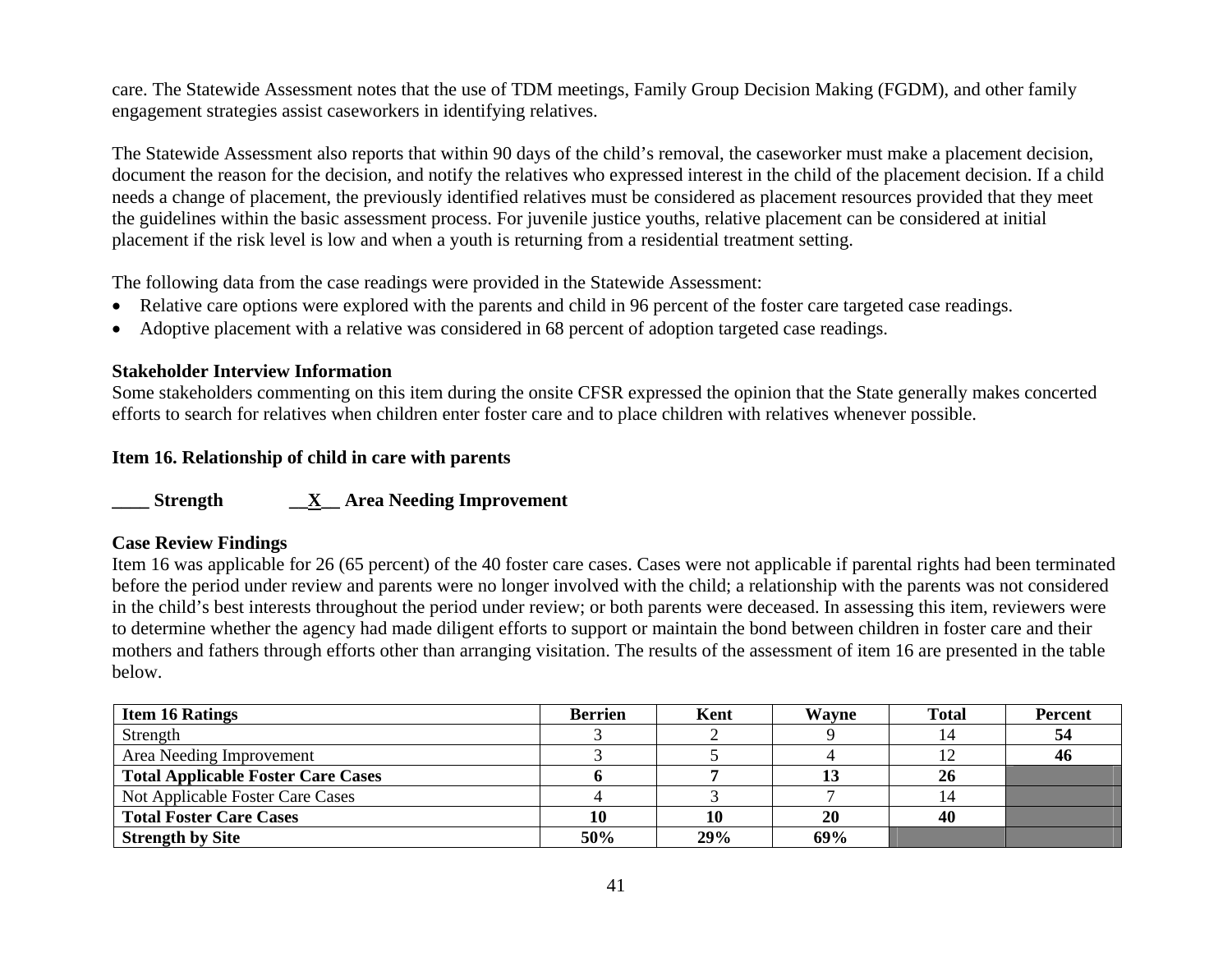Item 16 was rated as a Strength in 14 cases when reviewers determined that the agency had made concerted efforts to support and/or strengthen the bond between parents and children through various activities. Item 16 was rated as an Area Needing Improvement in 12 cases when reviewers determined one or both of the following:

- The agency did not make concerted efforts to support the relationship with the mother (nine cases).
- •The agency did not make concerted efforts to support the relationship with the father (seven cases).

Specific findings pertaining to this item are shown in the table below.

| <b>Efforts Made</b>                                                         | <b>With Mother</b><br>(Number of Cases) | <b>With Father</b><br>(Number of Cases) |
|-----------------------------------------------------------------------------|-----------------------------------------|-----------------------------------------|
| Encouraging the parent's participation in school or after-school activities |                                         |                                         |
| and attendance at medical appointments and special events                   |                                         |                                         |
| Providing transportation so that parents can participate in these events,   |                                         |                                         |
| activities, or appointments                                                 |                                         |                                         |
| Providing opportunities for family therapeutic situations                   |                                         |                                         |
| Encouraging foster parents to mentor biological parents                     |                                         |                                         |
| and serve as parenting role models for them                                 |                                         |                                         |
| Encouraging and facilitating contact with incarcerated parents              |                                         |                                         |
| (when appropriate) or with parents living far away from the child           |                                         |                                         |
| <b>Total Applicable Cases</b>                                               | 16                                      |                                         |

### **Rating Determination**

Item 16 was assigned an overall rating of Area Needing Improvement. In 54 percent of the cases, reviewers determined that the agency had made concerted efforts to support the parent-child relationships of children in foster care. This percentage is less than the 90 percent required for a rating of Strength. Item 16 also was rated as an Area Needing Improvement in Michigan's 2002 CFSR.

### **Statewide Assessment Information**

According to the Statewide Assessment, policy requires that, unless involvement is harmful to the child, families and children have reasonable opportunities for involvement in life events such as educational planning meetings, medical and dental appointments, teacher conferences, and school and community events. Parents also are expected to participate in treatment services with their children when appropriate. Caseworkers are expected to arrange for transportation to assist parents in participating in these life events. As indicated in the Statewide Assessment, DHS provides parents with *A Parent's Guide to Child Protective Processes: A Handbook for Parents with Children in Foster Care,* which includes information on maintaining the parents' relationship with their child in foster care.

The Statewide Assessment also notes that caseworkers are expected to encourage foster parents to meet with birth parents and establish an ongoing exchange of information with them. To the extent possible and appropriate, the foster parent or relative caregiver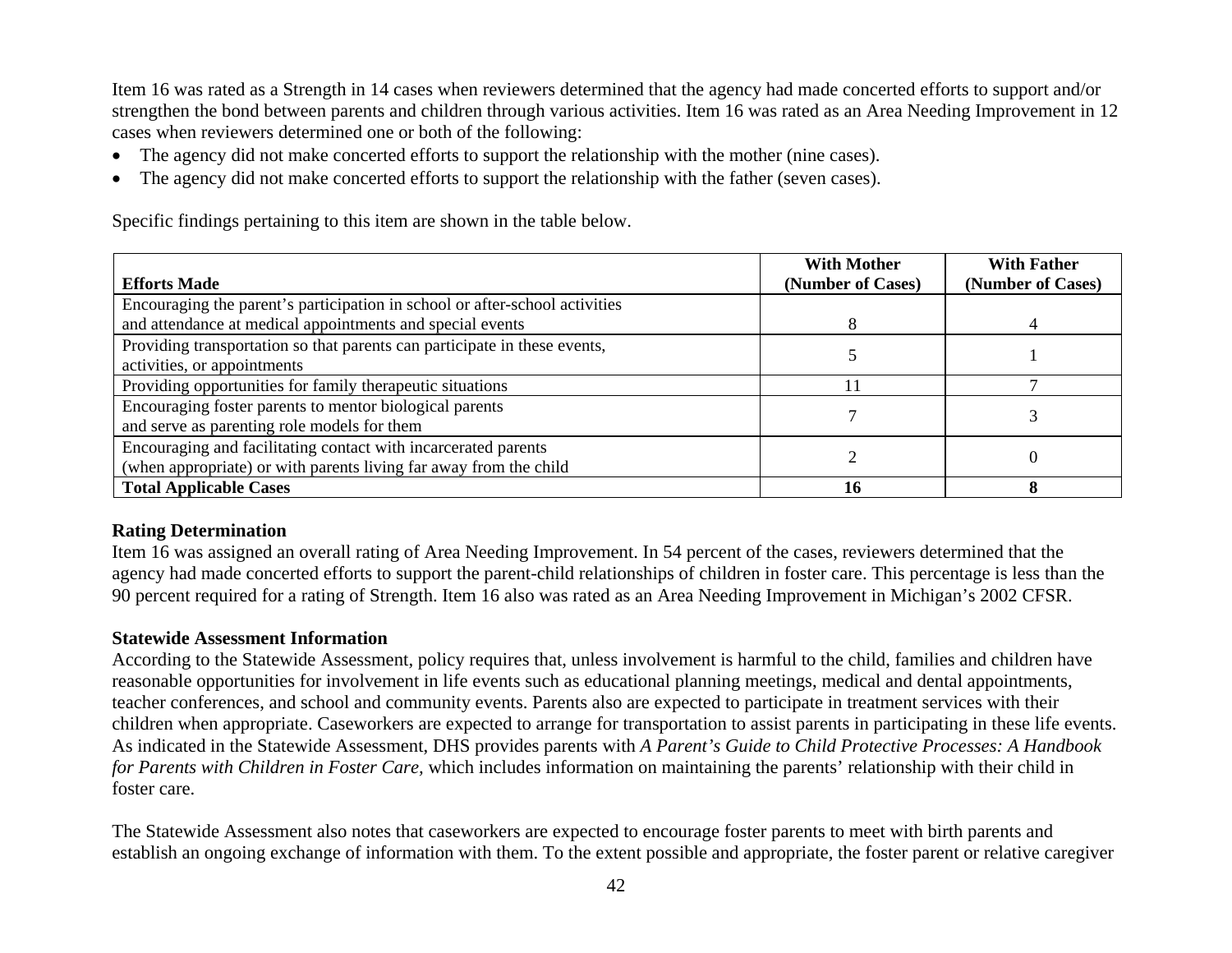has telephone access to the parents and consults with the parents whenever major decisions or problems arise. The Statewide Assessment reports that in some counties, foster parents are asked to serve as mentors for the birth parents.

The Statewide Assessment acknowledges that although the State is effective in engaging mothers in the lives of their children, it does not do as well in engaging fathers. Additionally, the limited resources available for transportation and for caseworkers sometimes presents a challenge to facilitating parent and child interactions outside of visitation.

### **Stakeholder Interview Information**

Some stakeholders commenting on this item during the Onsite Review expressed the opinion that the State is making concerted efforts to locate absent parents. A few of these stakeholders reported that the Absent Parent Protocol has contributed to improvements in this area.

A few Wayne County stakeholders reported that parents are involved in therapeutic activities and aftercare services with their children.

### **III. CHILD AND FAMILY WELL-BEING**

#### **Well-Being Outcome 1**

| Outcome WB1: Families have enhanced capacity to provide for their children's needs |                |      |       |       |         |
|------------------------------------------------------------------------------------|----------------|------|-------|-------|---------|
| Number of Cases Reviewed by the Team According to Degree of Outcome Achievement    |                |      |       |       |         |
| <b>Degree of Outcome Achievement</b>                                               | <b>Berrien</b> | Kent | Wayne | Total | Percent |
| <b>Substantially Achieved</b>                                                      |                |      |       | 30    | 46.2    |
| Partially Achieved                                                                 |                |      | 10    |       | 26.2    |
| Not Achieved                                                                       |                |      |       | 18    | 27.7    |
| <b>Total Cases</b>                                                                 |                |      |       | 65    |         |
| <b>Substantially Achieved by Site</b>                                              | 53%            | 47%  | 42%   |       |         |

#### **Status of Well-Being Outcome 1**

Michigan is not in substantial conformity with Well-Being Outcome 1. The outcome was determined to be substantially achieved in 46.2 percent of the cases reviewed. This percentage is less than the 95 percent required for a determination of substantial conformity. The outcome was substantially achieved in 67.5 percent of the 40 foster care cases and 12 percent of the 25 in-home services cases. The State also was not in substantial conformity with this outcome in its 2002 CFSR and was required to address the outcome in its Program Improvement Plan.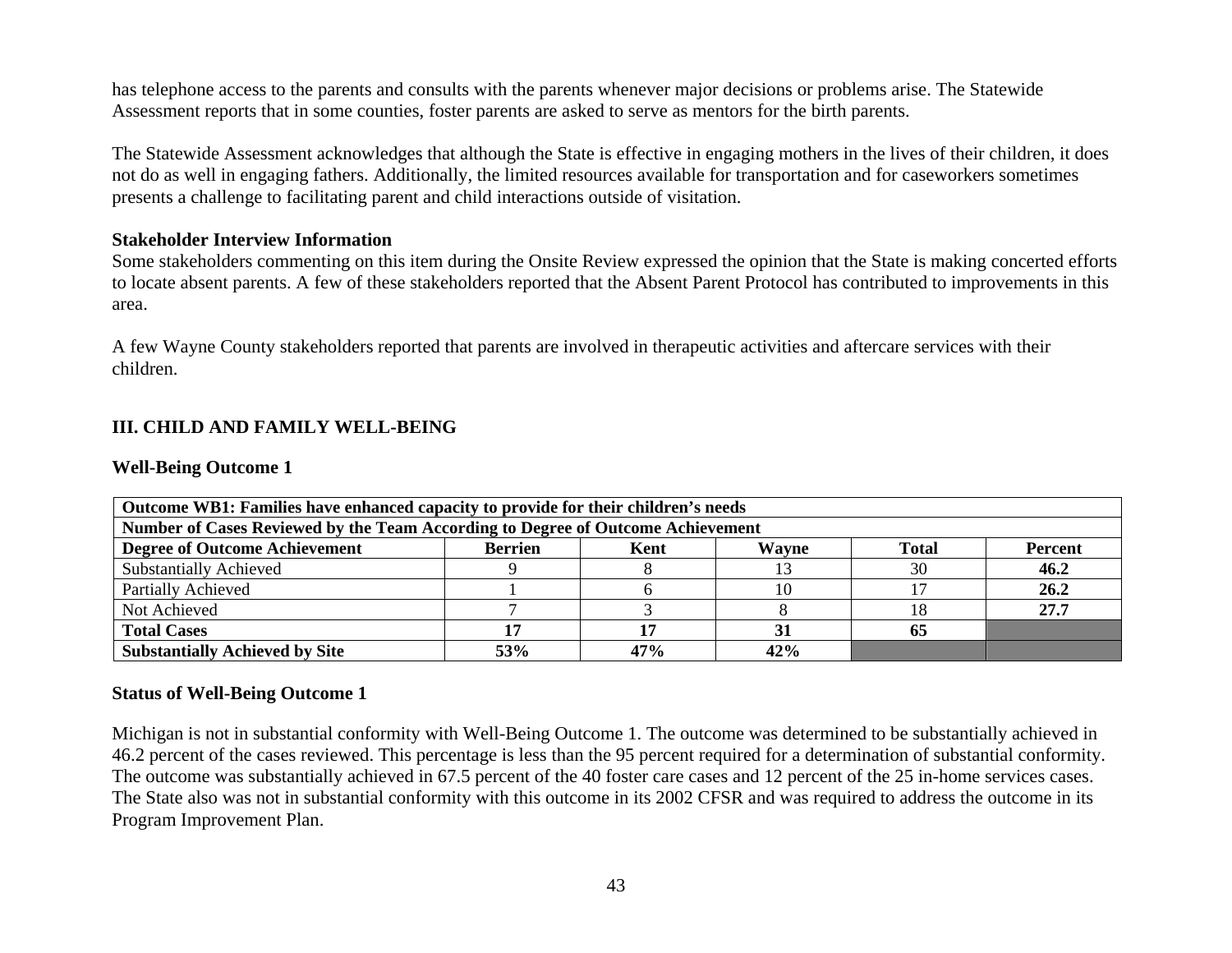## **Key Concerns From the 2002 CFSR**

The following concerns were identified in the 2002 review:

- The State was not consistent in assessing and addressing the service needs of children, parents, or foster parents.
- •The State was not consistent in involving parents and children in the case planning process.
- • The frequency and quality of caseworker contacts with children and parents was not of sufficient quality or quantity to ensure the children's safety or well-being.

To address the identified concerns, the State implemented the following strategies:

- Incorporated SDM tools into the SWSS and provided training to staff on the tools
- •Revised the SDM CANS tools to include the developmental stages of children and provided training to staff on the tool
- •Revised treatment plans to include foster parents' needs in relation to caring for the children placed in their homes
- Collaborated with the SCAO in the development and implementation of the Absent Parent Protocol to search for and engage parents early in the case
- Revised policy and provided training on the frequency and quality of caseworker contact
- •Expanded the Family to Family program, as resources allowed, to a minimum of 30 sites

The State met its goals for this outcome by the end of its Program Improvement Plan implementation period.

## **Key Findings of the 2009 CFSR**

The findings pertaining to the items assessed under Well-Being Outcome 1 are presented and discussed below.

## **Item 17. Needs and services of child, parents, and foster parents**

**\_\_\_\_ Strength \_\_X\_\_ Area Needing Improvement** 

# **Case Review Findings**

Item 17 was applicable for all 65 cases. In assessing this item, reviewers were to determine whether the agency had adequately assessed the needs of children, parents, and foster parents and provided the services necessary to meet those needs. This item excludes the assessment of children's (but not parents') needs pertaining to education, physical health, and mental health. These areas are addressed in later items. The results of the assessment of item 17 are presented in the table below.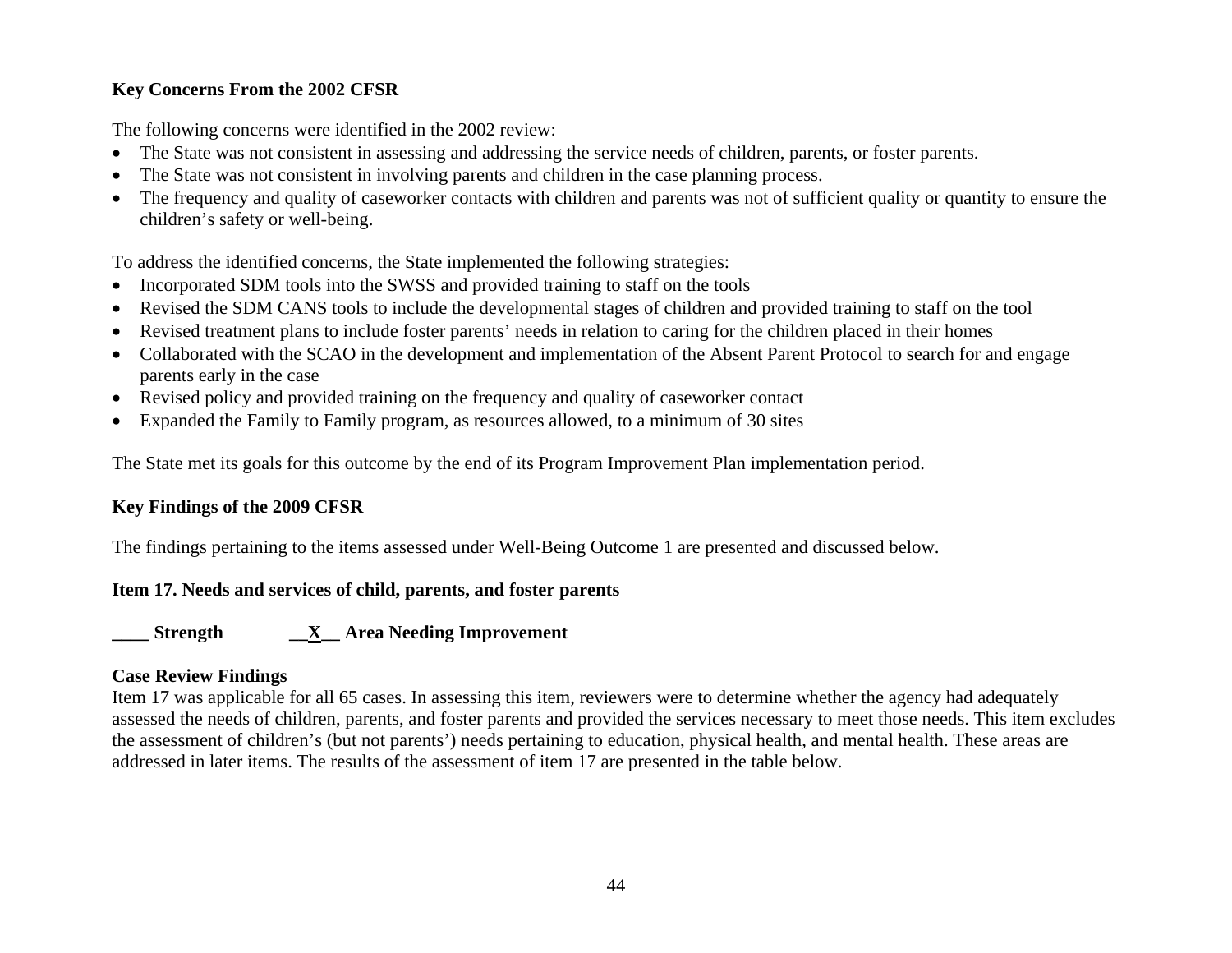| <b>Item 17 Ratings</b>        | <b>Berrien</b> | Kent | Wavne | <b>Total</b> | <b>Percent</b> |
|-------------------------------|----------------|------|-------|--------------|----------------|
| Strength                      |                |      |       |              | 48             |
| Area Needing Improvement      |                |      | 18    |              | 52             |
| <b>Total Applicable Cases</b> |                |      |       | 03           |                |
| <b>Total Cases</b>            |                |      |       | 05           |                |
| <b>Strength by Site</b>       | 53%            | 53%  | 42%   |              |                |

Item 17 was rated as a Strength in 67.5 percent of the 40 foster care cases and 16 percent of the 25 in-home services cases. Item 17 was rated as a Strength in 31 cases when reviewers determined that the needs of children, parents, and foster parents had been adequately assessed and that identified service needs had been met. Item 17 was rated as an Area Needing Improvement in 34 cases when reviewers determined one or more of the following:

- There was an inadequate assessment of children's needs (10 in-home cases).
- $\bullet$ There was an inadequate assessment of mothers' needs (4 foster care and 10 in-home cases).
- •There was an inadequate assessment of fathers' needs (6 foster care and 20 in-home cases).
- •There was an inadequate assessment of foster parents' needs (eight cases).
- •The agency did not provide appropriate services to address children's needs (2 foster care and 10 in-home cases).
- •The agency did not provide appropriate services to address mothers' needs (6 foster care and 11 in-home cases).
- •The agency did not provide appropriate services to address fathers' needs (6 foster care and 19 in-home cases).
- •The agency did not provide appropriate services to address foster parents' needs (seven cases).

Additional case review findings pertaining to needs assessments and service provisions are shown in the table below.

|                                                        |           | <b>Foster Care Cases</b> | <b>In-Home Services Cases</b> |            |
|--------------------------------------------------------|-----------|--------------------------|-------------------------------|------------|
| <b>Target Person for Needs Assessment and Services</b> | Yes       | Applicable               | Yes                           | Applicable |
| Mother's needs assessed and met                        | 19 (76%)  |                          | 13 (54%)                      |            |
| Father's needs assessed and met                        | $9(60\%)$ |                          | 4(17%)                        |            |
| Foster parents' needs assessed and met                 | 24 (73%)  |                          | NA                            | <b>NA</b>  |
| Child's needs assessed and met                         | 38 (95%)  | 40                       | 15 (60%)                      |            |

The data indicate that the agency was more likely to assess and meet the needs of children and parents in the foster care cases than to assess and meet the needs of children in the in-home services cases. Additionally, the State was more likely to meet the needs of mothers than of fathers.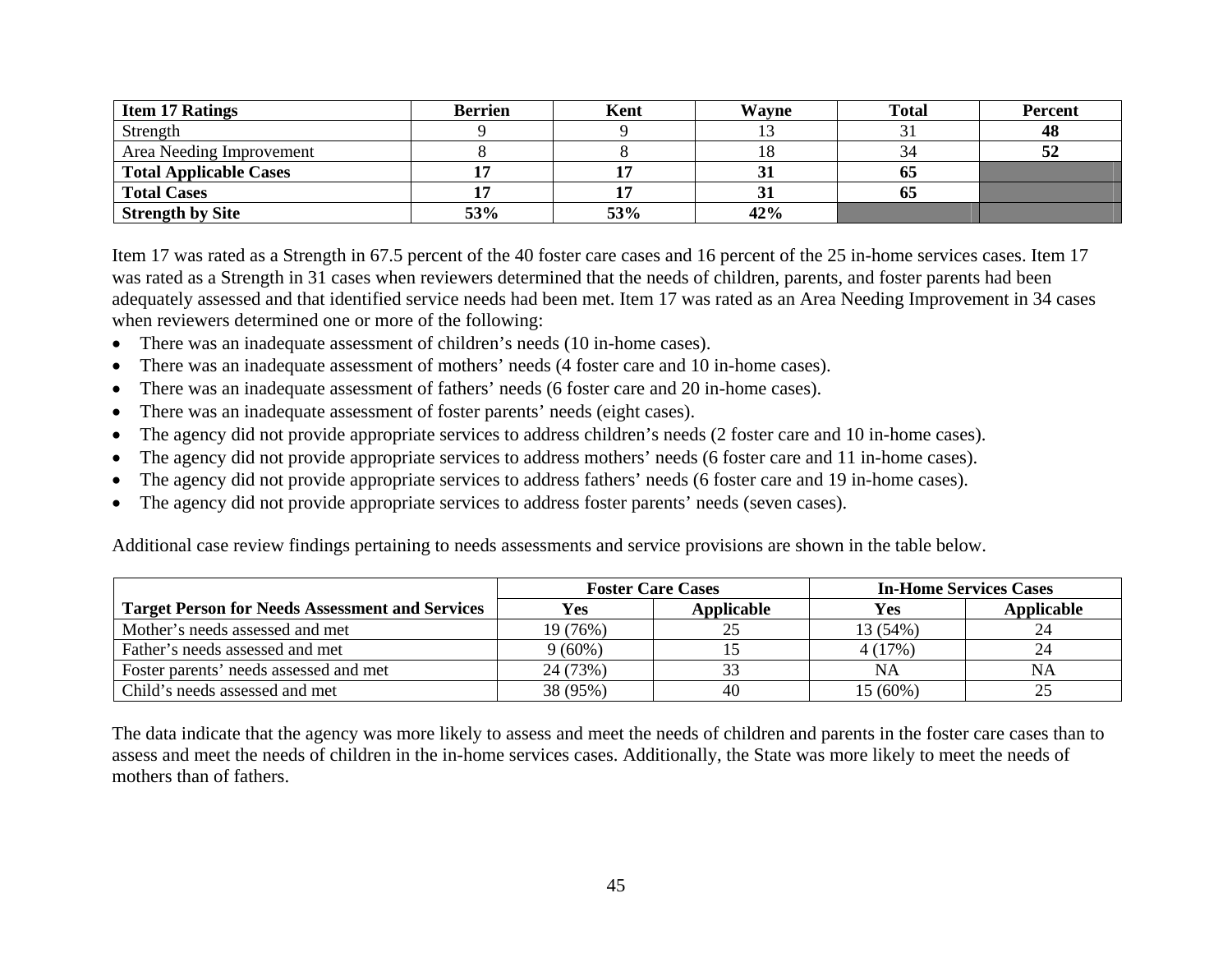### **Rating Determination**

Item 17 was assigned an overall rating of Area Needing Improvement. In 48 percent of the cases, reviewers determined that the agency had adequately assessed and addressed the service needs of children, parents, and foster parents. This percentage is less than the 90 percent required for a rating of Strength. Item 17 also was rated as an Area Needing Improvement in Michigan's 2002 CFSR.

#### **Statewide Assessment Information**

According to the Statewide Assessment, CPS and foster care caseworkers use the SDM FANS instrument to evaluate and identify the needs and strengths of each parent/caregiver in each household, including noncustodial parents and paramours. The results of the initial FANS are included in the ISP, and the caseworker uses the results to establish individualized goals and identify services needed in the PATP and Service Agreement. CPS and foster care caseworkers use the CANS to identify and prioritize the needs and strengths of each child in foster care or in a CPS case. The foster parent/relative caregiver must be included in the development of the plan for children in his or her care.

The individual activities required by the foster parent or relative caregiver to meet the specific individual needs of the child are included in the treatment plan and service agreement, and the caregiver's signature indicates that the caregiver acknowledges and agrees to the activities indicated in the plan. Additionally, the plan details the services and activities provided by the foster care caseworker to assist the caregiver in caring for the child. As noted in the Statewide Assessment, the caseworker updates the CANS assessments prior to the development of the USP and each subsequent 90-day review of the PATP and Service Agreement or Permanent Ward Service Agreement.

Targeted case reading data provided in the Statewide Assessment indicate the following:

- At the time of the foster care ISP, 83.2 percent of foster care cases had a FANS completed for each parent/caregiver.
- •At the time of the foster care ISP, 91.9 percent of foster care cases had a CANS completed for each child.
- •At the time of the foster care USP, 72.1 percent of foster care cases had a FANS completed for each parent/caregiver.
- •At the time of the foster care USP, 90.6 percent of foster care cases had a CANS completed for each child.
- •84.4 percent of the CPS cases reviewed had FANS that were accurately scored with explanations for all needs and strengths.
- • 87.1 percent of the CPS cases reviewed had a CANS that was accurately scored with explanations for each of the needs and strengths identified for the children.

As reported in the Statewide Assessment, focus group participants, including service providers, Foster Care Review Board (FCRB) members, CASAs, and court staff indicated that the USP process is effective in assessing and identifying child and family needs. However, participants reported that providing services targeted to meet the identified needs, such as substance abuse treatment, often is a challenge because of a lack of service capacity. The Statewide Assessment also reports that budgetary cutbacks have reduced the availability of some flexible funds that were historically used to target services to families most in need.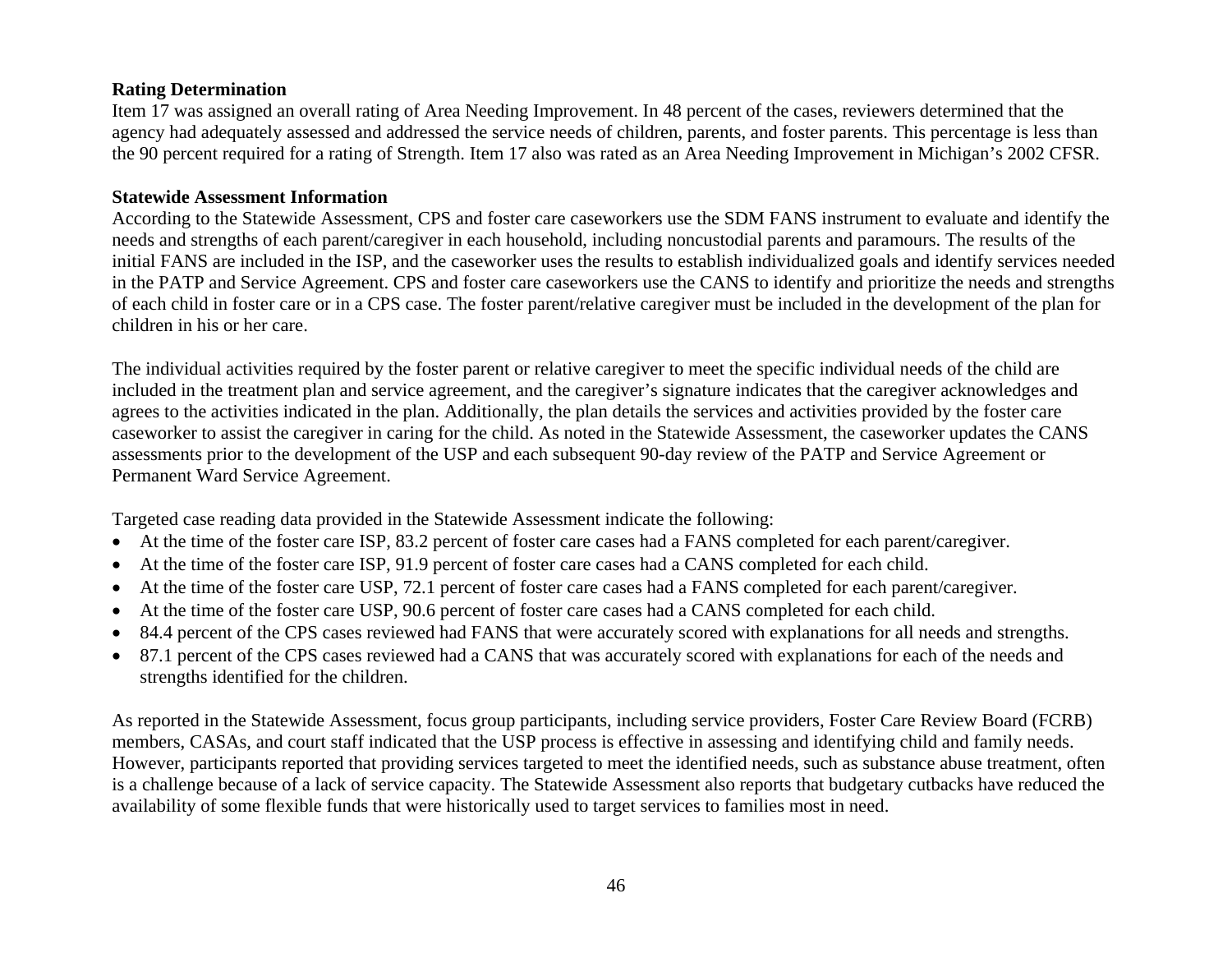The Statewide Assessment notes that an SDM process is used in juvenile justice cases to balance the needs of each youth and his/her family with the need for public safety.

### **Stakeholder Interview Information**

Stakeholders commenting on this item during the Onsite Review expressed varying opinions on the State's effectiveness in assessing and meeting the needs of children and parents. Some stakeholders expressed the opinion that the State makes concerted efforts to match the services to the needs of the family. However, other stakeholders expressed the opinion that some assessments are incomplete and inaccurate, and consequently needed services are not provided. Several stakeholders also reported that providing appropriate services sometimes is difficult due to the lack of available services.

In addition, while some stakeholders indicated that caseworkers generally address the needs of foster parents, others expressed the opinion that caseworkers are not responsive to the needs of foster parents. A few stakeholders indicated that foster parents are not always provided with complete information about the children placed in their homes or about the services that are available for the children.

### **Item 18. Child and family involvement in case planning**

**\_\_\_\_ Strength \_\_X\_\_ Area Needing Improvement** 

### **Case Review Findings**

Item 18 was applicable for 61 (94 percent) of the 65 cases. A case was not applicable if parental rights had been terminated prior to the period under review, parents were not involved with the child in any way, and/or the child was too young or had cognitive delays or other conditions that were barriers to participation in case planning. In assessing this item, reviewers were to determine whether parents and children (when appropriate) had been involved in the case planning process, and, if not, whether their involvement was contrary to the child's best interests. A determination of involvement in case planning required that a parent or child actively participated in identifying the services and goals included in the case plan. The results of the assessment of item 18 are presented in the table below.

| <b>Item 18 Ratings</b>        | <b>Berrien</b> | Kent | Wayne | <b>Total</b> | <b>Percent</b> |
|-------------------------------|----------------|------|-------|--------------|----------------|
| Strength                      |                |      |       | 28           | 46             |
| Area Needing Improvement      |                |      |       |              | 54             |
| <b>Total Applicable Cases</b> |                |      | 29    | 01           |                |
| Not Applicable Cases          |                |      |       |              |                |
| <b>Total Cases</b>            |                |      |       | OJ.          |                |
| <b>Strength by Site</b>       | 53%            | 47%  | 41%   |              |                |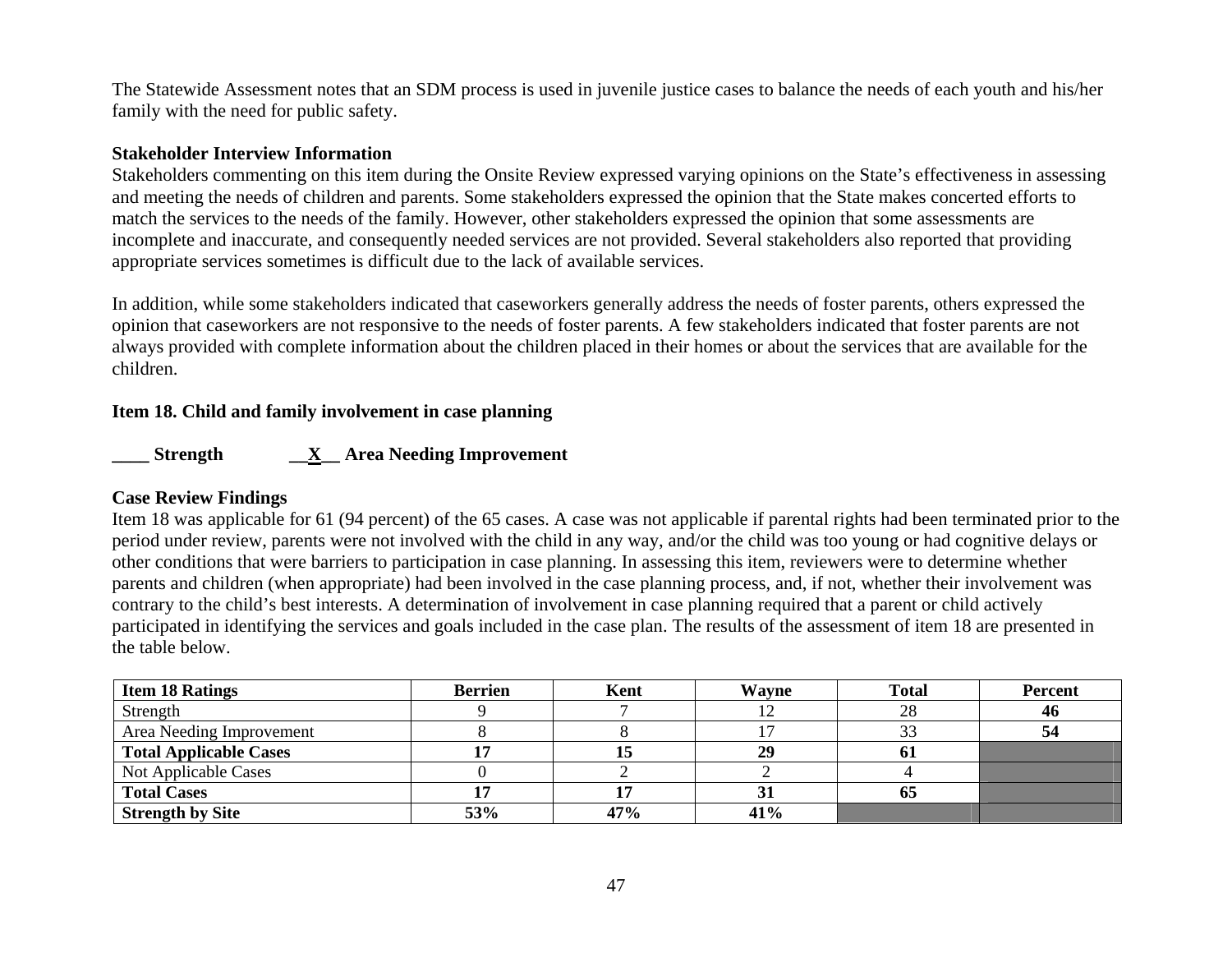Item 18 was rated as a Strength in 69 percent of the 36 applicable foster care cases and 12 percent of the 25 in-home services cases. The item was rated as a Strength when reviewers determined that all appropriate parties had actively participated in the case planning process or that the agency had made concerted efforts to involve them in the case planning process. The item was rated as an Area Needing Improvement when reviewers determined that the agency had not made concerted efforts to involve the mother, father, and/or child (when age appropriate) in the case planning process.

Specific information about involving mothers, fathers, and children in case planning is shown in the table below.

| <b>Person Involved</b>              | <b>Foster Care Cases</b> |                         |            | <b>In-Home Services Cases</b> |
|-------------------------------------|--------------------------|-------------------------|------------|-------------------------------|
| in Case Planning                    | <b>Yes</b>               | <b>Applicable Cases</b> | <b>Yes</b> | <b>Applicable Cases</b>       |
| Mother involved in case planning?   | 18 (72%)                 |                         | 14 (58%)   |                               |
| Father involved in case planning?   | $1(65\%)$                |                         | 3(12.5%)   |                               |
| Children involved in case planning? | 20(80%)                  |                         | $8(50\%)$  |                               |

### **Rating Determination**

Item 18 was assigned an overall rating of Area Needing Improvement. In 46 percent of the applicable cases, reviewers determined that the agency had made diligent efforts to involve parents and/or children in the case planning process. This percentage is less than the 90 percent required for a rating of Strength. Item 18 also was rated as an Area Needing Improvement in Michigan's 2002 CFSR.

### **Statewide Assessment Information**

According to the Statewide Assessment, parents and children 14 years and older are given the opportunity to provide input into the plan, both in its initial development and at the quarterly update. The parents' and youths' signatures are required to confirm their participation in plan development and their understanding of the plan. If participants are not available to participate or sign the plan, the caseworker is required to document the reasons for the absence of a required signature. Additionally, some areas of the State use TDMs to engage the family in the case planning process.

The Statewide Assessment notes that the FCRB reviews about 10 percent of the cases of children in foster care annually. The FCRB reviews in 2007 found that the parents' signatures on the service plans were present in only 20 percent of the cases reviewed. Other data reported in the Statewide Assessment pertained to the targeted case readings and included the following:

- The mother was involved in the development of the ISP in 36.7 percent and the USP in 31.7 percent of the applicable foster care cases.
- The father was involved in the development of the ISP in 25.3 percent and in the USP in 24.3 percent of the applicable foster care cases.
- Youth ages 14 and older were involved in the development of their case plans in 26.8 percent of the applicable foster care cases.
- •The mother was involved in the development of the service plan in 52.3 percent of applicable CPS cases.
- •The father was involved in the development of the service plan in 36.5 percent of the applicable CPS cases.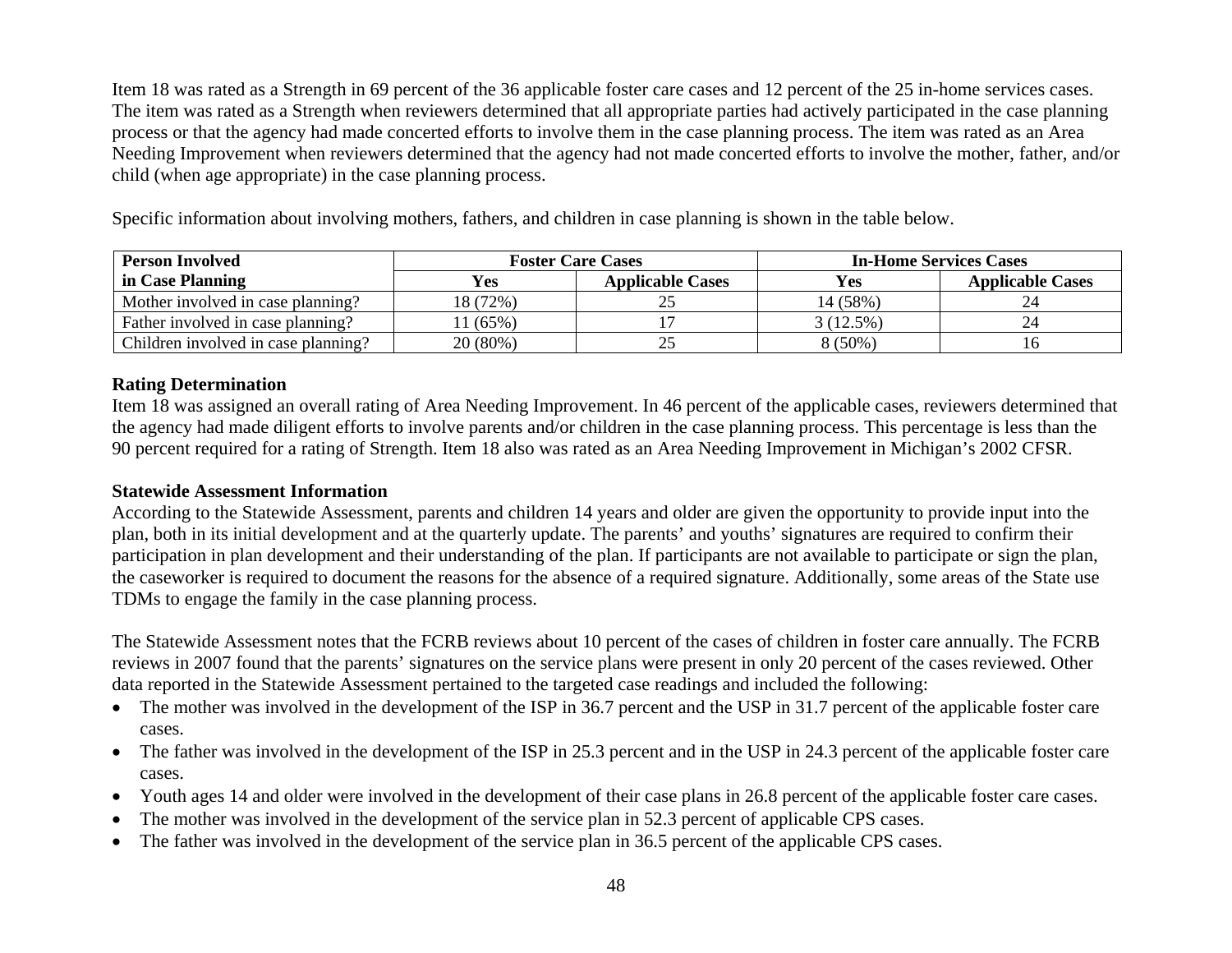The Statewide Assessment reports that in a focus group with youth, some reported they were actively involved in their service plan development and received a copy of the case plan. Other youth, however, indicated they had not seen their service plan nor had they been encouraged to share their thoughts and feelings about case decisions. Some youth expressed the opinion that they were heard when they spoke in court, during TDM meetings, and at FCRB meetings, while others reported they felt caseworkers spoke for them or the team did not want to hear what they had to say.

Parents who were interviewed as part of the Child Welfare Improvement Task Force (CWITF) expressed the opinion that caseworkers do not give the parent any credit for knowing their children and do not work in partnership with the parents. Additionally, the parents indicated that the reunification plan and goals were created by the caseworker without consulting the family.

### **Stakeholder Interview Information**

Stakeholders expressed different opinions regarding the agency's effectiveness in engaging parents and children in case planning. Some stakeholders expressed the opinion that TDMs facilitate meaningful engagement of parents and youth in case planning. However, other stakeholders questioned whether TDMs are effective in engaging families in case planning and some stakeholders reported that TDMs are not held in all cases.

Several stakeholders suggested that case plans often are developed with minimal or no involvement of parents and children, although this varies depending on the caseworker assigned to the case. According to some stakeholders case plans frequently are not signed by the parents or the children.

### **Item 19. Caseworker visits with child**

## **\_\_\_\_ Strength \_\_X\_\_ Area Needing Improvement**

### **Case Review Findings**

Item 19 was applicable for all 65 cases. In assessing this item, reviewers were to determine whether the frequency of visits between the caseworkers and children was sufficient to ensure adequate monitoring of the child's safety and well-being, and whether visits focused on issues pertinent to case planning, service delivery, and goal attainment. The results of the assessment of item 19 are presented in the table below.

| <b>Item 19 Ratings</b>   | <b>Berrien</b> | Kent | Wavne        | <b>Total</b> | <b>Percent</b> |
|--------------------------|----------------|------|--------------|--------------|----------------|
| Strength                 |                |      | 23           |              | 00             |
| Area Needing Improvement |                |      |              | ∸            |                |
| <b>Total Cases</b>       |                |      | $\mathbf{J}$ | 05           |                |
| <b>Strength by Site</b>  | 53%            | 65%  | 74%          |              |                |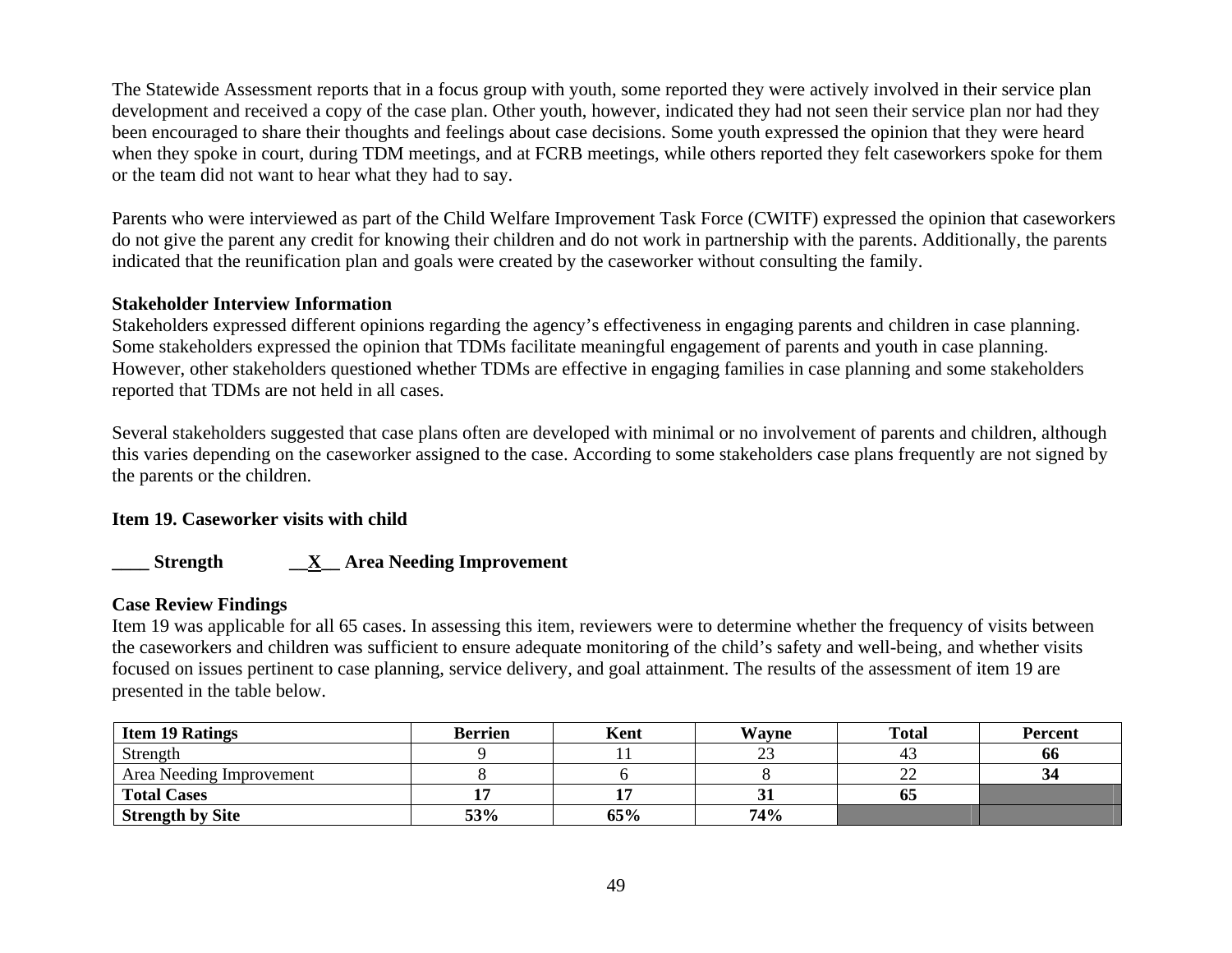Item 19 was rated as a Strength in 80 percent of the 40 foster care cases and 44 percent of the 25 in-home services cases. The item was rated as a Strength in 43 cases when reviewers determined that the frequency and quality of visits between the caseworkers and children were sufficient to ensure adequate monitoring of the child's well-being and promote attainment of case goals. Item 19 was rated as an Area Needing Improvement when reviewers determined the following:

- The frequency of caseworker visits was not sufficient to meet the needs of the child, and if visits did occur, they did not focus on issues pertinent to case planning, service delivery, and goal attainment (15 cases).
- The frequency of caseworker visits with children was not sufficient to meet the needs of the child, although when visits did occur, they were substantive (three cases).
- The frequency of caseworker visits was sufficient, but the visits did not focus on issues pertinent to case planning, service delivery, and goal attainment (four cases).

| <b>Typical Frequency of Caseworker Visits</b>       | <b>Foster Care Cases</b> | <b>In-Home Services Cases</b> |
|-----------------------------------------------------|--------------------------|-------------------------------|
| With Child During the Period Under Review           | (Number and Percent)     | (Number and Percent)          |
| Visits occurred at least once a week                | 5(12.5%)                 | 2(8%)                         |
| Visits occurred less frequently than once a week    |                          |                               |
| but at least twice a month                          | 3(7.5%)                  | 2(8%)                         |
| Visits occurred less frequently than twice a month  |                          |                               |
| but at least once a month                           | 26(65%)                  | 8 (32%)                       |
| Visits occurred less frequently than once a month   | 6(15%)                   | $11(44\%)$                    |
| There were no visits during the period under review |                          | 2(8%)                         |
| <b>Total Cases</b>                                  | 40                       | 25                            |

Specific information regarding the frequency of visitation is provided in the table below.

### **Rating Determination**

Item 19 was assigned an overall rating of Area Needing Improvement. In 66 percent of the cases, reviewers determined that caseworker visits with children were of sufficient frequency and quality. This percentage is less than the 90 percent required for a rating of Strength. Item 19 also was rated as an Area Needing Improvement in Michigan's 2002 CFSR.

### **Statewide Assessment Information**

According to the Statewide Assessment, the required frequency of caseworker contacts with children receiving in-home services is based on the assigned risk level. For children in the foster care cases, caseworkers are required to have two face-to face contacts with children during their first month in out-of-home placement and monthly face-to-face contacts thereafter. The visits must take place in the foster child's residence at least every other month. After a child in foster care is returned home, the caseworker must have weekly face-to-face contact with the child during the first month of reunification. Children receiving juvenile justice services are required to be seen at least monthly by the caseworker. The Statewide Assessment notes that, if required contacts are not made, caseworkers must document the reason for not making the contacts in the case file.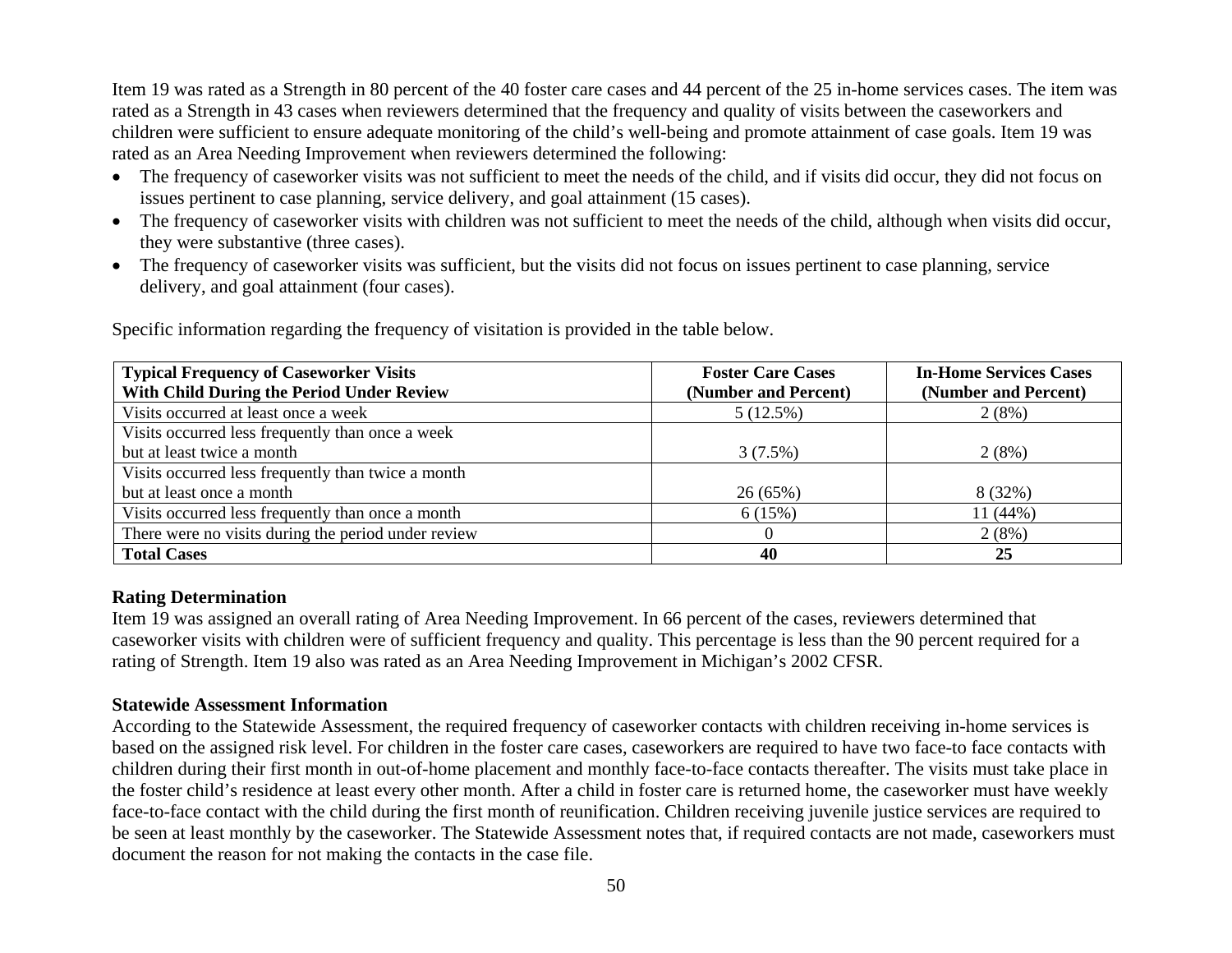The Statewide Assessment notes that the required visitation frequency is incorporated into the Family Reunification and Families First programs, with the caseworker in each program conducting the visitation. In addition, the foster care or CPS caseworker is required to have one contact per month with the caseworker from the Family Reunification or Families First program and must document this contact in the case service plan.

The Statewide Assessment reports the following findings for the targeted case readings:

- •53 percent of foster care cases had two face-to-face contacts during the first month of out-of-home care.
- •68 percent of foster care cases had documented monthly face-to-face contacts in subsequent months.
- •13 percent of cases documented weekly face-to-face contacts during the first month after reunification.
- •70 percent of youth who are living in an IL placement were visited monthly by a caseworker.
- •The contact standard for the assigned risk level was met in 54.1 percent of the CPS cases.

As noted in the Statewide Assessment, about 90 percent of youth participating in focus groups indicated that they have had monthly contact with their caseworker over the past 12 months. Some youth were highly complimentary of their caseworkers and the services provided by their caseworkers, while other youth reported insufficient contact with their caseworker or too much turnover in their caseworkers. Some youth stated that caseworker turnover and high caseworker caseloads affected the youth's ability to establish trusting and productive relationships with their caseworkers. Additionally, the Statewide Assessment reports that high caseloads affect the caseworker's ability to conduct quality visits with children.

### **Stakeholder Interview Information**

Most stakeholders commenting on this item during the Onsite Review expressed the opinion that caseworkers are having monthly contacts with children. However, stakeholders expressed different opinions regarding the quality of the caseworker contacts. Some stakeholders expressed the opinion that during visits with the children, caseworkers address issues pertinent to the case and spend individual time with the child in their home. In comparison, other stakeholders expressed the opinion that the quality of visits depends on the caseworker and that some visits are perfunctory and do not address issues relevant to the case. A few stakeholders expressed the opinion that the quality and frequency of visitation is negatively affected by high caseloads.

## **Item 20. Caseworker visits with parent(s)**

# **\_\_\_\_ Strength \_\_X\_\_ Area Needing Improvement**

# **Case Review Findings**

Item 20 was applicable for 51 (78 percent) of the 65 cases. Cases were not applicable for this assessment if parental rights had been terminated prior to the period under review and parents were no longer involved in the lives of their children. All cases that were not applicable are foster care cases. Reviewers were to assess whether the caseworker's face-to-face contact with the children's mothers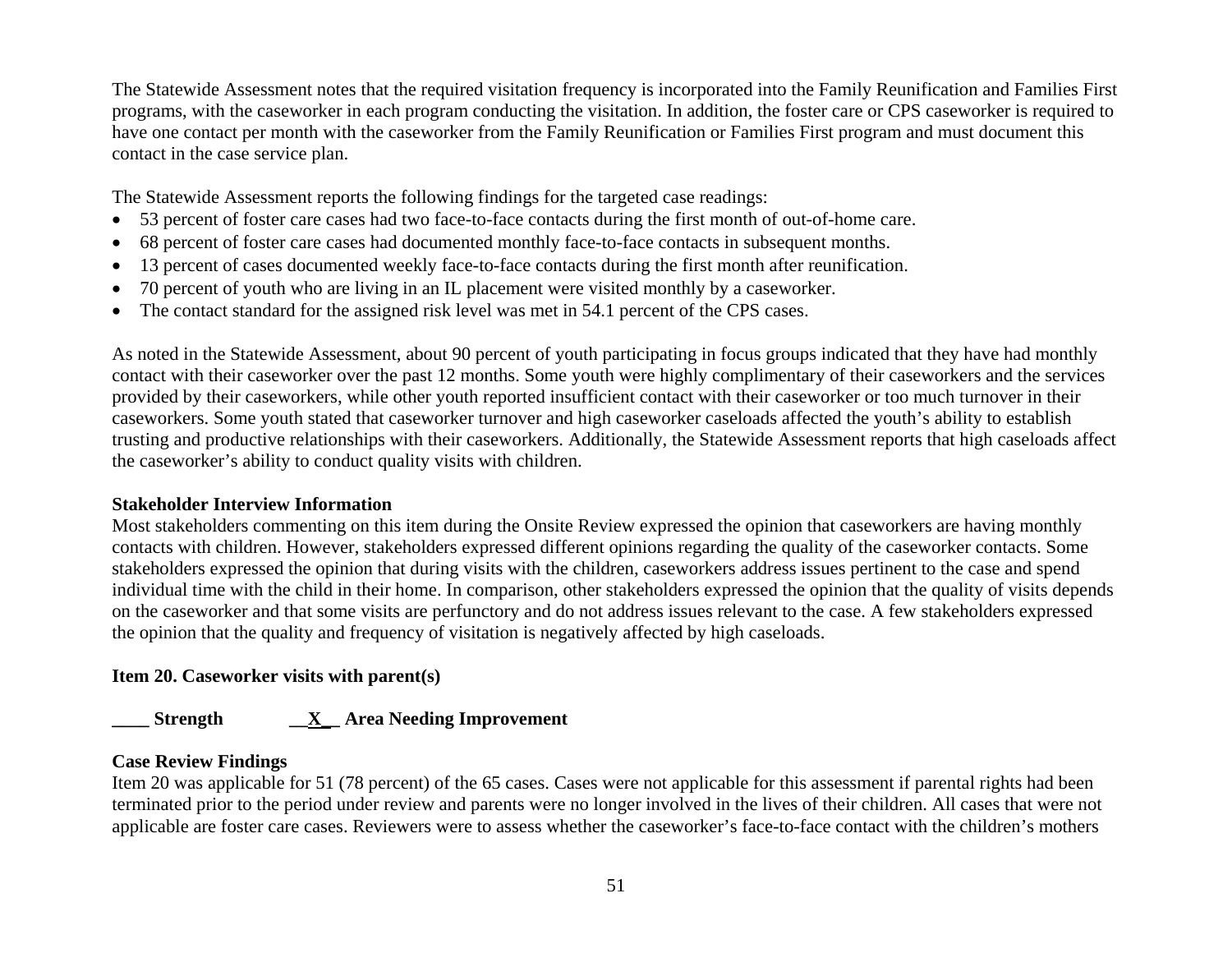and fathers was of sufficient frequency and quality to promote attainment of case goals and ensure the children's safety and wellbeing. The results of the assessment of item 20 are presented in the table below.

| <b>Item 20 Ratings</b>        | <b>Berrien</b> | Kent | Wayne | <b>Total</b> | Percent |
|-------------------------------|----------------|------|-------|--------------|---------|
| Strength                      |                |      |       | 1 O          |         |
| Area Needing Improvement      |                |      | 18    |              | 69      |
| <b>Total Applicable Cases</b> |                |      | 24    | ◡            |         |
| Not Applicable Cases          |                |      |       |              |         |
| <b>Total Cases</b>            |                |      | 31    | 05           |         |
| <b>Strength by Site</b>       | 38%            | 36%  | 25%   |              |         |

Item 20 was rated as a Strength in 50 percent of the 26 applicable foster care cases and 12 percent of the 25 in-home services cases. The item was rated as a Strength in 16 cases when reviewers determined that visits occurred with sufficient frequency to meet the needs of parents and children and that visits focused on issues pertinent to case planning, service delivery, and goal attainment. Item 20 was rated as an Area Needing Improvement in 35 cases when reviewers determined one or more of the following:

- Visits with the mother were neither of sufficient frequency nor quality (13 cases).
- $\bullet$ Visits with the father were neither of sufficient frequency nor quality (nine cases).
- •Visits with the mother were of sufficient frequency but were not of sufficient quality (three cases).
- •Visits with the father were not of sufficient frequency, although when they did occur they were of sufficient quality (two cases).
- •There were no visits with mother (three cases).
- There were no visits with father (19 cases).

Additional information from the case reviews is provided in the table below. The data in the table indicate that in general, caseworkers were more likely to have at least monthly contact with mothers than they were with fathers. In addition, caseworkers were more likely to have no contact at all with fathers than they were with mothers.

| <b>Typical Frequency of Caseworker Visits</b>       |               | <b>Foster Care Cases</b> | <b>In-Home Services</b> |               |
|-----------------------------------------------------|---------------|--------------------------|-------------------------|---------------|
| With Parents During the Period Under Review         | <b>Mother</b> | <b>Father</b>            | <b>Mother</b>           | <b>Father</b> |
| Visits occurred at least once a week                | 2(8%)         | (7%)                     | 3(12.5%)                | 1(4%)         |
| Visits occurred less frequently than once a week    |               |                          |                         |               |
| but at least twice a month                          | 4(17%)        | 1(7%)                    | 1(4%)                   | 1(4%)         |
| Visits occurred less frequently than twice a month  |               |                          |                         |               |
| but at least once a month                           | 9(37.5%)      | 4(27%)                   | 6(25%)                  | 2(8%)         |
| Visits occurred less frequently than once a month   | 9(37.5%)      | 4(27%)                   | $11(46\%)$              | 6(25%)        |
| There were no visits during the period under review |               | 5(33%)                   | 3(12.5%)                | 14 (58%)      |
| <b>Total Applicable Cases</b>                       | 24            | 15                       | 24                      | 24            |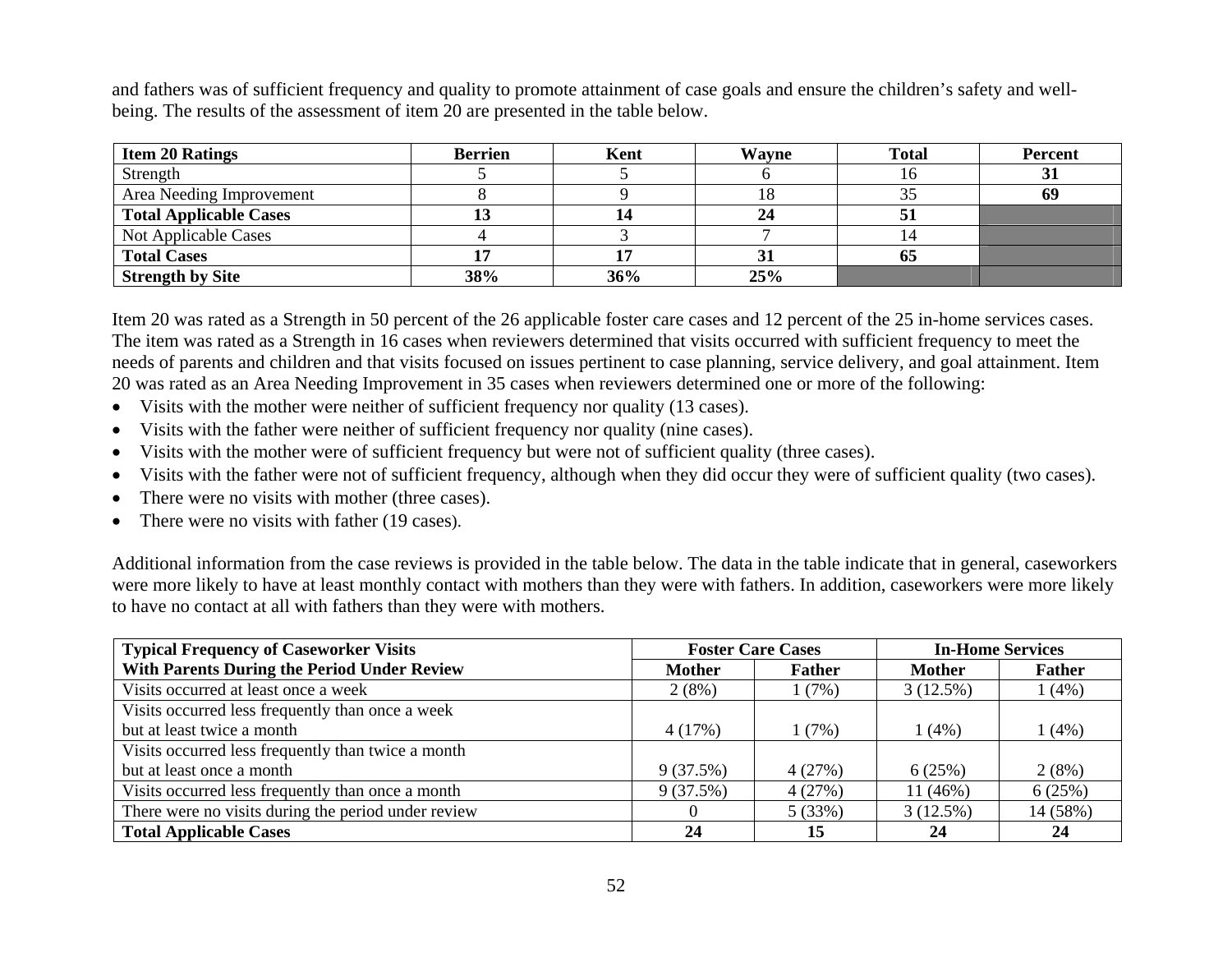### **Rating Determination**

Item 20 was assigned an overall rating of Area Needing Improvement. In 31 percent of the applicable cases, reviewers determined that the frequency and quality of caseworker visits with parents were sufficient to monitor the safety and well-being of the child and promote attainment of case goals. This percentage is less than the 90 percent required for a rating of Strength. Item 20 also was rated as an Area Needing Improvement in Michigan's 2002 CFSR.

### **Statewide Assessment Information**

According to the Statewide Assessment, the required frequency of caseworker contacts with parents in the in-home services cases is based on the risk level assigned to the case. Foster care policy requires the caseworker to have at least two face-to-face contacts with the parents during the first month of the child's placement in foster care and a minimum of once a month face-to-face contact with parents thereafter, with at least one visit occurring each quarter taking place in the parents' home. Juvenile justice policy requires caseworkers to have at least monthly contact with the parents either via telephone or in person.

If the family is participating in the Family Reunification or Families First programs, those programs are responsible for complying with visitation requirements with the parents. The foster care or CPS caseworker is required to have one contact per month with the family reunification or Families First caseworker and to document this contact in the case service plan. According to the Statewide Assessment, caseload sizes affect the ability of caseworkers to visit with parents.

The Statewide Assessment reports the following findings of the targeted case readings:

- In 40 percent of foster care cases, there were documented visits with the parents per policy for the first month following initial removal.
- In 45 percent of foster care cases, there were documented monthly contacts with the parent in subsequent months.
- In 54.1 percent of CPS cases, the contact standard for the assigned risk level was met.

### **Stakeholder Interview Information**

The few stakeholders commenting on this item during the Onsite Review expressed the opinion that caseworkers generally have faceto-face contact with parents and parents generally are seen at least monthly.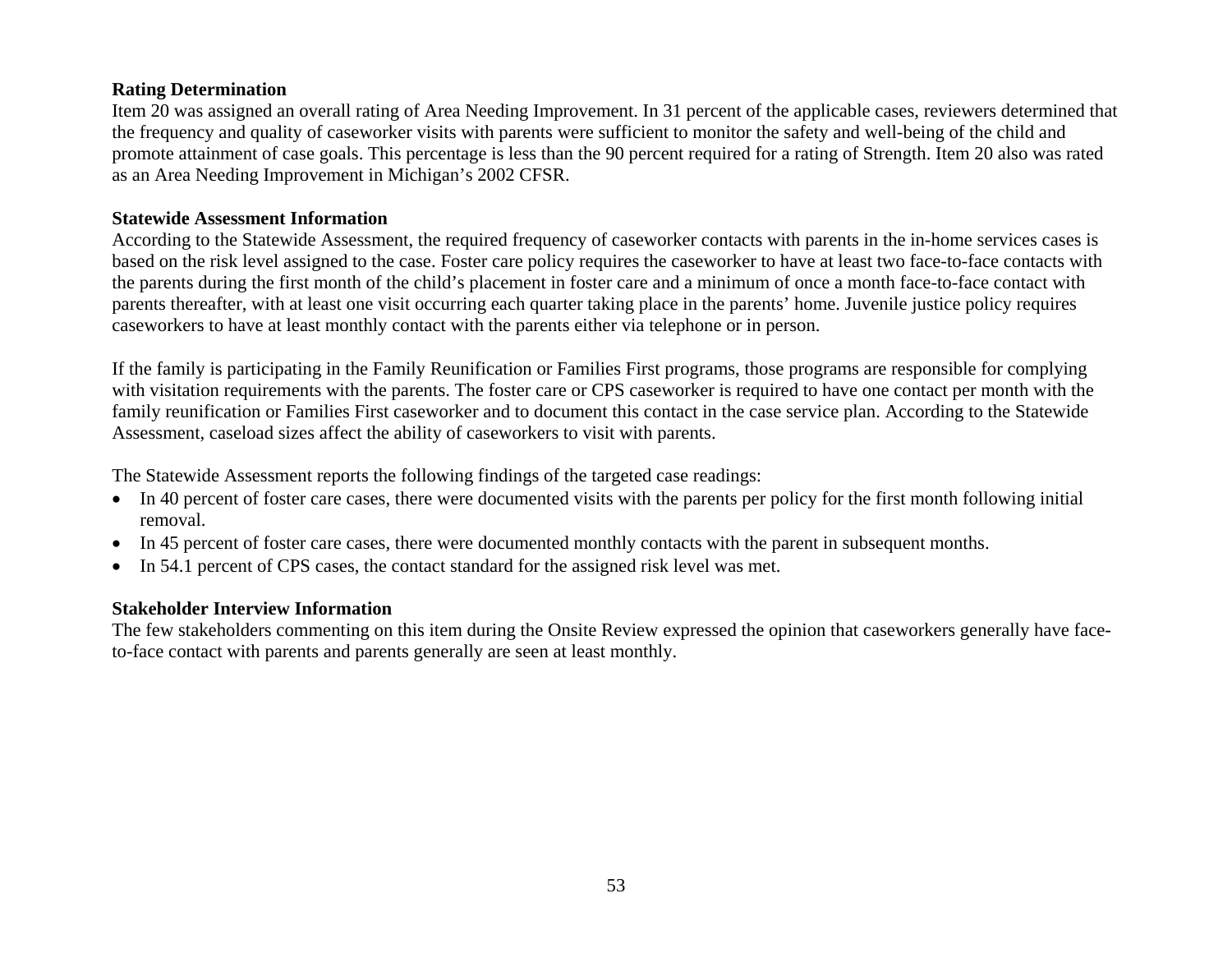#### **Well-Being Outcome 2**

| Outcome WB2: Children receive appropriate services to meet their educational needs                        |            |     |      |    |      |  |  |  |
|-----------------------------------------------------------------------------------------------------------|------------|-----|------|----|------|--|--|--|
| Number of Cases Reviewed by the Team According to Degree of Outcome Achievement                           |            |     |      |    |      |  |  |  |
| <b>Degree of Outcome Achievement</b><br><b>Berrien</b><br>Wayne<br><b>Total</b><br><b>Percent</b><br>Kent |            |     |      |    |      |  |  |  |
| <b>Substantially Achieved</b>                                                                             |            |     | 18   | 34 | 89.5 |  |  |  |
| Not Achieved                                                                                              | 10.5       |     |      |    |      |  |  |  |
| <b>Total Applicable Cases</b>                                                                             |            |     | 18   | 38 |      |  |  |  |
| Not Applicable Cases                                                                                      |            |     |      |    |      |  |  |  |
| <b>Total Cases</b><br>65<br>17<br>31                                                                      |            |     |      |    |      |  |  |  |
| <b>Substantially Achieved by Site</b>                                                                     | <b>73%</b> | 89% | 100% |    |      |  |  |  |

### **Status of Well-Being Outcome 2**

Michigan is not in substantial conformity with Well-Being Outcome 2. The outcome was substantially achieved in 89.5 percent of the cases. This percentage is less than the 95 percent required for a determination of substantial conformity. The outcome was substantially achieved in 97 percent of the 34 applicable foster care cases and 25 percent of the 4 applicable in-home services cases. The State was not in substantial conformity with this outcome in its 2002 CFSR and was required to address the outcome in its Program Improvement Plan.

### **Key Concerns From the 2002 CFSR**

The key concern identified in the 2002 CFSR was that the State did not consistently make concerted efforts to ensure that educational needs were assessed and appropriate services provided.

To address the identified concern, the State implemented the following strategies:

- Modified SDM CANS and provided training to staff on how to use the tools to identify educational needs
- •Expanded the Family to Family program, as resources allowed to a minimum of 30 sites

The State met its goals for this outcome by the end of its Program Improvement Plan implementation period.

### **Key Findings of the 2009 CFSR**

Findings pertaining to the single item assessed under Well-Being Outcome 2 are presented and discussed below.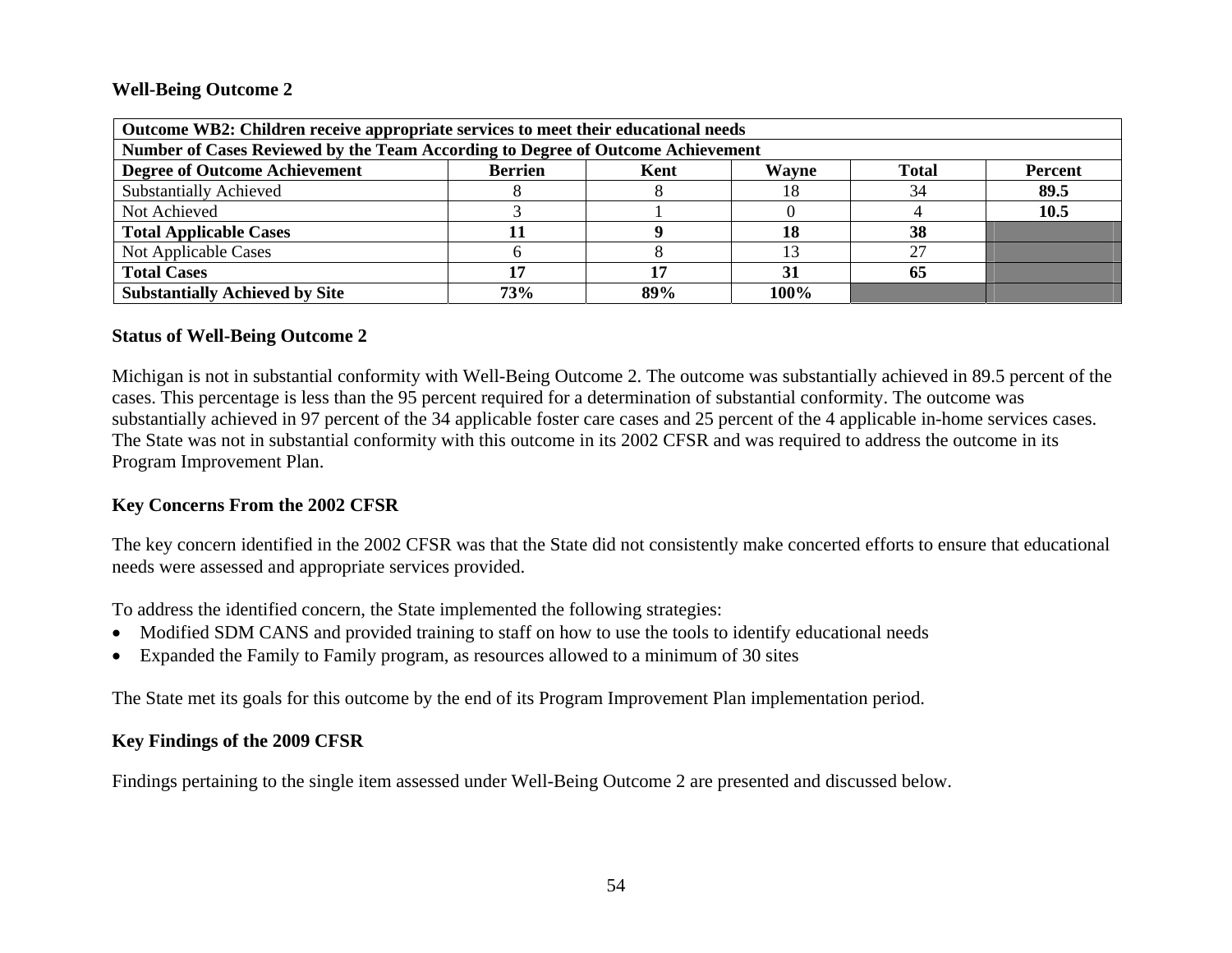### **Item 21. Educational needs of the child**

### **\_\_\_\_ Strength \_\_X\_\_ Area Needing Improvement**

### **Case Review Findings**

Item 21 was applicable for 38 (58 percent) of the 65 cases reviewed. Cases were not applicable if either of the following applied: Children were not of school age, or children in the in-home services cases did not have service needs pertaining to education-related issues. In assessing this item, reviewers were to determine whether children's educational needs were appropriately assessed and whether services were provided to meet those needs. The results of the assessment of item 21 are presented in the table below.

| <b>Item 21 Ratings</b>        | <b>Berrien</b> | Kent | <b>Wayne</b> | <b>Total</b> | <b>Percent</b> |
|-------------------------------|----------------|------|--------------|--------------|----------------|
| Strength                      |                |      | 18           |              | 89             |
| Area Needing Improvement      |                |      |              |              |                |
| <b>Total Applicable Cases</b> |                |      | 18           | 38           |                |
| Not Applicable                |                |      | 13           | $\sim$       |                |
| <b>Total Cases</b>            |                |      | 31           | 65           |                |
| <b>Strength by Site</b>       | 73%            | 89%  | 100%         |              |                |

Item 21 was rated as a Strength in 34 cases when reviewers determined that the child's educational needs were appropriately assessed and services were provided, if necessary. Item 21 was rated as an Area Needing Improvement in four cases when reviewers determined that the child's educational needs were not assessed or addressed.

### **Rating Determination**

Item 21 was assigned an overall rating of Area Needing Improvement. In 89 percent of the applicable cases, reviewers determined that the agency had made diligent efforts to meet the educational needs of children. This percentage is less than the 95 percent required for this item to be rated as a Strength. A 95-percent standard is established for this item because it is the only item assessed for this outcome. Item 21 also was rated as an Area Needing Improvement in Michigan's 2002 CFSR.

#### **Statewide Assessment Information**

According to the Statewide Assessment, the supervising agency is responsible for ensuring that foster children's educational needs are met. CPS and foster care caseworkers use the CANS to identify and prioritize the educational needs and strengths of each child in a CPS or foster care case. The juvenile justice service plan includes an assessment of the youth's educational strengths and needs, which is then incorporated into the service plan.

The Statewide Assessment reports that the instrument used for the targeted case readings does not specifically address a child's educational needs and whether they are being met in the treatment plan. However, as noted in the Statewide Assessment, the targeted case readings found that current school records were in the case files in 54 percent of the foster care cases.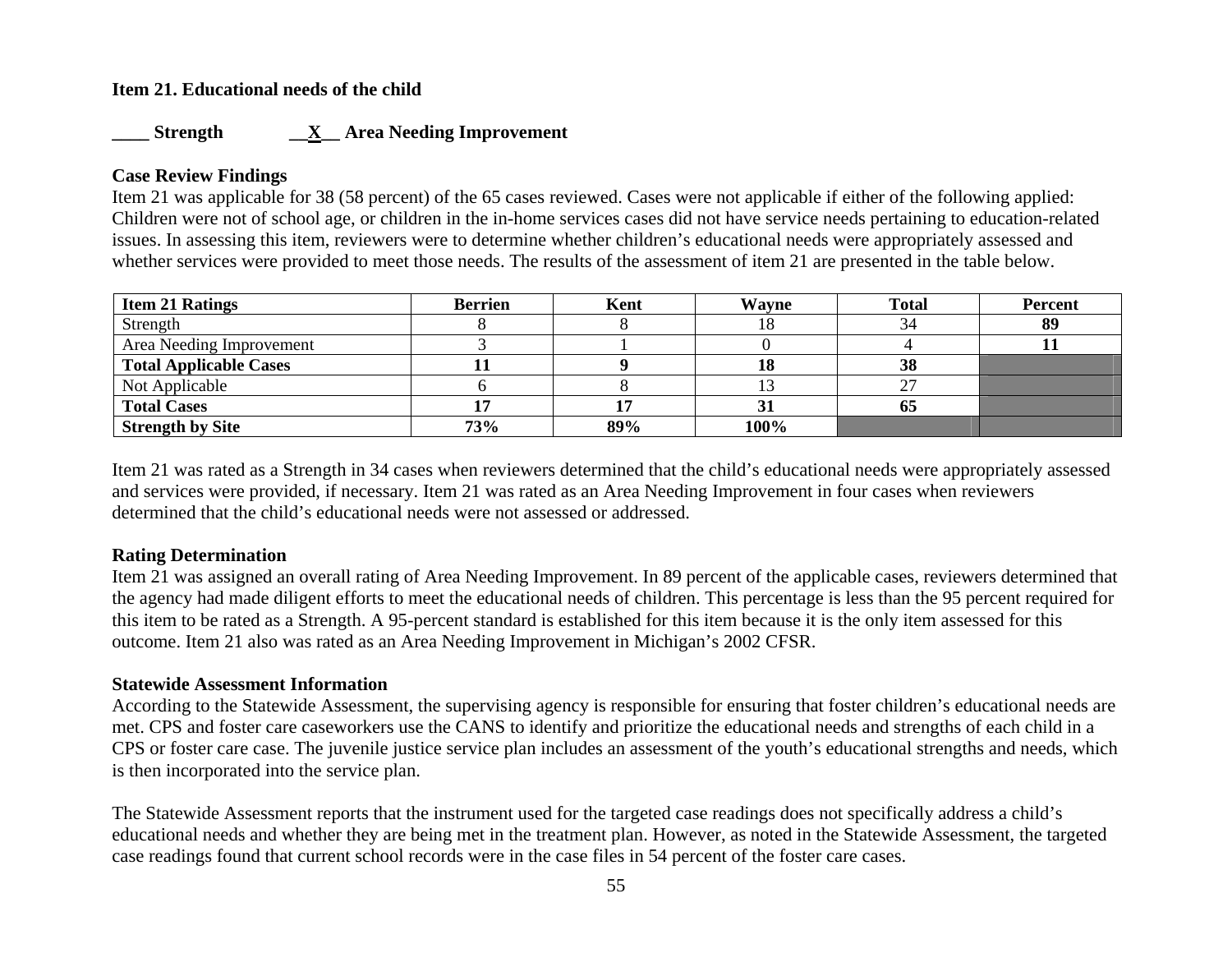The Statewide Assessment indicates that DHS and private agency caseworkers participating in focus groups reported that they are involved in the development of the child's Individualized Education Plans (IEPs) when one is required. However, these participants reported that they do not always make efforts to involve the child's teacher in the development of the ISP and USP for the child when educational needs are present. These participants expressed the opinion that caseworker contacts with educational professionals occur most frequently when children have significant behavioral needs in school.

As indicated in the Statewide Assessment, the Early On program provides a comprehensive approach to intervention for infants and toddlers with developmental delay(s) and/or disabilities and their families. Early On supports families through home visitation by health professionals who assess children's particular needs and assist parents in accessing a variety of developmental and therapeutic services as well as social interaction.

Additionally, DHS will pay for tutoring services to children in foster care, age 10 and older, if the school district is not required to provide tutoring under the Special Education Act. The tutoring must be for raising a failing grade in a class and recommended in writing by the child's teacher.

The Statewide Assessment notes that there are collaborative relationships among the agency and various colleges and universities to support foster youth entering college and that scholarships are available to foster children through six different programs.

#### **Stakeholder Interview Information**

Stakeholders commenting on this item during the Onsite Review expressed different opinions about the State's effectiveness in meeting children's educational needs. Some stakeholders expressed the opinion that supervising agencies make concerted efforts to meet children's educational needs. In particular, stakeholders said that agencies attempt to maintain children in the same school by providing or arranging for transportation when children move out of the school district.

However, other stakeholders expressed the opinion that some school districts are not responsive to the needs of children in foster care which makes it difficult for agencies to ensure that children's educational needs are met. Stakeholders in Berrien and Wayne Counties reported that the school systems in those counties are slow to schedule IEPs for children. A few stakeholders reported that children lose credits when placement changes require the children to transfer schools.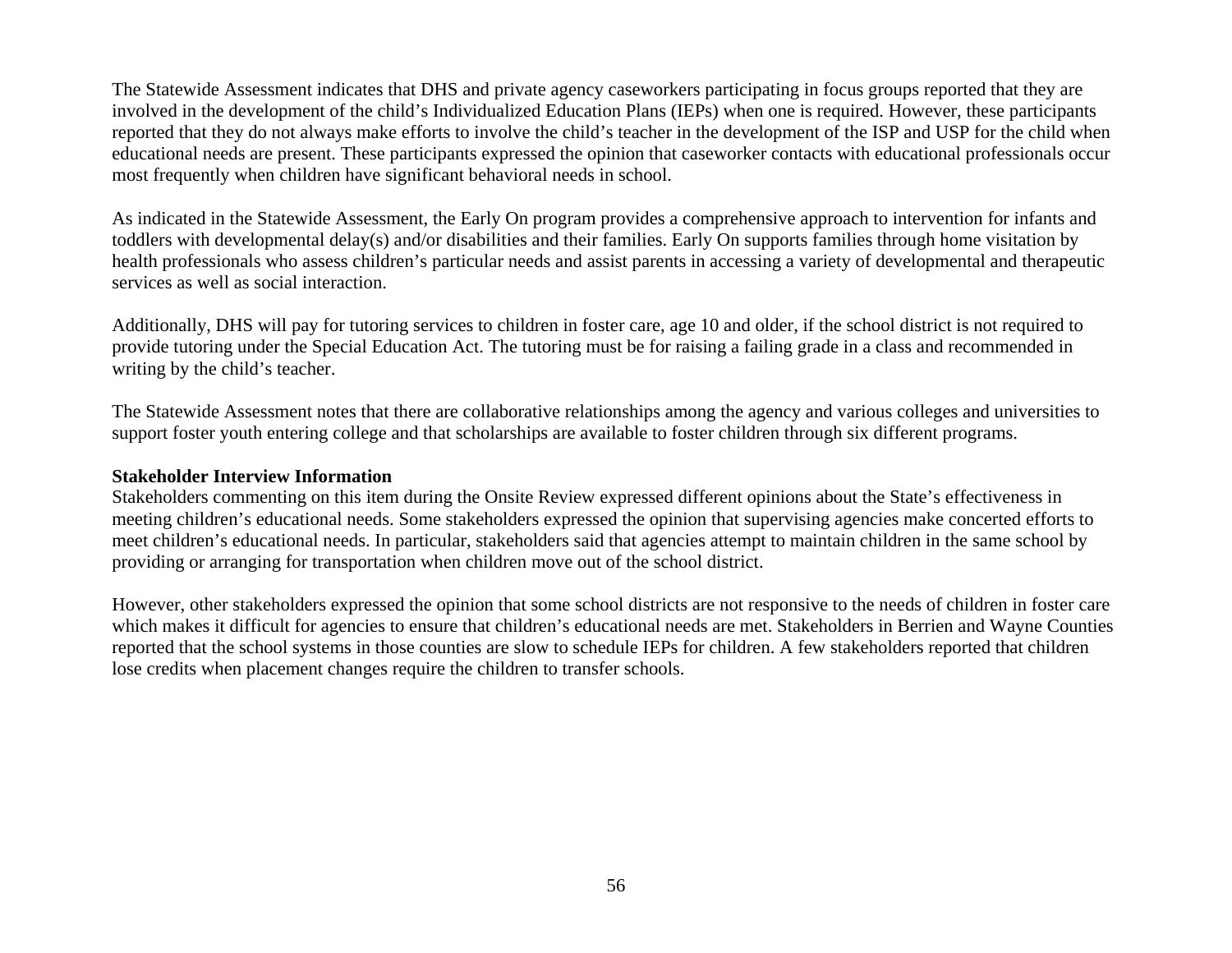### **Well-Being Outcome 3**

| Outcome WB3: Children receive adequate services to meet their physical and mental health needs     |     |     |     |    |      |  |  |
|----------------------------------------------------------------------------------------------------|-----|-----|-----|----|------|--|--|
| Number of Cases Reviewed by the Team According to Degree of Outcome Achievement                    |     |     |     |    |      |  |  |
| <b>Degree of Outcome Achievement</b><br><b>Berrien</b><br><b>Total</b><br>Wayne<br>Kent<br>Percent |     |     |     |    |      |  |  |
| <b>Substantially Achieved</b>                                                                      |     |     |     | 42 | 72.4 |  |  |
| Partially Achieved                                                                                 |     |     |     |    | 6.9  |  |  |
| Not Achieved                                                                                       |     |     |     | 12 | 20.7 |  |  |
| <b>Total Applicable Cases</b>                                                                      | 15  | 14  | 29  | 58 |      |  |  |
| Not Applicable Cases                                                                               |     |     |     |    |      |  |  |
| <b>Total Cases</b>                                                                                 |     |     | 31  | 65 |      |  |  |
| <b>Substantially Achieved by Site</b>                                                              | 60% | 86% | 72% |    |      |  |  |

### **Status of Well-Being Outcome 3**

Michigan is not in substantial conformity with Well-Being Outcome 3. The outcome was substantially achieved in 72.4 percent of the applicable cases. This percentage is less than the 95 percent required for a determination of substantial conformity. The outcome was substantially achieved in 85 percent of the 40 foster care cases and 44 percent of the 18 applicable in-home services cases. The State also was not in substantial conformity with this outcome in its 2002 CFSR and was required to address the outcome in its Program Improvement Plan.

### **Key Concerns From the 2002 CFSR**

The key concern identified in the 2002 review was that the State was not consistently effective in meeting children's mental health needs.

To address the identified concern, the State implemented the following strategies:

- Revised SDM CANS to address children's mental health needs
- •Convened a Medicaid workgroup to develop recommendations addressing assessment and access to mental health services
- Collaborated with the DCH to improve mental health services

The State met its goals for this outcome by the end of its Program Improvement Plan implementation period.

### **Key Findings of the 2009 CFSR**

Findings pertaining to the items assessed under Well-Being Outcome 3 are presented and discussed below.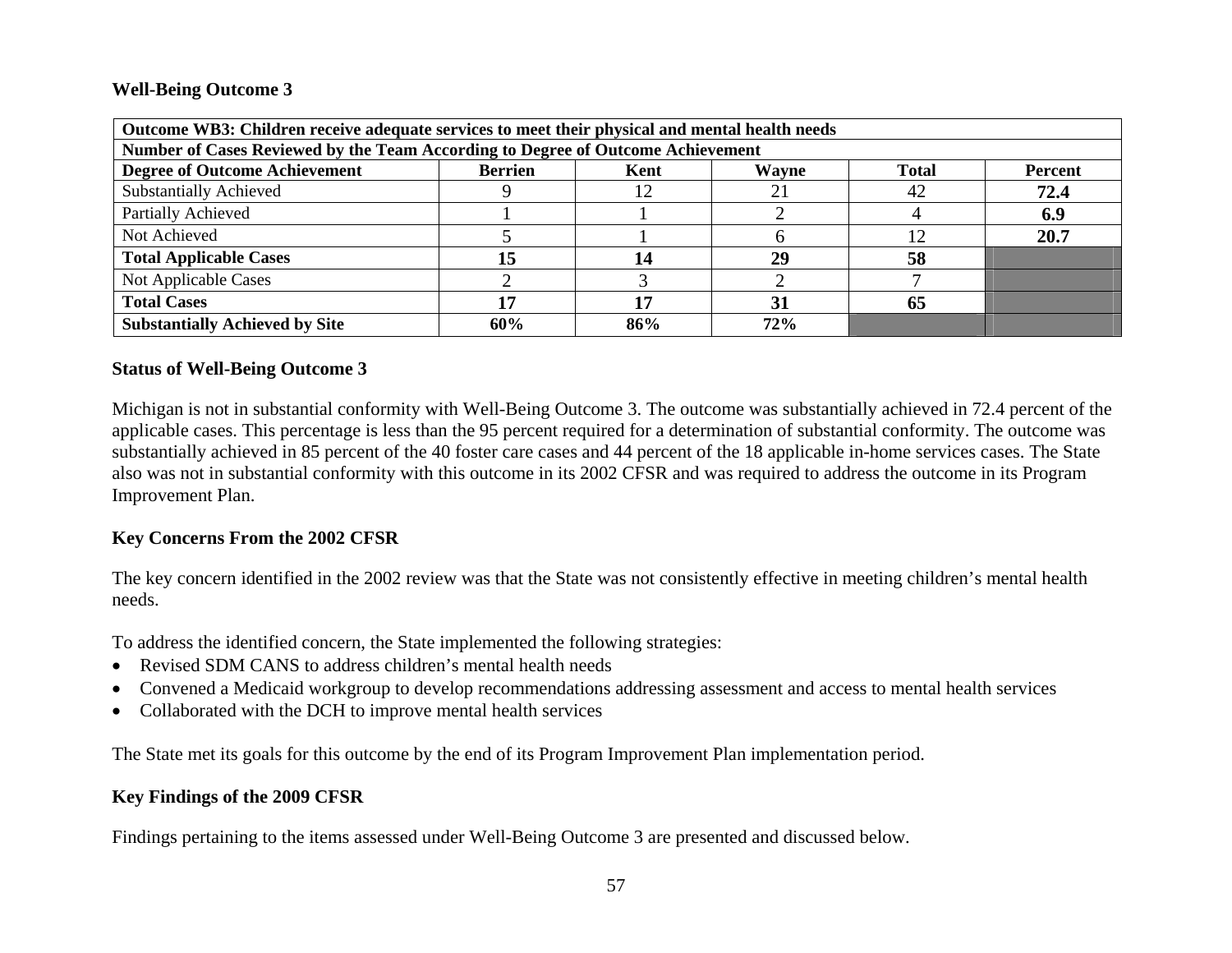### **Item 22. Physical health of the child**

### **\_\_\_\_ Strength \_\_X\_\_ Area Needing Improvement**

### **Case Review Findings**

Item 22 was applicable for 49 (75 percent) of the 65 cases reviewed. Cases that were not applicable were in-home services cases in which physical health concerns were not an issue. In assessing this item, reviewers were to determine whether children's physical health needs (including dental needs) had been appropriately assessed, and the services designed to meet those needs had been, or were being, provided. The findings of the assessment of item 22 are presented in the table below.

| <b>Item 22 Ratings</b>        | <b>Berrien</b> | Kent | Wayne | <b>Total</b> | <b>Percent</b> |
|-------------------------------|----------------|------|-------|--------------|----------------|
| Strength                      | 10             | 10   | 20    | 40           | 82             |
| Area Needing Improvement      |                |      |       |              |                |
| <b>Total Applicable Cases</b> |                |      | 24    | 49           |                |
| Not Applicable Cases          |                |      |       | ιO           |                |
| <b>Total Cases</b>            |                |      | 31    | 05           |                |
| <b>Strength by Site</b>       | 77%            | 83%  | 83%   |              |                |

Item 22 was rated as a Strength in 90 percent of the 40 foster care cases and 44 percent of the 9 applicable in-home services cases. The item was rated as a Strength in 40 cases when reviewers determined that children's medical and dental needs were routinely assessed and that necessary services were provided. Item 22 was rated as an Area Needing Improvement in nine cases when reviewers determined one or more of the following:

- The child's physical health needs were not adequately assessed or addressed (five cases).
- •The child's dental health needs were not adequately assessed or addressed (three cases).
- •The child's physical health needs were assessed but were not adequately addressed (one case).
- •The child's dental health needs were assessed but were not adequately addressed (one case).

## **Rating Determination**

Item 22 was assigned an overall rating of Area Needing Improvement. In 82 percent of the applicable cases, reviewers determined that the agency was effective in assessing and meeting children's physical health needs. This percentage is less than the 90 percent required for a rating of Strength. Item 22 was rated as a Strength in Michigan's 2002 CFSR.

### **Statewide Assessment Information**

According to the Statewide Assessment, CPS and foster care caseworkers use the CANS to identify and prioritize the physical health needs and strengths of each child in foster care or in a CPS case. The juvenile justice service plans include an assessment of the youth's strengths and needs.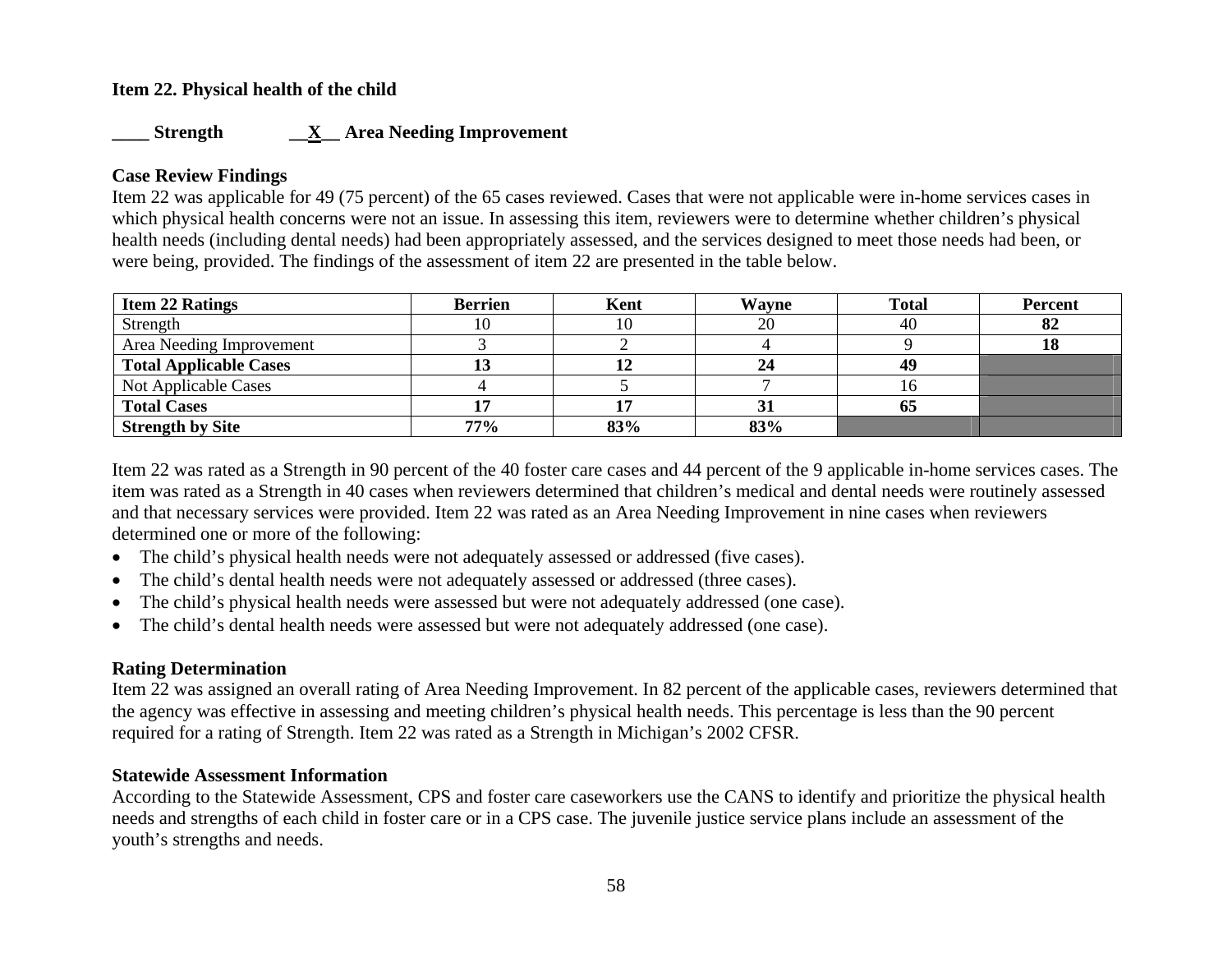Current foster care and juvenile justice policies and licensing rules provide general health requirements for DHS and private CPAs to ensure that each child has the following:

- A physical examination within 30 days of initial foster care placement
- •A physical examination every 14 months thereafter
- A dental exam within 90 days of placement if the child is 4 years old or older and annually thereafter, unless a greater frequency is needed
- Up-to-date immunizations

The Statewide Assessment reports that agencies are required to document medical and dental care received, including information regarding prescriptions. Caseworkers must complete a medical passport for each child in out-of-home placement and copies of the medical and dental examinations and medical passport must be provided to the foster parent or relative caregivers and to the legal parents. Parents with a legal right to their child are encouraged to be involved in the child's medical and dental care. If the child is supervised by a private CPA, the CPA also must send a copy of the medical passport to DHS. The Statewide Assessment notes that there is a limited number of providers who accept Medicaid and that this can present a barrier to obtaining dental exams and treatment for children served by the child welfare agencies, particularly in rural areas.

According to the Statewide Assessment, the Michigan Care Improvement Registry, formally known as the Child Immunization Registry, is a statewide practice by the DCH to track the immunizations of all children in the State. Doctors and health departments are able to update the system as immunizations are given. Since March 2005, SWSS automatically downloads data from DCH to obtain up-to-date information on immunizations for foster children.

The Statewide Assessment notes that all foster children are Medicaid eligible, but a number of years ago Michigan made a decision to exempt this population from enrollment in managed care because of problems associated with the frequent moves of this population, e.g., enrolling and un-enrolling from various health plans when placement moves occur. If a child is on Medicaid prior to removal and enrolled in managed care, the registration and enrollment in straight Medicaid might mean a delay in getting Medicaid information to the placement caregiver. Without Medicaid information, foster parents and other caregivers are unable to schedule needed medical or dental appointments.

As reported in the Statewide Assessment, Michigan created a Medical Advisory Committee in 1996 in response to CPS caseworkers needing consultation with medical professionals who specialize in child abuse and neglect examination, diagnosis, and treatment. The current contract provides services such as a 24-hour, 7-day-a-week statewide hotline for physicians and caseworkers seeking medical consultation on cases involving child abuse and neglect and physician training.

### **Stakeholder Interview Information**

Most stakeholders commenting on this item during the Onsite Review expressed the opinion that the State generally is effective in routinely assessing and addressing the medical and dental needs of children. However, a few stakeholders indicated that it is difficult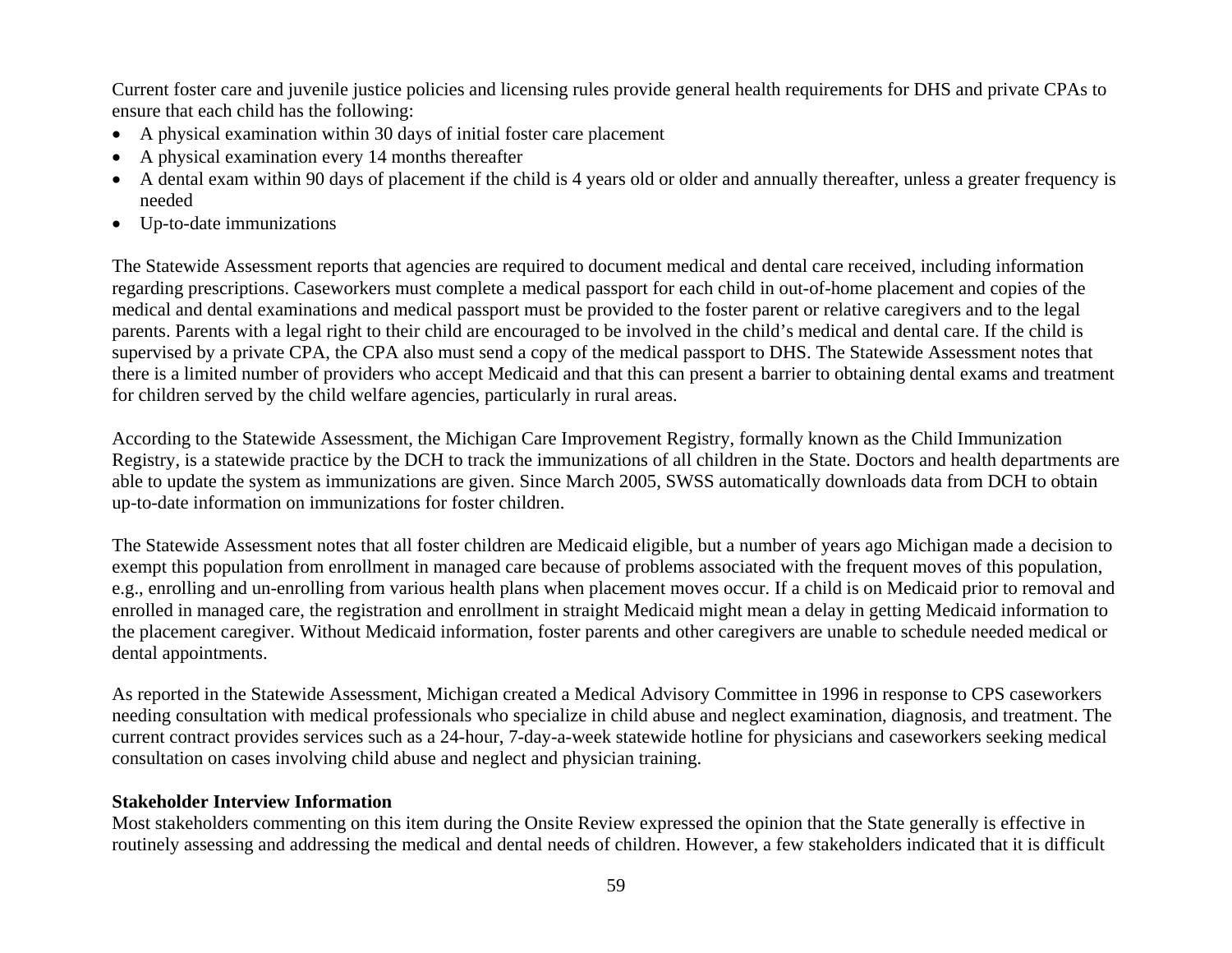to find dental care providers who accept Medicaid. A few stakeholders reported that foster parents are not always provided with medical information regarding children placed in their home at the time of placement.

### **Item 23. Mental/behavioral health of the child**

## **\_\_\_\_ Strength \_\_X\_\_ Area Needing Improvement**

### **Case Review Findings**

Item 23 was applicable for 41 (63 percent) of the 65 cases reviewed. Cases were not applicable if the child was too young for an assessment of mental health needs or if there were no mental health concerns. In assessing this item, reviewers were to determine whether mental health needs had been appropriately assessed and appropriate services to address those needs had been offered or provided. The results of the assessment of item 23 are presented in the table below.

| <b>Item 23 Ratings</b>        | <b>Berrien</b> | Kent | Wavne | <b>Total</b> | Percent |
|-------------------------------|----------------|------|-------|--------------|---------|
| Strength                      |                |      |       | 29           |         |
| Area Needing Improvement      |                |      |       |              | 29      |
| <b>Total Applicable Cases</b> |                | 10   | 21    |              |         |
| Not Applicable Cases          |                |      | ΙU    |              |         |
| <b>Total Cases</b>            |                |      | 31    | UJ.          |         |
| <b>Strength by Site</b>       | 50%            | 90%  | 71%   |              |         |

Item 23 was rated as a Strength in 88 percent of the 26 applicable foster care cases and 40 percent of the 15 applicable in-home services cases. The item was rated as a Strength in 29 cases when reviewers determined that children's mental health needs were appropriately assessed and the identified mental health needs were addressed. Item 23 was rated as an Area Needing Improvement when reviewers determined the following:

- Mental health needs were neither assessed nor addressed (nine cases).
- Mental health needs were assessed but services were not provided to address identified needs (three cases).

### **Rating Determination**

Item 23 was assigned an overall rating of Area Needing Improvement. In 71 percent of the applicable cases, reviewers determined that the agency had made concerted efforts to address the mental health needs of children. This percentage is less than the 90 percent required for a rating of Strength. Item 23 also was rated as an Area Needing Improvement in Michigan's 2002 CFSR.

### **Statewide Assessment Information**

As reported in the Statewide Assessment, DHS recognizes that abused and neglected children in child welfare are not receiving effective, comprehensive mental health services and supports to meet their needs. The Statewide Assessment also notes that the public mental health system does not have sufficient financial resources to serve the number of children needing mental health services.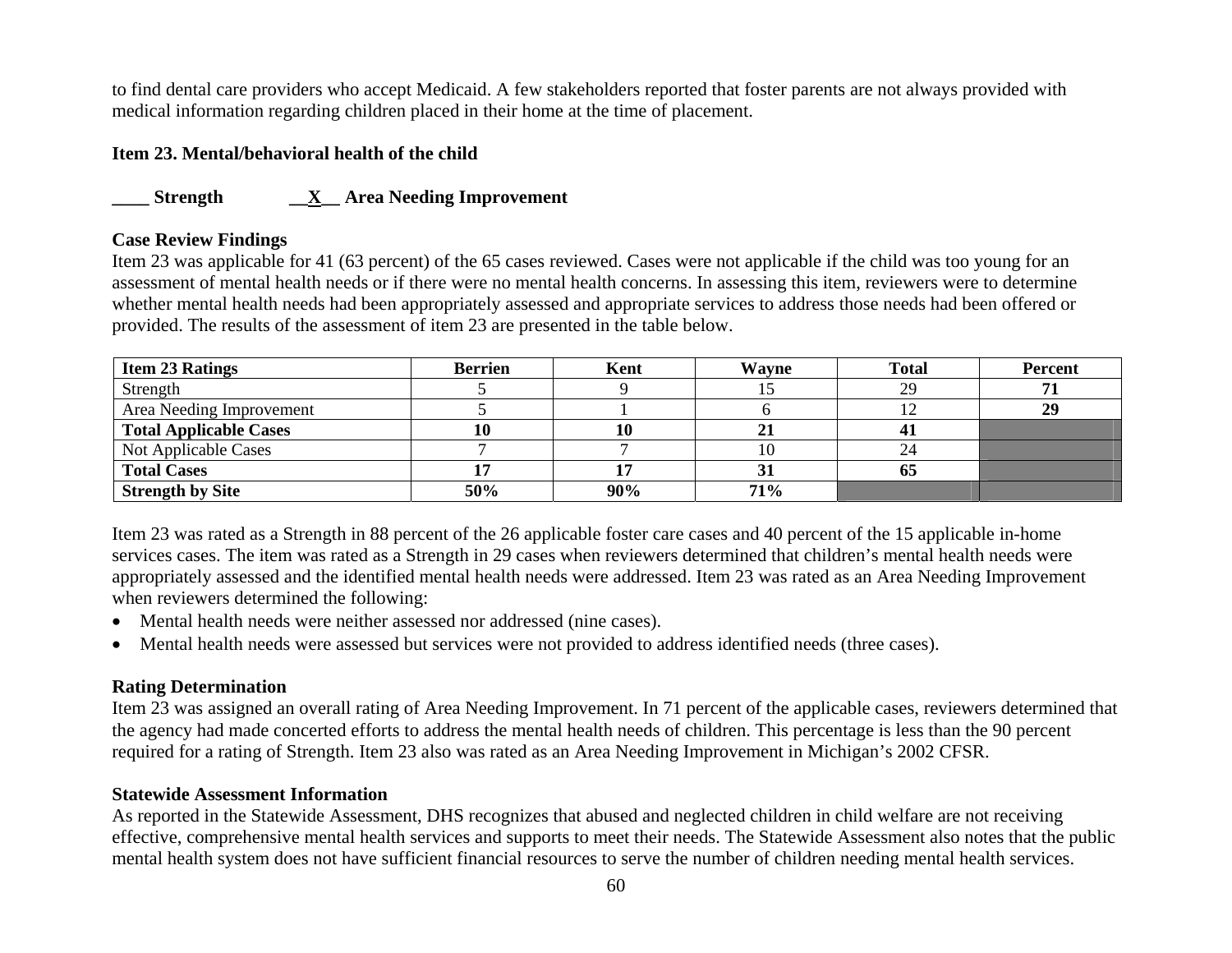Currently, by contract, Community Mental Health Services serves children diagnosed as seriously emotionally disturbed who meet the medical necessity criteria for the Medicaid specialty clinic and rehabilitation services and the specialty services for children who have more severe emotional and behavioral disorders. Children covered by Medicaid with mild to moderate mental health disorders are typically served by the HMO for up to 20 visits (outpatient).

However, this benefit is not currently available to children in foster care as they are dis-enrolled from HMO plans upon placement into foster care. The current practice for DHS-supervised CPS and foster care cases is to purchase counseling services or psychological assessments for identified mental health needs. However, private CPAs are required to provide all mental health treatment for children placed in their care. As noted in the Statewide Assessment, DHS and the DCH have collaborated to expand the use of home and community-based services to support children at risk of residential or institutional placement and to help achieve permanency for these children, by using the 1915 (c) Waiver for Children with Serious Emotional Disturbance (SEDW). The SEDW program provides home and community-based services to children who meet eligibility for psychiatric hospitalization.

The Statewide Assessment reports that CPS and foster care caseworkers use the CANS to identify and prioritize the mental health needs and strengths of each child. The juvenile justice service plans include an assessment of risk and the youth's strengths and needs. When mental health issues are part of the CPS allegations or there are concerns about the child's mental health status, the CPS caseworker is required to refer the child for a psychological evaluation. If the evaluation determines that the child has ongoing mental health needs, the caseworker will refer the child for services.

As indicated in the Statewide Assessment, State statute and foster care policy requires a psychological assessment for MCI wards who have experienced sexual abuse or severe physical abuse, have a family history of mental illness, or are exhibiting behaviors that cause the caseworker to be concerned about their mental health. If the evaluation determines that the child has ongoing mental health needs, the caseworker is expected to refer the child for services. The Statewide Assessment notes that these services also are available to temporary court wards but are not required by State statute.

Juvenile justice youth requiring residential treatment often are ordered by the committing or referring court to receive mental health treatment. Additionally, during facility admission, youth receive behavioral health screenings for mental health and substance abuse issues using the Massachusetts Youth Screening Instrument-Second Version. Psychiatrists, psychologists, and substance abuse consultants provide services as necessary.

Parents with a legal right to their child are encouraged to be involved in the child's mental health treatment. Additionally, parents must consent to certain types of mental health treatment and to the provision of psychotropic medication of children in out-of-home placement.

### **Stakeholder Interview Information**

Stakeholders commenting on this item expressed different opinions on the effectiveness of the State meeting the mental health needs of children. While some stakeholders suggested that mental health services are available to children, other stakeholders indicated that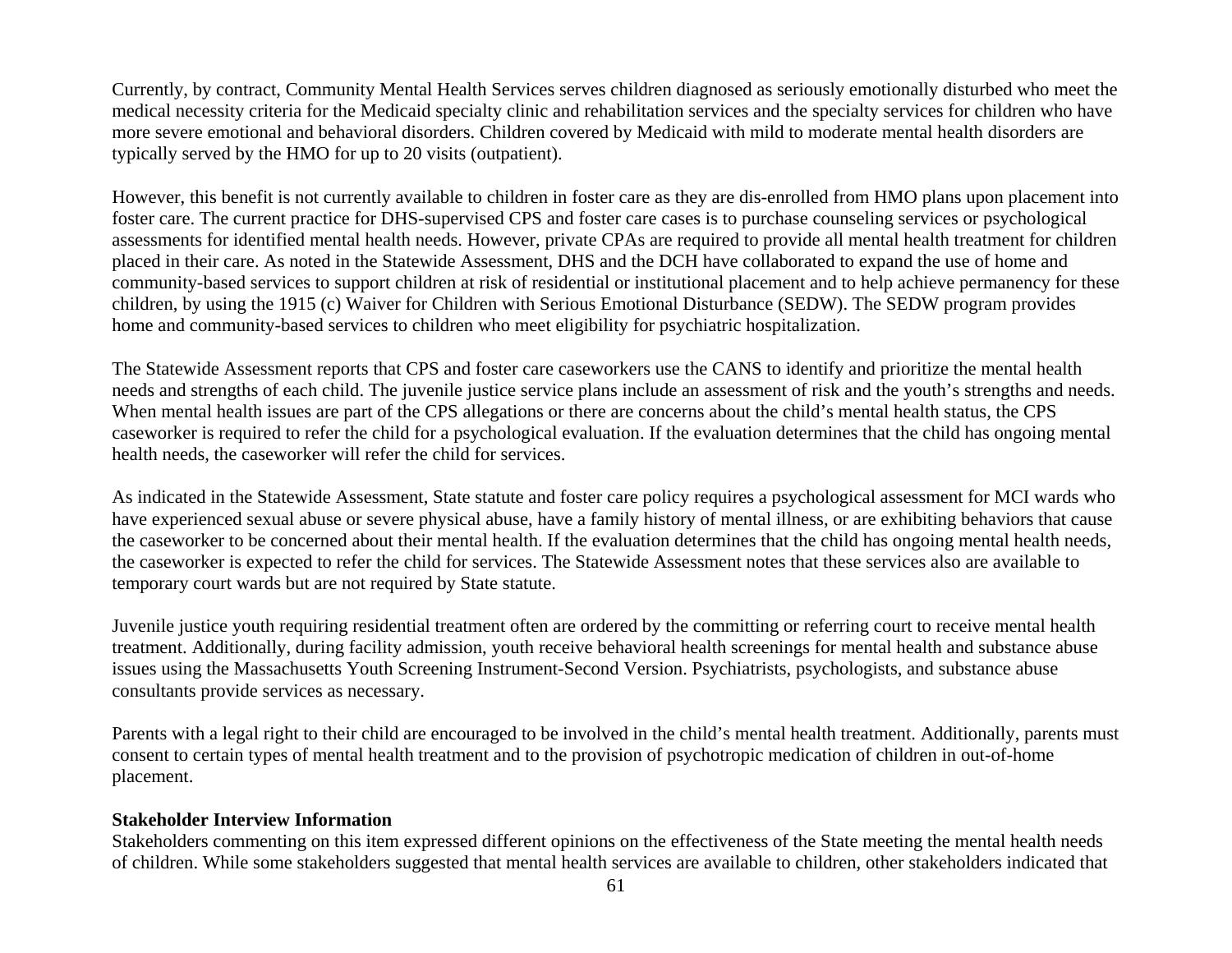the appropriate services are not always readily accessible. Additionally, some stakeholders expressed the opinion that some foster children are overmedicated with psychotropic medications and are not receiving proper medication management.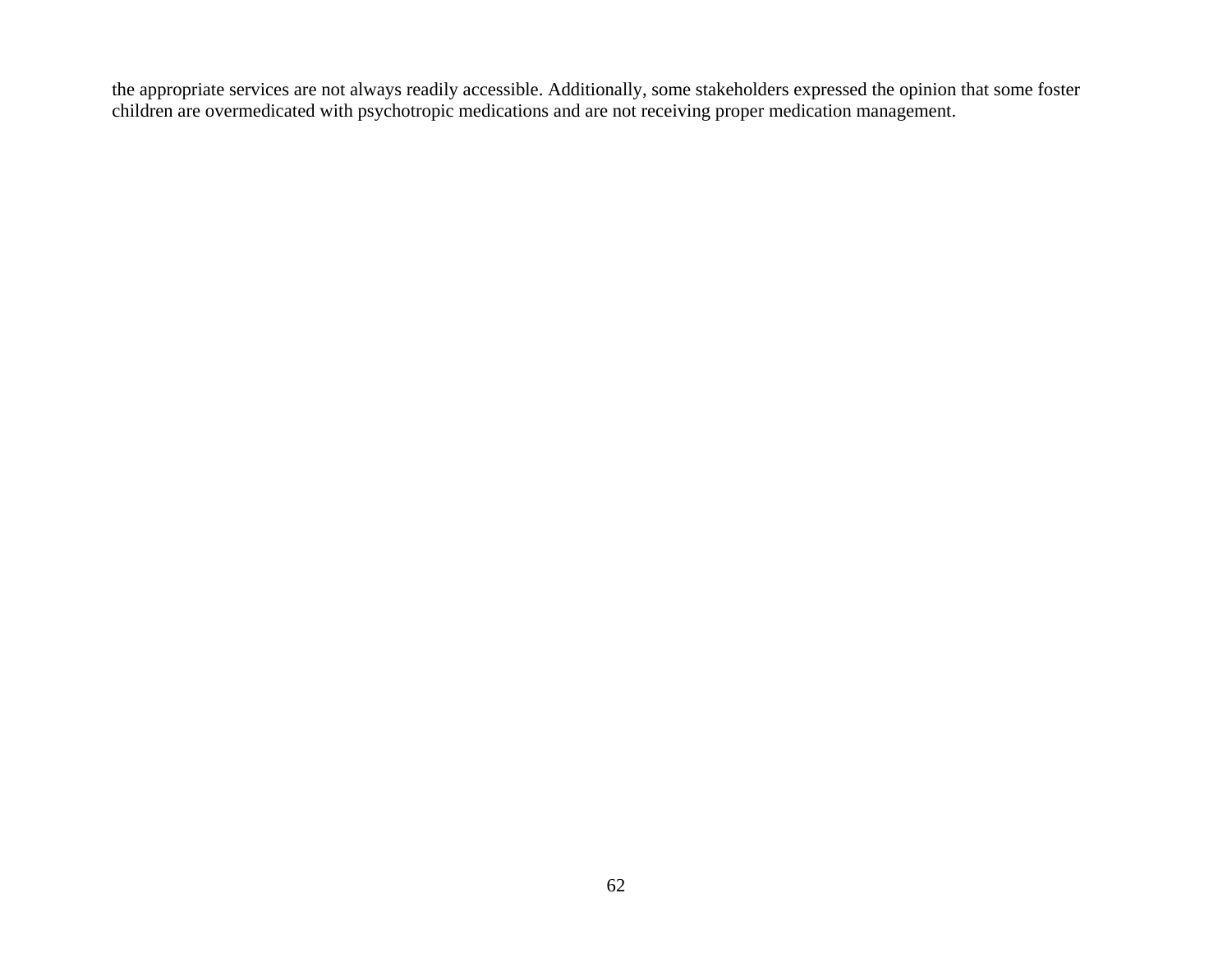## **SECTION B: SYSTEMIC FACTORS**

This section of the CFSR Final Report provides information regarding the State's substantial conformity with the seven systemic factors examined during the CFSR. Information on the items included under each systemic factor comes from the Statewide Assessment and from interviews with stakeholders held during the onsite CFSR. Additional information may come from other Federal reports or assessments.

Each item included in a systemic factor reflects a key Federal program requirement relevant to the Child and Family Services Plan (CFSP) for that systemic factor. The overall rating for each systemic factor is based on the ratings for the individual items incorporated in the systemic factor. For any given systemic factor, a State is rated as being either "in substantial conformity" with that factor (a score of 3 or 4) or "not in substantial conformity" with that factor (a score of 1 or 2). Specific requirements for each rating are shown in the table below.

| <b>Not in Substantial Conformity</b>                     |                                                                                                                                                                    | <b>In Substantial Conformity</b>                                                                                                                               |                                                                                                                 |  |
|----------------------------------------------------------|--------------------------------------------------------------------------------------------------------------------------------------------------------------------|----------------------------------------------------------------------------------------------------------------------------------------------------------------|-----------------------------------------------------------------------------------------------------------------|--|
|                                                          |                                                                                                                                                                    |                                                                                                                                                                |                                                                                                                 |  |
| None of the CFSP or program<br>requirements is in place. | Some or all of the CFSP or<br>program requirements are in<br>place, but more than one of the<br>requirements fail to function as<br>described in each requirement. | All of the CFSP or program<br>requirements are in place, and no<br>more than one of the requirements<br>fails to function as described in<br>each requirement. | All of the CFSP or program<br>requirements are in place and<br>functioning as described in each<br>requirement. |  |

## **Rating the Systemic Factor**

It should be noted that ratings for the items included in each systemic factor are not based on single comments from an individual stakeholder; however, these comments are included in the report when they provide important insights or clarification on the State's performance on a particular systemic factor.

If a State is not in substantial conformity with a particular systemic factor, then that factor must be addressed in the State's Program Improvement Plan. For each systemic factor, information is provided about the State's performance in its first CFSR as well as in the current CFSR. If the systemic factor was part of the State's Program Improvement Plan, the key concerns addressed in the Program Improvement Plan and the strategies for assessing those concerns are noted.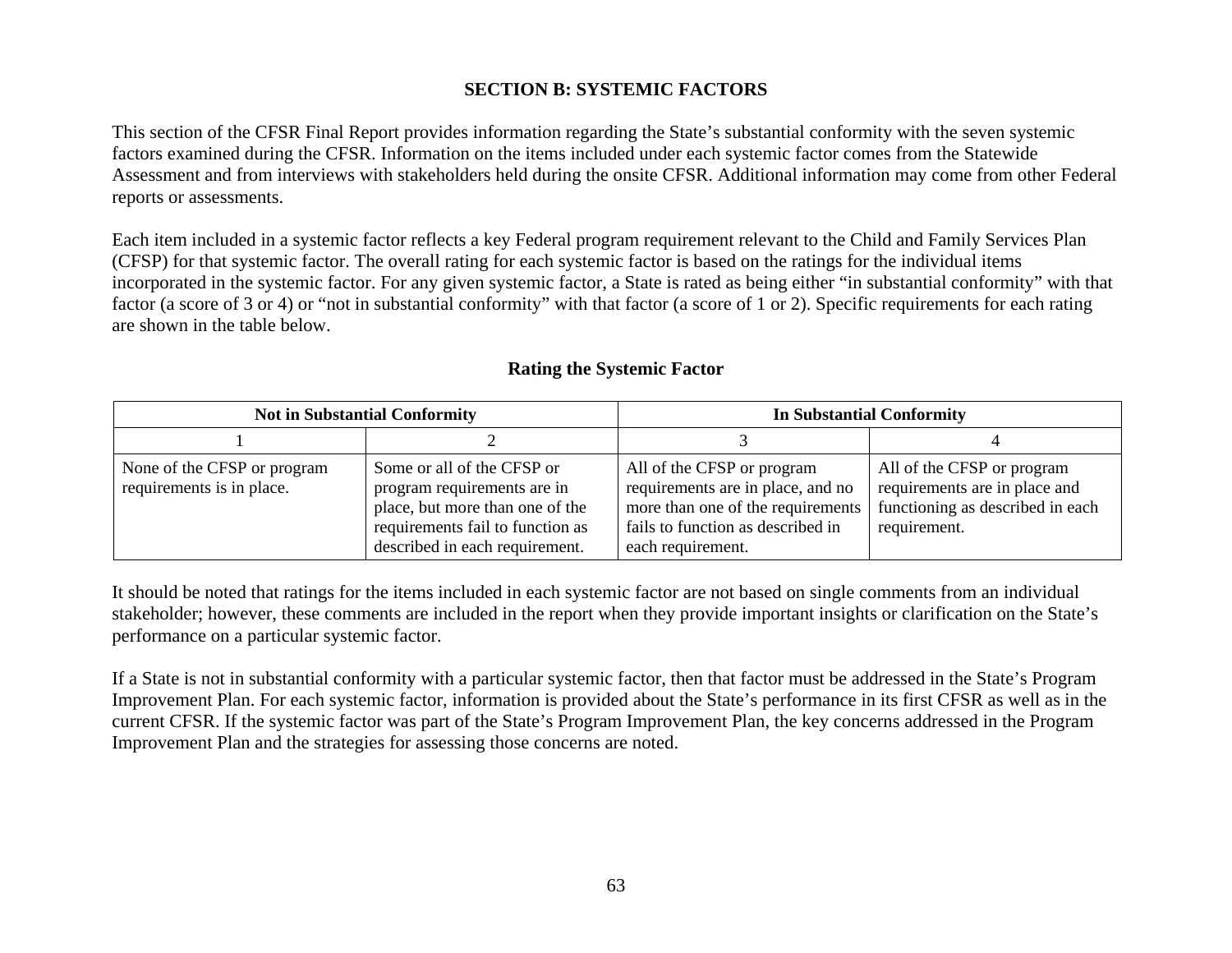## **I. STATEWIDE INFORMATION SYSTEM**

| <b>Rating of Review Team Regarding Substantial Conformity</b>     |  |  |  |  |  |  |
|-------------------------------------------------------------------|--|--|--|--|--|--|
| <b>Not in Substantial Conformity</b><br>In Substantial Conformity |  |  |  |  |  |  |
| Rating                                                            |  |  |  |  |  |  |

### **Status of Statewide Information System**

Michigan is not in substantial conformity with the systemic factor of Statewide Information System. The State was in substantial conformity with this factor in its 2002 CFSR and was not required to address the factor in its Program Improvement Plan.

#### **Key Findings of the 2009 CFSR**

The findings pertaining to the items assessed under Statewide Information System are presented and discussed below.

**Item 24. The State is operating a statewide information system that, at a minimum, can readily identify the status, demographic characteristics, location, and goals for the placement of every child who is (or, within the immediately preceding 12 months, has been) in foster care** 

### **\_\_\_\_ Strength \_\_X\_\_ Area Needing Improvement**

Item 24 is rated as an Area Needing Improvement. Information from the Statewide Assessment and stakeholder interviews indicates that the State cannot use its statewide information system—the SWSS—to readily identify the placement location of every child in foster care because information about placement changes is not always entered into the system in a timely manner. This item was rated as a Strength in Michigan's 2002 CFSR.

#### **Statewide Assessment Information**

According to the Statewide Assessment, Michigan's SWSS collects data pertaining to the status, demographic characteristics, location, and goals for each child in a CPS, foster care, and adoption case under the supervision of DHS, including children served by private CPAs. However, the Statewide Assessment also reports that one of the known deficiencies of SWSS is that the information in the system cannot be used to produce valid data reports. This is due to many caseworkers only updating case information in SWSS when it is necessary to complete an investigation report or a service plan.

Additionally, private CPA staff cannot input data into SWSS and therefore generally submit case information quarterly for input into SWSS. The Statewide Assessment notes that the lack of timely updating of information results in potential errors in information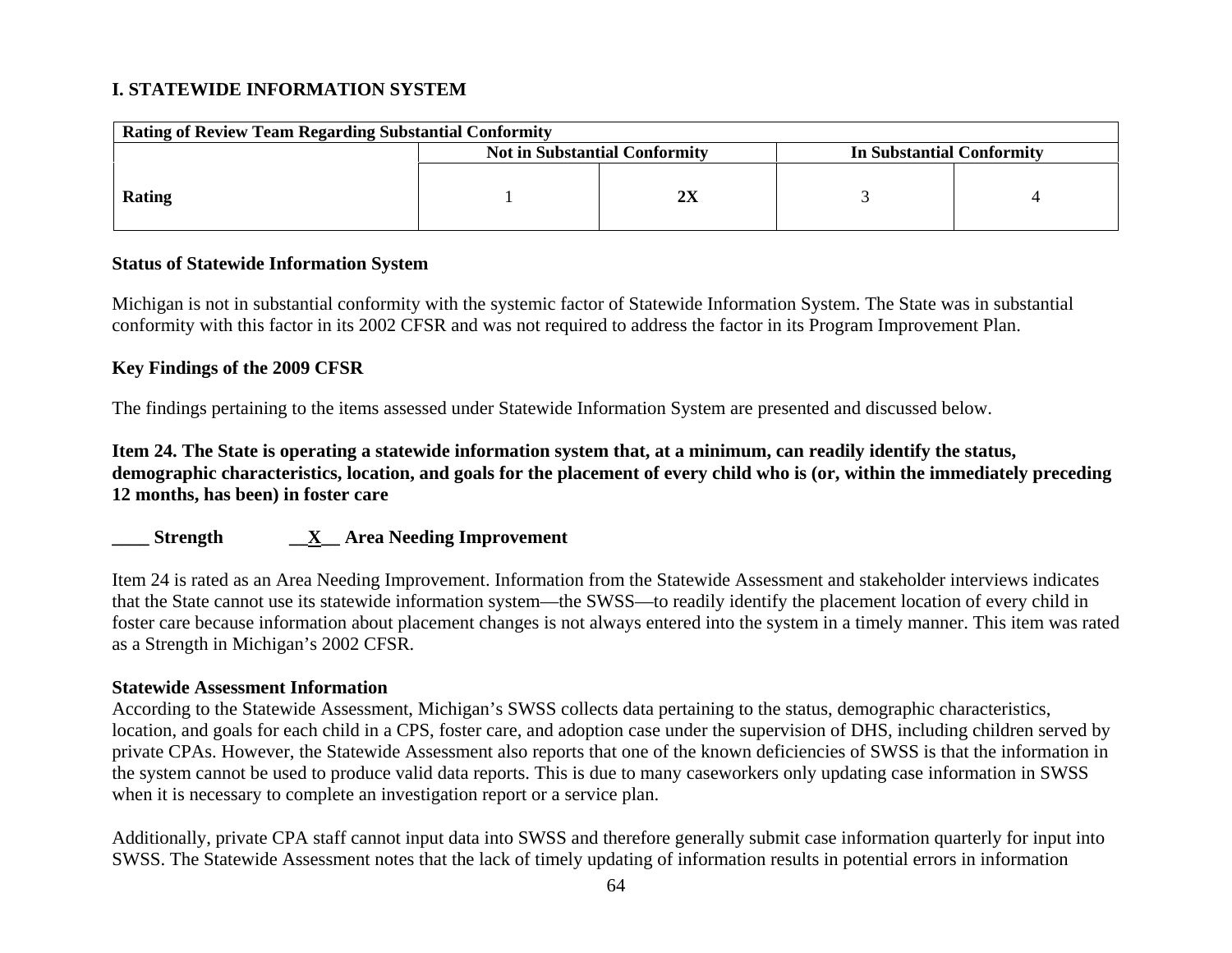pertaining to the child's placement location and permanency goal, as well as other case-relevant information. In addition, because private agencies do not always notify DHS when a child's placement has changed so that this information can be entered into the system, the location of a child at any given point in time cannot be assumed to be accurate.

### **Stakeholder Interview Information**

Stakeholders commenting on this item during the onsite CFSR expressed different opinions on the reliability of the information within SWSS. Some stakeholders reported that SWSS generally can identify the legal status, demographics, and goals of children in foster care. However, according to other stakeholders, the State currently cannot readily identify the placement location of children placed in private agency foster homes because the private agencies do not always inform the State about children's placement changes in a timely manner.

Additionally, some stakeholders reported that information, including information about children's placement location and goals, in SWSS is not always accurate at any given point in time due to case information not being entered into SWSS when case actions occur. Stakeholders noted that as a result of the data entry delays, the reports available from SWSS frequently contain unreliable data. Additionally, some stakeholders reported that SWSS is difficult to navigate and frequently shuts down while caseworkers are entering information causing a loss of data.

### **II. CASE REVIEW SYSTEM**

| <b>Rating of Review Team Regarding Substantial Conformity</b>     |  |  |  |  |  |  |  |
|-------------------------------------------------------------------|--|--|--|--|--|--|--|
| <b>Not in Substantial Conformity</b><br>In Substantial Conformity |  |  |  |  |  |  |  |
| Rating                                                            |  |  |  |  |  |  |  |

### **Status of Case Review System**

Michigan is not in substantial conformity with the systemic factor of Case Review System. The State was not in substantial conformity with this systemic factor in its 2002 CFSR and was required to address the factor in its Program Improvement Plan.

## **Key Concerns From the 2002 CFSR**

The following concerns were identified in the 2002 review:

- Parents were not consistently involved in the case planning process.
- •Case plans were generic and not individualized to meet the needs of the family.
- Permanency hearings were not consistently held in a timely manner and did not consistently focus on advancing permanency.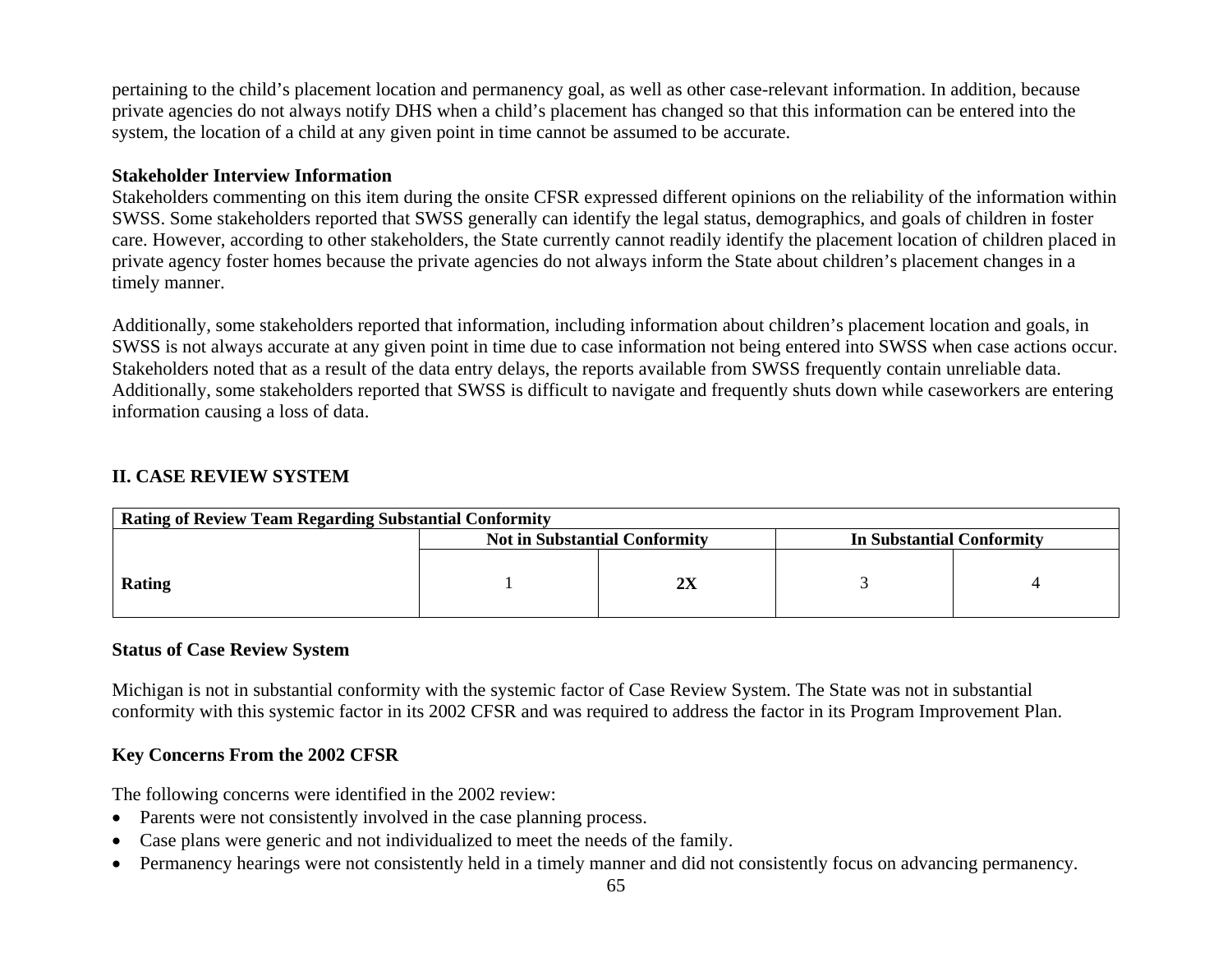• Notification of foster parents about hearings and reviews was not consistent nor were foster parents consistently provided an opportunity to have input into court hearings.

To address these concerns, the State implemented the following strategies:

- Developed and implemented the Absent Parent Protocol to locate absent parents.
- Amended policy to require contacts with the noncustodial parent to ensure the involvement of both parents in case planning.
- Provided increased supervisory monitoring of case plan development through the case reading process to ensure involvement by parents and children.
- Amended USPs to include a place for parents' comments on their progress in achieving mutually agreed upon goals.
- Ensured court compliance with statutory requirements for a permanency planning hearing (PPH) through an administrative order issued by the SCAO
- Established a policy that requires supervising agencies to advise the court of the requirement for a PPH at the end of a review hearing and to generate a Notice of Court Hearing to caregivers.
- Used technical assistance to determine the State policies and procedures that could be streamlined to facilitate improvements.

The State met its goals for this systemic factor by the end of its Program Improvement Plan implementation period.

## **Key Findings of the 2009 CFSR**

The findings pertaining to the items assessed under Case Review System are presented and discussed below.

## **Item 25. The State provides a process that ensures that each child has a written case plan to be developed jointly with the child's parent(s) that includes the required provisions**

## **\_\_\_\_ Strength \_\_X\_\_ Area Needing Improvement**

Item 25 is rated as an Area Needing Improvement because data reported in the Statewide Assessment indicate that the State is not consistently involving parents in case plan development. In addition, data from the 2009 onsite Federal CFSR indicate that mothers were involved in case planning in 65 percent of the 49 applicable cases and fathers were involved in 34 percent of the 41 applicable cases. This item also was rated as an Area Needing Improvement in Michigan's 2002 CFSR.

### **Statewide Assessment Information**

According to the Statewide Assessment, the ISP for children in foster care and children being served by juvenile justice must be prepared within 30 calendar days of the date of the court order removing the child from the home (acceptance date). The USP must be completed within 120 calendar days of the acceptance date and every 90 days thereafter or more frequently, if necessary. A service agreement must be completed for all CPS cases opened as a Category I or II within 30 days of the referral. In addition to the ISP and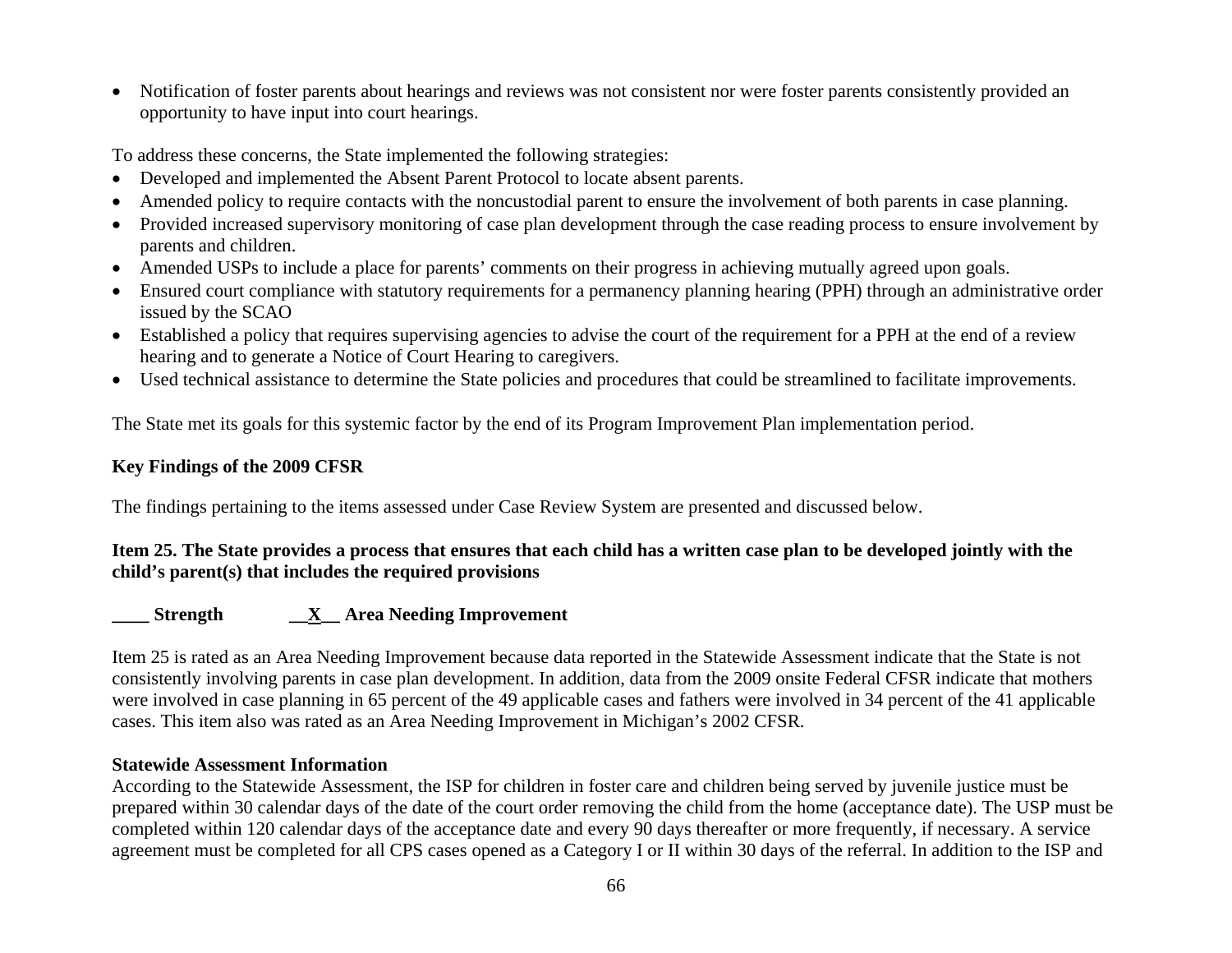USP, the Parent Agency Treatment Plan (PATP) and Service Agreement, which provides information on services and the specific goals for the parents, children, foster parent's/relative caregivers, and the foster care caseworker, must be completed for families with children in foster care. The Permanent Ward Service Plan (PWSP) records the progress of services and ongoing planning for all permanent wards, MCI wards and permanent court wards. The PWSP identifies the approved permanency goal, contains a clear description of the actions to be taken and the services to be provided by the agency to achieve the goal, and timelines for achievement. The Statewide Assessment reports that ticklers in the SWSS alert caseworkers and supervisors regarding the due dates for the ISP and USP.

As indicated in the Statewide Assessment, the child's parents, the child, and the foster parent and/or relative caregiver must be offered the opportunity to provide input into the required plan and their input must be documented in the plan. A father must establish legal paternity prior to participating in the service plan. The Statewide Assessment notes that if the caseworker cannot locate a parent, the caseworker must document in the service plan the steps taken to locate that parent as required by the Absent Parent Protocol and must continue to attempt to locate the parent throughout the life of the case.

The Statewide Assessment reports the following findings from targeted case reviews conducted from November 1, 2008, through February 28, 2009, regarding the timeliness of case plan development:

- An ISP was completed within required time frames in 51 percent of the foster care cases reviewed
- A USP was completed within required timeframes in 66 percent of the foster care cases reviewed, 43.5 percent of the adoption cases reviewed, and 63.7 percent of the CPS cases reviewed.

The Statewide Assessment also provides the following case review data pertaining to the involvement of parents in case planning:

- Mothers were involved in developing the ISP in 51 percent of the cases reviewed and in developing the USP in 45 percent of cases reviewed.
- Fathers were involved in developing the ISP in 35 percent of the cases reviewed and in developing the USP in 34 percent of the cases reviewed.

Additionally, as reported in the Statewide Assessment, data from the SWSS regarding CPS cases indicate that in 2008, 57 percent of ISPs and 24 percent of USPs were completed in a timely manner.

The Statewide Assessment reports that data from the FCRB indicate the following:

- Only 20 percent of the cases reviewed had a parent's signature on the required services plans.
- Noncustodial fathers were rarely identified as being involved in the case planning process.
- •Case plans were too generic with little specificity in goals and outcomes.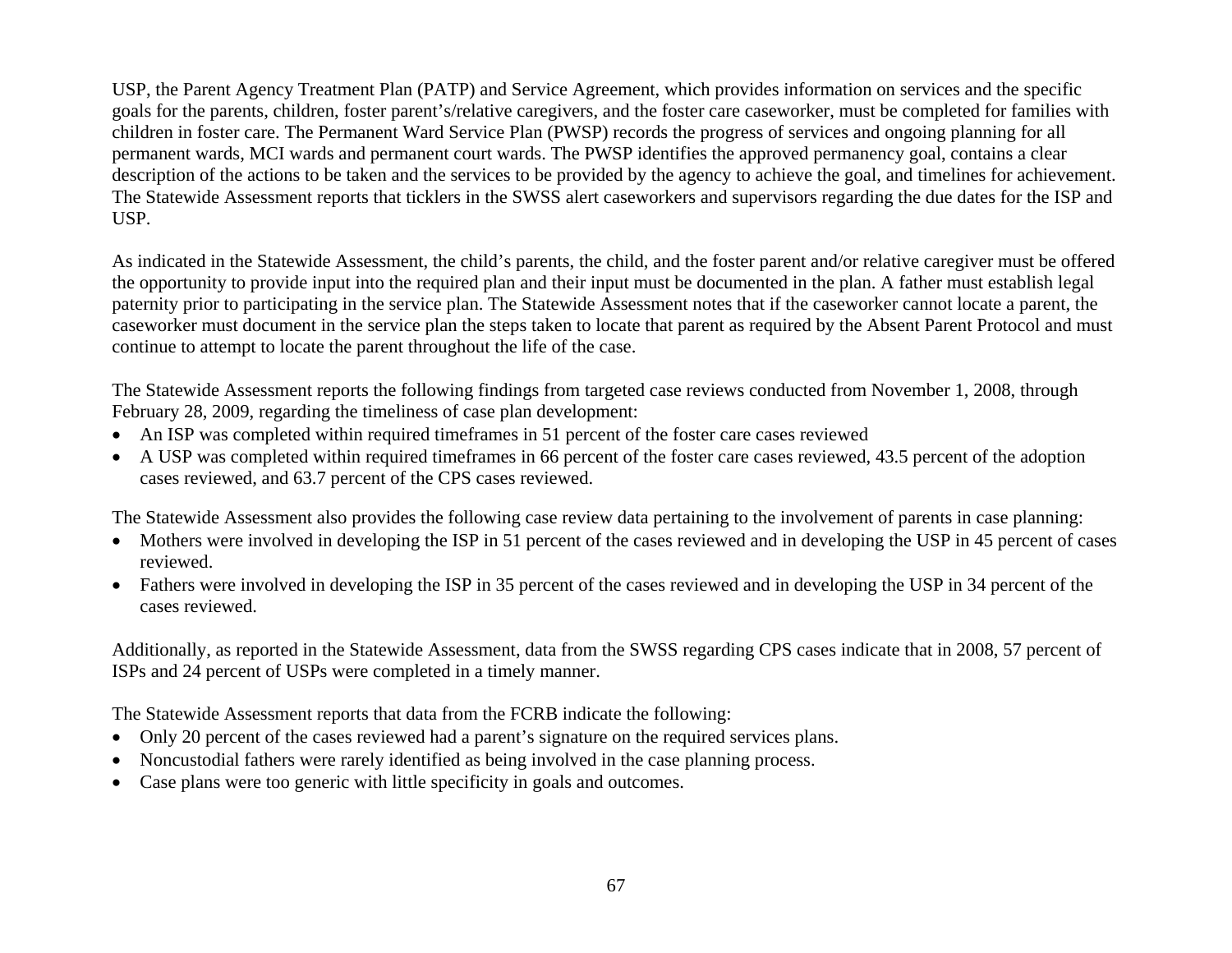### **Stakeholder Interview Information**

Stakeholders commenting on this item during the Onsite Review addressed the issues of the timeliness of case plans and the involvement of parents in case planning. With regard to timeliness, many stakeholders expressed the opinion that case plans are routinely prepared in a timely manner and are updated at the required intervals. However, a few stakeholders raised a concern about the timeliness of case plans for cases managed by private agencies.

With regard to the involvement of parents in case planning, stakeholders expressed different opinions. Some stakeholders suggested that parents are routinely involved in case planning and several suggested that the TDM process facilitates parent involvement**.**  However, other stakeholders maintained that case plans are developed with minimal or no involvement of parents and that frequently the case plans are not signed by the parents. A few stakeholders indicated that although a TDM can facilitate parent involvement, this process is not held in all cases.

## **Item 26. The State provides a process for the periodic review of the status of each child, no less frequently than once every 6 months, either by a court or by administrative review**

## **\_\_X\_\_ Strength \_\_\_\_ Area Needing Improvement**

Item 26 is rated as a Strength. Information from the Statewide Assessment and stakeholder interviews indicates that reviews are held in a timely manner and sometimes occur more frequently than required by Federal policy. This item also was rated as a Strength in Michigan's 2002 CFSR.

### **Statewide Assessment Information**

According to the Statewide Assessment, a Dispositional Review Hearing conducted by the judiciary is required every 182 days from the child's removal from the home and every 91 days thereafter for the first year. After the first year, a Dispositional Review Hearing must be conducted every 182 days. According to the Statewide Assessment, post-termination review (PTR) hearings must be conducted within 91 days from the date of the order terminating parental rights and at least every 91 days for the first year after termination and then every 182 days thereafter. If the child is residing with a relative or has a permanency plan of APPLA, the PTR hearing must be conducted every 182 days. The PTR hearing allows the court to review the progress made by the agency to achieve the permanency plan and to evaluate the safety, placement stability, and well-being of the child and caregivers.

The following data relevant to review hearings were reported in the Statewide Assessment:

- FCRB data from 2007 indicate that there were timely periodic reviews in 94 percent of the cases reviewed.
- •Targeted case reading data indicate that there were timely periodic reviews in 92 percent of the cases reviewed.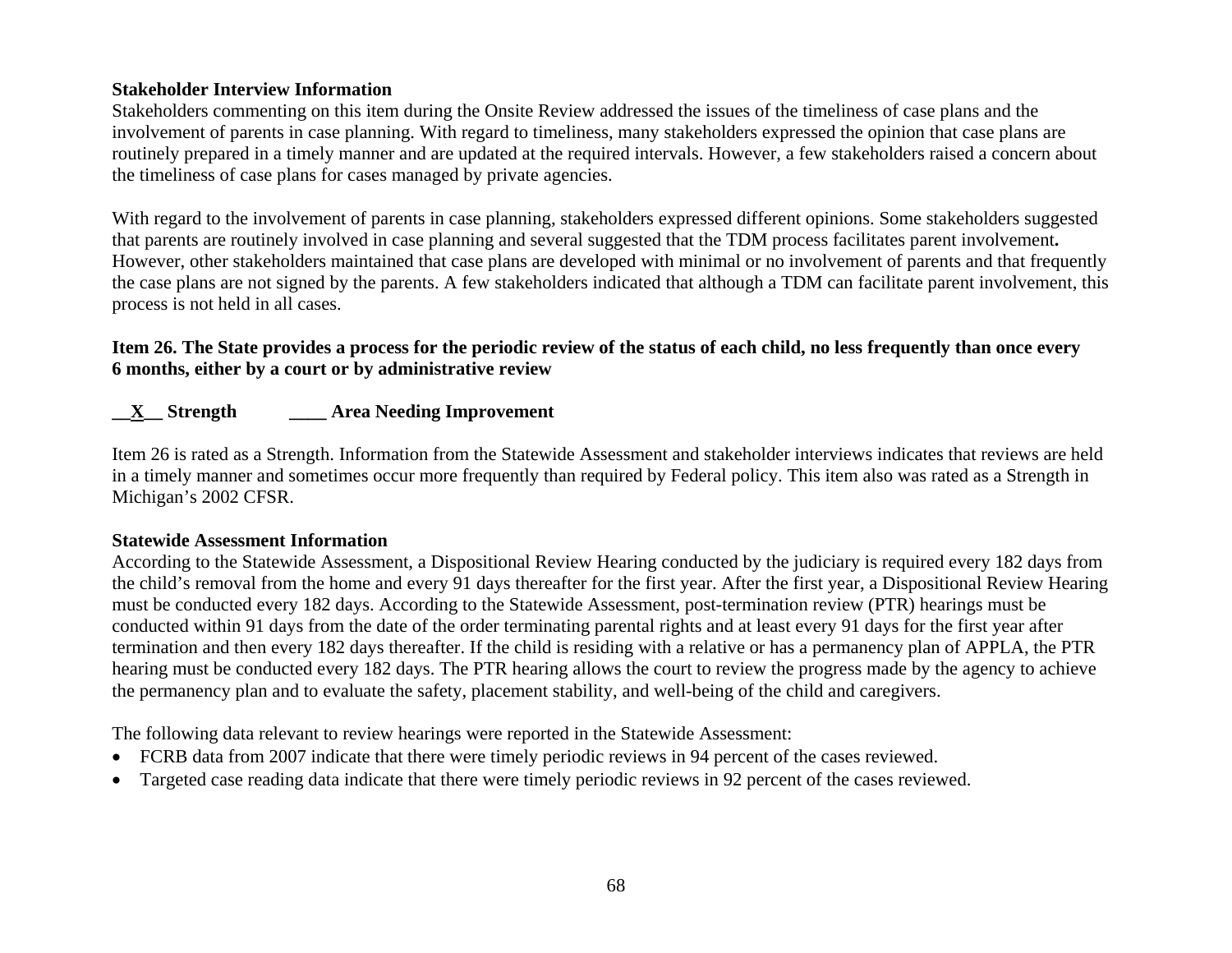### **Stakeholder Interview Information**

Most stakeholders commenting on this item during the onsite CFSR expressed the opinion that the State ensures that a periodic review of the status of each child is held at least every 6 months or more frequently. However, stakeholders expressed different opinions on the quality of the periodic reviews and whether the reviews expedite permanency for the child. Although many stakeholders indicated that the judicial reviews are helpful and are useful in moving children toward permanency, a few stakeholders expressed the opinion that the quality of the review depends on the judge or referee assigned to the case.

**Item 27. The State provides a process that ensures that each child in foster care under the supervision of the State has a permanency hearing in a qualified court or administrative body no later than 12 months from the date the child entered foster care and no less frequently than every 12 months thereafter** 

### **\_\_X\_\_ Strength \_\_\_\_ Area Needing Improvement**

Item 27 is rated as a Strength. Information from the Statewide Assessment and stakeholder interviews indicates that permanency hearings are held in a timely manner. This item was rated as an Area Needing Improvement in Michigan's 2002 CFSR.

#### **Statewide Assessment Information**

According to the Statewide Assessment, a PPH is required within 12 months of a child's removal from the home and then at a minimum of every 12 months thereafter. The hearing, according to the Statewide Assessment, may be held concurrently with a review hearing or a PTR. As reported in the Statewide Assessment, Michigan statute does not require a PPH for juvenile justice youth; however, some courts do conduct a permanency hearing for these youth.

The Statewide Assessment reports the following data relevant to the timeliness of permanency hearings:

- Data from the 2007 FCRB report indicate that permanency hearings were timely in 96 percent of the cases reviewed.
- Data from the targeted case readings indicate that permanency hearings were timely in 84 percent of the cases reviewed.

The above data reflect the time from date of removal as required by State policy.

#### **Stakeholder Interview Information**

Most stakeholders commenting on this item during the onsite CFSR expressed the opinion that permanency hearings are generally held timely and that the hearings are effective and focus on permanency. Additionally, a few stakeholders reported that permanency hearings are combined with review hearings and are conducted every 90 days to ensure timeliness of the hearings. Some stakeholders reported that permanency hearings are conducted for juvenile justice youth who are dual wards (e.g., a ward of both the foster care and delinquency systems).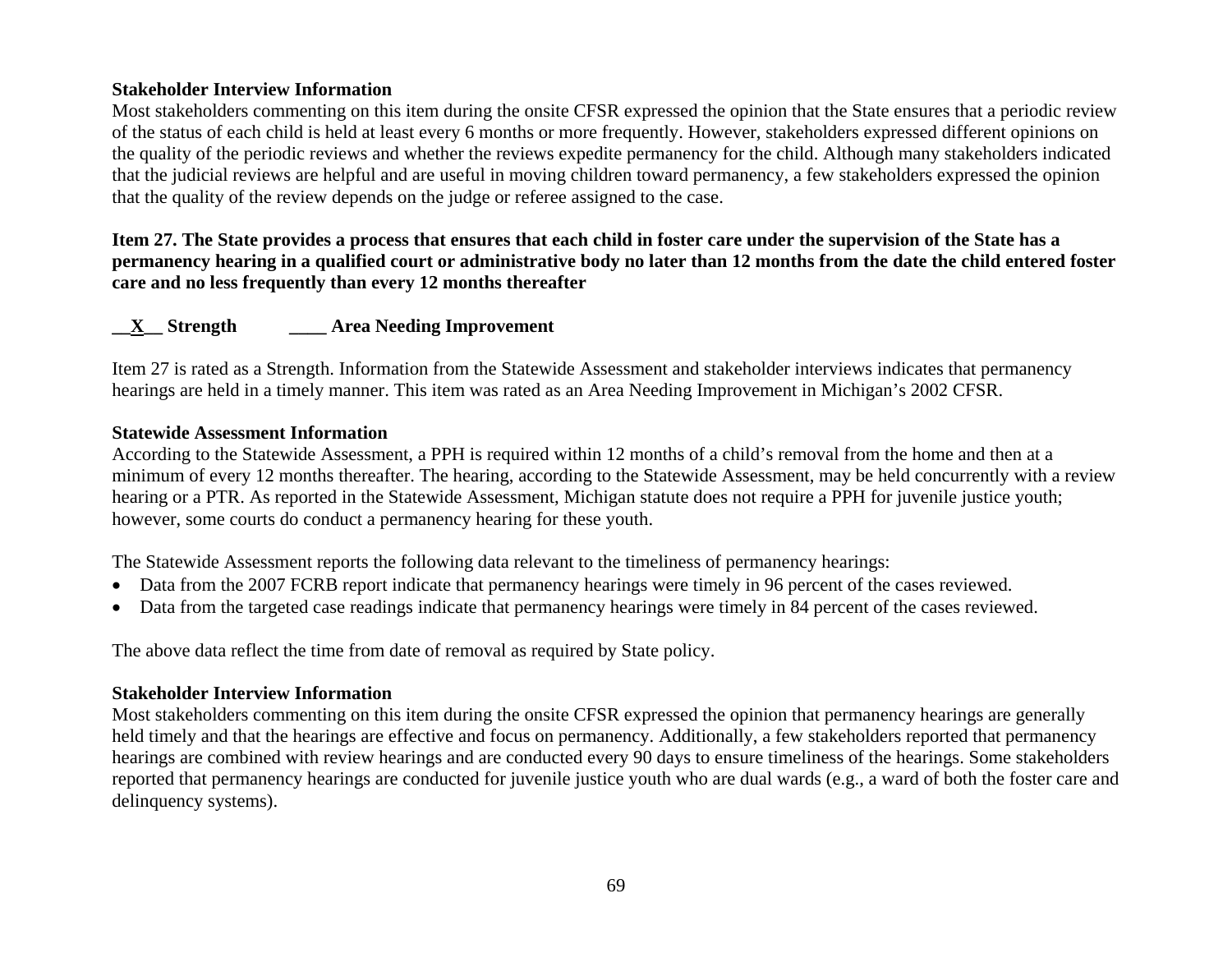### **Item 28. The State provides a process for termination of parental rights proceedings in accordance with the provisions of the Adoption and Safe Families Act**

# **\_\_\_\_ Strength \_\_X\_\_ Area Needing Improvement**

Item 28 is rated as an Area Needing Improvement. Data reported in the Statewide Assessment indicate that TPR is not being filed in a timely manner and the findings of the Onsite Review indicate that ASFA requirements for filing TPR were met in 78 percent of the 23 applicable cases. This item was rated as a Strength in Michigan's 2002 CFSR.

### **Statewide Assessment Information**

According to the Statewide Assessment, the State requires that a petition to TPR must be filed for an abandoned infant, a child assaulted by a parent, a child whose parent killed or assaulted another child, and a child in foster care for 15 of the most recent 22 months, unless a compelling reason exists not to file for TPR. SWSS data provided in the Statewide Assessment indicate that TPR was filed within 15 months of the child's removal from home in 63.7 percent of the foster care cases open as of June 2009.

### **Stakeholder Interview Information**

A few stakeholders commenting on this item during the Onsite Review reported that in some cases the court will not allow for a TPR petition to be filed or will delay the TPR petition in order to allow the parents to continue with their reunification efforts. Additionally, some courts will not grant TPR if there is not an identified adoptive resource for the child. However, many stakeholders expressed the opinion that the State is effective in filing for TPR in accordance with the provisions of ASFA. Some stakeholders reported that the agency will file for TPR if there is not an identified adoptive resource for the child.

Most stakeholders expressed the opinion that when DHS or the private agency does not file for TPR, compelling reasons usually are documented and presented to the court. Various stakeholders identified the following as frequent reasons for not filing for TPR:

- The child is placed with a relative.
- •The child has a relationship with the biological family and does not wish to be adopted.
- •The parents are diligently working toward reunification but will not complete the case plan within the required time frame.

### **Item 29. The State provides a process for foster parents, pre-adoptive parents, and relative caregivers of children in foster care to be notified of, and have an opportunity to be heard in, any review or hearing held with respect to the child**

### **\_\_\_\_ Strength \_\_X\_\_ Area Needing Improvement**

Item 29 is rated as an Area Needing Improvement. Information from the Statewide Assessment indicates that the State has not been consistent in providing notification of hearings to caregivers. This item also was rated as an Area Needing Improvement in Michigan's 2002 CFSR.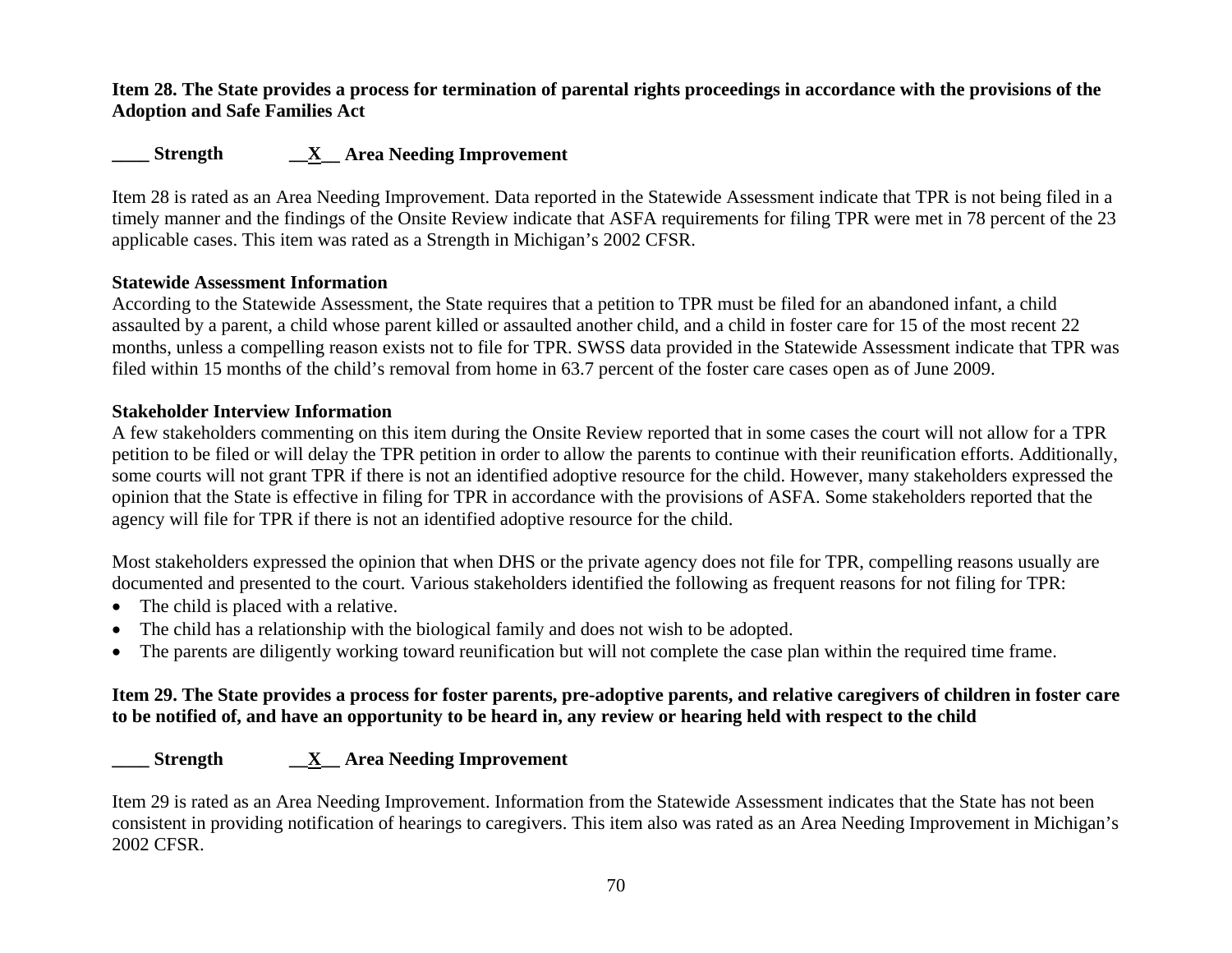### **Statewide Assessment Information**

According to the Statewide Assessment, the foster care caseworker is required to provide notification of all hearings to foster parents, relative caregivers, and pre-adoptive parents. The Notice of Hearing must be sent to the foster/adoptive care provider no later than 7 calendar days prior to the hearing. Additionally, court rules indicate that the court is to consider any information provided by these care providers.

As reported in the Statewide Assessment, targeted case reading results indicate that a Notice of Hearing was provided to the foster parent or relative caregiver in only 36 percent of the 1,221 cases reviewed. Additionally, many caseworkers participating in focus groups conducted as part of the Statewide Assessment reported that high caseloads are a barrier to providing notification and that notification is an area needing improvement. However, foster parents participating in focus groups said that they generally receive notification of reviews and hearings regarding the children in their care.

### **Stakeholder Interview Information**

Stakeholders commenting on this item during the Onsite CFSR expressed different opinions on whether care providers are notified of upcoming hearings. Some stakeholders suggested that DHS and/or the court generally ensure that care providers receive written notice of hearings involving children in their care. However, other stakeholders indicated that care providers are not routinely notified about hearings.

Stakeholders also expressed different opinions about whether care providers have the opportunity to be heard in court reviews. Although some stakeholders said that care providers are given the opportunity to be heard in court hearings, other stakeholders said that the opportunity to be heard depends on the judge. A few stakeholders reported that if care providers are unable to attend review hearings, they are invited to submit a written statement regarding the child in their care.

# **III. QUALITY ASSURANCE SYSTEM**

| <b>Rating of Review Team Regarding Substantial Conformity</b>     |  |    |  |  |  |  |
|-------------------------------------------------------------------|--|----|--|--|--|--|
| <b>Not in Substantial Conformity</b><br>In Substantial Conformity |  |    |  |  |  |  |
| Rating                                                            |  | 2X |  |  |  |  |

### **Status of Quality Assurance System**

Michigan is not in substantial conformity with the systemic factor of Quality Assurance (QA) System. The State was in substantial conformity with this factor in its 2002 CFSR and was not required to address the factor in its Program Improvement Plan.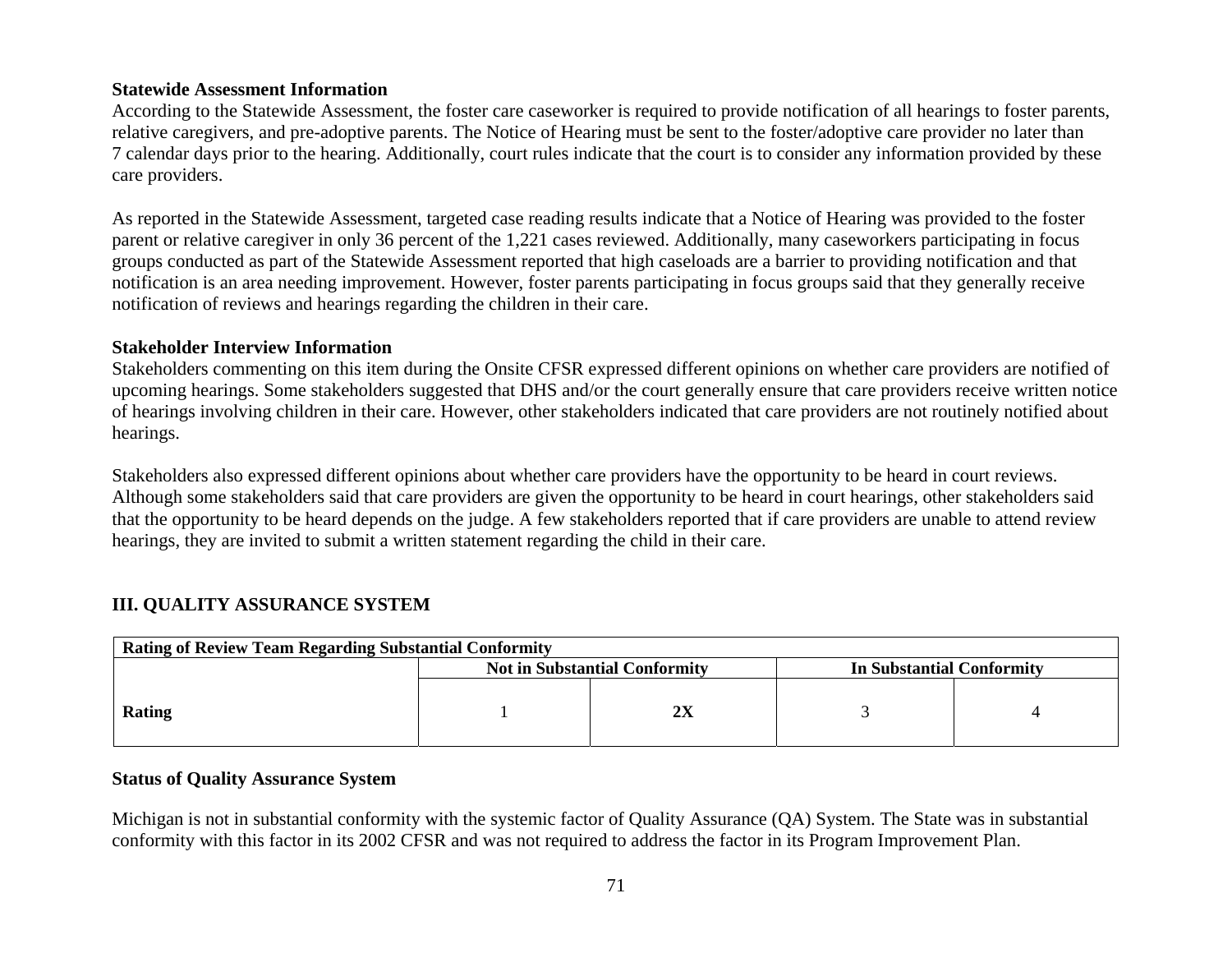## **Key Findings of the 2009 CFSR**

The findings pertaining to the specific items assessed under QA System are presented and discussed below.

## **Item 30. The State has developed and implemented standards to ensure that children in foster care are provided quality services that protect the safety and health of the children**

# **\_\_X\_\_ Strength \_\_\_\_ Area Needing Improvement**

Item 30 is rated as a Strength. The State has developed and implemented standards to ensure that children in foster care provided services that protect the safety and health of children. This item was rated as a Strength in Michigan's 2002 CFSR.

### **Statewide Assessment Information**

According to the Statewide Assessment, the Child Welfare Contract Compliance Unit staff review each private CPA and residential foster care agency under contract with DHS at least once a year. During each onsite evaluation, a random sample of children's files and certification (foster home licensing) files are reviewed. Additionally, investigations of the agency may be conducted if there is an alleged contract violation or an alleged violation of the licensing rules.

The Statewide Assessment also reports that the Bureau of Child and Adult Licensing (BCAL) reviews reports of child abuse and neglect that occur in all regulated programs or in a foster home and BCAL and Contract Compliance Unit staff take appropriate complaint investigation action when necessary. According to the Statewide Assessment, licensing rules require that CPAs develop a behavior management plan for each child based on the child's needs, stage of development, and behavior. The licensing rules prohibit physical force, excessive restraint, or any kind of punishment inflicted on the body, including spanking.

Additionally, the State has an "absent without legal permission procedure" in place to address locating children who are on runaway status and the court's oversight in ensuring the concerted efforts to locate child are made. Licensing rules for foster family homes and foster family group homes for children require foster parents to notify the supervising agency immediately in the event of the following incidents:

- The death of a foster child
- •The removal or attempted removal of a foster child from a foster home by any person not authorized by the supervising agency

Additionally, a foster parent is to notify the supervising agency within 24 hours of the following incidents:

- Determining that a foster child is missing
- •Any illness that results in inpatient hospitalization of a foster child
- •Any accident or injury of a foster child that requires medical treatment by a licensed or registered health-care person
- •A foster child's involvement with law enforcement authorities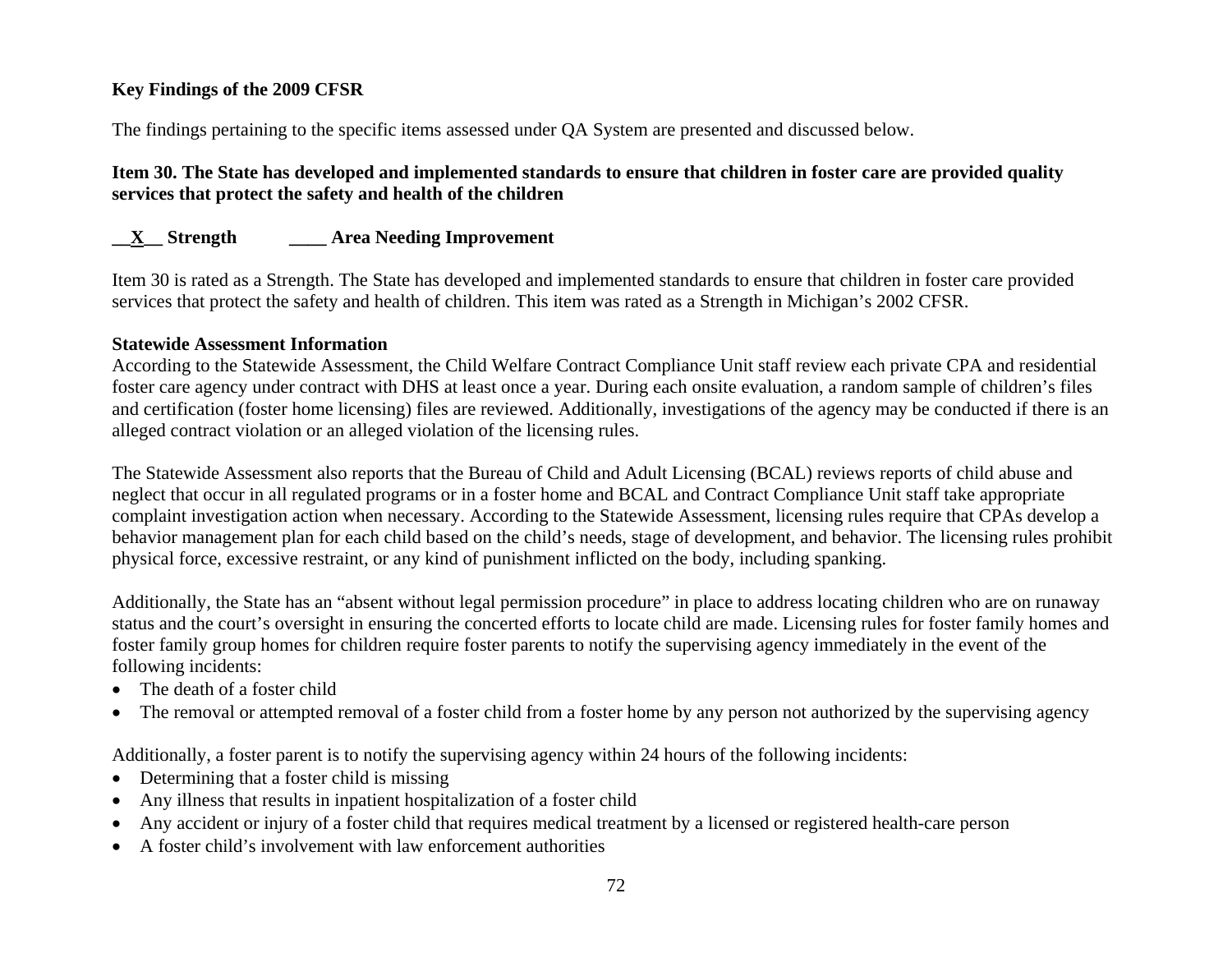The Statewide Assessment notes that the DHS POS caseworker monitors DHS policy and contract compliance of the private CPAs and child caring institutions for individual foster care cases. The POS caseworker ensures that the required service plans and treatment plans are completed and approves or disapproves the service plan accordingly. The Statewide Assessment also notes that caseworkers are required to complete safety assessments on each child in foster care.

#### **Stakeholder Interview Information**

Stakeholders commenting on this item during the onsite CFSR expressed different opinions about the State's standards. Many stakeholders expressed the opinion that the State has standards in place to address the quality of services provided to families and children. Some stakeholders suggested that standards regarding quality of care are applied to contracted services and are monitored by DHS staff through annual evaluations and utilization reviews. A few stakeholders noted that when there are safety concerns in a home, the agency will move the children in the home to ensure their safety. However, some stakeholders expressed the opinion that some private agencies do not provide high-quality services and lack consistency in service provision.

**Item 31. The State is operating an identifiable quality assurance system that is in place in the jurisdictions where the services included in the Child and Family Services Plan (CFSP) are provided, evaluates the quality of services, identifies strengths and needs of the service delivery system, provides relevant reports, and evaluates program improvement measures implemented** 

## **\_\_\_\_ Strength \_\_X\_\_ Area Needing Improvement**

Item 31 is rated as an Area Needing Improvement. Information from the Statewide Assessment and stakeholder interviews indicates that although there are some State and local QA efforts, subsequent to the end of the Round I CFSR Program Improvement Plan period, the State no longer was implementing a comprehensive QA process. Since then, the State has developed a comprehensive process, but has not fully implemented a centralized comprehensive QA system to monitor outcomes across all DHS programs. This item was rated as a Strength in Michigan's 2002 CFSR.

#### **Statewide Assessment Information**

According to the Statewide Assessment, since the end of the CFSR Program Improvement Plan period, DHS has not had a comprehensive QA process. However, according to the Statewide Assessment, in December 2008, DHS established the QA Unit within the Child Welfare Improvement Bureau (CWIB). This unit's primary objective is to implement a Children's Services continuous quality improvement program in the State. The unit is responsible for monitoring performance expectations internally and with contracted service providers using performance indicators. The QA Unit, in conjunction with the Data Management Unit, is now compiling a comprehensive statewide data profile that will define a baseline for ongoing qualitative and quantitative measurement of program outcomes. The QA Unit and local supervisors use forms for case reviews that were revised in 2008 to collect additional CFSR and policy compliance information.

As noted in the Statewide Assessment, oversight of the children's services programs in local offices is the responsibility of Field Operations staff. Field Operations staff monitor the quality of services by reviewing available information in electronic reports and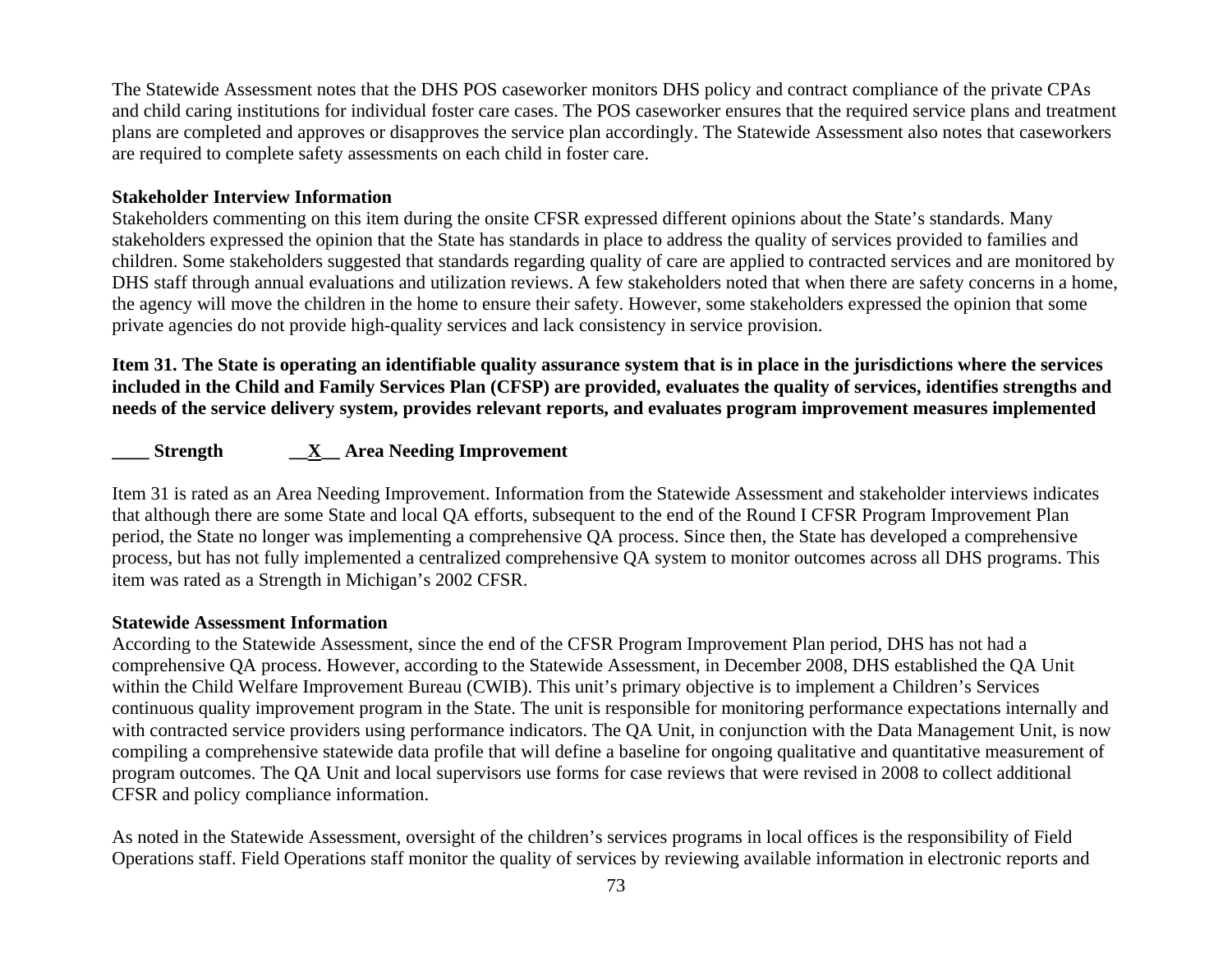direct reports from the local offices and facilitate the development of corrective action plans when problems are identified. The Statewide Assessment notes that currently, local DHS supervisors conduct three case readings per caseworker on a quarterly basis. Summaries of the case readings are submitted to the Field Office for review.

According to the Statewide Assessment, the FCRB conducts independent reviews of a random case sampling of children in the foster care system to monitor and evaluate the court, DHS, and private CPA efforts to address the safety, timely permanency, and child and family well-being. Cases, once selected, are reviewed every 6 months until permanency is achieved. The FCRB provides written findings and recommendations for each case reviewed to the local court, supervising agency, and DHS.

### **Stakeholder Interview Information**

Some stakeholders commenting on this item during the Onsite Review expressed the opinion that although there are some QA processes in place and some pilot programs across the State, a comprehensive QA system is still in the process of development. Although there is not a statewide comprehensive QA process, various stakeholders identified the following QA processes:

- Targeted case readings and supervisor conferences are conducted at the local level to examine the quality and effectiveness of casework, and caseworkers receive feedback on the findings of these readings.
- The results of targeted case readings are compiled into a report at the local level and submitted quarterly to the Central Office.
- •There are second level case reviews at the management level of local offices.
- • Special reviews are conducted on certain populations of children placed outside the home under the jurisdiction of DHS, including children who have had three or more placements, who have been in residential care for 12 months or longer, children who have been the subject of an allegation of abuse or neglect in a foster home or residential care setting, and children with TPR.
- The FCRB reviews a random sample of cases of children in foster care, provides a written report on each case reviewed, and completes an annual comprehensive report on their review findings.

| <b>Rating of Review Team Regarding Substantial Conformity</b> |                                      |  |                           |  |  |
|---------------------------------------------------------------|--------------------------------------|--|---------------------------|--|--|
|                                                               | <b>Not in Substantial Conformity</b> |  | In Substantial Conformity |  |  |
| Rating                                                        |                                      |  | 3X                        |  |  |

# **IV. STAFF AND PROVIDER TRAINING**

### **Status of Staff and Provider Training**

Michigan is in substantial conformity with the systemic factor of Staff and Provider Training. The State was in substantial conformity with this factor in its 2002 CFSR and was not required to address this factor in its Program Improvement Plan.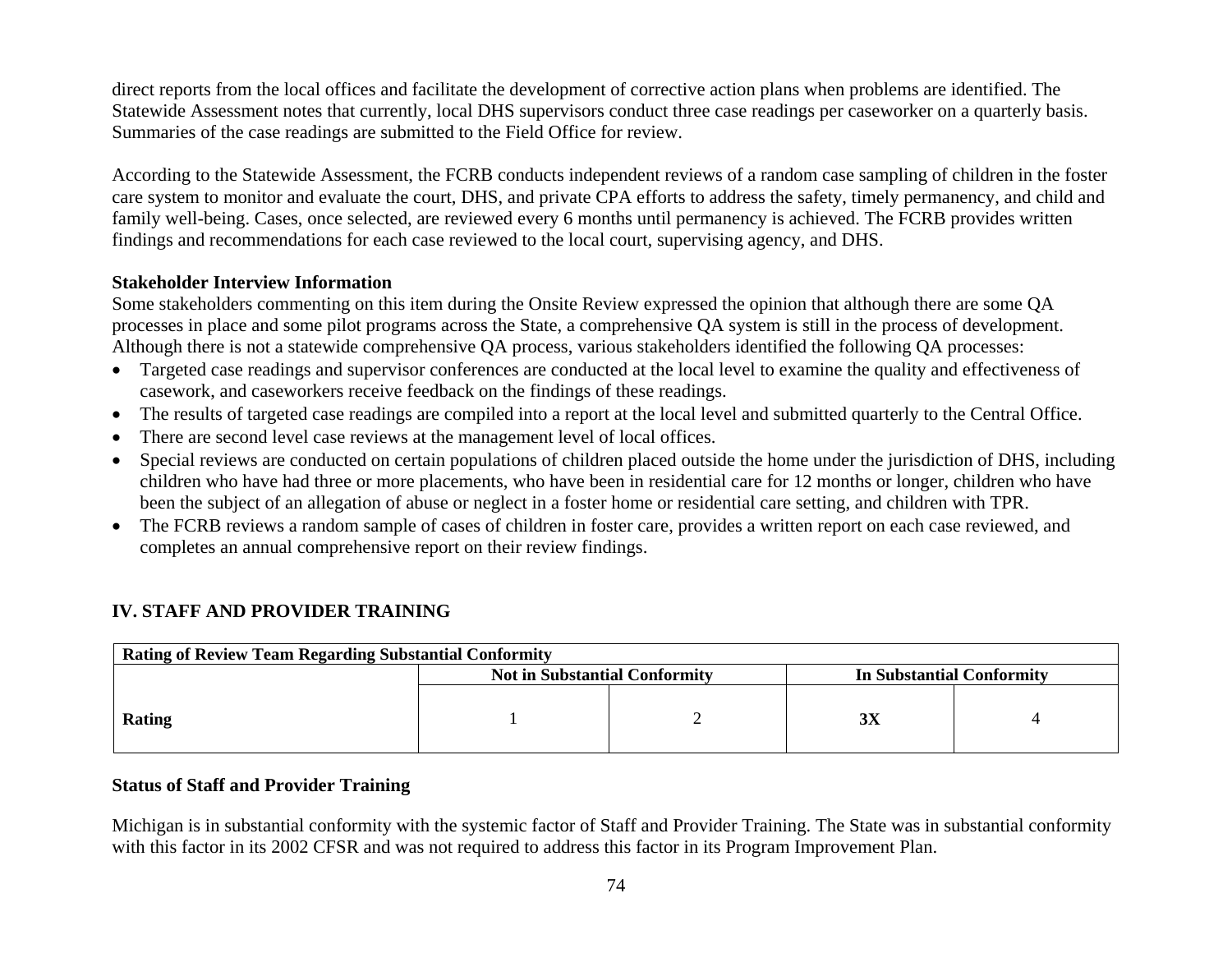## **Key Findings of the 2009 CFSR**

The findings pertaining to the specific items assessed under Staff and Provider Training are presented and discussed below.

## **Item 32. The State is operating a staff development and training program that supports the goals and objectives in the CFSP, addresses services provided under titles IV-B and IV-E, and provides initial training for all staff who deliver these services**

# **\_\_X\_\_ Strength \_\_\_\_ Area Needing Improvement**

Item 32 is rated as a Strength. Information from the Statewide Assessment and stakeholder interviews indicates that the State has implemented a competency-based child welfare training to new DHS and private CPA caseworkers, ensures that caseworkers are trained on relevant issues, and requires caseworkers to pass a competency-based performance evaluation as of April 2009 and complete initial training before assuming more than a three-case training caseload as of August 2009. This item also was rated as a Strength in Michigan's 2002 CFSR.

## **Statewide Assessment Information**

According to the Statewide Assessment, DHS and private CPA caseworkers hired for CPS, foster care, or adoption programs must have a bachelor's degree in social work or a related human services field and are required to successfully complete an initial training program that includes 270 hours of competency-based classroom and field training. The Statewide Assessment reports that initial training for all staff is administered though the Child Welfare Training Institute (CWTI).

As indicated in the Statewide Assessment, the pre-service institute (PSI) is a training program that was enhanced in January 2009 and that incorporates a 9-week training program for new CPS and foster care caseworkers and an 8-week training program for new adoption caseworkers. Three weeks of the PSI are spent in the field with a local DHS office or private agency. During that time, the trainee may be assigned specific tasks or activities in connection with a case that is the primary responsibility of an experienced caseworker or may be assigned a small caseload with a maximum of three cases.

The Statewide Assessment notes that at the conclusion of training, each trainee receives a competency-based performance evaluation, which includes classroom work, written assignments, supervisor assessment, in-class tests, and a written examination related to the specific competencies and materials taught in the PSI. The new the caseworker must pass the performance evaluation before assuming an increased caseload. The Statewide Assessment reports that CWTI uses the JJOLT/Omni Track Plus to track and report training data. The system allows CWTI staff to track an individual trainee's registration, attendance, performance, and completion of all CWTI training. Additionally, a child welfare caseworker transferring between program areas is required to take Program Specific Transfer Training as preparation for the new position.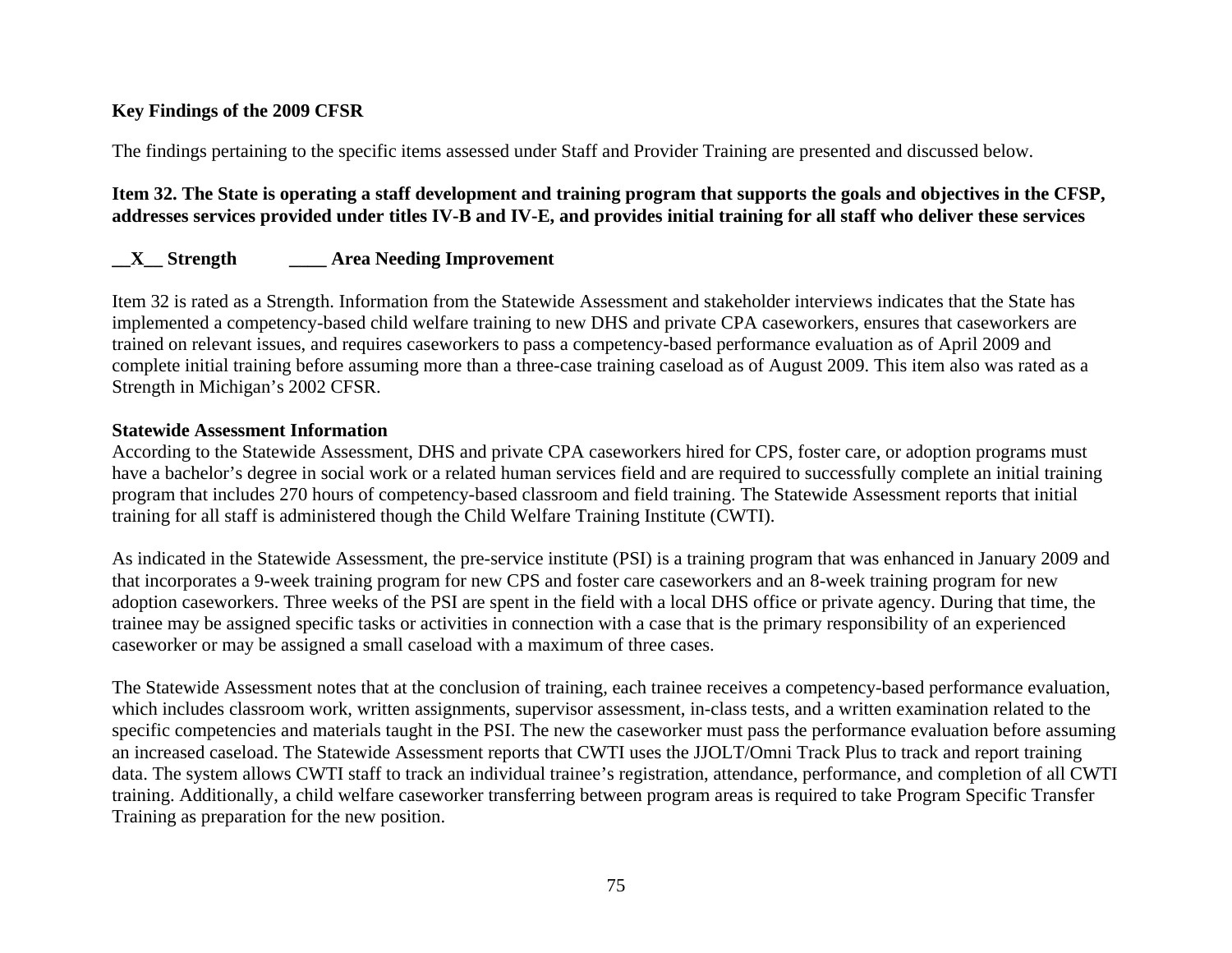The Statewide Assessment also reports that initial training for DHS juvenile justice case managers is 10 days. The State also provides specialized initial training for the following staff who work within the child welfare system:

- Foster care home certification supervisors and caseworkers
- Permanency planning assistants and permanency planning specialist staff
- •Child welfare funding specialists
- Family preservation contract employees

In addition to new caseworker training, the Statewide Assessment indicates that a 40-hour child welfare supervisor training is required for all new DHS and private agency supervisors. The training consists of 2 days of general supervisor training and 3 days of programspecific training. Supervisors must pass a competency-based performance evaluation within 3 months of assuming the supervisory position. As reported in the Statewide Assessment, a standard evaluation is administered to the trainees on the final day of every course offered by the CWTI to assess trainee perceptions of the training and the results of this evaluation indicate a high level of satisfaction by trainees.

## **Stakeholder Interview Information**

Stakeholders commenting on this item during the Onsite Review offered various opinions on the quality of pre-service training for new caseworkers. Some stakeholders expressed the opinion that the training for new caseworkers provides a good foundation for child welfare practice. Various stakeholders identified the following strengths of the State's pre-service training program:

- The CWTI provides the training.
- DHS and private agency caseworkers are required to attend the same training.
- •The training combines classroom and field training.
- •New caseworkers are mentored by tenured caseworkers as part of the training process.
- •New caseworkers generally assume only a training caseload until the successful completion of pre-service training.
- Caseworkers must pass the competency-based examination at the conclusion of training.

Despite these strengths, many stakeholders expressed concern that, particularly prior to the implementation of the new training process, new caseworkers have had to wait a few months before attending pre-service training because of the lack of availability of training sessions. Because of the wait, some caseworkers, primarily private agency caseworkers, are required to carry caseloads prior to attending and/or completing training.

Additionally, some stakeholders expressed the opinion that pre-service training is too broad and does not adequately prepare new caseworkers for their job responsibilities nor do new caseworker received adequate mentoring from veteran caseworkers. Some stakeholders expressed the opinion that more skill-based training is needed for new caseworkers. A few stakeholders expressed the opinion that the training is redundant for new staff who hold a bachelor's or master's degree in social work.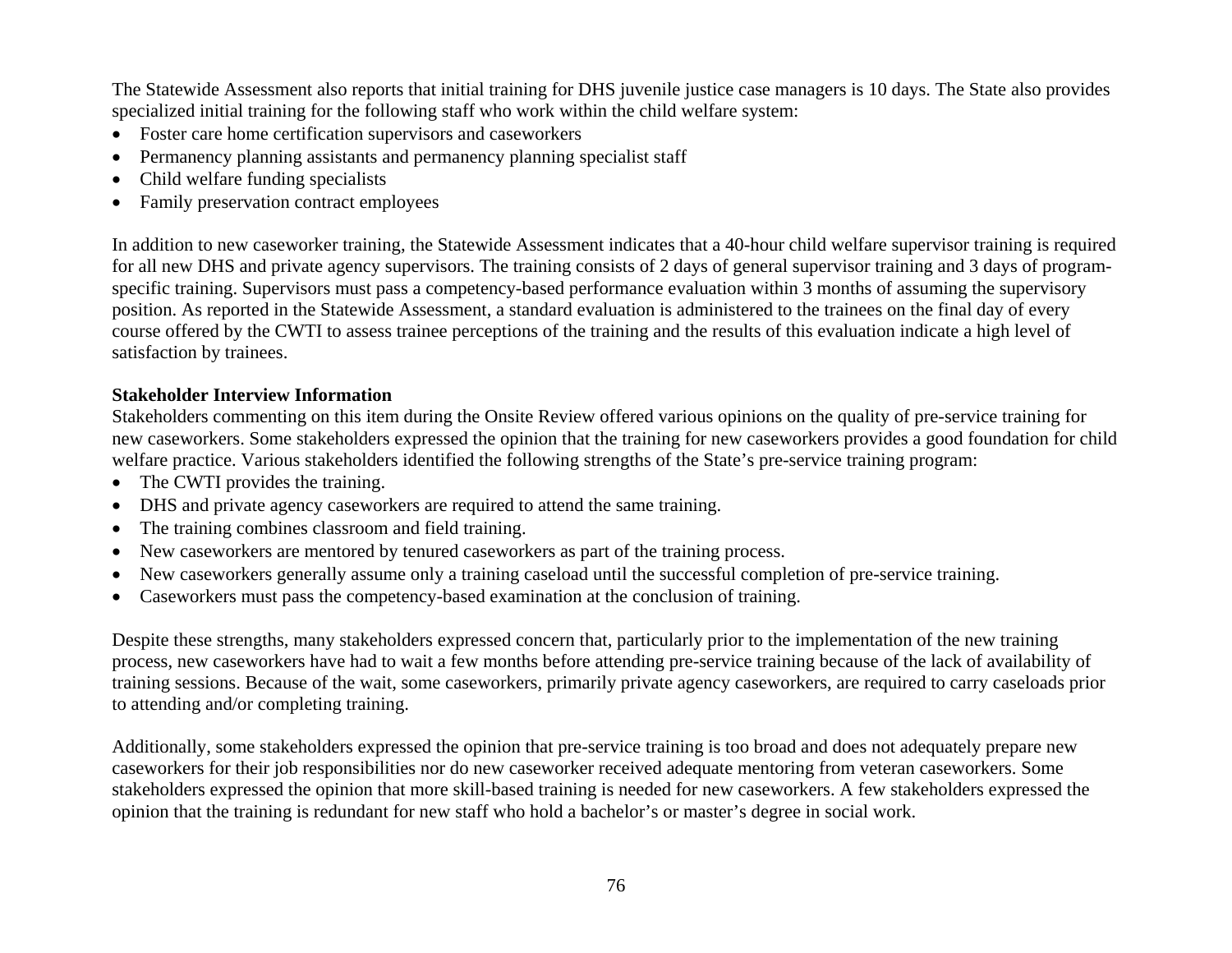### **Item 33. The State provides for ongoing training for staff that addresses the skills and knowledge base needed to carry out their duties with regard to the services included in the CFSP**

# **\_\_X\_\_ Strength \_\_\_\_ Area Needing Improvement**

Item 33 is rated as a Strength. The State requires ongoing training for all DHS and private agency caseworkers and supervisors. Ongoing training is provided by various community and State resources. This item also was rated as a Strength in Michigan's 2002 CFSR.

# **Statewide Assessment Information**

According to the Statewide Assessment, the required number of hours of ongoing training is 16 hours for CPS caseworkers and 24 hours for foster care and adoption caseworkers. This number of hours is expected to increase to 40 hours in the near future as part of the DHS reform efforts. The Statewide Assessment indicated that the Governor's Task Force on Children's Justice identified a need for assistance with travel costs and approved the use of Children's Justice Act funds to allow DHS, private CPA, and Tribal caseworkers to attend task force-funded and -endorsed training. However, the Statewide Assessment notes that due to the current budget restraints, travel funds for ongoing training continue to be limited, which limits ongoing training opportunities.

The Statewide Assessment identified the following resources that provide ongoing, in-service training opportunities:

- The MSW program at Michigan universities
- •The CWTI
- •The Court Improvement Project (CIP)
- •The Child Welfare Services division of SCAO
- •The Governor's Task Force on Children's Justice
- The Office of Professional Development

The Statewide Assessment reports that DHS county offices and private providers are required to track the hours of in-service training and submit data to confirm the completion of in-service training requirements for all staff.

As reported in the Statewide Assessment, evaluations of training indicate a high level of satisfaction of "special topics" training by trainees.

## **Stakeholder Interview Information**

Most stakeholders commenting on this item during the Onsite Review expressed the opinion that staff are completing the current required ongoing training hours and a few noted that completion of training is tracked by the local agencies.

However, several stakeholders expressed different opinions about the availability of ongoing training for caseworkers and supervisors. Some stakeholders expressed the opinion that there are multiple, relevant training opportunities through CWTI, in-house, and other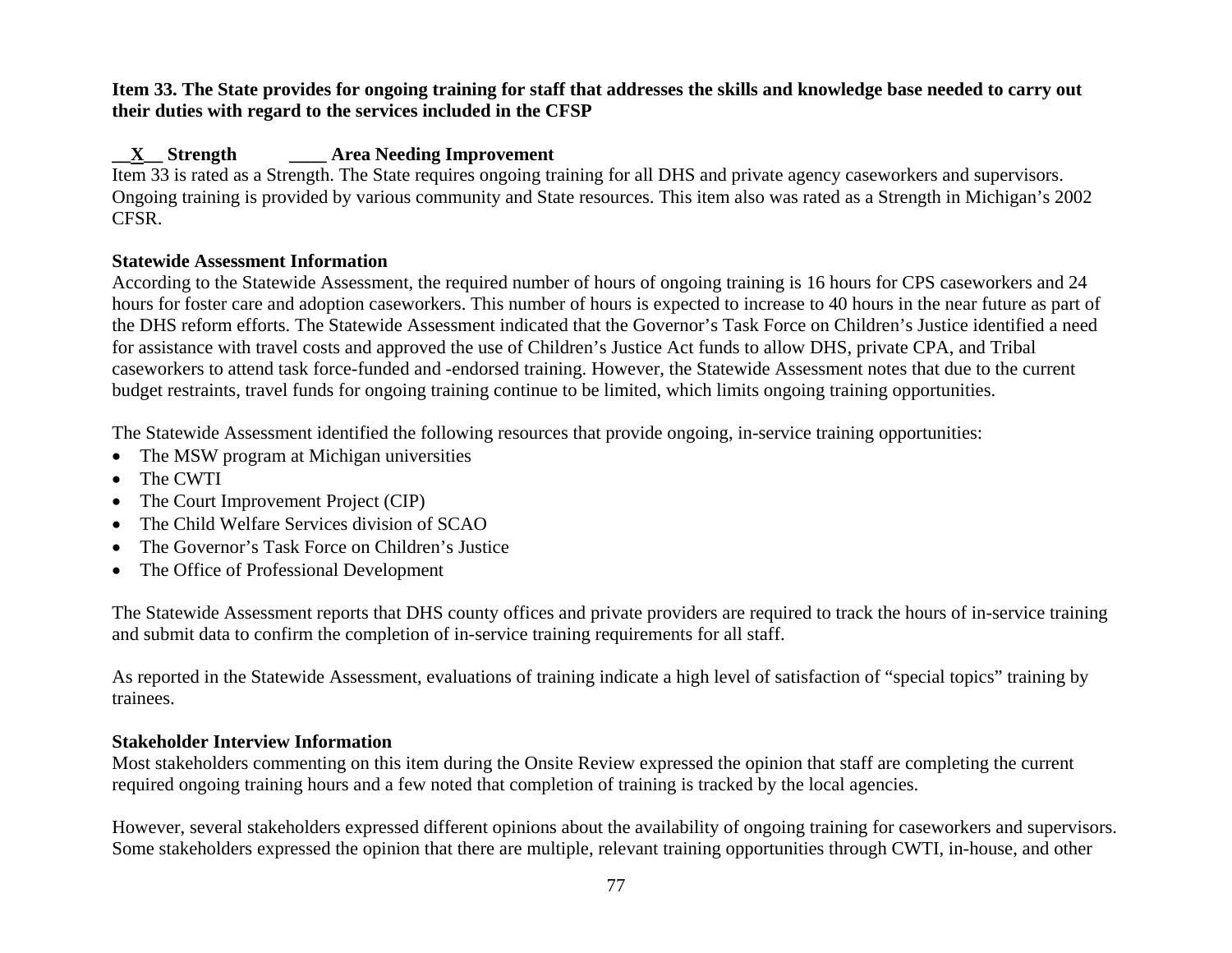community and State resources for all caseworkers and supervisors. However, other stakeholders expressed the opinion that training opportunities are limited due to travel and budget constraints and caseload responsibilities. Additionally, some stakeholders indicated that it is difficult to locate ongoing training relevant to job responsibilities.

## **Item 34. The State provides training for current or prospective foster parents, adoptive parents, and staff of State licensed or approved facilities that care for children receiving foster care or adoption assistance under title IV-E that addresses the skills and knowledge base needed to carry out their duties with regard to foster and adopted children**

# **\_\_X\_\_ Strength \_\_\_\_ Area Needing Improvement**

Item 34 is rated as a Strength. Information from the Statewide Assessment and stakeholder interviews indicates that the State provides initial and ongoing training for foster and adoptive parents and has training requirements for private CPA foster homes and child caring institution (CCI) staff. This item also was rated as a Strength in Michigan's 2002 CFSR.

#### **Statewide Assessment Information**

According to the Statewide Assessment, DHS and private agency foster parents must receive the required pre-service training and inservice training to obtain and maintain their foster parent license. For pre-service training the State offers the Parent Resources for Information, Development, and Education (PRIDE) training. Foster parents must complete 12 hours of training focusing on specific required sessions before a child can be placed with them and the remainder of the sessions must be completed by the anniversary of the foster parent being licensed. As reported in the Statewide Assessment, DHS staff, private CPA staff, and Michigan State University trainers deliver the PRIDE training.

The Statewide Assessment reports that foster parents are required to complete 12 hours of in-service training during the 2 years following the original licensing period and 6 hours of in-service training annually thereafter. Foster parents receive in-service training through community forums; the statewide foster parent association; the Michigan Association of Foster, Adoptive and Kinship Parents' annual statewide training conference; online training; and resource library materials in local DHS offices. Additionally, local offices collaborate with private CPAs to provide advanced foster parent training.

As noted in the Statewide Assessment, treatment foster parents must complete the 12-hour required aspects of PRIDE training and an additional 30 hours of pre-service training prior to child placement. CCI staff receive 50 hours of initial training at the start of their employment and are required to complete 25 hours of in-service training every year thereafter. BCAL monitors the training requirements during its annual reviews of all CPAs, including DHS.

The Statewide Assessment also indicates that adoptive parents must attend the first 12 hours of PRIDE training for approval to adopt. Although licensing rules do not require ongoing training for adoptive parents, the State provides training opportunities if adoptive parents wish to participate.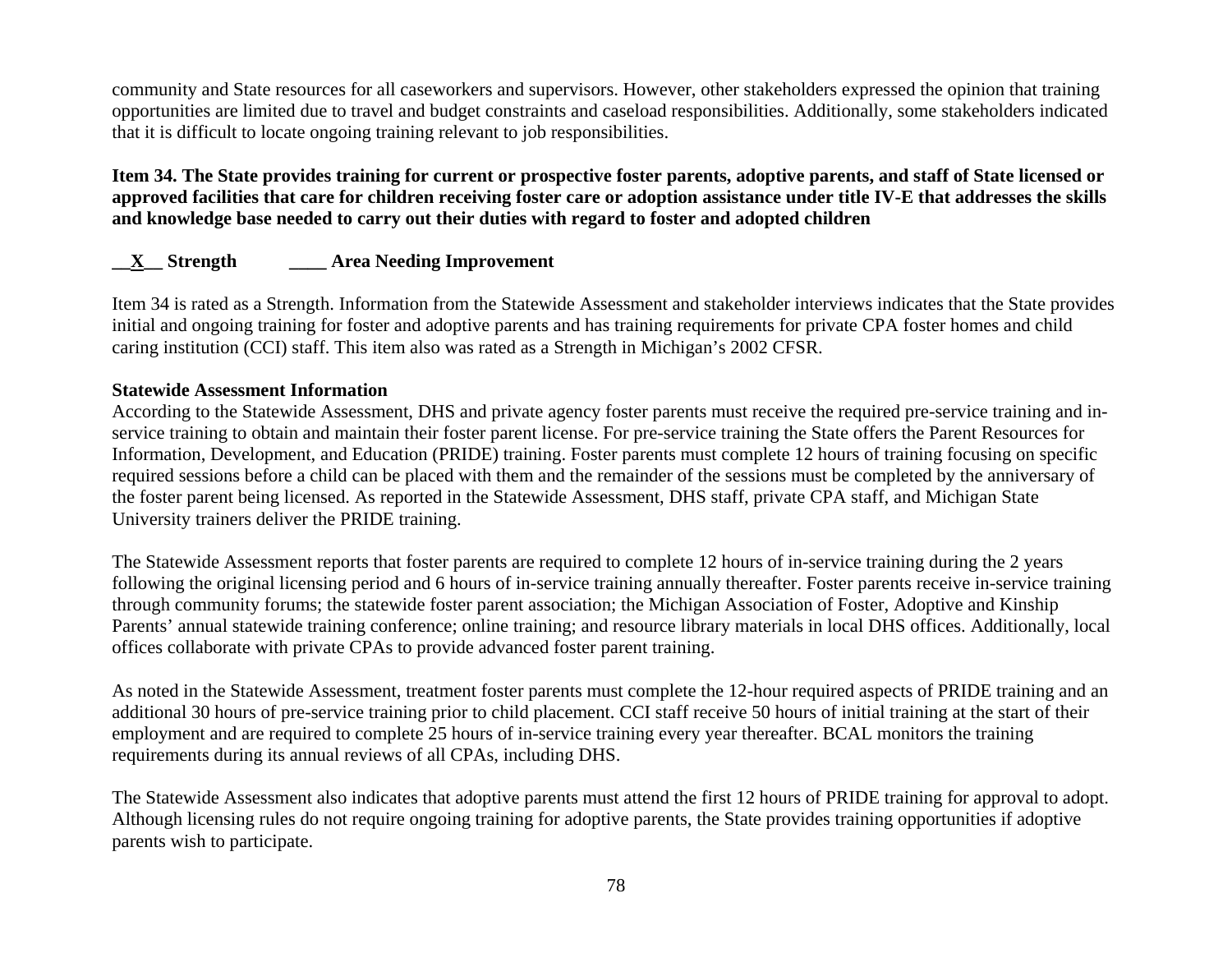During a focus group conducted in preparation of the Statewide Assessment, foster parents indicated that the initial training included the basic skills and knowledge necessary for being a foster parent and that ongoing training is beneficial. However, foster parents would like to see training offered during non-traditional hours.

### **Stakeholder Interview Information**

Most stakeholders commenting on this item during the Onsite Review expressed the opinion that the State provides initial training for foster and adoptive parents through the PRIDE curriculum. Some stakeholders indicated that DHS and private CPAs vary on the required hours needed prior to placement of a child. A few of these stakeholders reported that some private CPAs require that foster parents complete the entire PRIDE curriculum prior to the placement of a child in their home.

Many stakeholders expressed the opinion that the information provided in the initial training is beneficial. However, some stakeholders noted that the availability and accessibility of PRIDE training varies across the State and that PRIDE training is offered on weekends and evenings only in some areas of the State.

Most stakeholders commenting on ongoing training for foster parents also expressed the opinion that ongoing training generally is beneficial and readily available to foster parents through various forums. A few stakeholders noted that foster parents who do not complete the required number of ongoing training hours are unable to have new placements until the required training hours are completed.

# **V. SERVICE ARRAY AND RESOURCE DEVELOPMENT**

| <b>Rating of Review Team Regarding Substantial Conformity</b> |                                      |    |                           |  |  |
|---------------------------------------------------------------|--------------------------------------|----|---------------------------|--|--|
|                                                               | <b>Not in Substantial Conformity</b> |    | In Substantial Conformity |  |  |
| <b>Rating</b>                                                 |                                      | 2X |                           |  |  |

## **Status of Service Array and Resource Development**

Michigan is not in substantial conformity with the systemic factor of Service Array and Resource Development. The State was in substantial conformity with this factor in its 2002 CFSR and was not required to address this factor in its Program Improvement Plan.

#### **Key Findings of the 2009 CFSR**

The findings pertaining to the items assessed under Service Array and Resource Development are presented and discussed below.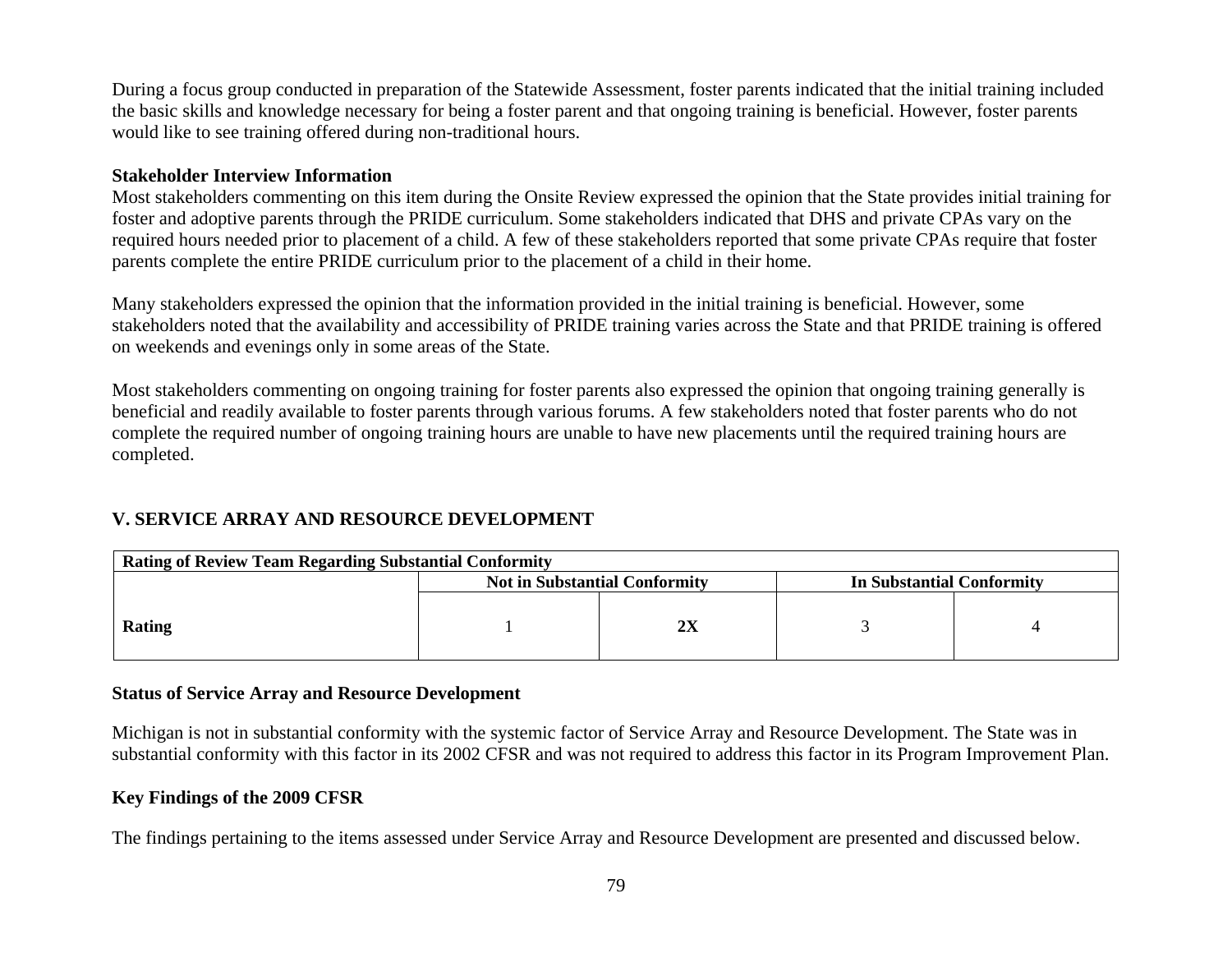**Item 35. The State has in place an array of services that assess the strengths and needs of children and families and determine other service needs, address the needs of families in addition to individual children in order to create a safe home environment, enable children to remain safely with their parents when reasonable, and help children in foster and adoptive placements achieve permanency** 

# **\_\_X\_\_ Strength \_\_\_\_ Area Needing Improvement**

Item 35 is rated as a Strength because information from the Statewide Assessment and stakeholder interviews indicates that Michigan has an array of services that addresses the safety, permanency, and well-being needs of children and families, although, as noted under item 36, this array is not consistently accessible to children and families across the State. This item also was rated as a Strength in Michigan's 2002 CFSR.

### **Statewide Assessment Information**

According to the Statewide Assessment, DHS delivers a variety of services directly or through contracts managed by DHS. Most services are contracted at the local level and funded through various State appropriations. However, as noted in the Statewide Assessment, the budgetary shortfalls in the State have resulted in reduced capacity to fund existing services and service contracts across the State.

However, the Statewide Assessment identifies the following services as existing in all counties:

- Michigan Family First Program
- •Family preservation
- •Adoption subsidies
- In-home care
- •State Emergency Relief Services (SER)
- Substance use disorder
- •ZERO TO THREE
- Flexible funding

Service gaps occurring in some areas of the State that were identified in the Statewide Assessment are identified under item 36.

#### **Stakeholder Interview Information**

Stakeholders commenting on this item expressed different opinions about the array of services available to assess and address the needs of children and families in the State. Some stakeholders expressed the opinion that services are available but accessibility is sometimes a problem.

Other stakeholders expressed the opinion that services to meet the needs of families and children are not available, including the following: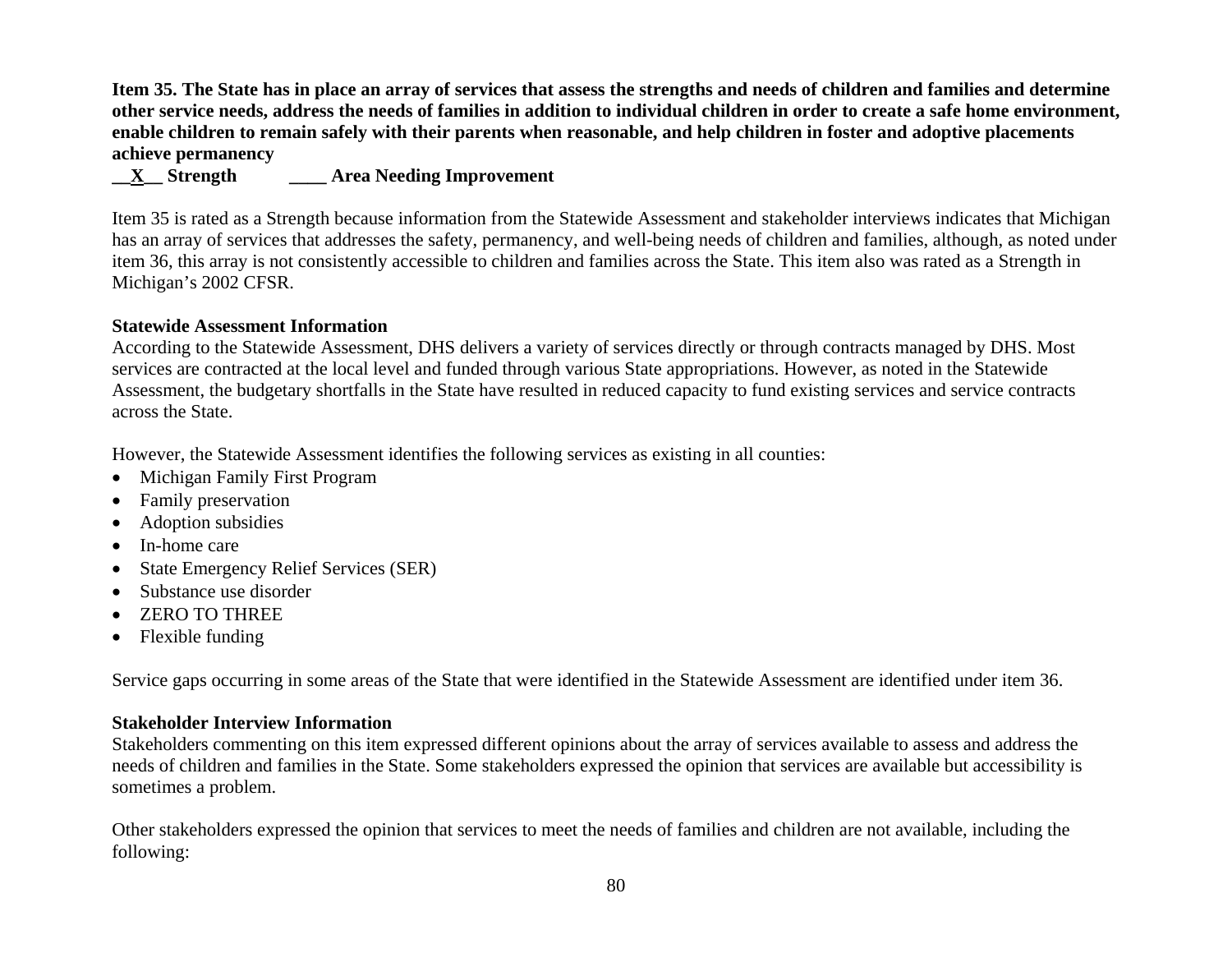- •Transportation
- •Mental health
- •Substance abuse treatment, particularly in-patient treatment
- Preventive services

Some of these stakeholders indicated that services and contracts to purchase services have been reduced due to budget cuts resulting from the current economic situation which has affected service delivery to families and children for both in-home and foster care cases as well as prevention cases.

# **Item 36. The services in item 35 are accessible to families and children in all political jurisdictions covered in the State's CFSP**

# **\_\_\_\_ Strength \_\_X\_\_ Area Needing Improvement**

Item 36 is rated as an Area Needing Improvement because information from the Statewide Assessment and stakeholder interviews indicates that there are many key services that are not accessible to families and children in all jurisdictions and there are waiting lists for children and families to access critical health and behavioral health related services. This item was rated as a Strength in Michigan's 2002 CFSR.

### **Statewide Assessment Information**

According to the Statewide Assessment, the State's system of local service delivery allows the counties to determine the appropriate services to meet a local community's needs. There are 80 county-based multiple purpose collaborative bodies that include all 83 Michigan counties. Each community collaborative, in partnership with the local DHS, formally and informally assesses local resources, needs, service availability, and service gaps. The collaborative develops a plan for improving results for at-risk children and families and commits to the development, implementation, and oversight of the county services plan.

The Statewide Assessment also reports that in April of 2008, the DHS director established the Michigan CWITF to assess the State's child welfare policies and programs and to recommend outcomes and actions to drive future reforms. As reported in the Statewide Assessment, CWITF identified an inadequate array of services in many areas to support children, youth, and families in their own communities, to minimize the use of out-of-home placements, and to support children and youth returning home.

The Statewide Assessment identifies the following key services as insufficient to meet the needs of children and families served by the child welfare system:

- Transportation assistance
- •Psychiatry
- •Wraparound
- •Health
- •Mental health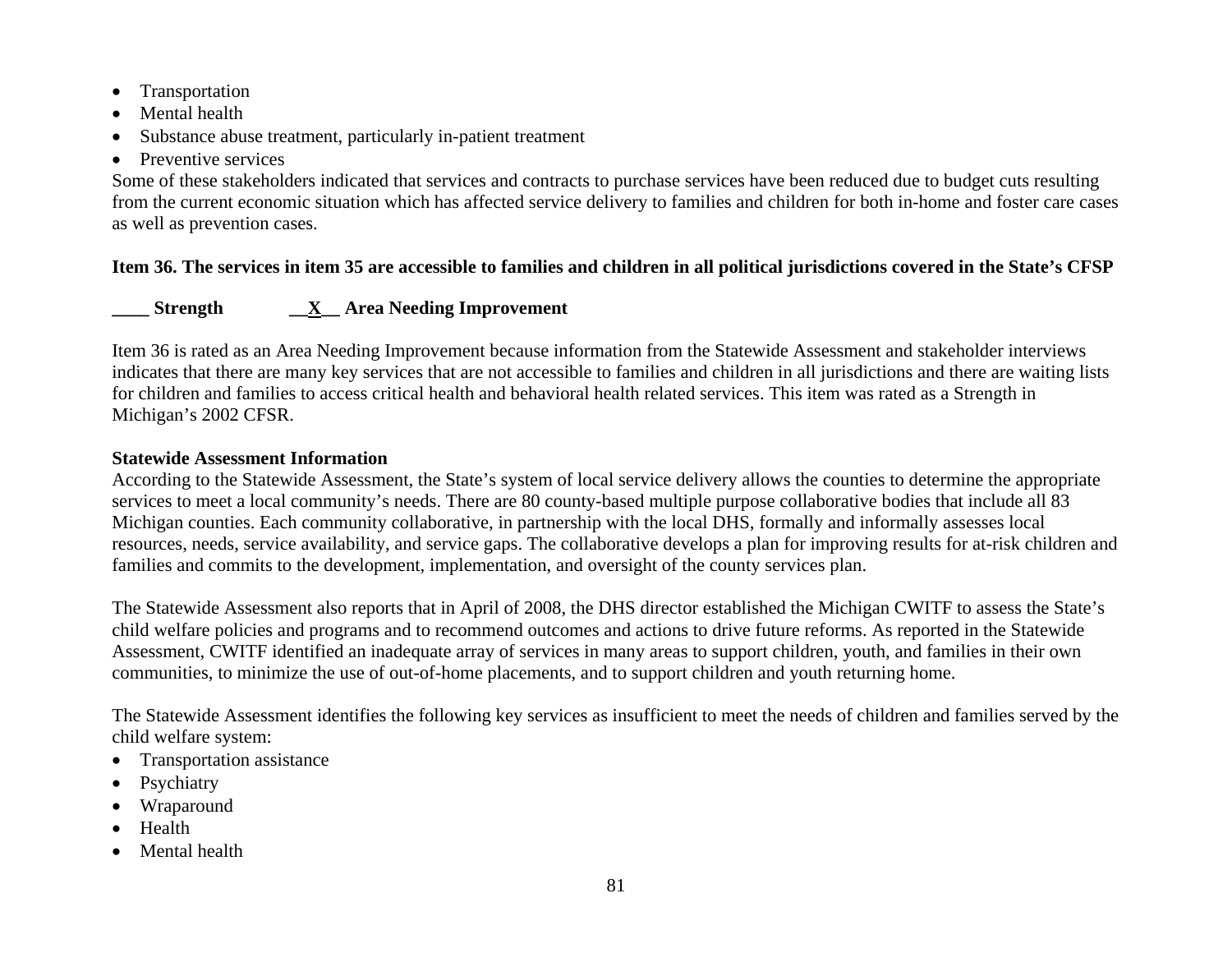- •Counseling
- •Family reunification assistance
- •Youth transitioning out of foster care
- •Flexible funding

Some stakeholders commenting on this item during the Onsite Review expressed the opinion that the accessibility of services varies by county and depends on the local collaboration and coordination of services. Some stakeholders noted that families living in rural areas frequently have to drive long distances to access needed services and that lack of transportation can restrict access to services. A few stakeholders noted that even when services are court-ordered, it can be difficult to access the services due to the location of the providers and the family's lack of transportation. Some stakeholders also indicated that accessibility and regularity of services varies depending on whether families are Medicaid eligible. They noted that it is difficult for families without Medicaid to obtain mental health services.

Various stakeholders across the three sites indicated that the following services are insufficient to meet needs and have waiting lists:

- •Mental health treatment
- •Substance abuse treatment
- Parenting classes
- •Michigan Family First program
- •Psychiatry
- •IEPs
- •Early On
- •Family reunification assistance

In addition to the services indicated in the Statewide Assessment, stakeholders identified the following services as insufficient to meet needs:

- •Foster homes, including homes for children with special needs
- •Domestic violence assistance
- •Affordable housing assistance
- •Day care providers
- •Post-adoption assistance
- •Health-care and dental providers who accept Medicaid
- •Homemaker assistance
- •Youth aging out of foster care
- •Inpatient substance abuse treatment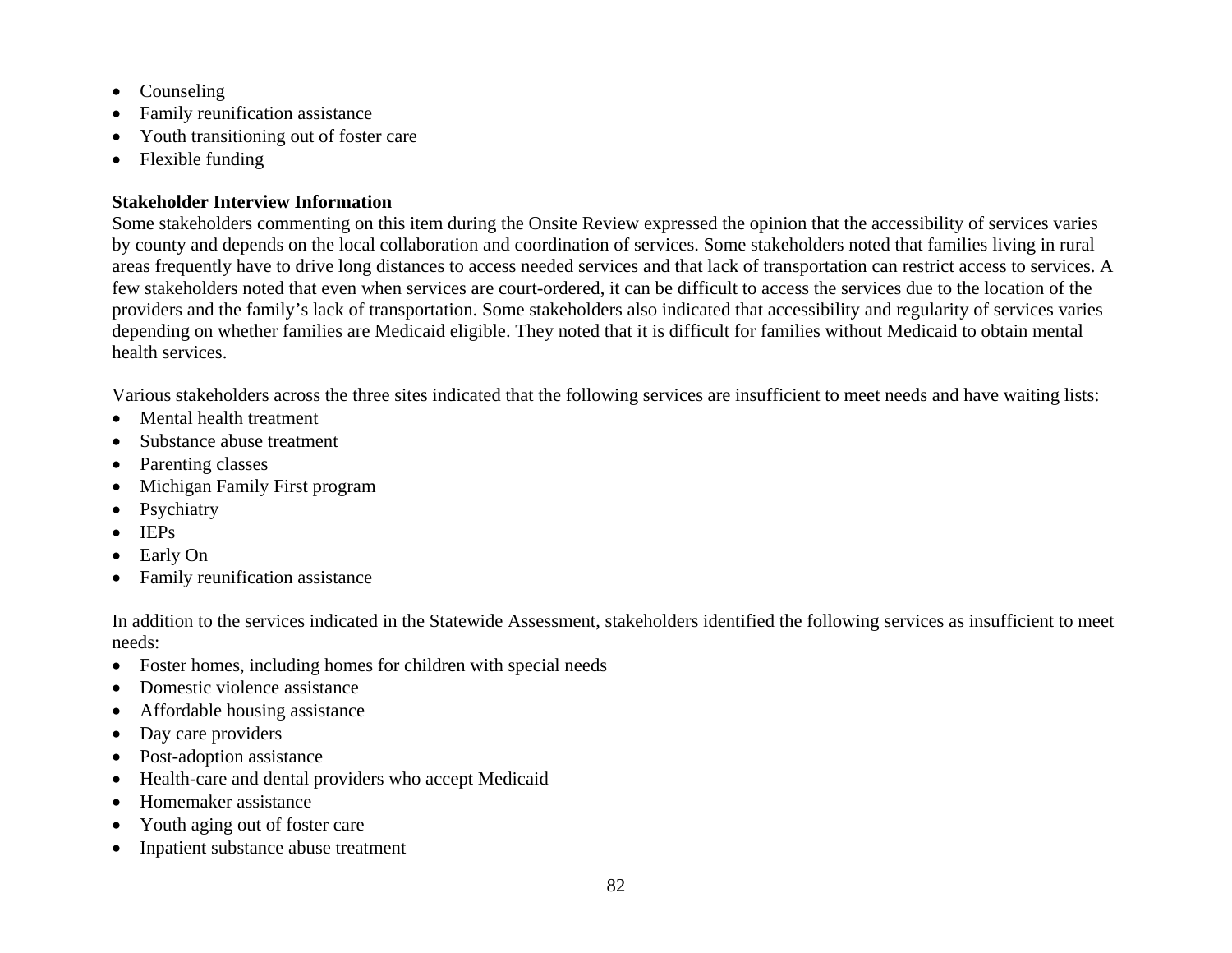• Prevention, including services to address behavioral issues in older youth

# **Item 37. The services in item 35 can be individualized to meet the unique needs of children and families served by the agency**

# **\_\_\_\_ Strength \_\_X\_\_ Area Needing Improvement**

Item 37 is rated as an Area Needing Improvement. Information from the Statewide Assessment and stakeholder interviews indicates that the services and supports to families that are available in the State cannot always be tailored to meet the unique needs of children and families. This item was rated as an Area Needing Improvement in Michigan's 2002 CFSR.

## **Statewide Assessment Information**

According to the Statewide Assessment, DHS's assessment tool, policies, and use of FGDM encourage and promote the individualization of services and help plan for effective intervention. However, the Statewide Assessment also reports that the case plan format in SWSS can inhibit individualizing services because it provides a checklist of prescribed services rather than encouraging caseworkers to develop a unique case plan based on the needs of children and families. Additionally, according to the Statewide Assessment, budget cuts have affected the ability of the State to provide certain services.

The Statewide Assessment reports the following findings from focus groups held with a range of stakeholders including caseworkers, service providers, FCRB members, advocates, CASAs, and court staff.

- Services tend to be "cookie-cutter" rather than individualized due to a lack of capacity to meet specific service needs, such as the need for substance abuse treatment.
- Current parenting classes are designed for parents who have minimal parenting concerns and not for DHS clients who often are low-functioning and need parenting coaches who can model good parenting choices.

Despite these concerns, the Statewide Assessment identifies the following strengths with regard to individualizing services:

- Flexible funds are available for emergency and reunification services, although these funds have decreased due to recent budget cuts.
- Local agencies and hospitals are required to give priority to parents needing substance abuse services if their child has been removed from the home or is at risk of being removed due to a substance abuse disorder.
- DHS makes interpreter services available to caseworkers when needed and has a contract for over-the-phone interpreter services and document translation services.

# **Stakeholder Interview Information**

Stakeholders commenting on this item during the Onsite Review expressed varying opinions on the State's effectiveness in individualizing services to meet the needs of children and families. Some stakeholders suggested that the State makes concerted efforts to match services to the needs of the family and a few noted that the State makes concerted efforts to ensure that families receive the needed services. However, other stakeholders indicated that the effectiveness of individualizing services varies by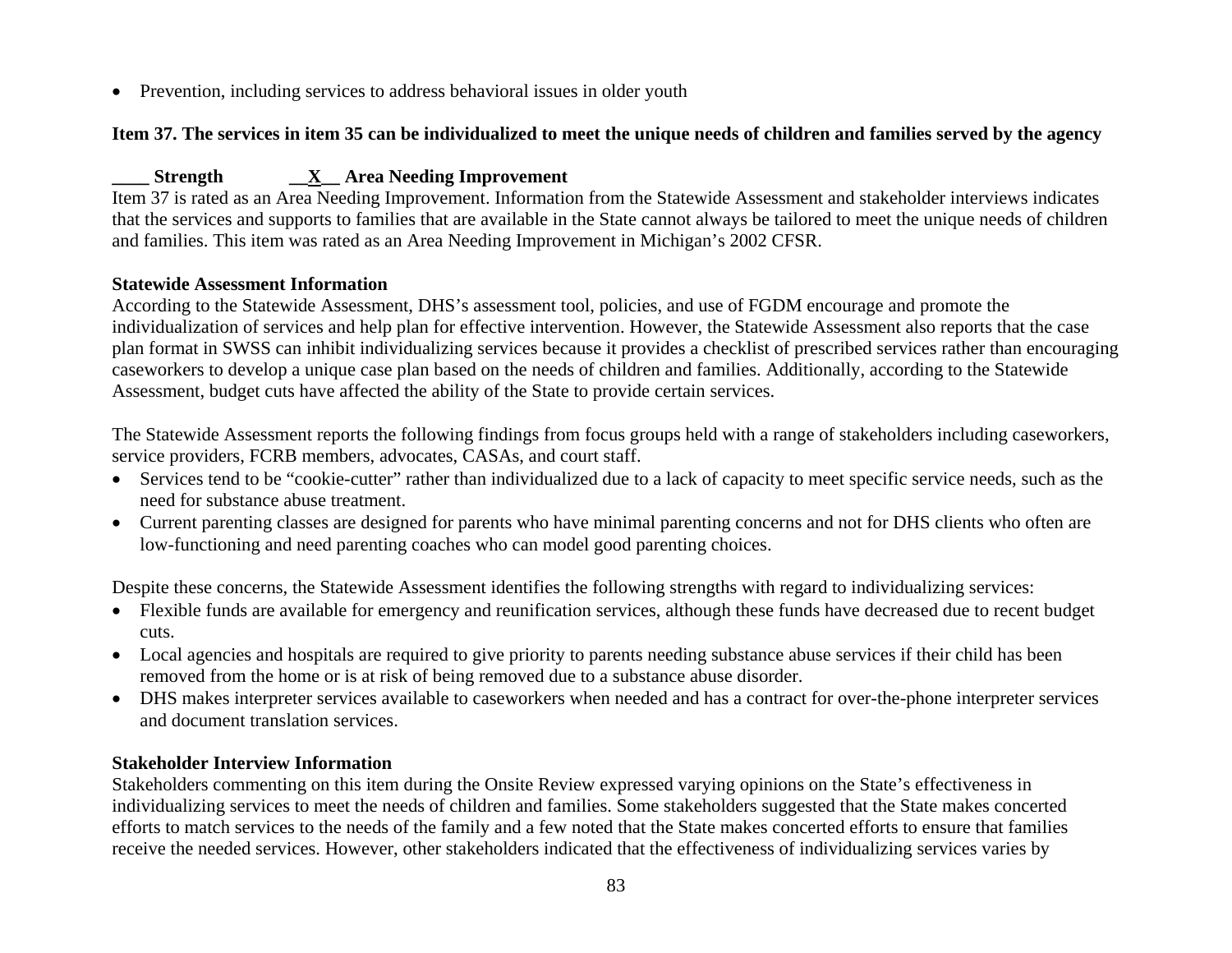caseworker and can be challenging because needed services are not always available or accessible. A few stakeholders expressed concern about the decrease in flexible funding. Some stakeholders expressed concern that families without Medicaid are restricted in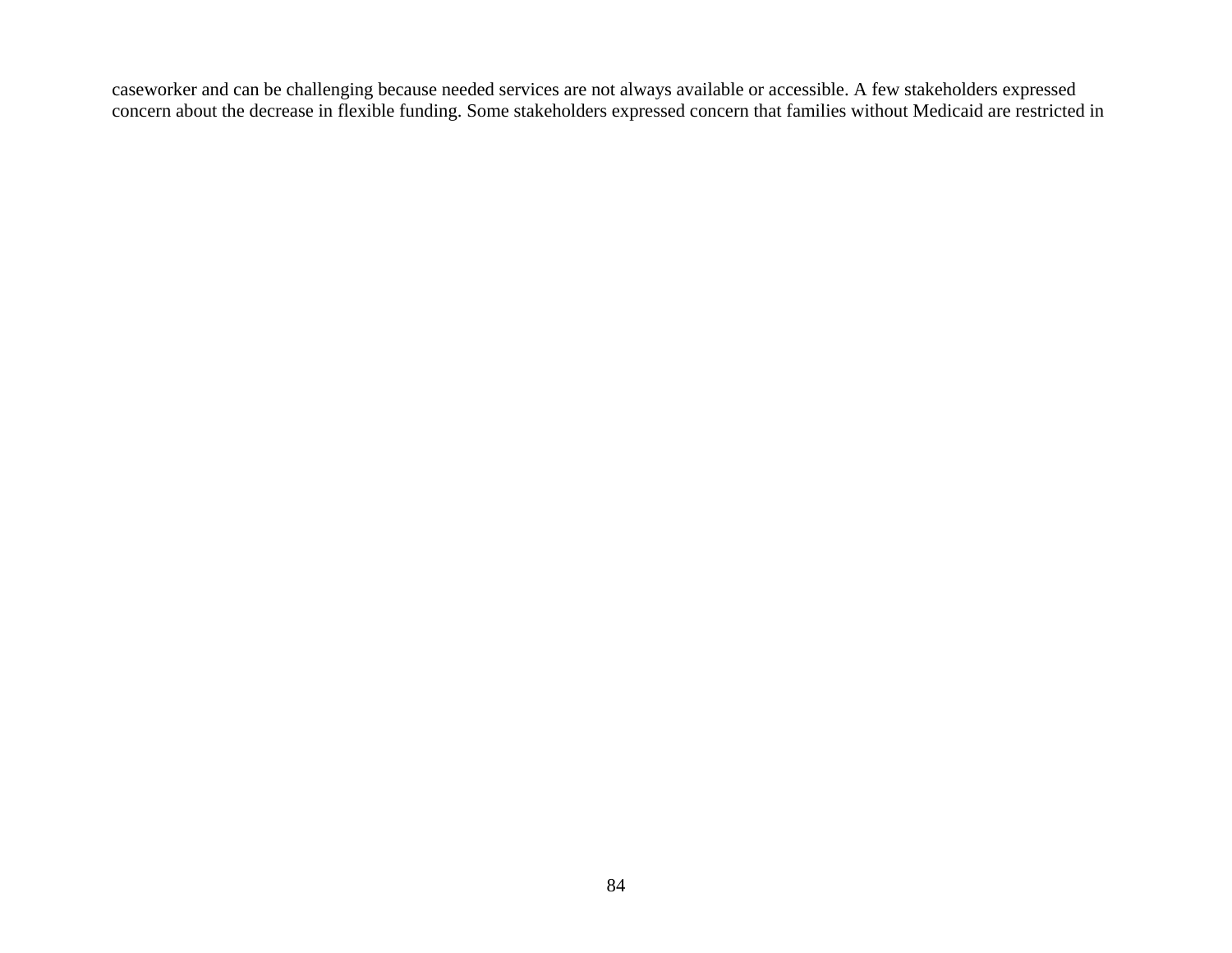the kinds of services they receive. Additionally, a few stakeholders indicated that even when families are Medicaid eligible, mental health and substance abuse treatment services are limited. Some stakeholders also noted that there is a need for more culturally competent services to meet the needs, including the linguistic needs, of some of the State's families, particularly Hispanic and Arabic populations.

# **VI. AGENCY RESPONSIVENESS TO THE COMMUNITY**

| <b>Rating of Review Team Regarding Substantial Conformity</b> |                                      |  |                           |  |  |
|---------------------------------------------------------------|--------------------------------------|--|---------------------------|--|--|
|                                                               | <b>Not in Substantial Conformity</b> |  | In Substantial Conformity |  |  |
| Rating                                                        |                                      |  |                           |  |  |

### **Status of Agency Responsiveness to the Community**

Michigan is in substantial conformity with the systemic factor of Agency Responsiveness to the Community. The State was in substantial conformity with this systemic factor in its 2002 CFSR and was not required to address the factor in its Program Improvement Plan.

#### **Key Findings of the 2009 CFSR**

The findings pertaining to the items assessed under Agency Responsiveness to the Community are presented and discussed below.

**Item 38. In implementing the provisions of the CFSP, the State engages in ongoing consultation with Tribal representatives, consumers, service providers, foster care providers, the juvenile court, and other public and private child- and family-serving agencies and includes the major concerns of these representatives in the goals and objectives of the CFSP** 

## **\_\_X\_\_ Strength \_\_\_\_ Area Needing Improvement**

Item 38 is rated as a Strength. Information from the Statewide Assessment and from stakeholder interviews indicates that the Michigan CFSP is developed in consultation with DHS stakeholders and child welfare partners. This item also was rated as a Strength in Michigan's 2002 CFSR.

#### **Statewide Assessment Information**

According to the Statewide Assessment, the CFSR/CFSP Unit of the Federal Compliance Office within the DHS CWIB develops the CFSP in consultation with DHS stakeholders and child welfare partners. The Governor's Task Force on Children's Justice, which is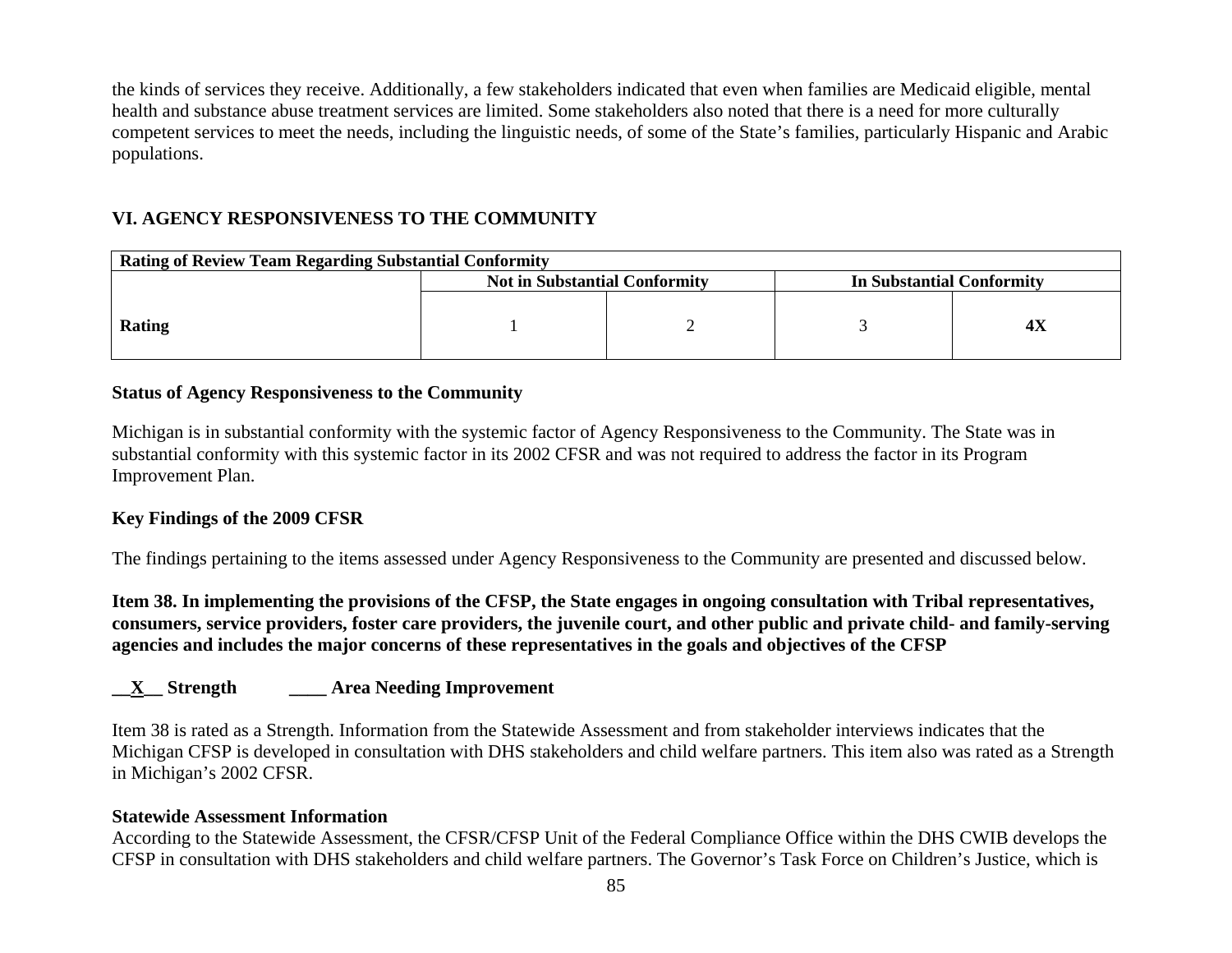the State's standing and extended stakeholder group for the CFSR and CFSP, are stakeholders in the collaboration, as are the director of the Office of Native American Affairs, DHS and private agency field staff and managers, private CPA managers, SCAO, FCRB members, court staff, service providers, parents, Tribal agency representatives, Citizen Review Panel (CRP) members, CWTI, and the Michigan Advisory Committee on the Over Representation of Children of Color in Child Welfare.

Additionally, between FYs 2007 and 2009, focus groups were held in communities throughout the State to gather information for the CFSP and CFSR. Other relationships and collaborations among the State and external stakeholders include the following:

- Adoption Oversight Committee
- CPS Advisory Committee
- Office of the Children's Ombudsman
- •Multi-Purpose Collaborative Bodies
- •Youth panels
- •Michigan Association for Foster, Adoptive and Kinship parents
- Bureau of Juvenile Justice (BJJ)

According to the Statewide Assessment, the DHS Settlement Agreement was a major factor in the development of the CFSP as the settlement specifically addressed caseload size, children in foster care for long periods of time, data collection and management, and QA issues.

## **Stakeholder Interview Information**

Many stakeholders commenting on this item during the onsite CFSR expressed the opinion that DHS seeks input from the Governor's Task Force on Children's Justice, CWITF, other agencies, and private providers in the identification of strategies to address key problems. Some stakeholders, however, expressed concern that although the State convenes meetings with Tribal representatives and discusses child welfare issues with them, there has not been sufficient focus in the agency on ICWA compliance or on Tribal consultation.

**Item 39. The agency develops, in consultation with these representatives, Annual Progress and Services Reports delivered pursuant to the CFSP** 

# **\_\_X\_\_ Strength \_\_\_\_ Area Needing Improvement**

Item 39 is rated as a Strength. Information from the Statewide Assessment indicates that the Annual Progress and Service Report (APSR) is completed with input from various stakeholders. This item also was rated as a Strength in Michigan's 2002 CFSR.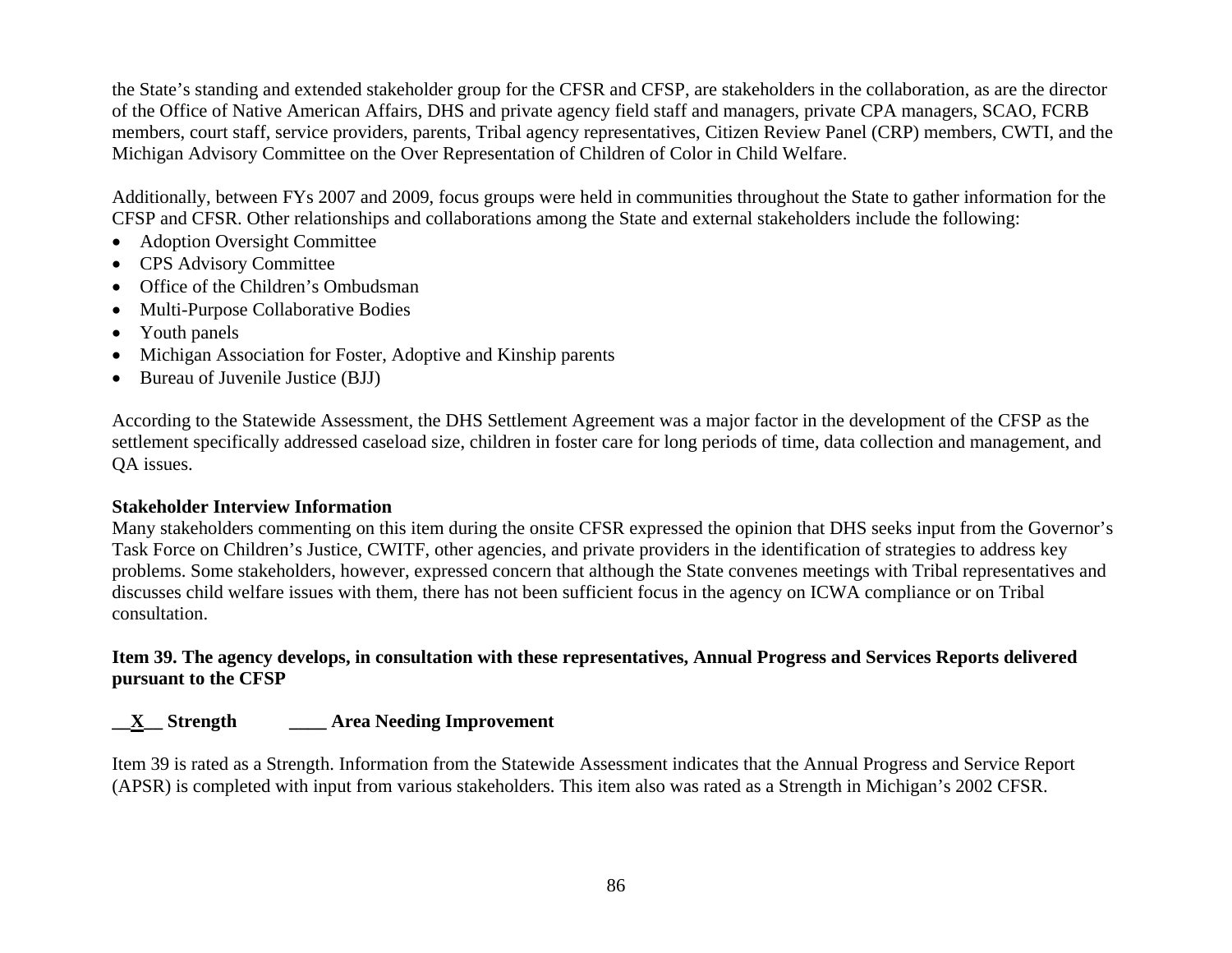#### **Statewide Assessment Information**

According to the Statewide Assessment, the Federal Compliance Office within the CWIB is responsible for the development of the APSR. CWIB staff collaborates with internal and external stakeholders to develop the APSR. Additionally, statutorily created advisory bodies provide feedback to DHS for the APSR and ongoing meetings with the CRPs monitor DHS's compliance with the CFSP.

#### **Stakeholder Interview Information**

During the onsite CFSR, there were insufficient substantive comments from stakeholders regarding this item.

## **Item 40. The State's services under the CFSP are coordinated with services or benefits of other Federal or Federally-assisted programs serving the same population**

## **\_\_X\_\_ Strength \_\_\_\_ Area Needing Improvement**

Item 40 is rated as a Strength because information from the Statewide Assessment and stakeholder interviews indicates that the State coordinates services with other Federal and Federally-assisted programs. This item also was rated as a Strength in Michigan's 2002 CFSR.

#### **Statewide Assessment Information**

According to the Statewide Assessment, DHS established a Federal Compliance Office to oversee Michigan's coordination of Federal programs and to ensure continuity across the State. The office managed the title IV-E State plan, title IV-B State plan, CFSP, APSR, CFSR, and Program Improvement Plan.

The Statewide Assessment reports that DHS collaborates both internally and externally with other departments and agencies to coordinate services provided by Federally-funded programs. DHS administers the Temporary Assistance for Needy Families, State Disability Assistance and Refugee Assistance programs, Child Care Development Fund Block Grant, Food Assistance Program, SER, Low Income Home Energy Assistance Program, Adult Community Placement and Adult Protective Services programs, and the title IV-D program. Additionally, DHS determines eligibility for Medicaid, although the DCH is the administering agency. According to the Statewide Assessment, DHS collaborates with a number of programs that serve the same populations including, but not limited to, the Department of Education, CIP, the Homeless Children and Youth program, Michigan State Housing Development Authority, Foster Care Transitional Medicaid, BJJ, and mental health programs.

As noted in the Statewide Assessment, DHS and the DCH have collaborated to expand the use of home and community-based services to support children at risk of residential or institutional placement and to help achieve permanency for these children, by using the 1915 (c) SEDW, a program that provides home and community-based services to children who meet eligibility for psychiatric hospitalization. The services provided are enhancements or additions to Medicaid State Plan coverage for children up to age 18 with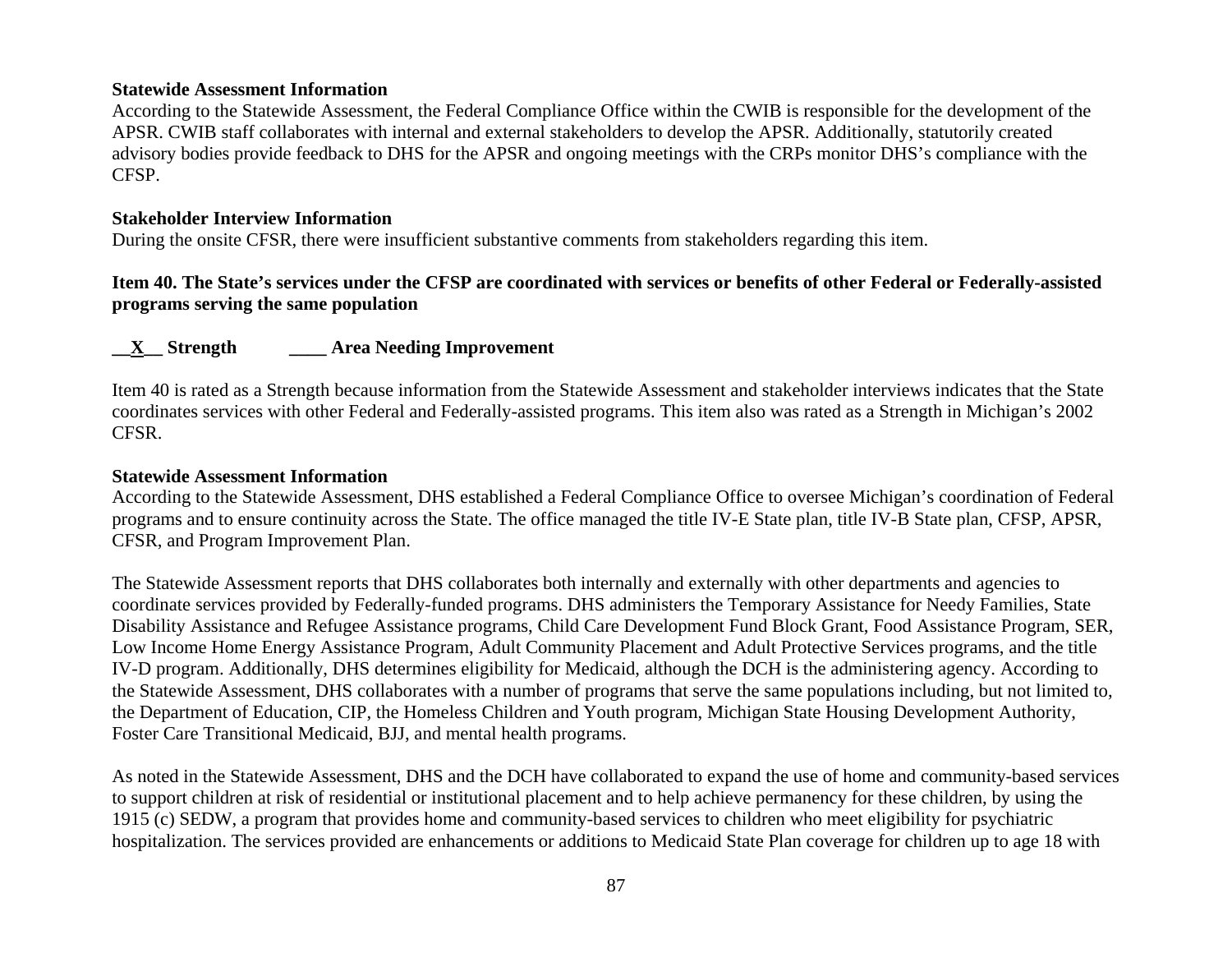serious emotional disturbance. DCH operates the SEDW as a fee-for-service program through contracts with the Community Mental Health Services Programs, which work in partnership with other community agencies.

#### **Stakeholder Interview Information**

Most stakeholders commenting on this item during the Onsite Review expressed the opinion that the State generally is effective in coordinating the services of Federal and Federally-assisted programs for children and families. A few stakeholders reported that coordination of services has improved since the DHS Settlement Agreement and that the reduction in funding for services has required greater collaboration across agencies.

Some stakeholders in Wayne and Kent counties reported that the local DHS meets quarterly with the court, other agencies, and private providers to discuss child welfare outcomes and that these discussions focus on issues such as timeliness of reunification, adoption, and TPR as well as other outcomes.

Some State-level stakeholders commenting on coordination of services provided information about the SEDW program consistent with the information in the Statewide Assessment. Additionally, a few of these stakeholders reported that the SEDW program is currently being piloted in five counties.

## **VII. FOSTER AND ADOPTIVE PARENT LICENSING, RECRUITMENT, AND RETENTION**

| <b>Rating of Review Team Regarding Substantial Conformity</b> |                                      |  |                           |  |  |
|---------------------------------------------------------------|--------------------------------------|--|---------------------------|--|--|
|                                                               | <b>Not in Substantial Conformity</b> |  | In Substantial Conformity |  |  |
| <b>Rating</b>                                                 |                                      |  | эA                        |  |  |

#### **Status of Foster and Adoptive Parent Licensing, Recruitment, and Retention**

Michigan is in substantial conformity with this systemic factor. The State was in substantial conformity with this factor in its 2002 CFSR and was not required to address this factor in its Program Improvement Plan. **Key Findings of the 2009 CFSR** 

The findings pertaining to the items assessed under Foster and Adoptive Parent Licensing, Recruitment, and Retention are presented and discussed below.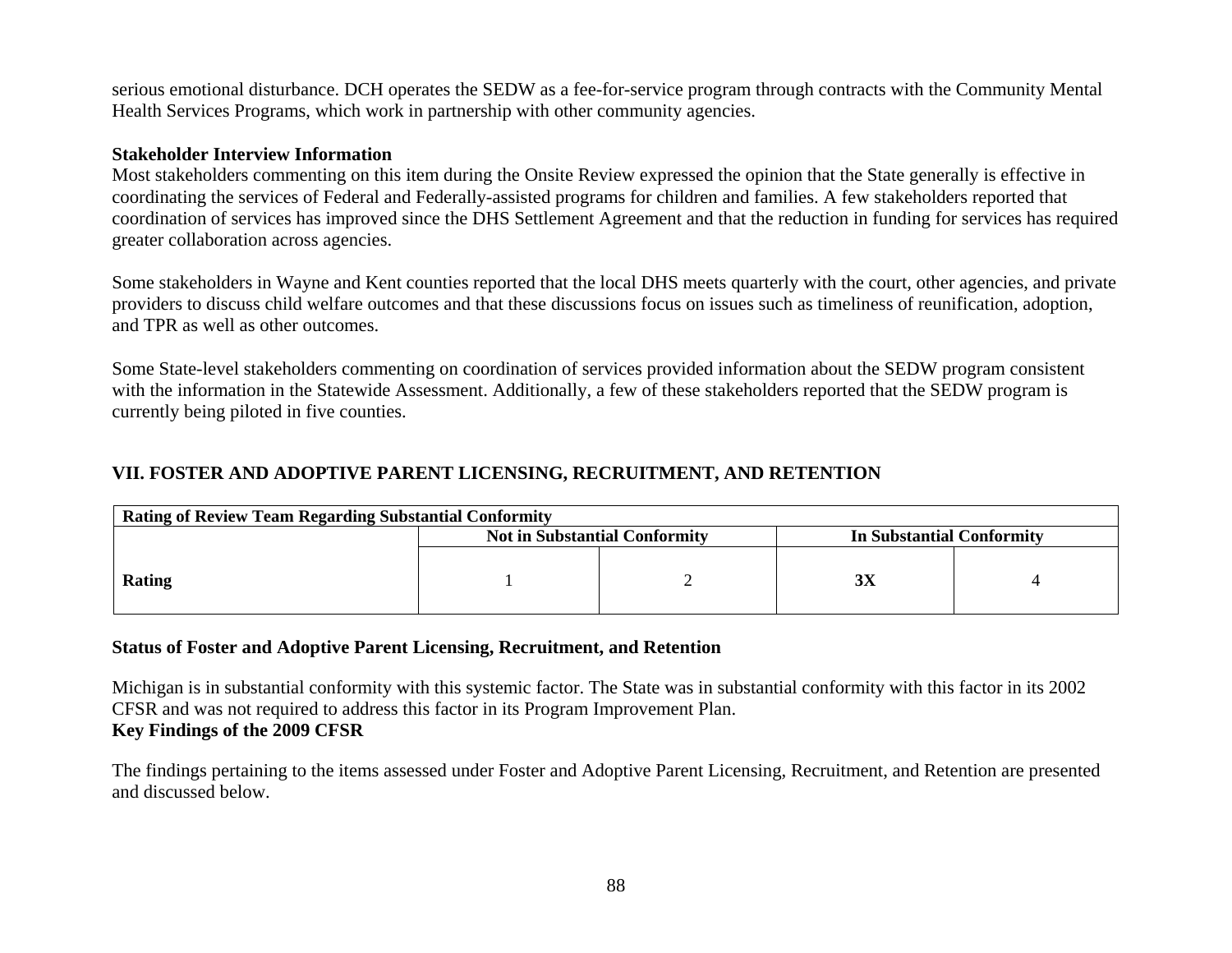### **Item 41. The State has implemented standards for foster family homes and child care institutions that are reasonably in accord with recommended national standards**

# **\_\_X\_\_ Strength \_\_\_\_ Area Needing Improvement**

Item 41 is rated as a Strength. According to information provided in the Statewide Assessment and by stakeholders, the State has standards for foster family homes, group homes, and child care institutions. This item also was rated as a Strength in Michigan's 2002 CFSR.

## **Statewide Assessment Information**

According to the Statewide Assessment, the State has established standards for child care institutions and foster family homes that are in accord with national standards. With regard to child care institutions, the Statewide Assessment notes that the BCAL issues the licenses and conducts the initial licensing evaluations and annual reviews. During each onsite evaluation of child care institutions a random sample of children's files are reviewed. The initial license is a provisional license that is valid for 6 months. After 6 months, BCAL issues a regular license that is valid for 2 years.

With regard to family foster homes, the Statewide Assessment reports that either DHS or private CPA licensing staff certifies a home for foster care licensure. The licensing caseworker evaluates compliance with foster home licensing rules and makes a recommendation to BCAL regarding licensing actions. The Statewide Assessment notes that all foster homes are assessed with a standardized evaluation format that documents the licensing worker's assessment of the applicant's ability to parent and provide a stable home for children. The home study process must include visits at the residence of the foster home applicants for observations of, and interviews with, each member of the household. The CPA is responsible for making the minimally required annual onsite evaluation of rule compliance and for investigation of allegations of rule violations.

As indicated in the Statewide Assessment, if rule violations are identified, BCAL may issue a rule violation provisional license up to four consecutive times. The foster home will be on a corrective action plan and the CPA will monitor the home for at least 6 months. The decision to revoke a license is made at the State level by the BCAL Disciplinary Action Unit. If the decision is appealed by the licensee or applicant, an administrative law judge will make the final decision.

## **Stakeholder Interview Information**

Most stakeholders commenting on this item during the Onsite Review expressed the opinion that the State has established adequate licensing standards.

# **Item 42. The standards are applied to all licensed or approved foster family homes or child care institutions receiving title IV-E or IV-B funds**

**\_\_X\_\_ Strength \_\_\_\_ Area Needing Improvement**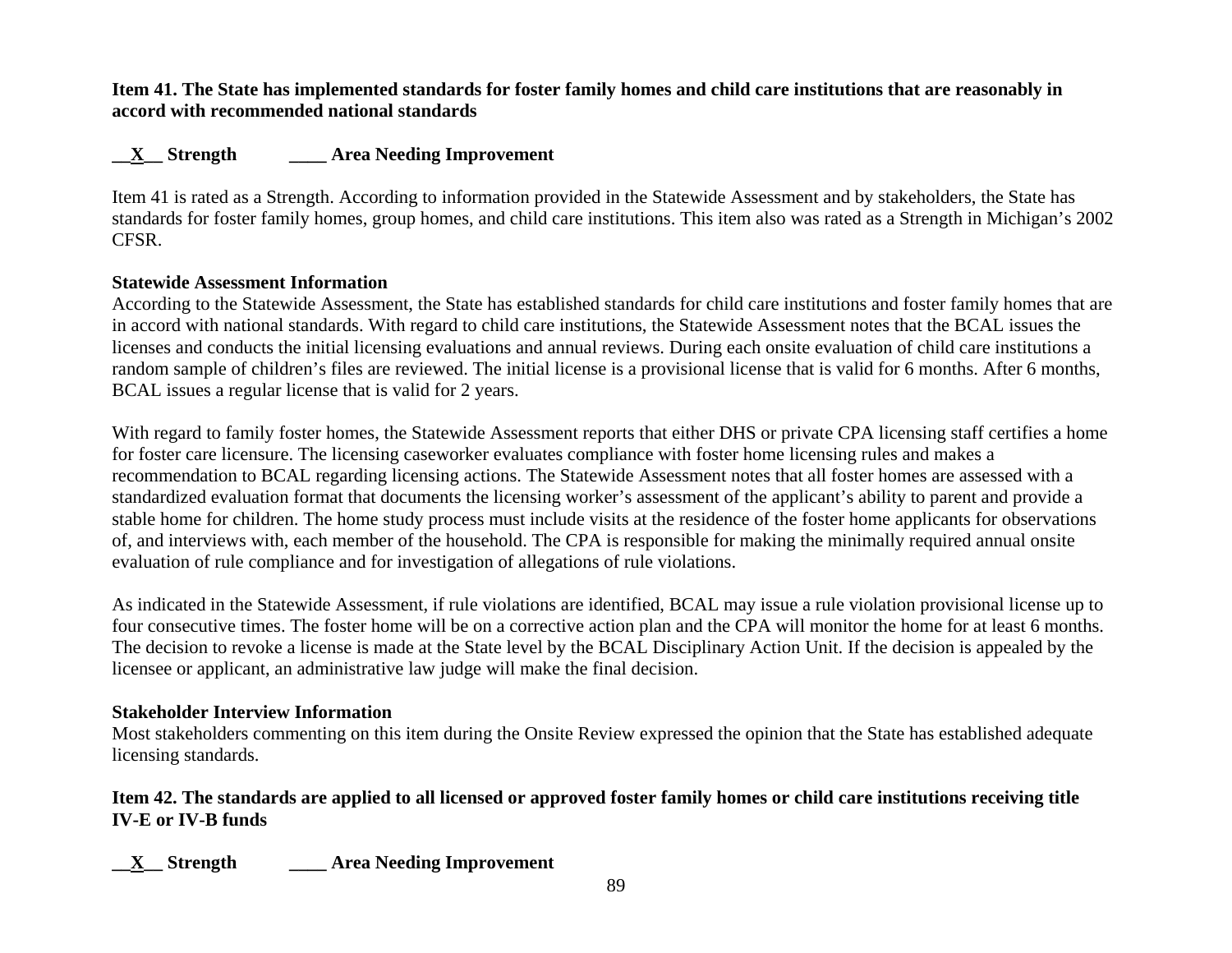Item 42 is rated as a Strength. Information from the Statewide Assessment and stakeholder interviews indicates that the State applies standards equally to all licensed foster family homes and CCIs. This item also was rated as a Strength in Michigan's 2002 CFSR.

#### **Statewide Assessment Information**

According to the Statewide Assessment, BCAL applies the requirements of the Child Care Organizations Act and the licensing rules to all foster homes and CCIs. However, the Statewide Assessment also notes that licensing variances can be granted but only for nonsafety-related issues, such as the number of children that can be in the home and the number of bedrooms necessary. The Statewide Assessment reports that when a variance is requested, the licensing caseworker must submit a written request to BCAL for a licensing variance and that request must be evaluated by a central office child welfare licensing consultant who preliminarily approves or denies the request. The BCAL bureau director has the final approval. The duration of the variance depends on the nature of the request.

The Statewide Assessment reports that children may be placed in the home of a relative without the relative being licensed, however, other than a court appointed legal custodian, children cannot be placed in an unlicensed non-relative home. Relatives that choose to be licensed are licensed in the same manner as any other licensee and once approved are issued a foster home license. As indicated in the Statewide Assessment, foster care and licensing caseworkers make concerted efforts to encourage relative caregivers to become a licensed foster family home. When it is determined to be in the child's best interests to be placed or remain with an unlicensed relative caregiver, a waiver to forgo licensure must be requested and approved.

According to the Statewide Assessment, the BCAL system downloads licensing data every day to the DHS payment system and then to SWSS. If the license expires, SWSS prevents title IV-E payments to the foster home, CPA, or child care institution. Furthermore, if a foster home or a child caring institution is on a rule violation provisional license, SWSS prevents title IV-E payments to the provider.

#### **Stakeholder Interview Information**

Most stakeholders commenting on this item during the onsite CFSR expressed the opinion that the State's standards for foster and adoptive placements are generally applied equally. Some stakeholders reported that variances only occur to keep siblings together and cannot be related to safety. A few stakeholders noted that as a result of the DHS settlement agreement all relative placements must now be licensed. If a relative does not want to be licensed, an approval process is required.

**Item 43. The State complies with Federal requirements for criminal background clearances as related to licensing or approving foster care and adoptive placements and has in place a case planning process that includes provisions for addressing the safety of foster care and adoptive placements for children** 

**\_\_X\_\_ Strength \_\_\_\_ Area Needing Improvement**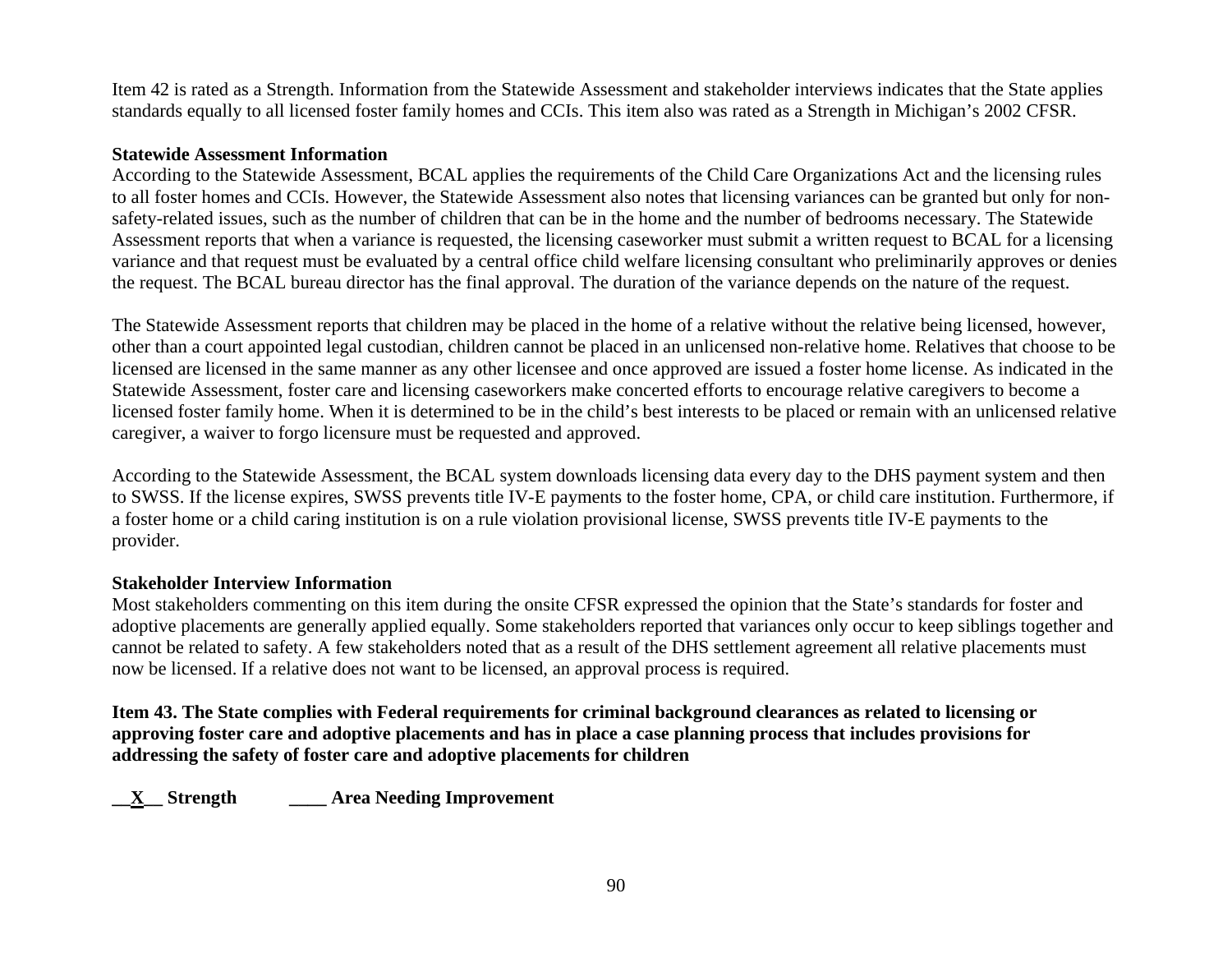Item 43 is rated as a Strength. According to information provided in the Statewide Assessment, and information from stakeholders, the State provides for background checks and fingerprinting as a component for all licensed foster and adoptive placements, including relatives. This item was rated as a Strength in Michigan's 2002 CFSR.

#### **Statewide Assessment Information**

According to the Statewide Assessment, Michigan requires a criminal background check from both the Michigan State Police and the Federal Bureau of Investigation, and a CPS Central Registry check for all licensed foster and adoptive parents and other adult household members. Fingerprint checks are completed for all licensed foster parents and adoptive parents. The Statewide Assessment reports that BCAL will not issue a foster home license and the adoption caseworker cannot authorize an adoptive placement until the checks are completed. BCAL conducts annual inspections of DHS and each private CPA to ensure compliance with criminal background checks. Additionally, pursuant to the Adam Walsh legislation, licensing caseworkers must conduct a check for substantiated child abuse or neglect in every State where the applicant or any adult household member has lived in the 5 years preceding the application for licensing.

According to the Statewide Assessment, when an organization applies for a CCI license, the facility must comply with all licensing rules for child caring institutions for an original license to be issued. The Child Care Organizations Act requires a CPS Central Registry check on all employees or volunteers who have unsupervised contact with children. Additionally, the statute requires the CCI to post whether or not they complete criminal record checks on employees but currently does not require criminal record checks on staff or volunteers. The rules do require that the facility ask about convictions and assess any information they have. According to the Statewide Assessment, most facilities complete employee criminal clearances through the Internet Criminal History Access Tool. BCAL is required to complete an annual onsite inspection of every CCI. All personnel files are reviewed for anyone hired since the previous review and a sample of personnel files for current staff are reviewed.

According to the Statewide Assessment, once the applicant for a foster or adoptive parent submits fingerprints, the fingerprints become part of a "RAP back" process, which notifies BCAL if a person is charged with a criminal offense subsequent to the initial fingerprinting. This process then mandates that the local DHS office complete a subsequent safety check on children placed with the family.

Additionally, BCAL receives an automated list of all individuals who are licensed foster parents or are adults living in a licensed home, whose names were placed on the CPS Central Registry the preceding week as confirmed perpetrators of child abuse or neglect. BCAL notifies the certifying CPA and advises DHS or the private CPA director that a foster home complaint investigation must be opened immediately and that being named as a perpetrator of child abuse or neglect requires a recommendation of license revocation. According to the Statewide Assessment, DHS also has an automated process that matches the unlicensed relative caregivers in SWSS against the CPS Central Registry and criminal history records.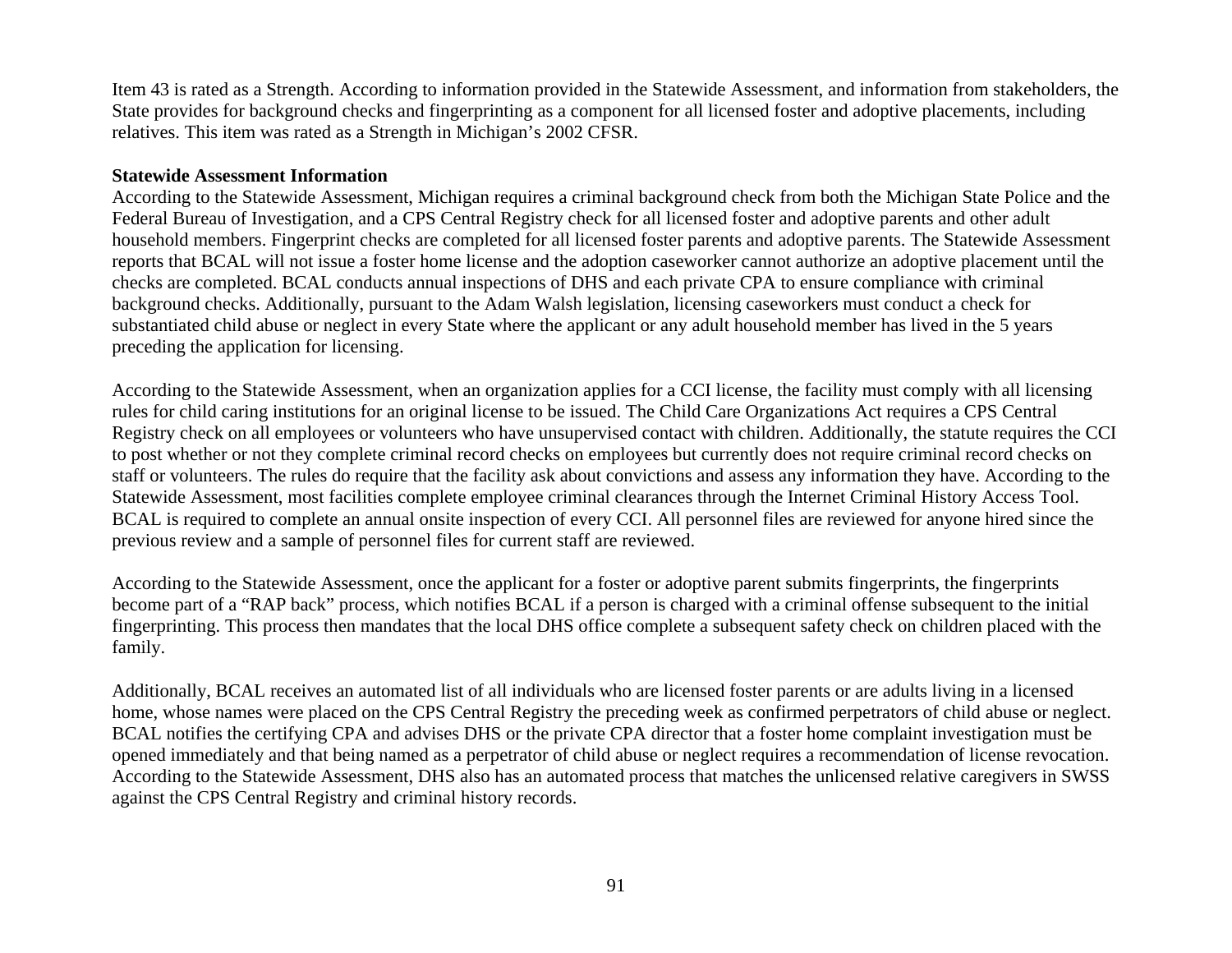Stakeholders commenting on this item during the Onsite Review expressed the opinion that the State requires background checks and fingerprints for all foster and adoptive parents, including relatives. A key State-level stakeholder reported that DHS or other CPA will receive notification through the rap back system if a foster parent is arrested after the initial fingerprint inquiry.

## **Item 44. The State has in place a process for ensuring the diligent recruitment of potential foster and adoptive families who reflect the ethnic and racial diversity of children in the State for whom foster and adoptive homes are needed**

# **\_\_\_\_ Strength \_\_X\_\_ Area Needing Improvement**

Item 44 is rated as an Area Needing Improvement. Information from the Statewide Assessment and stakeholder interviews indicates that recruitment is left up to the local counties and CPAs, and that there is no Statewide directive to recruit foster and adoptive families that reflect the ethnic and racial diversity of children in foster care. In addition, the Statewide Assessment does not provide data about the racial/ethnic diversity of children in foster care and whether this diversity is matched in the foster parent population. This item was rated as a Strength in Michigan's 2002 CFSR.

#### .**Statewide Assessment Information**

According to the Statewide Assessment, all CPAs must have a licensing, recruitment, and retention plan to ensure that there is an adequate number of suitable and qualified foster homes to meet the needs of children served by the agencies.

The Statewide Assessment reports that recruitment occurs through a variety of venues including reaching out to the faith-based communities, targeting recruitment efforts in the communities from which the children are being removed, providing information about children in booths at the mall, and making presentations to community groups. The Statewide Assessment also notes that the Michigan Adoption Resource Exchanges (MARE) system and **Adopt**Us**Kids** are used to recruit adoptive homes for children. In addition, over 36 county courts participate in the annual Adoption Day in Michigan during which time courts have luncheons and invite State dignitaries to participate in adoption finalizations.

Participants in focus group conducted in preparation for the Statewide Assessment expressed the following opinions:

- DHS should hire a professional person with marketing skills and experience to conduct recruitment activities.
- Current DHS staff must be trained in marketing skills.
- •DHS should develop a specialized unit to conduct recruitment activities.
- DHS should create professional public service announcements, newspaper articles, meet with the public, etc.
- •The foster home approval process takes too long.
- •Foster parents are aging out of the system.
- •High caseloads affect the caseworker ability to focus on foster/adoptive parents' recruitment.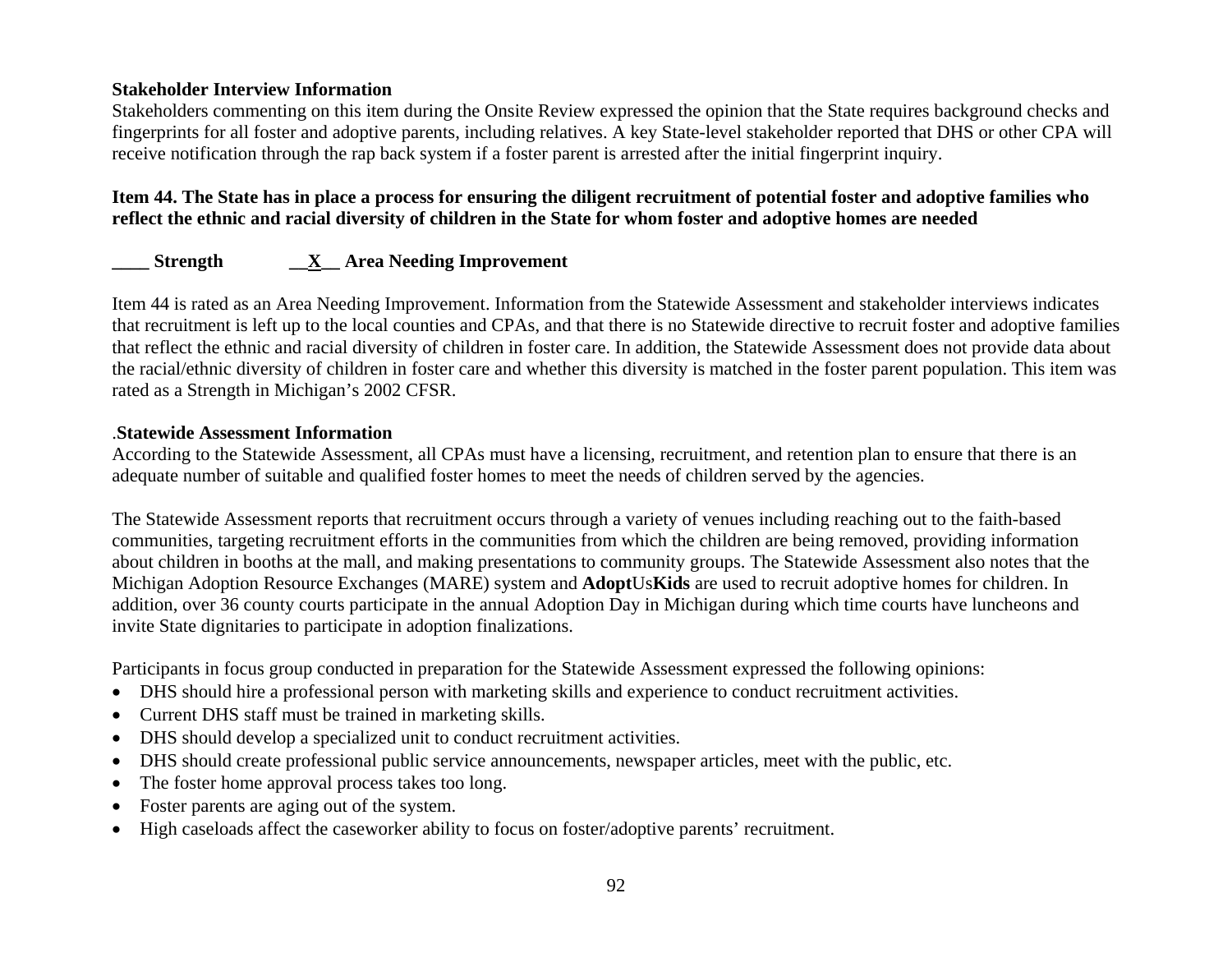Some stakeholders commenting on this item during the Onsite Review reported that each county and CPA must maintain a recruitment plan and that a number of counties and CPAs reach out to the faith-based community as a source for foster and adoptive parents. According to some stakeholders, although there are some recruitment efforts targeting families that reflect the ethnic and racial diversity of children in foster care, this is not a widespread practice, and there is a need for more foster homes for African American and Native American children. Additionally, many stakeholders reported that the State needs foster homes for older youth, sibling groups, and children with high end special needs.

## **Item 45. The State has in place a process for the effective use of cross-jurisdictional resources to facilitate timely adoptive or permanent placements for waiting children**

## **\_\_X\_\_ Strength \_\_\_\_ Area Needing Improvement**

Item 45 is rated as a Strength. The State has a process in place for the effective use of cross-jurisdictional resources to facilitate adoptions including the ICPC and adoption exchanges such as MARE and **Adopt**Us**Kids**. This item also was rated as a Strength in Michigan's 2002 CFSR.

#### **Statewide Assessment Information**

According to the Statewide Assessment, Michigan's Interstate Compact Unit is located within the DHS Bureau of Juvenile Justice and acts as the liaison between the DHS county offices and other States to ensure that home studies are conducted in a timely manner, that placements are appropriate before allowing children to be placed, that proper jurisdiction continues, that States receive reports in a timely manner, and that youth have access to appropriate services.

The Statewide Assessment reports that the Interstate Compact Unit regularly follows up with other States to avoid delays in receiving home studies for which Michigan is waiting. The unit runs a daily report of overdue home studies from other States and follows up after 60 days. They continue to follow up every 30 days thereafter until they receive the home study. As reported in the Statewide Assessment, Michigan completed over 79 percent (385 of 485) of the home study requests received from other States in FY 2008 within the required 60 days.

The Statewide Assessment also reports that if an adoption resource has not been identified for a child prior to TPR, the child must be registered for photo listing on the MARE system, **Adopt**Us**Kids**, and other national exchanges within seven working days of TPR. As reported in the Statewide Assessment, of the 492 children listed on MARE in FY 2008, 129 were adopted. Other events targeting recruitment of adoptive homes include the Heart Gallery Project, Regional Match Party events such as the annual Kinship Adoption Festival, and support of media efforts to recruit for waiting youth. In addition, MARE has an ongoing billboard display at the Detroit Metro Airport terminal featuring waiting children.